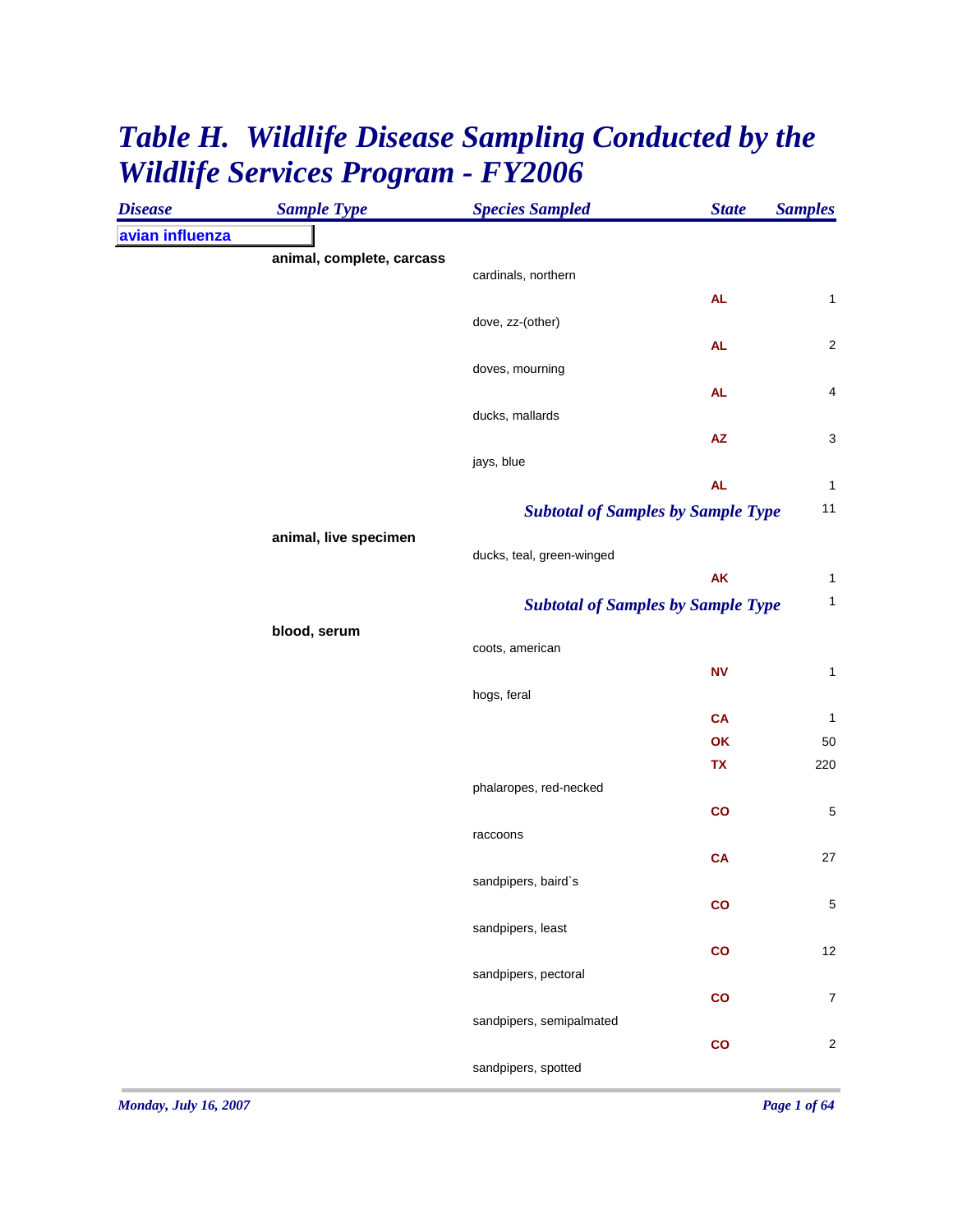| <b>Disease</b>  | <b>Sample Type</b>    | <b>Species Sampled</b>                    | <b>State</b>    | <b>Samples</b> |
|-----------------|-----------------------|-------------------------------------------|-----------------|----------------|
| avian influenza |                       |                                           |                 |                |
|                 | blood, serum          |                                           |                 |                |
|                 |                       | sandpipers, spotted                       | $\mathbf{co}$   | 5              |
|                 |                       | yellowlegs, lesser                        |                 |                |
|                 |                       |                                           | $\mathbf{co}$   | $\,6\,$        |
|                 |                       | <b>Subtotal of Samples by Sample Type</b> |                 | 341            |
|                 | blood, whole, red-top |                                           |                 |                |
|                 |                       | deer, white-tailed (wild)                 |                 |                |
|                 |                       |                                           | <b>MS</b>       | 11             |
|                 |                       | hogs, feral                               | CA              | $\,6\,$        |
|                 |                       | <b>Subtotal of Samples by Sample Type</b> |                 | $17$           |
|                 | dna                   |                                           |                 |                |
|                 |                       | geese, canada                             |                 |                |
|                 |                       |                                           | <b>WV</b>       | $30\,$         |
|                 |                       | <b>Subtotal of Samples by Sample Type</b> |                 | $30\,$         |
|                 | fecal, external       |                                           |                 |                |
|                 |                       | bird, unidentifiable                      |                 |                |
|                 |                       |                                           | <b>AK</b><br>OR | 22<br>90       |
|                 |                       |                                           | <b>WA</b>       | 60             |
|                 |                       | cormorants, pelagic                       |                 |                |
|                 |                       |                                           | AK              | $17$           |
|                 |                       | cranes, sandhill                          |                 |                |
|                 |                       |                                           | AK              | $\mathsf 3$    |
|                 |                       | deer, white-tailed (wild)                 |                 |                |
|                 |                       |                                           | <b>MS</b>       | 10             |
|                 |                       | ducks, dabbling (other)                   | <b>MN</b>       | $35\,$         |
|                 |                       | ducks, eider, king                        |                 |                |
|                 |                       |                                           | AK              | $\mathbf{1}$   |
|                 |                       | ducks, eider, spectacled                  |                 |                |
|                 |                       |                                           | AK              | 1              |
|                 |                       | ducks, feral                              |                 |                |
|                 |                       |                                           | LA              | $10$           |
|                 |                       | ducks, long-tailed                        |                 |                |
|                 |                       | ducks, mallards                           | AK              | $\mathbf{1}$   |
|                 |                       |                                           | AK              | 36             |
|                 |                       |                                           |                 |                |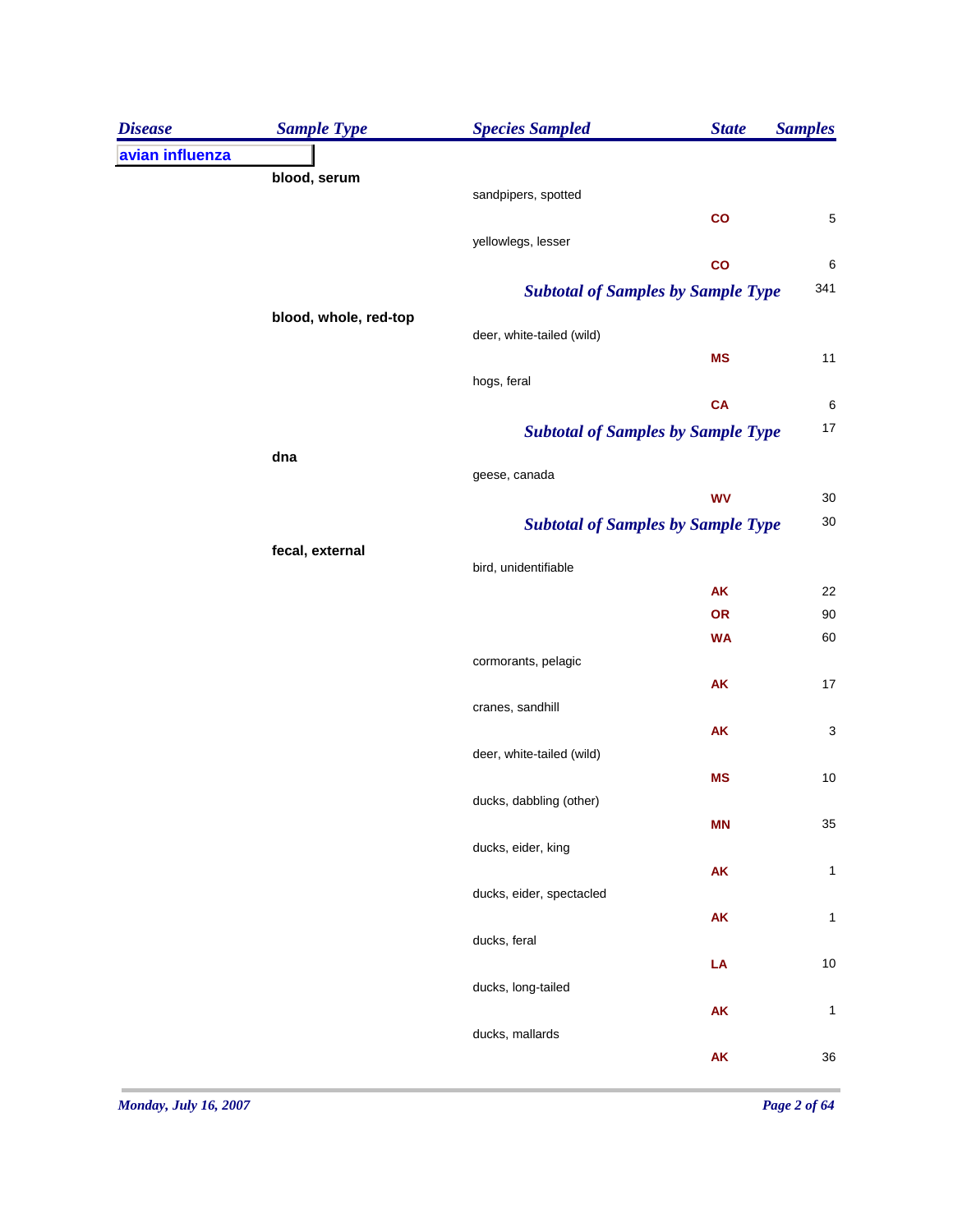| <b>Disease</b>  | <b>Sample Type</b> | <b>Species Sampled</b>             | <b>State</b>        | <b>Samples</b>          |
|-----------------|--------------------|------------------------------------|---------------------|-------------------------|
| avian influenza |                    |                                    |                     |                         |
|                 | fecal, external    |                                    |                     |                         |
|                 |                    | ducks, mallards                    |                     |                         |
|                 |                    |                                    | $\mathsf{AZ}$       | $\sqrt{5}$              |
|                 |                    |                                    | IA                  | $20\,$                  |
|                 |                    |                                    | LA                  | 47                      |
|                 |                    |                                    | <b>MN</b>           | 110                     |
|                 |                    |                                    | <b>MT</b>           | 115                     |
|                 |                    |                                    | <b>NH</b>           | $90\,$                  |
|                 |                    |                                    | <b>WV</b>           | $40\,$                  |
|                 |                    | ducks, northern pintail            |                     |                         |
|                 |                    |                                    | <b>AK</b>           | 68                      |
|                 |                    | ducks, scaup, greater              |                     |                         |
|                 |                    |                                    | <b>AK</b>           | 15                      |
|                 |                    | ducks, teal, blue-winged           |                     |                         |
|                 |                    |                                    | IA                  | $20\,$                  |
|                 |                    |                                    | TX                  | $\boldsymbol{7}$        |
|                 |                    | ducks, teal, eurasian green-winged |                     |                         |
|                 |                    |                                    | <b>AK</b>           | 26                      |
|                 |                    | ducks, teal, green-winged          |                     |                         |
|                 |                    |                                    | <b>AK</b>           | $\bf 8$                 |
|                 |                    | ducks, wigeon, eurasian            |                     |                         |
|                 |                    |                                    | ${\sf AK}$          | $\overline{\mathbf{4}}$ |
|                 |                    | eagles, bald                       |                     |                         |
|                 |                    |                                    | AK                  | $\sqrt{2}$              |
|                 |                    | geese, aleutian cackling           |                     |                         |
|                 |                    |                                    | AK                  | 224                     |
|                 |                    | geese, bean                        |                     |                         |
|                 |                    |                                    | <b>AK</b>           | 3                       |
|                 |                    | geese, brant, black                |                     |                         |
|                 |                    |                                    | ${\sf AK}$          | $17\,$                  |
|                 |                    | geese, canada                      |                     |                         |
|                 |                    |                                    | ${\sf AK}$          | $\mathbf{1}$            |
|                 |                    |                                    | IA                  | $120\,$                 |
|                 |                    |                                    | <b>MD</b>           | 25                      |
|                 |                    |                                    | <b>ME</b>           | 65                      |
|                 |                    |                                    | <b>NH</b>           | 315                     |
|                 |                    |                                    | ${\bf N}{\bf V}$    | $10\,$                  |
|                 |                    |                                    | $\pmb{\mathsf{VT}}$ | $10$                    |
|                 |                    |                                    | <b>WV</b>           | 490                     |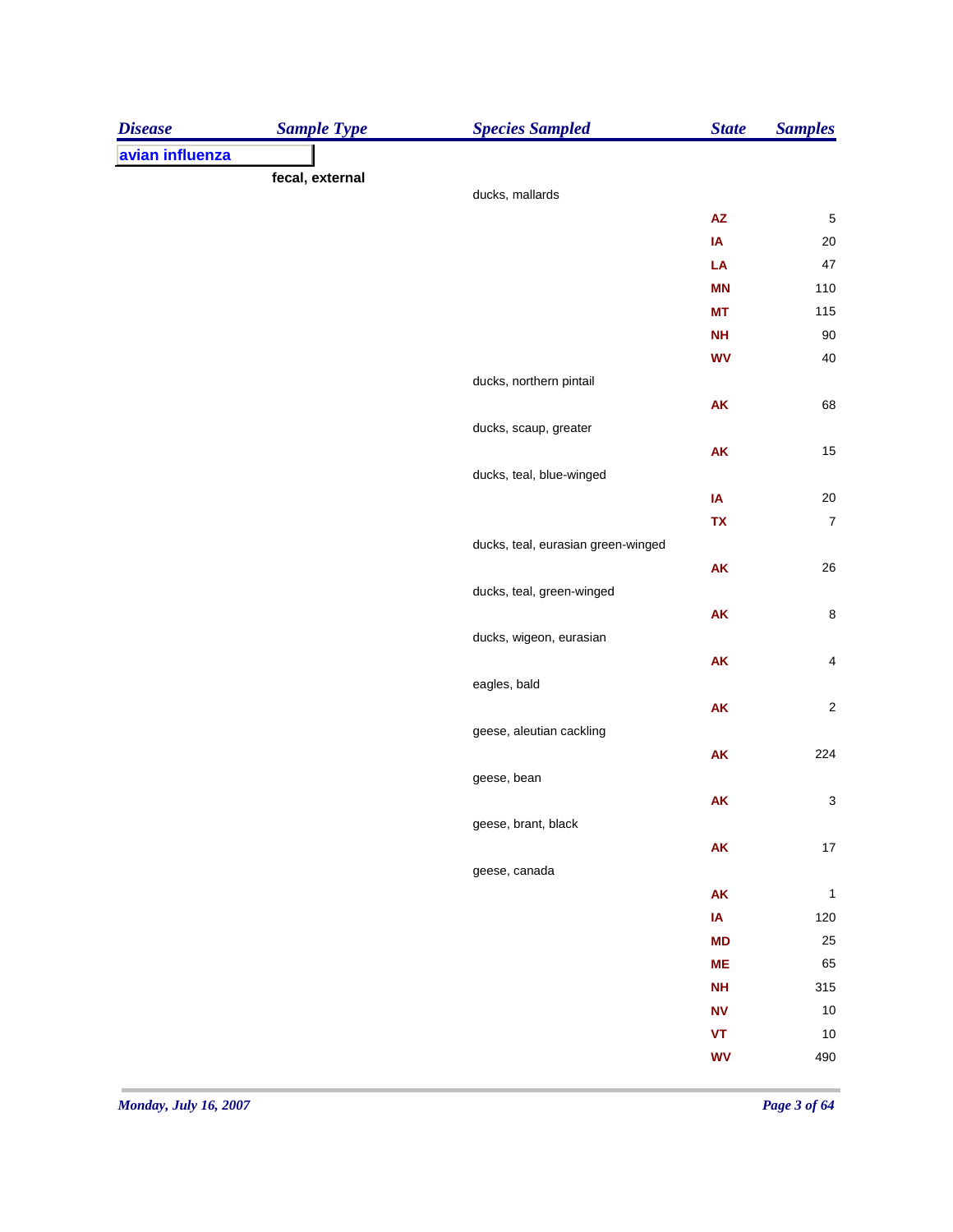| avian influenza<br>fecal, external<br>geese, emperor<br>AK<br>geese, feral<br>LA<br>geese, white-fronted, greater<br>AK<br>gulls, glaucous<br>AK<br>gulls, glaucous-winged<br><b>AK</b><br>gulls, herring<br><b>NH</b><br>killdeers<br>$\pmb{\mathsf{AZ}}$<br><b>MO</b><br>no species<br><b>NJ</b><br>non-wildlife<br><b>AK</b><br>$\mathsf{AL}$<br><b>AR</b><br>$\mathsf{AZ}$<br><b>CA</b><br>$\mathbf{co}$<br>FL<br>IA<br>ID<br>IL.<br>$\mathsf{IN}$<br>KS<br>KY<br>LA<br><b>ME</b><br>M <sub>l</sub><br><b>MN</b><br><b>MO</b><br><b>ND</b><br><b>NE</b> | <b>Disease</b> | <b>Sample Type</b> | <b>Species Sampled</b> | <b>State</b> | <b>Samples</b> |
|-------------------------------------------------------------------------------------------------------------------------------------------------------------------------------------------------------------------------------------------------------------------------------------------------------------------------------------------------------------------------------------------------------------------------------------------------------------------------------------------------------------------------------------------------------------|----------------|--------------------|------------------------|--------------|----------------|
| 108                                                                                                                                                                                                                                                                                                                                                                                                                                                                                                                                                         |                |                    |                        |              |                |
|                                                                                                                                                                                                                                                                                                                                                                                                                                                                                                                                                             |                |                    |                        |              |                |
|                                                                                                                                                                                                                                                                                                                                                                                                                                                                                                                                                             |                |                    |                        |              |                |
| $\boldsymbol{7}$<br>95<br>$\sqrt{5}$<br>105<br>$20\,$<br>$\overline{5}$<br>$\mathbf 1$                                                                                                                                                                                                                                                                                                                                                                                                                                                                      |                |                    |                        |              |                |
|                                                                                                                                                                                                                                                                                                                                                                                                                                                                                                                                                             |                |                    |                        |              |                |
|                                                                                                                                                                                                                                                                                                                                                                                                                                                                                                                                                             |                |                    |                        |              |                |
|                                                                                                                                                                                                                                                                                                                                                                                                                                                                                                                                                             |                |                    |                        |              |                |
|                                                                                                                                                                                                                                                                                                                                                                                                                                                                                                                                                             |                |                    |                        |              |                |
|                                                                                                                                                                                                                                                                                                                                                                                                                                                                                                                                                             |                |                    |                        |              |                |
|                                                                                                                                                                                                                                                                                                                                                                                                                                                                                                                                                             |                |                    |                        |              |                |
|                                                                                                                                                                                                                                                                                                                                                                                                                                                                                                                                                             |                |                    |                        |              |                |
|                                                                                                                                                                                                                                                                                                                                                                                                                                                                                                                                                             |                |                    |                        |              |                |
|                                                                                                                                                                                                                                                                                                                                                                                                                                                                                                                                                             |                |                    |                        |              |                |
|                                                                                                                                                                                                                                                                                                                                                                                                                                                                                                                                                             |                |                    |                        |              |                |
|                                                                                                                                                                                                                                                                                                                                                                                                                                                                                                                                                             |                |                    |                        |              |                |
| 164<br>35<br>100<br>50<br>301<br>370<br>205<br>237<br>80<br>366<br>415<br>239<br>330<br>360<br>351<br>555<br>407<br>180<br>84<br>675<br>486                                                                                                                                                                                                                                                                                                                                                                                                                 |                |                    |                        |              |                |
|                                                                                                                                                                                                                                                                                                                                                                                                                                                                                                                                                             |                |                    |                        |              |                |
|                                                                                                                                                                                                                                                                                                                                                                                                                                                                                                                                                             |                |                    |                        |              |                |
|                                                                                                                                                                                                                                                                                                                                                                                                                                                                                                                                                             |                |                    |                        |              |                |
|                                                                                                                                                                                                                                                                                                                                                                                                                                                                                                                                                             |                |                    |                        |              |                |
|                                                                                                                                                                                                                                                                                                                                                                                                                                                                                                                                                             |                |                    |                        |              |                |
|                                                                                                                                                                                                                                                                                                                                                                                                                                                                                                                                                             |                |                    |                        |              |                |
|                                                                                                                                                                                                                                                                                                                                                                                                                                                                                                                                                             |                |                    |                        |              |                |
|                                                                                                                                                                                                                                                                                                                                                                                                                                                                                                                                                             |                |                    |                        |              |                |
|                                                                                                                                                                                                                                                                                                                                                                                                                                                                                                                                                             |                |                    |                        |              |                |
|                                                                                                                                                                                                                                                                                                                                                                                                                                                                                                                                                             |                |                    |                        |              |                |
|                                                                                                                                                                                                                                                                                                                                                                                                                                                                                                                                                             |                |                    |                        |              |                |
|                                                                                                                                                                                                                                                                                                                                                                                                                                                                                                                                                             |                |                    |                        |              |                |
|                                                                                                                                                                                                                                                                                                                                                                                                                                                                                                                                                             |                |                    |                        |              |                |
|                                                                                                                                                                                                                                                                                                                                                                                                                                                                                                                                                             |                |                    |                        |              |                |
|                                                                                                                                                                                                                                                                                                                                                                                                                                                                                                                                                             |                |                    |                        |              |                |
|                                                                                                                                                                                                                                                                                                                                                                                                                                                                                                                                                             |                |                    |                        |              |                |
|                                                                                                                                                                                                                                                                                                                                                                                                                                                                                                                                                             |                |                    |                        |              |                |
|                                                                                                                                                                                                                                                                                                                                                                                                                                                                                                                                                             |                |                    |                        |              |                |
|                                                                                                                                                                                                                                                                                                                                                                                                                                                                                                                                                             |                |                    |                        |              |                |
|                                                                                                                                                                                                                                                                                                                                                                                                                                                                                                                                                             |                |                    |                        |              |                |
|                                                                                                                                                                                                                                                                                                                                                                                                                                                                                                                                                             |                |                    |                        |              |                |
|                                                                                                                                                                                                                                                                                                                                                                                                                                                                                                                                                             |                |                    |                        |              |                |
|                                                                                                                                                                                                                                                                                                                                                                                                                                                                                                                                                             |                |                    |                        |              |                |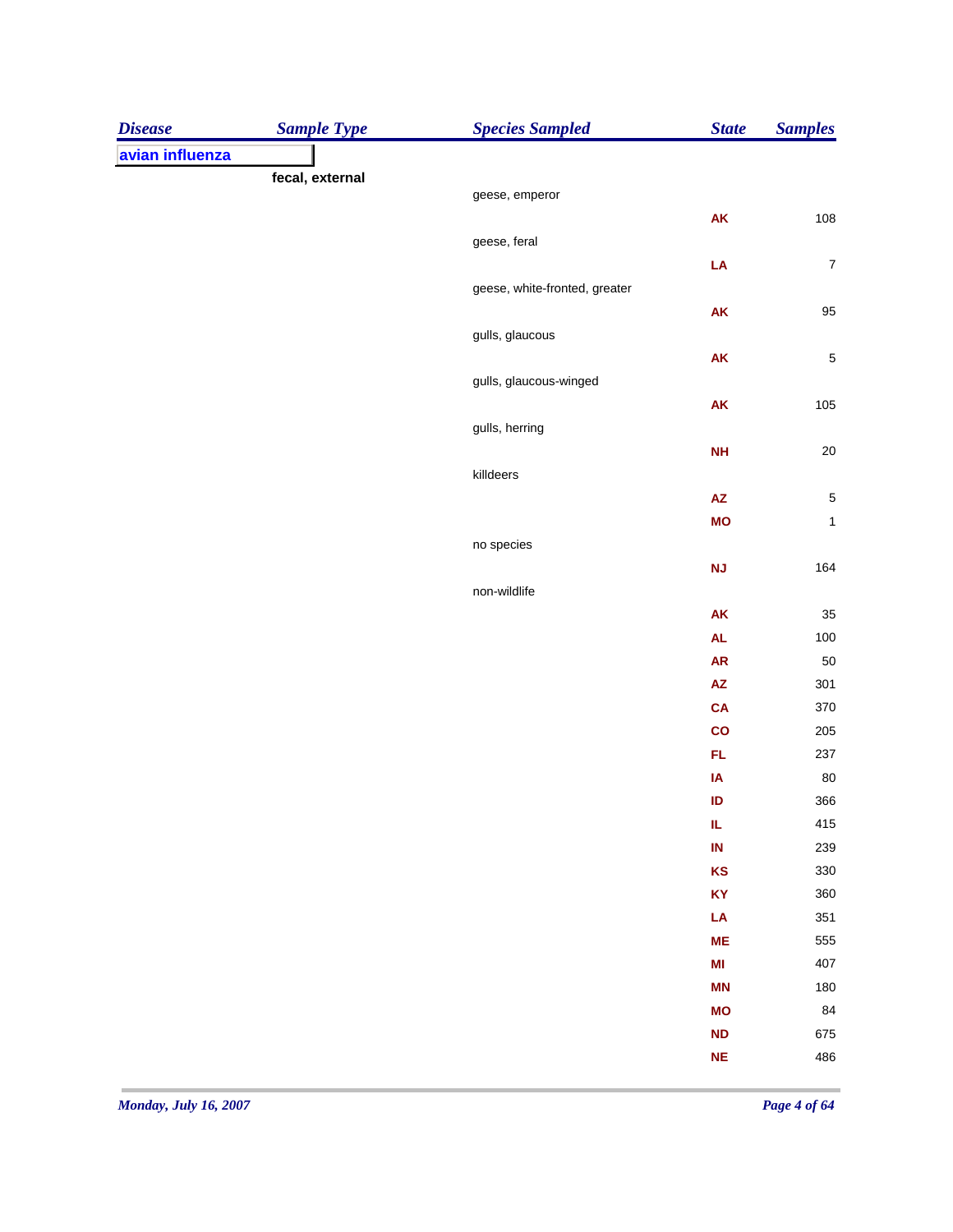| <b>Disease</b>  | <b>Sample Type</b> | <b>Species Sampled</b>    | <b>State</b> | <b>Samples</b>            |
|-----------------|--------------------|---------------------------|--------------|---------------------------|
| avian influenza |                    |                           |              |                           |
|                 | fecal, external    |                           |              |                           |
|                 |                    | non-wildlife              |              |                           |
|                 |                    |                           | <b>NH</b>    | 115                       |
|                 |                    |                           | <b>NV</b>    | 330                       |
|                 |                    |                           | <b>NY</b>    | 429                       |
|                 |                    |                           | OH           | 226                       |
|                 |                    |                           | OK           | 238                       |
|                 |                    |                           | OR           | 40                        |
|                 |                    |                           | PA           | 190                       |
|                 |                    |                           | <b>SC</b>    | 80                        |
|                 |                    |                           | <b>SD</b>    | 520                       |
|                 |                    |                           | <b>TN</b>    | 115                       |
|                 |                    |                           | <b>WA</b>    | 240                       |
|                 |                    |                           | WI           | 60                        |
|                 |                    | owls, snowy               |              |                           |
|                 |                    |                           | AK           | $\mathbf{1}$              |
|                 |                    |                           | OR           | 170                       |
|                 |                    | oystercatchers, black     |              |                           |
|                 |                    |                           | AK           | $\mathbf{1}$              |
|                 |                    | pelicans, american white  |              |                           |
|                 |                    |                           | <b>MO</b>    | $\overline{4}$            |
|                 |                    | sandpipers, buff-breasted |              |                           |
|                 |                    |                           | TX           | 25                        |
|                 |                    | sandpipers, pectoral      |              |                           |
|                 |                    |                           | AK           | $\ensuremath{\mathsf{3}}$ |
|                 |                    | sandpipers, rock          |              |                           |
|                 |                    |                           | AK           | 21                        |
|                 |                    | sandpipers, western       |              |                           |
|                 |                    |                           | ${\sf AK}$   | $\mathbf{1}$              |
|                 |                    |                           | TX           | 45                        |
|                 |                    | shorebirds (other)        |              |                           |
|                 |                    |                           | <b>MO</b>    | $10\,$                    |
|                 |                    | swans, tundra             |              |                           |
|                 |                    |                           | AK           | $\mathbf{1}$              |
|                 |                    | terns, aleutian           |              |                           |
|                 |                    |                           | ${\sf AK}$   | $20\,$                    |
|                 |                    | turnstones, ruddy         |              |                           |
|                 |                    |                           | AK           | $17$                      |
|                 |                    | yellowlegs, lesser        |              |                           |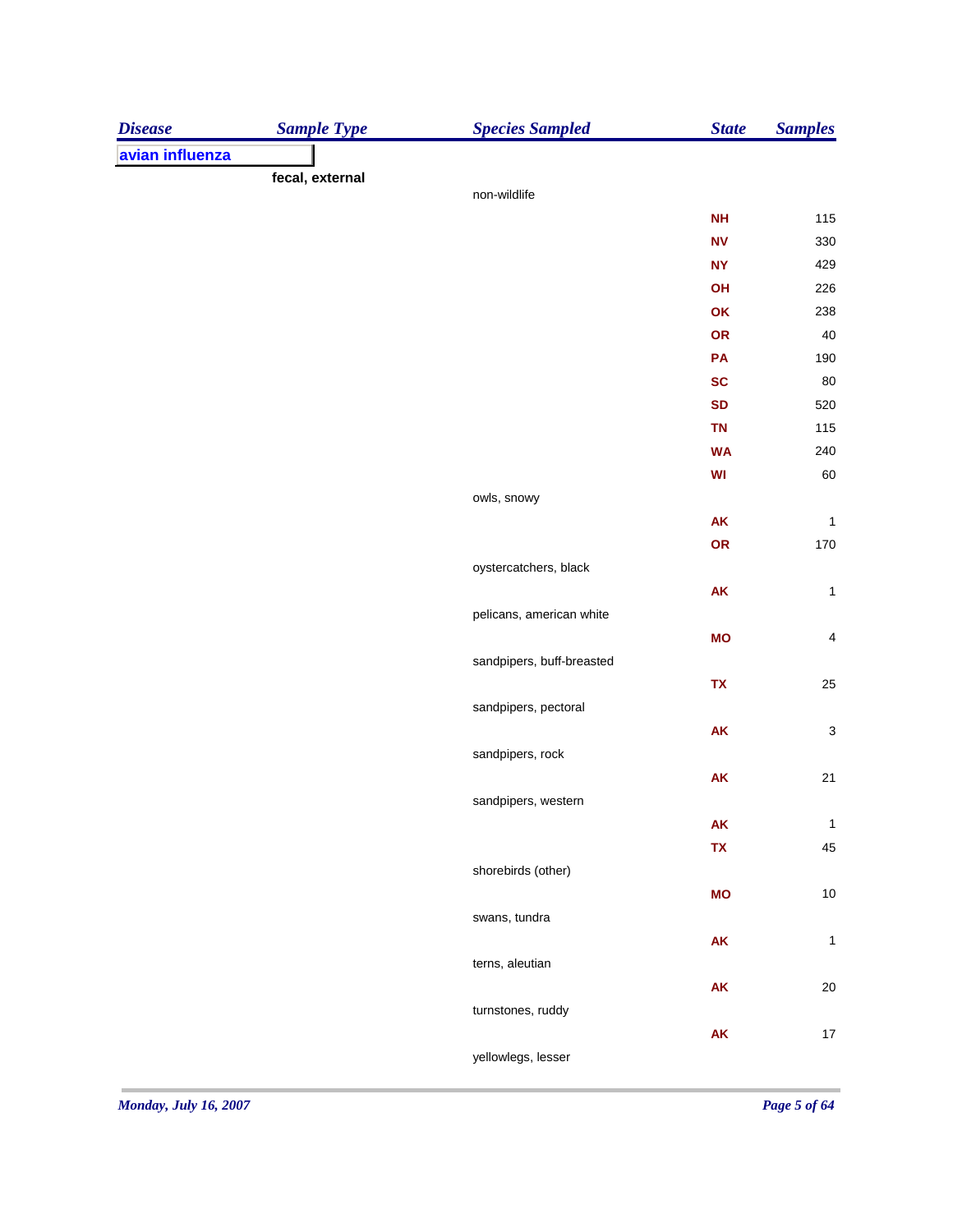| avian influenza<br>fecal, external<br>yellowlegs, lesser<br>$\sqrt{2}$<br><b>MO</b><br>11,383<br><b>Subtotal of Samples by Sample Type</b><br>swab, cloacal, dry<br>auklets, least<br>AK<br>12<br>avocets, american<br>$\sqrt{2}$<br>$\mathbf{co}$<br>bramblings<br>$\mathbf{1}$<br><b>AK</b><br>buntings, snow<br>$17\,$<br>AK<br>chickens, feral/free ranging<br>$50\,$<br>$\mathbf{co}$<br>coots, american<br>$\bf 8$<br><b>NE</b><br>cormorants, double-crested<br>$20\,$<br>MI<br>R <sub>l</sub><br>cormorants, pelagic<br>AK<br>cormorants, red-faced<br><b>AK</b><br>cowbirds, brown-headed<br>KY<br>crows, american<br>KY<br>cuckoos, oriental<br><b>AK</b><br>doves, mourning<br><b>KY</b><br><b>TN</b><br>dowitchers, long-billed<br>AK<br>co<br>KS<br>dowitchers, short-billed<br>AK | <b>Disease</b> | <b>Sample Type</b> | <b>Species Sampled</b> | <b>State</b> | <b>Samples</b>            |
|-------------------------------------------------------------------------------------------------------------------------------------------------------------------------------------------------------------------------------------------------------------------------------------------------------------------------------------------------------------------------------------------------------------------------------------------------------------------------------------------------------------------------------------------------------------------------------------------------------------------------------------------------------------------------------------------------------------------------------------------------------------------------------------------------|----------------|--------------------|------------------------|--------------|---------------------------|
|                                                                                                                                                                                                                                                                                                                                                                                                                                                                                                                                                                                                                                                                                                                                                                                                 |                |                    |                        |              |                           |
|                                                                                                                                                                                                                                                                                                                                                                                                                                                                                                                                                                                                                                                                                                                                                                                                 |                |                    |                        |              |                           |
|                                                                                                                                                                                                                                                                                                                                                                                                                                                                                                                                                                                                                                                                                                                                                                                                 |                |                    |                        |              |                           |
|                                                                                                                                                                                                                                                                                                                                                                                                                                                                                                                                                                                                                                                                                                                                                                                                 |                |                    |                        |              |                           |
|                                                                                                                                                                                                                                                                                                                                                                                                                                                                                                                                                                                                                                                                                                                                                                                                 |                |                    |                        |              |                           |
|                                                                                                                                                                                                                                                                                                                                                                                                                                                                                                                                                                                                                                                                                                                                                                                                 |                |                    |                        |              |                           |
|                                                                                                                                                                                                                                                                                                                                                                                                                                                                                                                                                                                                                                                                                                                                                                                                 |                |                    |                        |              |                           |
|                                                                                                                                                                                                                                                                                                                                                                                                                                                                                                                                                                                                                                                                                                                                                                                                 |                |                    |                        |              |                           |
|                                                                                                                                                                                                                                                                                                                                                                                                                                                                                                                                                                                                                                                                                                                                                                                                 |                |                    |                        |              |                           |
|                                                                                                                                                                                                                                                                                                                                                                                                                                                                                                                                                                                                                                                                                                                                                                                                 |                |                    |                        |              |                           |
|                                                                                                                                                                                                                                                                                                                                                                                                                                                                                                                                                                                                                                                                                                                                                                                                 |                |                    |                        |              |                           |
|                                                                                                                                                                                                                                                                                                                                                                                                                                                                                                                                                                                                                                                                                                                                                                                                 |                |                    |                        |              |                           |
|                                                                                                                                                                                                                                                                                                                                                                                                                                                                                                                                                                                                                                                                                                                                                                                                 |                |                    |                        |              |                           |
|                                                                                                                                                                                                                                                                                                                                                                                                                                                                                                                                                                                                                                                                                                                                                                                                 |                |                    |                        |              |                           |
|                                                                                                                                                                                                                                                                                                                                                                                                                                                                                                                                                                                                                                                                                                                                                                                                 |                |                    |                        |              |                           |
|                                                                                                                                                                                                                                                                                                                                                                                                                                                                                                                                                                                                                                                                                                                                                                                                 |                |                    |                        |              |                           |
|                                                                                                                                                                                                                                                                                                                                                                                                                                                                                                                                                                                                                                                                                                                                                                                                 |                |                    |                        |              |                           |
|                                                                                                                                                                                                                                                                                                                                                                                                                                                                                                                                                                                                                                                                                                                                                                                                 |                |                    |                        |              |                           |
|                                                                                                                                                                                                                                                                                                                                                                                                                                                                                                                                                                                                                                                                                                                                                                                                 |                |                    |                        |              |                           |
|                                                                                                                                                                                                                                                                                                                                                                                                                                                                                                                                                                                                                                                                                                                                                                                                 |                |                    |                        |              | $\mathbf{1}$              |
|                                                                                                                                                                                                                                                                                                                                                                                                                                                                                                                                                                                                                                                                                                                                                                                                 |                |                    |                        |              |                           |
|                                                                                                                                                                                                                                                                                                                                                                                                                                                                                                                                                                                                                                                                                                                                                                                                 |                |                    |                        |              | $\sqrt{2}$                |
|                                                                                                                                                                                                                                                                                                                                                                                                                                                                                                                                                                                                                                                                                                                                                                                                 |                |                    |                        |              |                           |
|                                                                                                                                                                                                                                                                                                                                                                                                                                                                                                                                                                                                                                                                                                                                                                                                 |                |                    |                        |              | $\sqrt{2}$                |
|                                                                                                                                                                                                                                                                                                                                                                                                                                                                                                                                                                                                                                                                                                                                                                                                 |                |                    |                        |              |                           |
|                                                                                                                                                                                                                                                                                                                                                                                                                                                                                                                                                                                                                                                                                                                                                                                                 |                |                    |                        |              | $\mathbf 5$               |
|                                                                                                                                                                                                                                                                                                                                                                                                                                                                                                                                                                                                                                                                                                                                                                                                 |                |                    |                        |              |                           |
|                                                                                                                                                                                                                                                                                                                                                                                                                                                                                                                                                                                                                                                                                                                                                                                                 |                |                    |                        |              | $\ensuremath{\mathsf{3}}$ |
|                                                                                                                                                                                                                                                                                                                                                                                                                                                                                                                                                                                                                                                                                                                                                                                                 |                |                    |                        |              |                           |
|                                                                                                                                                                                                                                                                                                                                                                                                                                                                                                                                                                                                                                                                                                                                                                                                 |                |                    |                        |              | 1                         |
|                                                                                                                                                                                                                                                                                                                                                                                                                                                                                                                                                                                                                                                                                                                                                                                                 |                |                    |                        |              |                           |
|                                                                                                                                                                                                                                                                                                                                                                                                                                                                                                                                                                                                                                                                                                                                                                                                 |                |                    |                        |              | 28                        |
|                                                                                                                                                                                                                                                                                                                                                                                                                                                                                                                                                                                                                                                                                                                                                                                                 |                |                    |                        |              | $18$                      |
|                                                                                                                                                                                                                                                                                                                                                                                                                                                                                                                                                                                                                                                                                                                                                                                                 |                |                    |                        |              |                           |
|                                                                                                                                                                                                                                                                                                                                                                                                                                                                                                                                                                                                                                                                                                                                                                                                 |                |                    |                        |              | $26\,$                    |
|                                                                                                                                                                                                                                                                                                                                                                                                                                                                                                                                                                                                                                                                                                                                                                                                 |                |                    |                        |              | $\mathbf{3}$              |
|                                                                                                                                                                                                                                                                                                                                                                                                                                                                                                                                                                                                                                                                                                                                                                                                 |                |                    |                        |              | $16\,$                    |
|                                                                                                                                                                                                                                                                                                                                                                                                                                                                                                                                                                                                                                                                                                                                                                                                 |                |                    |                        |              |                           |
|                                                                                                                                                                                                                                                                                                                                                                                                                                                                                                                                                                                                                                                                                                                                                                                                 |                |                    |                        |              | $\,6\,$                   |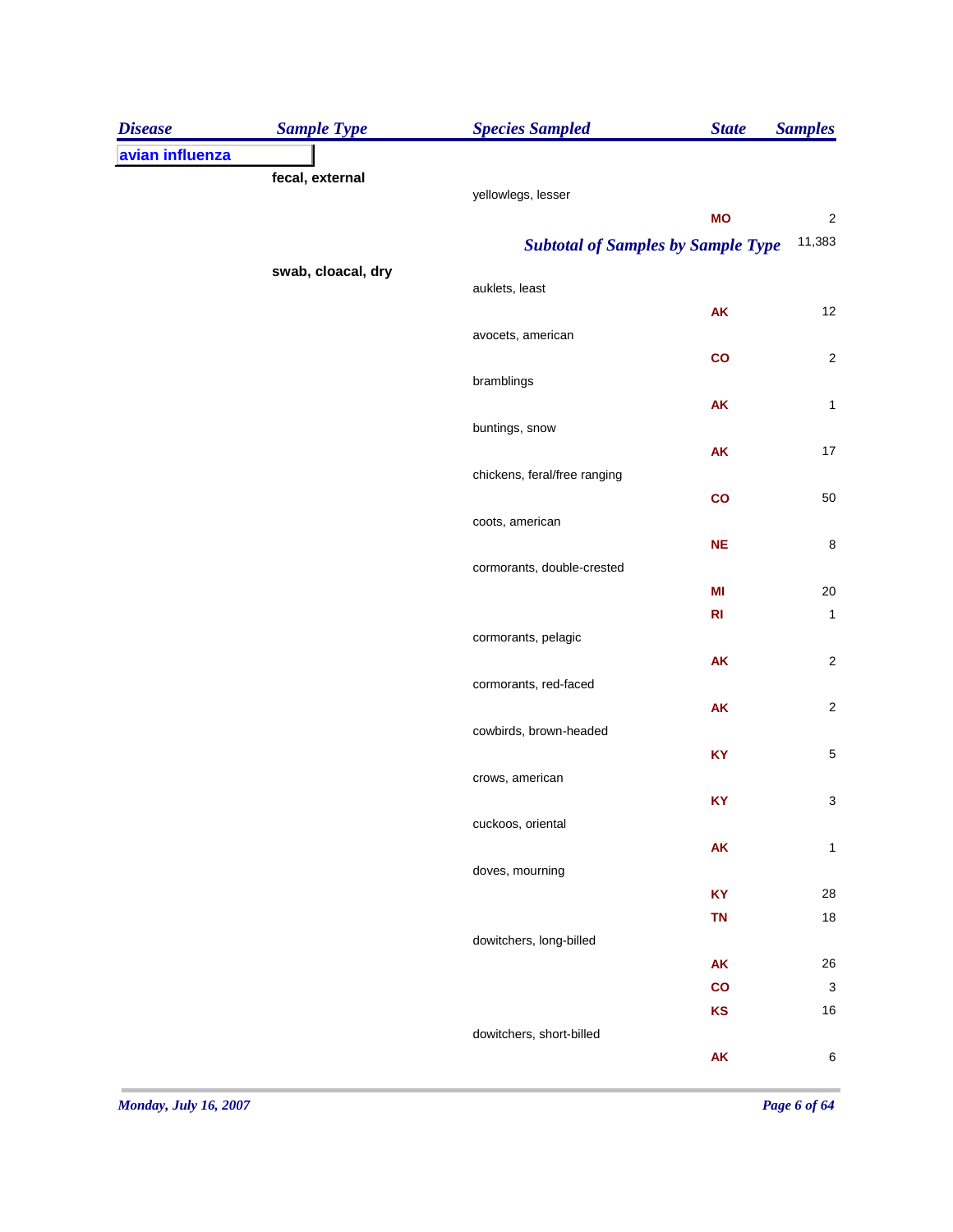| <b>Disease</b>  | <b>Sample Type</b> | <b>Species Sampled</b>   | <b>State</b>  | <b>Samples</b>          |
|-----------------|--------------------|--------------------------|---------------|-------------------------|
| avian influenza |                    |                          |               |                         |
|                 | swab, cloacal, dry |                          |               |                         |
|                 |                    | dowitchers, short-billed |               |                         |
|                 |                    | ducks, american black    | <b>MA</b>     | $\mathbf 1$             |
|                 |                    |                          | <b>CT</b>     | $17$                    |
|                 |                    |                          | PA            | 23                      |
|                 |                    | ducks, bufflehead        |               |                         |
|                 |                    |                          | AK            | $\boldsymbol{7}$        |
|                 |                    | ducks, canvasback        |               |                         |
|                 |                    |                          | AK            | $\mathbf{1}$            |
|                 |                    | ducks, eider, common     |               |                         |
|                 |                    |                          | AK            | $\boldsymbol{7}$        |
|                 |                    |                          | <b>ME</b>     | $\mathbf 1$             |
|                 |                    | ducks, eider, king       |               |                         |
|                 |                    |                          | <b>AK</b>     | $35\,$                  |
|                 |                    | ducks, feral             |               |                         |
|                 |                    |                          | OK            | $\overline{\mathbf{4}}$ |
|                 |                    |                          | <b>WA</b>     | $10\,$                  |
|                 |                    | ducks, gadwall           |               |                         |
|                 |                    |                          | <b>AK</b>     | $\mathsf 3$             |
|                 |                    |                          | IA            | $\overline{\mathbf{4}}$ |
|                 |                    |                          | KS            | $\mathbf 1$             |
|                 |                    |                          | <b>MT</b>     | $\overline{\mathbf{4}}$ |
|                 |                    |                          | NE            | $\overline{\mathbf{4}}$ |
|                 |                    | ducks, goldeneye, common |               |                         |
|                 |                    |                          | AK            | 13                      |
|                 |                    | ducks, harlequin         |               |                         |
|                 |                    |                          | <b>AK</b>     | 28                      |
|                 |                    | ducks, long-tailed       |               |                         |
|                 |                    |                          | ${\sf AK}$    | 4                       |
|                 |                    | ducks, mallards          |               |                         |
|                 |                    |                          | ${\sf AK}$    | $117$                   |
|                 |                    |                          | $\mathbf{co}$ | $\overline{\mathbf{1}}$ |
|                 |                    |                          | <b>CT</b>     | 101                     |
|                 |                    |                          | IA            | 13                      |
|                 |                    |                          | ID            | 38                      |
|                 |                    |                          | $\sf IN$      | 11                      |
|                 |                    |                          | KS            | $\boldsymbol{9}$        |
|                 |                    |                          | <b>MA</b>     | $\sqrt{2}$              |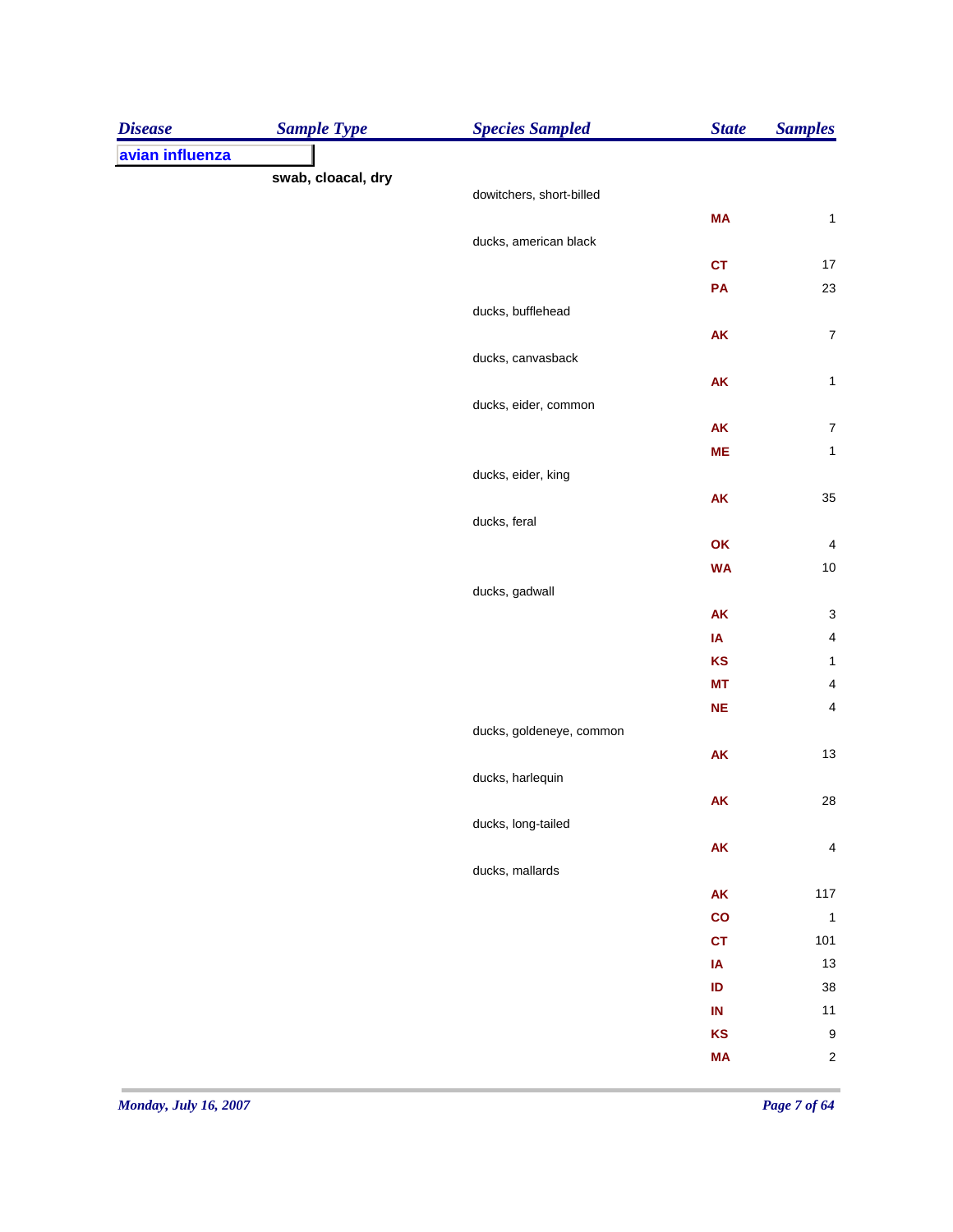| <b>Disease</b>  | <b>Sample Type</b> | <b>Species Sampled</b>         | <b>State</b>                                     | <b>Samples</b>            |
|-----------------|--------------------|--------------------------------|--------------------------------------------------|---------------------------|
| avian influenza |                    |                                |                                                  |                           |
|                 | swab, cloacal, dry |                                |                                                  |                           |
|                 |                    | ducks, mallards                |                                                  |                           |
|                 |                    |                                | MD                                               | 37                        |
|                 |                    |                                | <b>MO</b>                                        | 17                        |
|                 |                    |                                | <b>MT</b>                                        | 229                       |
|                 |                    |                                | <b>NE</b>                                        | 24                        |
|                 |                    |                                | <b>NV</b>                                        | $\mathbf{1}$              |
|                 |                    |                                | OK                                               | $\overline{\mathcal{A}}$  |
|                 |                    |                                | R1                                               | 57                        |
|                 |                    |                                | <b>WA</b>                                        | 143                       |
|                 |                    |                                | $\ensuremath{\mathsf{W}}\ensuremath{\mathsf{I}}$ | $\sqrt{2}$                |
|                 |                    |                                | <b>WV</b>                                        | $\overline{\mathbf{4}}$   |
|                 |                    | ducks, merganser, hooded       |                                                  |                           |
|                 |                    |                                | ${\sf AK}$                                       | $\mathbf{1}$              |
|                 |                    | ducks, merganser, red-breasted |                                                  |                           |
|                 |                    |                                | ${\sf AK}$                                       | $\mathbf 1$               |
|                 |                    | ducks, northern pintail        |                                                  |                           |
|                 |                    |                                | ${\sf AK}$                                       | 45                        |
|                 |                    |                                | CA                                               | 48                        |
|                 |                    |                                | $\mathbf{co}$                                    | $\ensuremath{\mathsf{3}}$ |
|                 |                    |                                | IA                                               | $\boldsymbol{9}$          |
|                 |                    |                                | <b>KS</b>                                        | $\mathbf{1}$              |
|                 |                    |                                | <b>MT</b>                                        | 81                        |
|                 |                    |                                | <b>NE</b>                                        | 22                        |
|                 |                    |                                | PA                                               | $16\,$                    |
|                 |                    |                                | <b>WA</b>                                        | $\mathbf{3}$              |
|                 |                    | ducks, northern shoveler       |                                                  |                           |
|                 |                    |                                | ${\sf AK}$                                       | $33\,$                    |
|                 |                    |                                | co                                               | $\mathbf{1}$              |
|                 |                    |                                | IA                                               | $\,6$                     |
|                 |                    |                                | ID                                               | $\mathbf{1}$              |
|                 |                    |                                | <b>KS</b>                                        | $\sqrt{5}$                |
|                 |                    |                                | <b>MT</b>                                        | $\pmb{4}$                 |
|                 |                    |                                | <b>NE</b>                                        | $\boldsymbol{9}$          |
|                 |                    |                                | WI                                               | $\bf 8$                   |
|                 |                    | ducks, redhead                 |                                                  |                           |
|                 |                    |                                | ${\sf AK}$                                       | $\mathbf{1}$              |
|                 |                    |                                | <b>NE</b>                                        | $\mathbf{1}$              |
|                 |                    | ducks, ring-necked             |                                                  |                           |
|                 |                    |                                |                                                  |                           |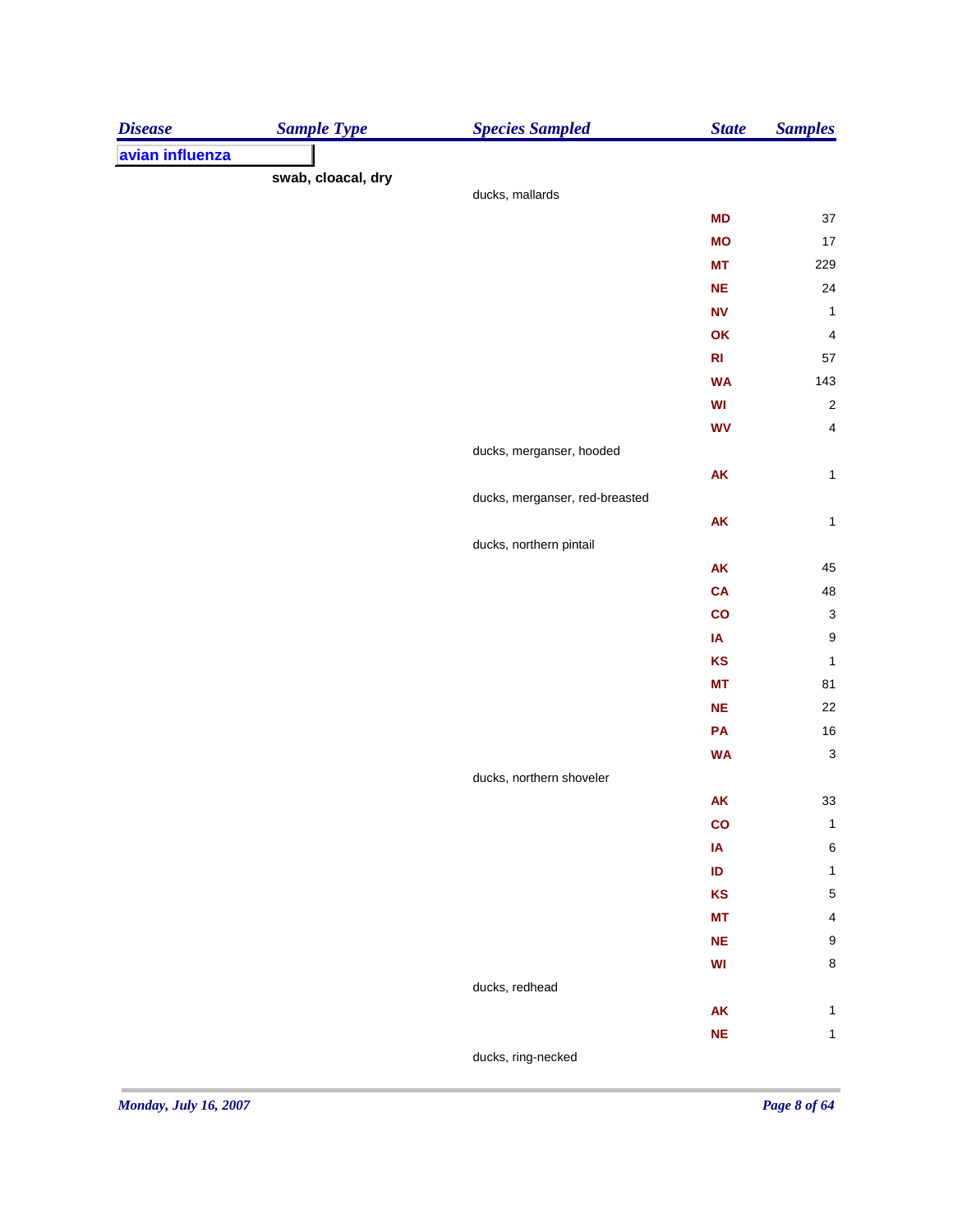| <b>Disease</b>  | <b>Sample Type</b> | <b>Species Sampled</b>             | <b>State</b>  | <b>Samples</b>          |
|-----------------|--------------------|------------------------------------|---------------|-------------------------|
| avian influenza |                    |                                    |               |                         |
|                 | swab, cloacal, dry |                                    |               |                         |
|                 |                    | ducks, ring-necked                 |               |                         |
|                 |                    |                                    | AK            | $\mathbf 1$             |
|                 |                    | ducks, scaup, greater              |               |                         |
|                 |                    |                                    | ${\sf AK}$    | 15                      |
|                 |                    | ducks, scaup, lesser               |               |                         |
|                 |                    |                                    | AK            | $\mathbf{3}$            |
|                 |                    |                                    | ID            | $\sqrt{2}$              |
|                 |                    | ducks, smew                        |               |                         |
|                 |                    |                                    | ${\sf AK}$    | $\sqrt{2}$              |
|                 |                    | ducks, teal, blue-winged           |               |                         |
|                 |                    |                                    | ${\sf AR}$    | 59                      |
|                 |                    |                                    | $\mathsf{co}$ | 33                      |
|                 |                    |                                    | IA            | 161                     |
|                 |                    |                                    | KS            | 35                      |
|                 |                    |                                    | LA            | 29                      |
|                 |                    |                                    | <b>MT</b>     | 22                      |
|                 |                    |                                    | <b>NE</b>     | 123                     |
|                 |                    |                                    | <b>NM</b>     | $16$                    |
|                 |                    |                                    | <b>TN</b>     | $\bf8$                  |
|                 |                    | ducks, teal, eurasian green-winged |               |                         |
|                 |                    |                                    | ${\sf AK}$    | $16\,$                  |
|                 |                    | ducks, teal, green-winged          |               |                         |
|                 |                    |                                    | AK            | $147$                   |
|                 |                    |                                    | ${\sf AR}$    | $\mathbf{3}$            |
|                 |                    |                                    | $\mathbf{co}$ | $\overline{\mathbf{4}}$ |
|                 |                    |                                    | CT            | $\mathbf{1}$            |
|                 |                    |                                    | IA            | 43                      |
|                 |                    |                                    | KS            | 13                      |
|                 |                    |                                    | LA            | $\overline{\mathbf{4}}$ |
|                 |                    |                                    | <b>MT</b>     | $\sqrt{2}$              |
|                 |                    |                                    | $NE$          | 44                      |
|                 |                    |                                    | PA            | $10$                    |
|                 |                    |                                    | <b>WA</b>     | 24                      |
|                 |                    | ducks, wigeon, american            |               |                         |
|                 |                    |                                    | AK            | 119                     |
|                 |                    |                                    | co            | $\mathbf{3}$            |
|                 |                    |                                    | <b>MT</b>     | $\bf 8$                 |
|                 |                    |                                    | WI            | $\sqrt{2}$              |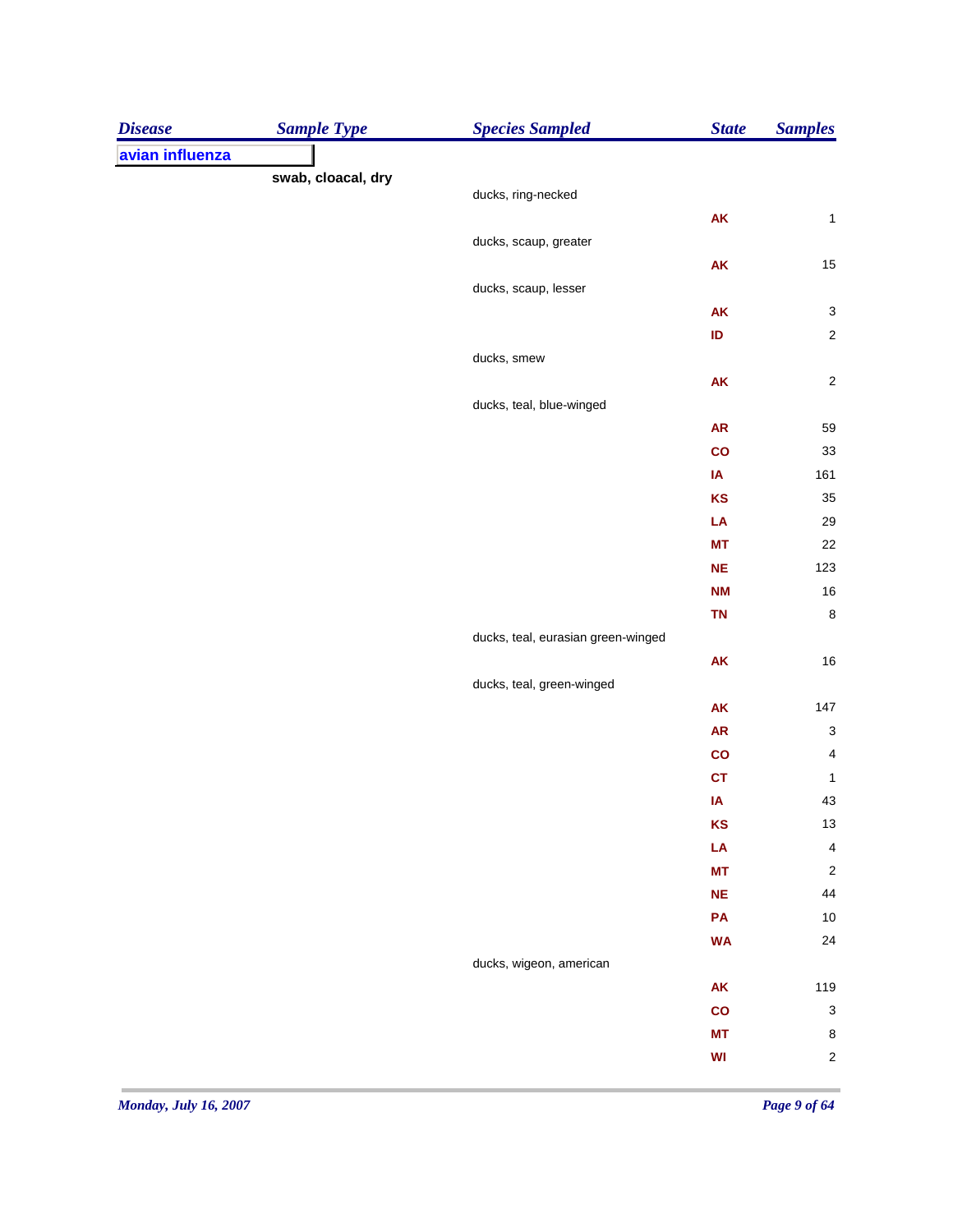| <b>Disease</b>  | <b>Sample Type</b> | <b>Species Sampled</b>   | <b>State</b>                                     | <b>Samples</b>    |
|-----------------|--------------------|--------------------------|--------------------------------------------------|-------------------|
| avian influenza |                    |                          |                                                  |                   |
|                 | swab, cloacal, dry |                          |                                                  |                   |
|                 |                    | ducks, wigeon, eurasian  |                                                  |                   |
|                 |                    |                          | AK                                               | $\boldsymbol{7}$  |
|                 |                    | ducks, wood              | LA                                               |                   |
|                 |                    |                          | NE                                               | $97\,$<br>$\,8\,$ |
|                 |                    |                          | <b>TN</b>                                        | $102\,$           |
|                 |                    |                          | <b>WA</b>                                        | $\mathbf{1}$      |
|                 |                    | dunlins                  |                                                  |                   |
|                 |                    |                          | AK                                               | 15                |
|                 |                    |                          | <b>VA</b>                                        | $\sqrt{2}$        |
|                 |                    | egrets, cattle           |                                                  |                   |
|                 |                    |                          | $NE$                                             | $\sqrt{2}$        |
|                 |                    | fulmars, northern        |                                                  |                   |
|                 |                    |                          | <b>AK</b>                                        | 15                |
|                 |                    | gallinules/rails (other) |                                                  |                   |
|                 |                    |                          | FL.                                              | $\mathbf{1}$      |
|                 |                    | geese, aleutian cackling |                                                  |                   |
|                 |                    |                          | ${\sf AK}$                                       | $\boldsymbol{7}$  |
|                 |                    | geese, brant, black      |                                                  |                   |
|                 |                    |                          | ${\sf AK}$                                       | $27\,$            |
|                 |                    | geese, canada            |                                                  |                   |
|                 |                    |                          | <b>AK</b>                                        | 69                |
|                 |                    |                          | co                                               | 13                |
|                 |                    |                          | <b>CT</b>                                        | 70                |
|                 |                    |                          | $\mathsf{DE}% _{T}\left( \mathcal{M}_{T}\right)$ | 94                |
|                 |                    |                          | $\sf IN$                                         | 51                |
|                 |                    |                          | KS                                               | 20                |
|                 |                    |                          | <b>KY</b>                                        | 66                |
|                 |                    |                          | <b>MA</b>                                        | 86                |
|                 |                    |                          | <b>MD</b>                                        | $120\,$           |
|                 |                    |                          | NE                                               | 60                |
|                 |                    |                          | <b>NY</b>                                        | 50                |
|                 |                    |                          | OK                                               | $\bf 72$          |
|                 |                    |                          | PA                                               | 51                |
|                 |                    |                          | $\mathsf{RI}$                                    | 101               |
|                 |                    |                          | <b>TN</b>                                        | 74                |
|                 |                    |                          | $\pmb{\mathsf{VT}}$                              | 52                |
|                 |                    |                          | <b>WA</b>                                        | 50                |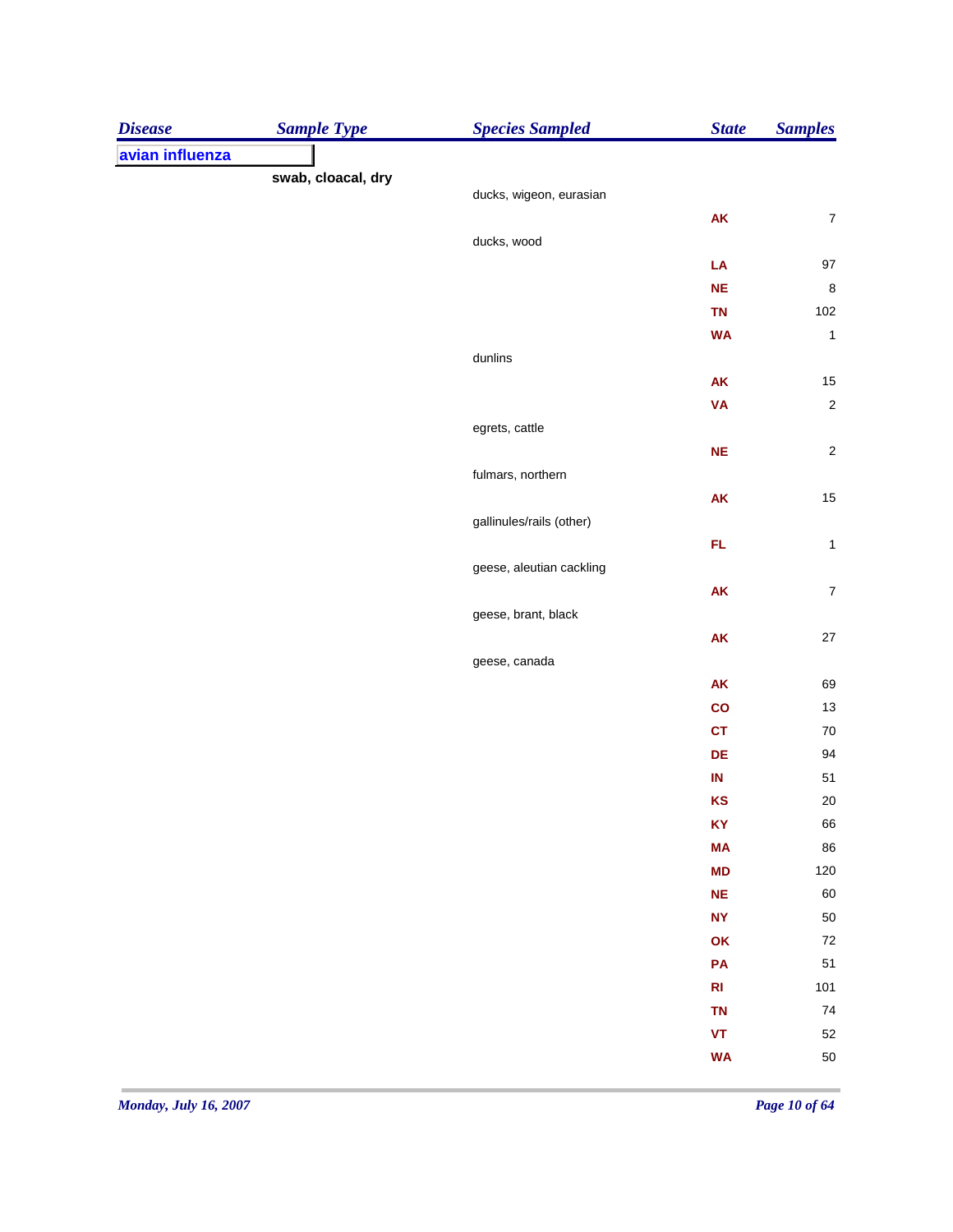| <b>Disease</b>  | <b>Sample Type</b> | <b>Species Sampled</b>        | <b>State</b>  | <b>Samples</b>          |
|-----------------|--------------------|-------------------------------|---------------|-------------------------|
| avian influenza |                    |                               |               |                         |
|                 | swab, cloacal, dry |                               |               |                         |
|                 |                    | geese, canada                 |               |                         |
|                 |                    | geese, feral                  | <b>WV</b>     | $30\,$                  |
|                 |                    |                               | R1            | $\sqrt{2}$              |
|                 |                    | geese, snow, lesser           |               |                         |
|                 |                    |                               | <b>AK</b>     | $\overline{\mathbf{c}}$ |
|                 |                    | geese, white-fronted, greater |               |                         |
|                 |                    |                               | <b>AK</b>     | 13                      |
|                 |                    | godwits, black-tailed         |               |                         |
|                 |                    |                               | <b>AK</b>     | $\mathbf{1}$            |
|                 |                    | grackles, boat-tailed         |               |                         |
|                 |                    |                               | FL            | $\mathbf{1}$            |
|                 |                    | grebes, pied-billed           |               |                         |
|                 |                    |                               | <b>NE</b>     | $\overline{\mathbf{c}}$ |
|                 |                    | gulls, black-backed, greater  |               |                         |
|                 |                    |                               | <b>MA</b>     | 26                      |
|                 |                    | gulls, black-headed           |               |                         |
|                 |                    |                               | <b>AK</b>     | $\mathbf{1}$            |
|                 |                    | gulls, bonaparte's            | KS            | $\overline{\mathbf{4}}$ |
|                 |                    | gulls, franklin's             |               |                         |
|                 |                    |                               | $\mathbf{co}$ | $\mathbf{1}$            |
|                 |                    |                               | KS            | $\mathbf{1}$            |
|                 |                    | gulls, glaucous               |               |                         |
|                 |                    |                               | <b>AK</b>     | 24                      |
|                 |                    | gulls, glaucous-winged        |               |                         |
|                 |                    |                               | <b>AK</b>     | 140                     |
|                 |                    | gulls, herring                |               |                         |
|                 |                    |                               | AK            | 60                      |
|                 |                    |                               | <b>CT</b>     | $27\,$                  |
|                 |                    |                               | <b>MA</b>     | 56                      |
|                 |                    |                               | <b>NY</b>     | $10$                    |
|                 |                    |                               | PA            | $10$                    |
|                 |                    |                               | $\mathsf{RI}$ | 5                       |
|                 |                    | gulls, laughing               |               |                         |
|                 |                    |                               | <b>CT</b>     | $\mathbf{1}$            |
|                 |                    |                               | <b>MA</b>     | 5                       |
|                 |                    |                               | <b>NY</b>     | $100\,$                 |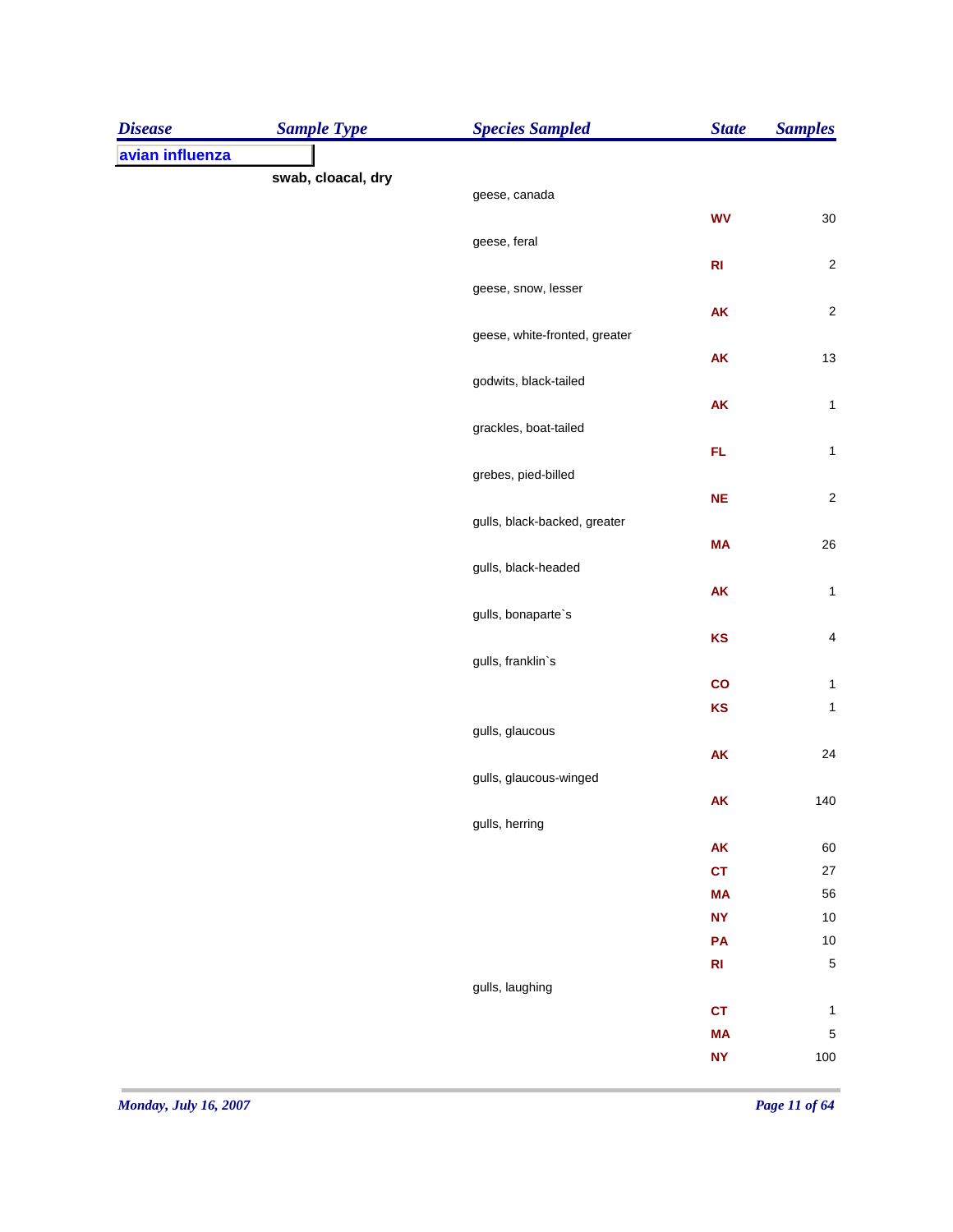| <b>Disease</b>  | <b>Sample Type</b> | <b>Species Sampled</b>       | <b>State</b>  | <b>Samples</b>            |
|-----------------|--------------------|------------------------------|---------------|---------------------------|
| avian influenza |                    |                              |               |                           |
|                 | swab, cloacal, dry | gulls, laughing              |               |                           |
|                 |                    |                              | R1            | $\mathbf{3}$              |
|                 |                    | gulls, mew                   |               |                           |
|                 |                    |                              | ${\sf AK}$    | 51                        |
|                 |                    | gulls, ring-billed           |               |                           |
|                 |                    |                              | <b>CT</b>     | 58                        |
|                 |                    |                              | KS            | $\boldsymbol{9}$          |
|                 |                    |                              | <b>MA</b>     | 10                        |
|                 |                    |                              | <b>NY</b>     | 101                       |
|                 |                    |                              | PA            | $\ensuremath{\mathsf{3}}$ |
|                 |                    |                              | R1            | $\sqrt{5}$                |
|                 |                    | hawks, red-tailed            |               |                           |
|                 |                    |                              | KY            | $\ensuremath{\mathsf{3}}$ |
|                 |                    | herons, great blue           |               |                           |
|                 |                    |                              | KY            | $\mathbf{1}$              |
|                 |                    |                              | $NE$          | $\mathbf{1}$              |
|                 |                    |                              | R1            | $\mathbf{1}$              |
|                 |                    | herons, green                |               |                           |
|                 |                    |                              | KY            | $\mathbf 1$               |
|                 |                    |                              | $NE$          | $\mathbf{1}$              |
|                 |                    | herons, night, black-crowned |               |                           |
|                 |                    |                              | <b>CT</b>     | $\boldsymbol{2}$          |
|                 |                    |                              | <b>MA</b>     | 5                         |
|                 |                    |                              | $NE$          | $\sqrt{2}$                |
|                 |                    | ibises (other)               |               |                           |
|                 |                    |                              | NE            | $\sqrt{2}$                |
|                 |                    | jaegers, parasitic           |               |                           |
|                 |                    |                              | AK            | $\mathbf{1}$              |
|                 |                    | juncos, dark-eyed            |               |                           |
|                 |                    |                              | ${\sf AK}$    | $\mathbf{1}$              |
|                 |                    | killdeers                    | $\mathsf{co}$ | 31                        |
|                 |                    |                              | <b>KY</b>     | $20\,$                    |
|                 |                    |                              | NE            | 24                        |
|                 |                    | kittiwakes, black-legged     |               |                           |
|                 |                    |                              | ${\sf AK}$    | 191                       |
|                 |                    | kittiwakes, red-legged       |               |                           |
|                 |                    |                              | ${\sf AK}$    | 42                        |
|                 |                    |                              |               |                           |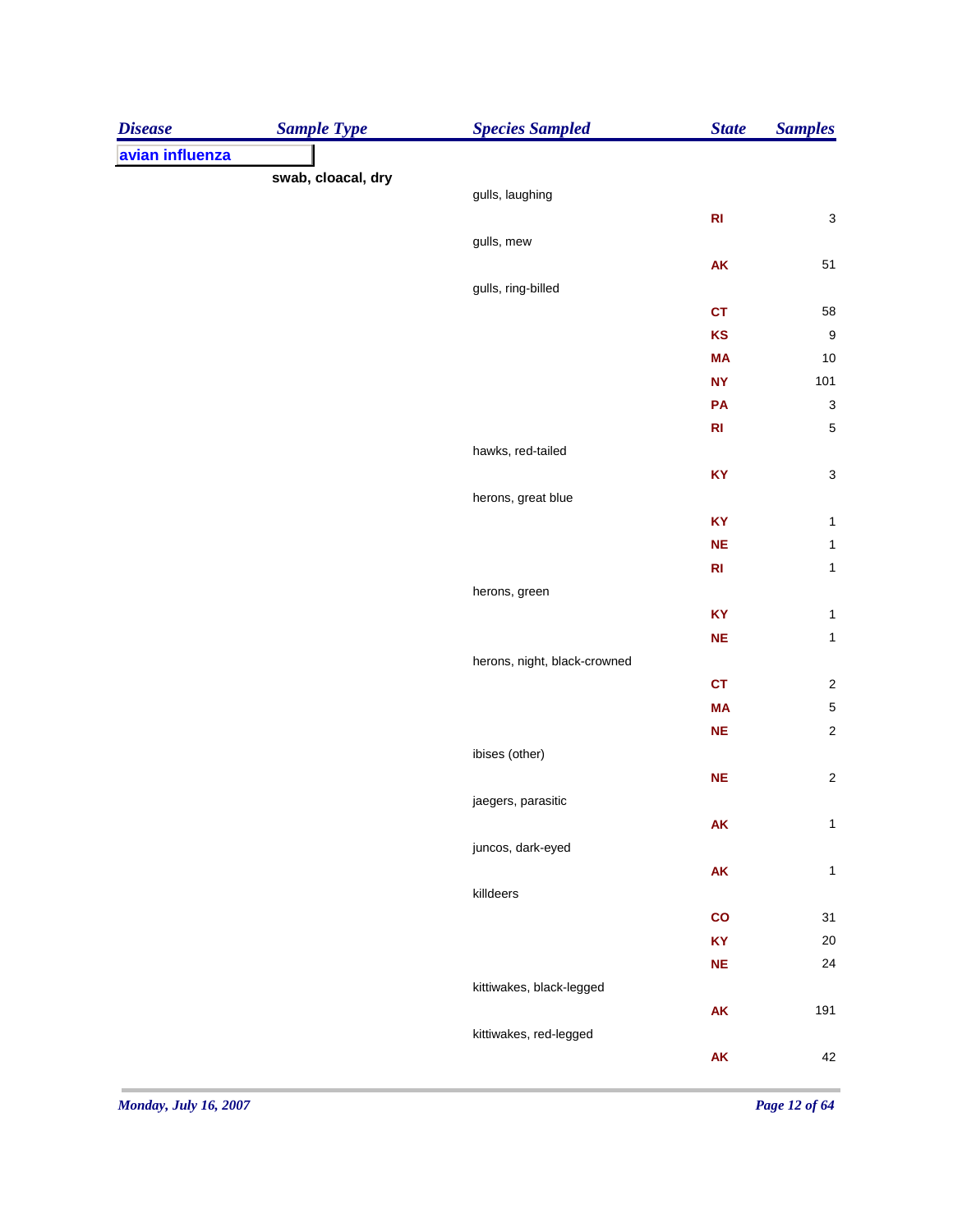| <b>Disease</b>  | <b>Sample Type</b> | <b>Species Sampled</b>   | <b>State</b>  | <b>Samples</b>   |
|-----------------|--------------------|--------------------------|---------------|------------------|
| avian influenza |                    |                          |               |                  |
|                 | swab, cloacal, dry |                          |               |                  |
|                 |                    | loons, pacific           |               |                  |
|                 |                    | murrelets, ancient       | ${\sf AK}$    | $\mathsf 3$      |
|                 |                    |                          | ${\sf AK}$    | $\mathbf 1$      |
|                 |                    | murres, common           |               |                  |
|                 |                    |                          | ${\sf AK}$    | $\boldsymbol{2}$ |
|                 |                    | murres, thick-billed     |               |                  |
|                 |                    |                          | ${\sf AK}$    | $\mathbf 2$      |
|                 |                    | non-wildlife             |               |                  |
|                 |                    |                          | ME            | $\mathbf{1}$     |
|                 |                    | phalaropes, red          |               |                  |
|                 |                    |                          | ${\sf AK}$    | 14               |
|                 |                    | phalaropes, red-necked   |               |                  |
|                 |                    |                          | ${\sf AK}$    | 59               |
|                 |                    |                          | $\mathbf{co}$ | 5                |
|                 |                    | pigeons, feral (rock)    |               |                  |
|                 |                    |                          | <b>KY</b>     | 18               |
|                 |                    |                          | <b>TN</b>     | 23               |
|                 |                    | pipits, american         |               |                  |
|                 |                    |                          | ${\sf AK}$    | $11$             |
|                 |                    | plovers (other)          | <b>NY</b>     |                  |
|                 |                    | plovers, black-bellied   |               | $\mathbf{1}$     |
|                 |                    |                          | <b>VA</b>     | 4                |
|                 |                    | plovers, golden, pacific |               |                  |
|                 |                    |                          | AK            | 9                |
|                 |                    | plovers, lesser sand     |               |                  |
|                 |                    |                          | AK            | $\mathbf{1}$     |
|                 |                    | plovers, semipalmated    |               |                  |
|                 |                    |                          | AK            | 5                |
|                 |                    |                          | co            | 3                |
|                 |                    |                          | <b>CT</b>     | 41               |
|                 |                    |                          | <b>KS</b>     | 3                |
|                 |                    |                          | <b>KY</b>     | $10$             |
|                 |                    |                          | <b>MA</b>     | 30               |
|                 |                    |                          | <b>NY</b>     | 90               |
|                 |                    |                          | <b>WA</b>     | 6                |
|                 |                    | ravens, common           |               |                  |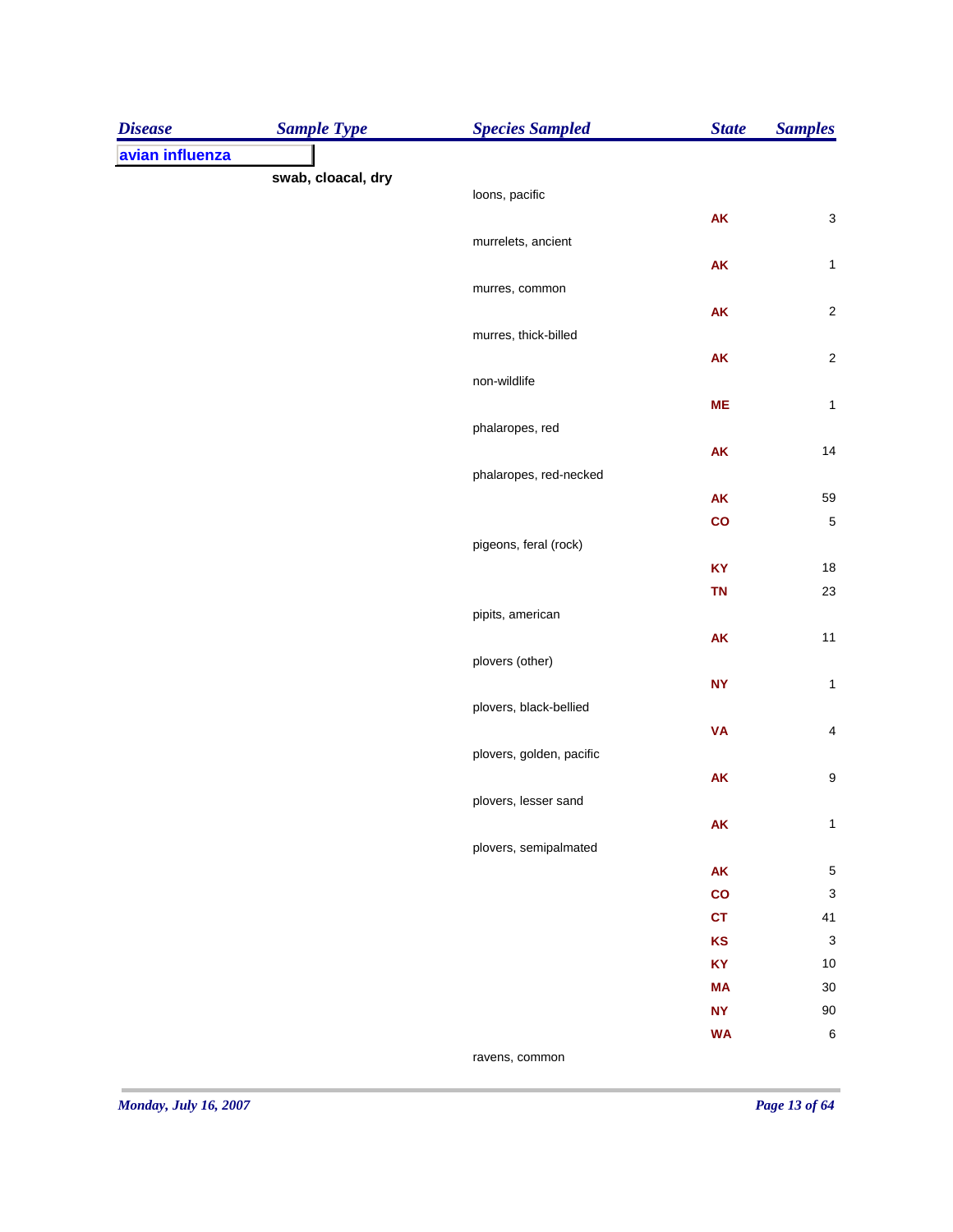| <b>Disease</b>  | <b>Sample Type</b> | <b>Species Sampled</b>    | <b>State</b>  | <b>Samples</b>          |
|-----------------|--------------------|---------------------------|---------------|-------------------------|
| avian influenza |                    |                           |               |                         |
|                 | swab, cloacal, dry |                           |               |                         |
|                 |                    | ravens, common            |               |                         |
|                 |                    |                           | AK            | $\,6$                   |
|                 |                    | redpolls, hoary           |               |                         |
|                 |                    |                           | ${\sf AK}$    | $\mathbf{1}$            |
|                 |                    | robins, american          |               |                         |
|                 |                    |                           | <b>MA</b>     | $\mathbf{1}$            |
|                 |                    | $r$ uffs                  |               |                         |
|                 |                    |                           | ${\sf AK}$    | $\mathsf 3$             |
|                 |                    | sanderlings               |               |                         |
|                 |                    |                           | AK            | $\mathbf 1$             |
|                 |                    |                           | <b>CT</b>     | $\boldsymbol{9}$        |
|                 |                    |                           | <b>VA</b>     | $\overline{\mathbf{4}}$ |
|                 |                    | sandpipers, baird's       |               |                         |
|                 |                    |                           | AK            | $\overline{\mathbf{c}}$ |
|                 |                    |                           | $\mathbf{co}$ | 34                      |
|                 |                    |                           | KS            | $\mathbf 1$             |
|                 |                    |                           | ${\sf NE}$    | $\sqrt{2}$              |
|                 |                    | sandpipers, buff-breasted |               |                         |
|                 |                    |                           | AK            | $\sqrt{2}$              |
|                 |                    |                           | KS            | 22                      |
|                 |                    | sandpipers, least         |               |                         |
|                 |                    |                           | AK            | $\boldsymbol{6}$        |
|                 |                    |                           | $\mathbf{co}$ | 88                      |
|                 |                    |                           | FL.           | $\mathbf{1}$            |
|                 |                    |                           | KS            | 35                      |
|                 |                    |                           | KY            | $102\,$                 |
|                 |                    |                           | $NE$          | $27\,$                  |
|                 |                    |                           | <b>NY</b>     | $17$                    |
|                 |                    |                           | PA            | $\mathbf{1}$            |
|                 |                    |                           | <b>TN</b>     | 151                     |
|                 |                    |                           | <b>WA</b>     | $\mathbf{1}$            |
|                 |                    | sandpipers, pectoral      |               |                         |
|                 |                    |                           | AK            | 45                      |
|                 |                    |                           | $\mathbf{co}$ | $\overline{7}$          |
|                 |                    |                           | KS            | 25                      |
|                 |                    |                           | KY            | $\mathbf{3}$            |
|                 |                    |                           | <b>TN</b>     | 22                      |
|                 |                    | sandpipers, rock          |               |                         |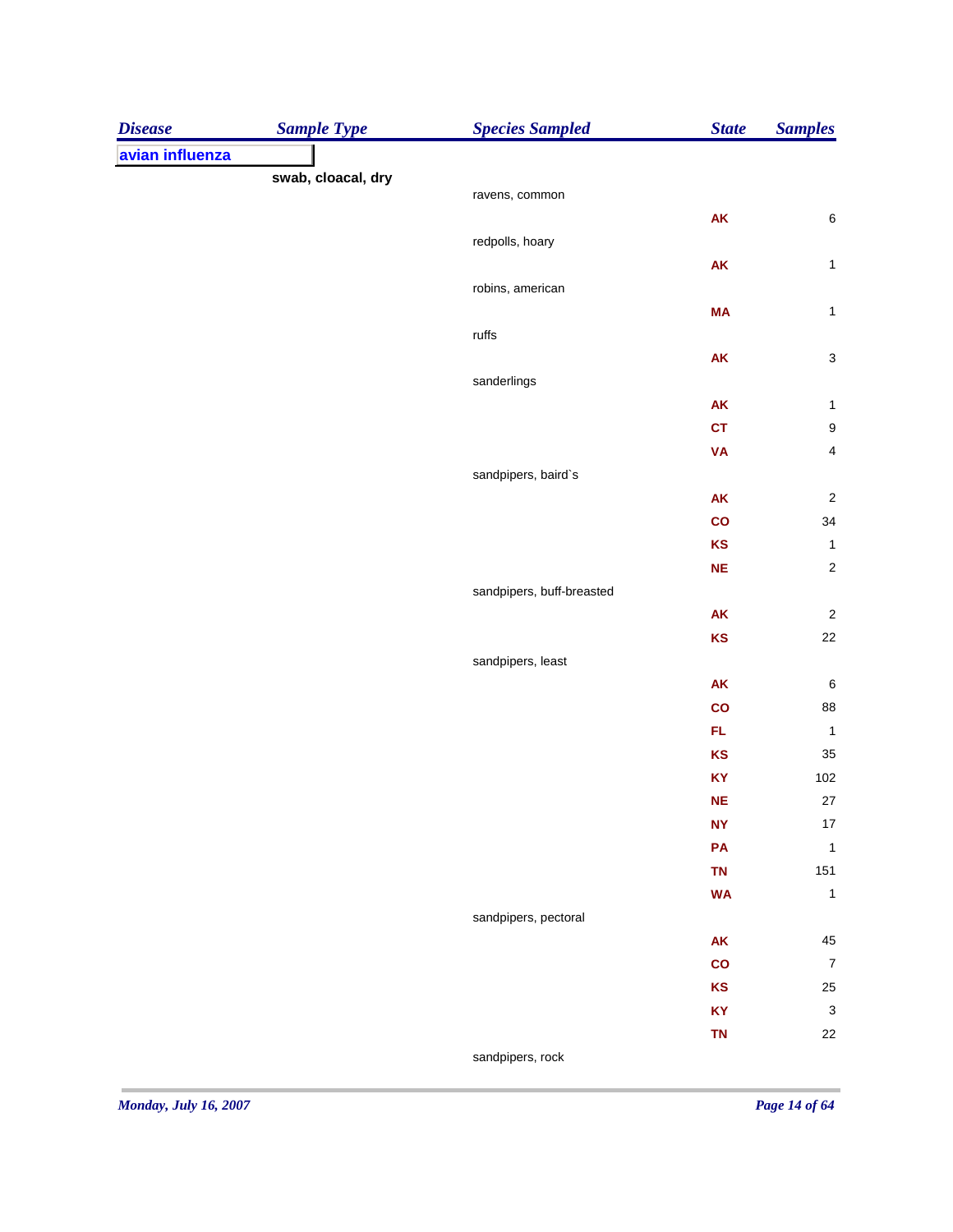| <b>Disease</b>  | <b>Sample Type</b> | <b>Species Sampled</b>   | <b>State</b>  | <b>Samples</b>          |
|-----------------|--------------------|--------------------------|---------------|-------------------------|
| avian influenza |                    |                          |               |                         |
|                 | swab, cloacal, dry |                          |               |                         |
|                 |                    | sandpipers, rock         |               |                         |
|                 |                    |                          | AK            | 221                     |
|                 |                    | sandpipers, semipalmated |               |                         |
|                 |                    |                          | AK            | $\mathbf{1}$            |
|                 |                    |                          | $\mathbf{co}$ | $\sqrt{5}$              |
|                 |                    |                          | <b>CT</b>     | $72\,$                  |
|                 |                    |                          | KS            | 61                      |
|                 |                    |                          | <b>MA</b>     | 56                      |
|                 |                    |                          | <b>NE</b>     | $\mathbf{1}$            |
|                 |                    |                          | <b>TN</b>     | $\,$ 8 $\,$             |
|                 |                    |                          | <b>VA</b>     | 30                      |
|                 |                    | sandpipers, sharp-tailed |               |                         |
|                 |                    |                          | AK            | $\mathsf 3$             |
|                 |                    | sandpipers, solitary     |               |                         |
|                 |                    |                          | co            | $\mathbf{1}$            |
|                 |                    |                          | <b>NE</b>     | $\overline{\mathbf{4}}$ |
|                 |                    |                          | <b>TN</b>     | $\mathbf{1}$            |
|                 |                    | sandpipers, spotted      |               |                         |
|                 |                    |                          | co            | $\bf 8$                 |
|                 |                    |                          | <b>CT</b>     | $\mathbf{3}$            |
|                 |                    |                          | KS            | 3                       |
|                 |                    |                          | KY            | $\mathbf{1}$            |
|                 |                    |                          | NE            | $\boldsymbol{9}$        |
|                 |                    | sandpipers, stilt        |               |                         |
|                 |                    |                          | KS            | $\mathbf 1$             |
|                 |                    | sandpipers, western      |               |                         |
|                 |                    |                          | KS            | 22                      |
|                 |                    |                          | <b>WA</b>     | 26                      |
|                 |                    | sandpipers, wood         |               |                         |
|                 |                    |                          | ${\sf AK}$    | $\sqrt{2}$              |
|                 |                    | shorebirds (other)       |               |                         |
|                 |                    |                          | co            | 45                      |
|                 |                    |                          | FL.           | $\overline{\mathbf{c}}$ |
|                 |                    |                          | $\sf IN$      | 51                      |
|                 |                    |                          | KY            | $\overline{5}$          |
|                 |                    |                          | <b>ME</b>     | 144                     |
|                 |                    |                          | NE            | 58                      |
|                 |                    |                          | <b>NY</b>     | 100                     |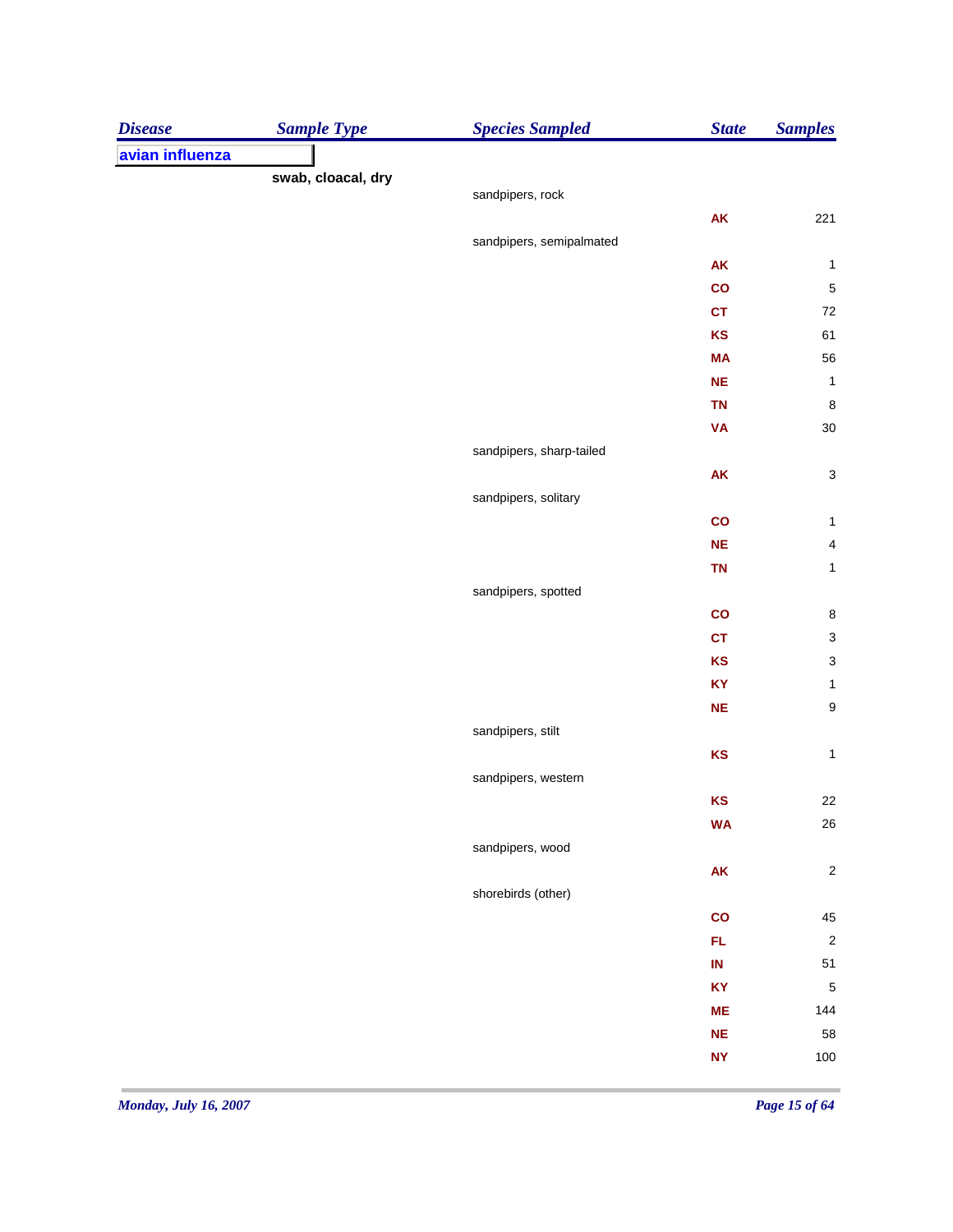| <b>Disease</b>  | <b>Sample Type</b> | <b>Species Sampled</b>          | <b>State</b> | <b>Samples</b>   |
|-----------------|--------------------|---------------------------------|--------------|------------------|
| avian influenza |                    |                                 |              |                  |
|                 | swab, cloacal, dry | shorebirds (other)              |              |                  |
|                 |                    |                                 | <b>WA</b>    | 15               |
|                 |                    | snipes, common                  |              |                  |
|                 |                    |                                 | AK           | $\boldsymbol{7}$ |
|                 |                    |                                 | $NE$         | $10$             |
|                 |                    | snipes, wilson's                |              |                  |
|                 |                    |                                 | AK           | $\sqrt{2}$       |
|                 |                    | sparrows, golden-crowned        |              |                  |
|                 |                    |                                 | ${\sf AK}$   | $\mathbf{1}$     |
|                 |                    | sparrows, house/english         |              |                  |
|                 |                    | starlings, european             | <b>TN</b>    | $\mathbf{1}$     |
|                 |                    |                                 | KY           | $10$             |
|                 |                    | stilts, black-necked            |              |                  |
|                 |                    |                                 | co           | $\mathbf{1}$     |
|                 |                    | stints, long-toed               |              |                  |
|                 |                    |                                 | AK           | $\mathbf{1}$     |
|                 |                    | stints, red-necked              |              |                  |
|                 |                    |                                 | AK           | $\sqrt{2}$       |
|                 |                    | stints, temminck`s              |              |                  |
|                 |                    | storm-petrels, fork-tailed      | AK           | $\mathbf{1}$     |
|                 |                    |                                 | AK           | 14               |
|                 |                    | swallows, barn                  |              |                  |
|                 |                    |                                 | KY           | $\mathbf 5$      |
|                 |                    | swallows, cliff                 |              |                  |
|                 |                    |                                 | KY           | $\boldsymbol{2}$ |
|                 |                    | swallows, northern rough-winged |              |                  |
|                 |                    |                                 | KY           | $10$             |
|                 |                    | swans, mute                     |              |                  |
|                 |                    |                                 | CT           | $\mathsf 3$      |
|                 |                    |                                 | PA<br>R1     | $17$<br>34       |
|                 |                    | swans, tundra                   |              |                  |
|                 |                    |                                 | ${\sf AK}$   | $\mathbf{1}$     |
|                 |                    | tattlers, gray-tailed           |              |                  |
|                 |                    |                                 | AK           | $\boldsymbol{2}$ |
|                 |                    | tattlers, wandering             |              |                  |
|                 |                    |                                 |              |                  |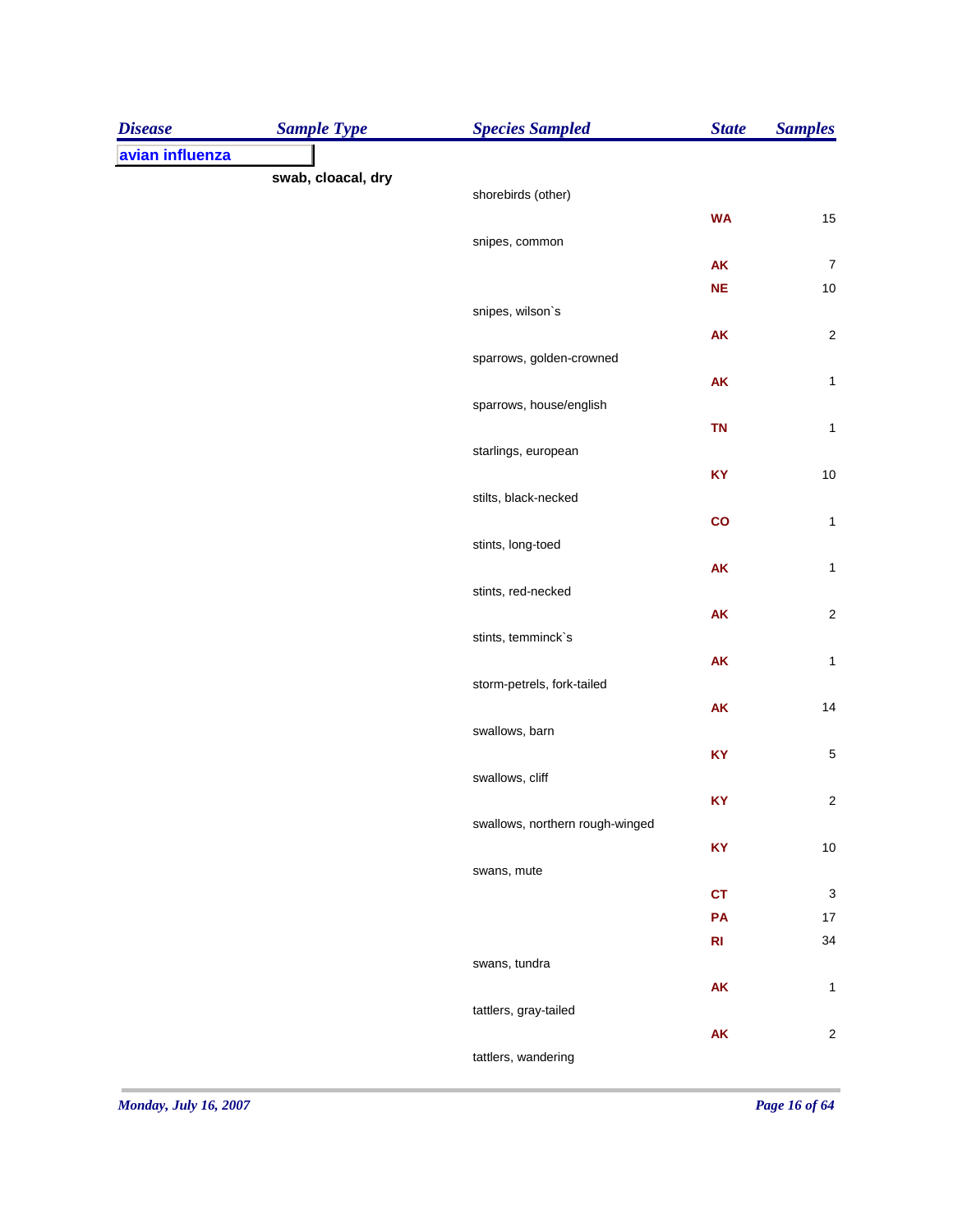| <b>Disease</b>  | <b>Sample Type</b> | <b>Species Sampled</b>   | <b>State</b> | <b>Samples</b>            |
|-----------------|--------------------|--------------------------|--------------|---------------------------|
| avian influenza |                    |                          |              |                           |
|                 | swab, cloacal, dry |                          |              |                           |
|                 |                    | tattlers, wandering      | ${\sf AK}$   | $\overline{\mathbf{4}}$   |
|                 |                    | terns, aleutian          |              |                           |
|                 |                    |                          | AK           | $\,6\,$                   |
|                 |                    | terns, arctic            |              |                           |
|                 |                    |                          | AK           | $\mathbf{1}$              |
|                 |                    | terns, black             |              |                           |
|                 |                    |                          | NE           | $\sqrt{2}$                |
|                 |                    | terns, common            |              |                           |
|                 |                    |                          | <b>CT</b>    | 65                        |
|                 |                    |                          | <b>MA</b>    | $40\,$                    |
|                 |                    |                          | <b>MD</b>    | $\mathbf{1}$              |
|                 |                    |                          | <b>NY</b>    | 100                       |
|                 |                    | thrushes, gray-cheeked   |              |                           |
|                 |                    |                          | <b>TN</b>    | $\mathbf{1}$              |
|                 |                    | thrushes, varied         |              |                           |
|                 |                    |                          | AK           | $\mathbf{1}$              |
|                 |                    | turnstones, ruddy        |              |                           |
|                 |                    |                          | AK           | ${\bf 70}$                |
|                 |                    |                          | <b>MA</b>    | $\mathbf{1}$              |
|                 |                    | vultures, black          |              |                           |
|                 |                    |                          | KY           | 5                         |
|                 |                    | vultures, turkey         |              |                           |
|                 |                    |                          | KY           | $\ensuremath{\mathsf{3}}$ |
|                 |                    | wagtails, eastern yellow |              |                           |
|                 |                    |                          | AK           | $\sqrt{2}$                |
|                 |                    | wheatears, northern      |              |                           |
|                 |                    |                          | <b>AK</b>    | 4                         |
|                 |                    | whimbrels                |              |                           |
|                 |                    |                          | ${\sf AK}$   | $\,6$                     |
|                 |                    | yellowlegs, greater      |              |                           |
|                 |                    |                          | co           | 4                         |
|                 |                    |                          | KS           | $\overline{\mathbf{4}}$   |
|                 |                    |                          | PA           | $\mathbf{1}$              |
|                 |                    | yellowlegs, lesser       |              |                           |
|                 |                    |                          | co<br>KS     | 11                        |
|                 |                    |                          |              | $\overline{9}$            |
|                 |                    |                          | KY           | $\sqrt{2}$                |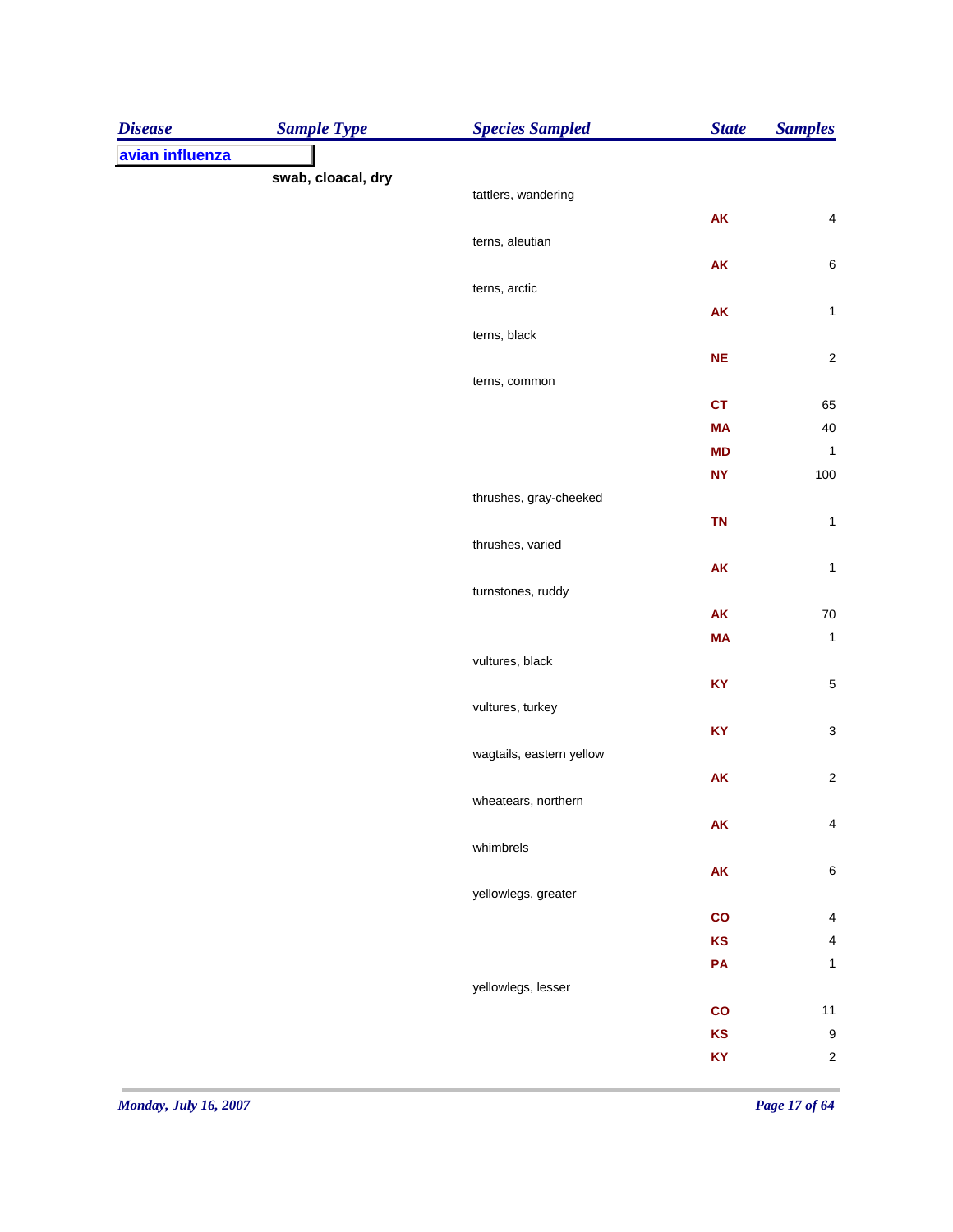| <b>Disease</b>  | <b>Sample Type</b> | <b>Species Sampled</b>     | <b>State</b>                              | <b>Samples</b>          |
|-----------------|--------------------|----------------------------|-------------------------------------------|-------------------------|
| avian influenza |                    |                            |                                           |                         |
|                 | swab, cloacal, dry |                            |                                           |                         |
|                 |                    | yellowlegs, lesser         |                                           |                         |
|                 |                    |                            | <b>MA</b>                                 | $\mathbf{1}$            |
|                 |                    |                            | PA                                        | $10$<br>7,321           |
|                 |                    |                            | <b>Subtotal of Samples by Sample Type</b> |                         |
|                 | swab, cloacal, wet | avocets, american          |                                           |                         |
|                 |                    |                            | <b>WY</b>                                 | $\mathbf{1}$            |
|                 |                    | coots, american            |                                           |                         |
|                 |                    |                            | $\mathsf{A}\mathsf{Z}$                    | $\overline{\mathbf{5}}$ |
|                 |                    |                            | <b>NV</b>                                 | $11$                    |
|                 |                    | cormorants, double-crested |                                           |                         |
|                 |                    |                            | <b>ME</b>                                 | $\overline{\mathbf{c}}$ |
|                 |                    |                            | MI                                        | 151                     |
|                 |                    |                            | <b>NV</b>                                 | $\mathbf 1$             |
|                 |                    | cranes, sandhill           |                                           |                         |
|                 |                    |                            | AK                                        | $\mathbf 5$             |
|                 |                    |                            | <b>ND</b>                                 | $\,6\,$                 |
|                 |                    | doves, mourning            |                                           |                         |
|                 |                    |                            | <b>TN</b>                                 | $10$                    |
|                 |                    | dowitchers, long-billed    |                                           |                         |
|                 |                    |                            | LA                                        | $\mathbf{1}$            |
|                 |                    |                            | NC<br><b>ND</b>                           | 12<br>32                |
|                 |                    |                            | OH                                        | 11                      |
|                 |                    |                            | <b>SD</b>                                 | 16                      |
|                 |                    |                            | TX                                        | $\mathbf{1}$            |
|                 |                    | dowitchers, short-billed   |                                           |                         |
|                 |                    |                            | <b>MN</b>                                 | $\mathbf{1}$            |
|                 |                    |                            | <b>SD</b>                                 | 5                       |
|                 |                    |                            | <b>WY</b>                                 | $\sqrt{2}$              |
|                 |                    | ducks, american black      |                                           |                         |
|                 |                    |                            | <b>NH</b>                                 | $10$                    |
|                 |                    | ducks, feral               |                                           |                         |
|                 |                    |                            | <b>AL</b>                                 | $\mathbf{1}$            |
|                 |                    |                            | $\mathsf{A}\mathsf{Z}$                    | 51                      |
|                 |                    | ducks, gadwall             |                                           |                         |
|                 |                    |                            | CA                                        | $20\,$                  |
|                 |                    |                            | IA                                        | $13$                    |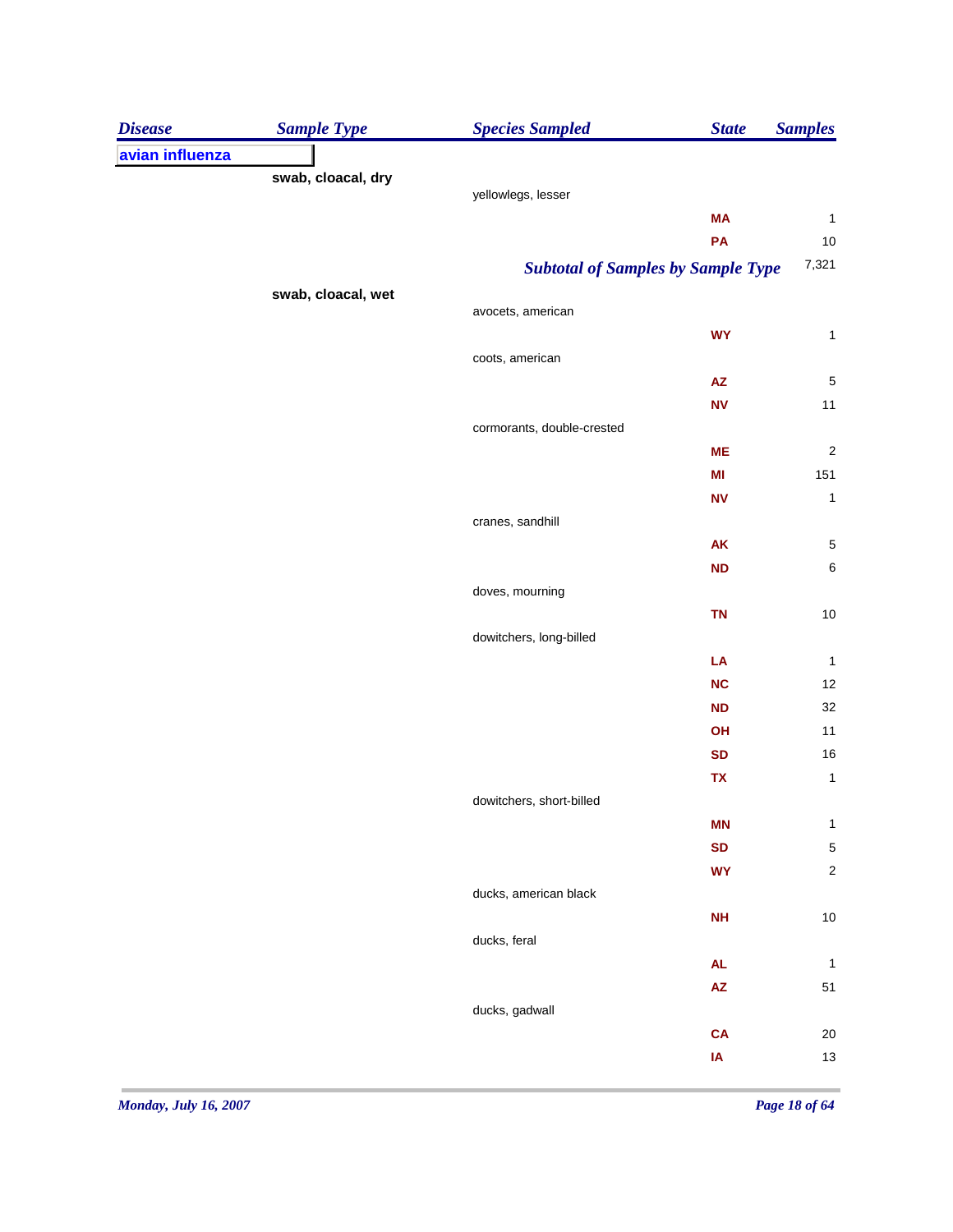| <b>Disease</b>  | <b>Sample Type</b> | <b>Species Sampled</b>   | <b>State</b>   | <b>Samples</b>          |
|-----------------|--------------------|--------------------------|----------------|-------------------------|
| avian influenza |                    |                          |                |                         |
|                 | swab, cloacal, wet |                          |                |                         |
|                 |                    | ducks, gadwall           |                |                         |
|                 |                    |                          | ID             | $\mathbf{1}$            |
|                 |                    |                          | <b>ND</b>      | $27\,$                  |
|                 |                    |                          | <b>SD</b>      | $23\,$                  |
|                 |                    |                          | <b>WY</b>      | $\boldsymbol{9}$        |
|                 |                    | ducks, goldeneye, common |                |                         |
|                 |                    | ducks, long-tailed       | ${\sf AK}$     | $\,$ 5 $\,$             |
|                 |                    |                          |                | $\overline{\mathbf{4}}$ |
|                 |                    | ducks, mallards          | ${\sf AK}$     |                         |
|                 |                    |                          | AK             | 109                     |
|                 |                    |                          | AL             | $\overline{1}$          |
|                 |                    |                          | ${\sf AZ}$     | 74                      |
|                 |                    |                          | <b>CA</b>      | 196                     |
|                 |                    |                          | IA             | 27                      |
|                 |                    |                          | ID             | $\,6\,$                 |
|                 |                    |                          | IL.            | $16\,$                  |
|                 |                    |                          | IN             | $\mathbf{1}$            |
|                 |                    |                          | M <sub>l</sub> | $\mathbf{1}$            |
|                 |                    |                          | <b>MN</b>      | 105                     |
|                 |                    |                          | <b>NC</b>      | 40                      |
|                 |                    |                          | <b>ND</b>      | $72\,$                  |
|                 |                    |                          | <b>NH</b>      | 238                     |
|                 |                    |                          | <b>NV</b>      | 21                      |
|                 |                    |                          | OR             | 135                     |
|                 |                    |                          | <b>SD</b>      | ${\bf 78}$              |
|                 |                    |                          | <b>TN</b>      | 35                      |
|                 |                    |                          | WI             | 84                      |
|                 |                    |                          | <b>WV</b>      | $17\,$                  |
|                 |                    |                          | <b>WY</b>      | $73\,$                  |
|                 |                    | ducks, merganser common  |                |                         |
|                 |                    |                          | ME             | $\mathbf{1}$            |
|                 |                    | ducks, northern pintail  |                |                         |
|                 |                    |                          | ${\sf AK}$     | $\boldsymbol{7}$        |
|                 |                    |                          | ${\sf AZ}$     | $\sqrt{2}$              |
|                 |                    |                          | <b>CA</b>      | 100                     |
|                 |                    |                          | IA             | $18\,$                  |
|                 |                    |                          | <b>MN</b>      | $10\,$                  |
|                 |                    |                          |                |                         |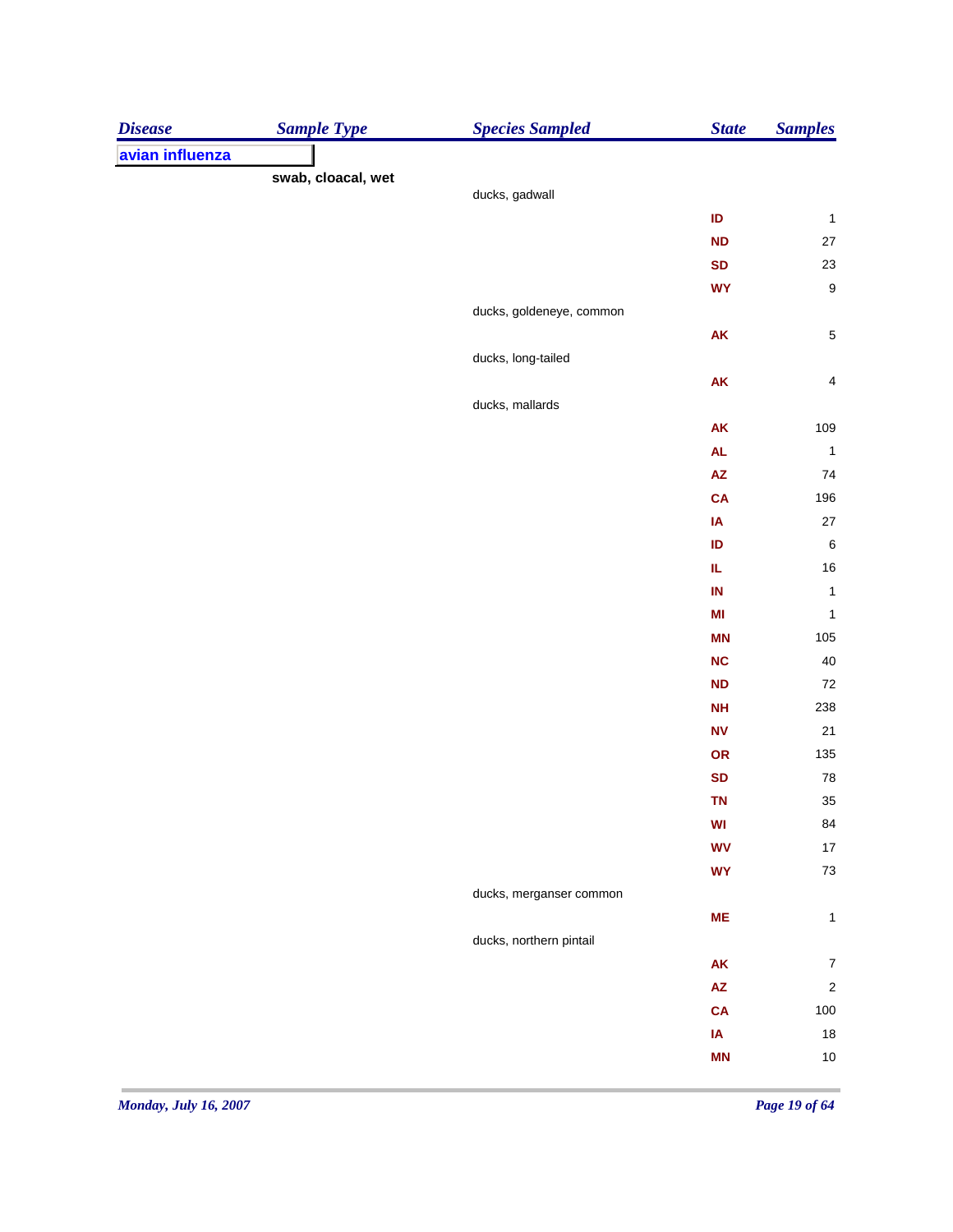| <b>Disease</b>  | <b>Sample Type</b> | <b>Species Sampled</b>   | <b>State</b>                  | <b>Samples</b>          |
|-----------------|--------------------|--------------------------|-------------------------------|-------------------------|
| avian influenza |                    |                          |                               |                         |
|                 | swab, cloacal, wet |                          |                               |                         |
|                 |                    | ducks, northern pintail  |                               |                         |
|                 |                    |                          | <b>ND</b>                     | 19                      |
|                 |                    |                          | OR                            | $\boldsymbol{7}$        |
|                 |                    |                          | <b>SD</b>                     | 37                      |
|                 |                    |                          | TX                            | $\mathbf{1}$            |
|                 |                    |                          | <b>WY</b>                     | 24                      |
|                 |                    | ducks, northern shoveler |                               |                         |
|                 |                    |                          | <b>AK</b>                     | $10$                    |
|                 |                    |                          | $\mathsf{A}\mathsf{Z}$        | $\overline{\mathbf{c}}$ |
|                 |                    |                          | IA                            | 36                      |
|                 |                    |                          | ID                            | $\overline{\mathbf{c}}$ |
|                 |                    |                          | <b>ND</b>                     | $27\,$                  |
|                 |                    |                          | OR                            | 22                      |
|                 |                    |                          | <b>SD</b>                     | 35                      |
|                 |                    | ducks, redhead           | <b>MN</b>                     | $\boldsymbol{7}$        |
|                 |                    |                          |                               | $\sqrt{5}$              |
|                 |                    |                          | <b>ND</b><br>${\bf N}{\bf V}$ | $\mathbf{1}$            |
|                 |                    |                          | <b>WY</b>                     | 12                      |
|                 |                    | ducks, ring-necked       |                               |                         |
|                 |                    |                          | <b>MN</b>                     | 114                     |
|                 |                    | ducks, scaup, greater    |                               |                         |
|                 |                    |                          | ${\sf AK}$                    | 14                      |
|                 |                    | ducks, scaup, lesser     |                               |                         |
|                 |                    |                          | <b>MN</b>                     | 5                       |
|                 |                    |                          | <b>ND</b>                     | $\bf8$                  |
|                 |                    |                          | <b>SD</b>                     | $\mathbf{3}$            |
|                 |                    |                          | <b>WY</b>                     | 4                       |
|                 |                    | ducks, teal, blue-winged |                               |                         |
|                 |                    |                          | <b>AL</b>                     | 49                      |
|                 |                    |                          | IA                            | 219                     |
|                 |                    |                          | M <sub>l</sub>                | $\mathbf{1}$            |
|                 |                    |                          | <b>MN</b>                     | 104                     |
|                 |                    |                          | <b>NC</b>                     | 28                      |
|                 |                    |                          | <b>ND</b>                     | $\sqrt{5}$              |
|                 |                    |                          | OH                            | 41                      |
|                 |                    |                          | <b>SD</b>                     | 21                      |
|                 |                    |                          | TX                            | 12                      |
|                 |                    |                          |                               |                         |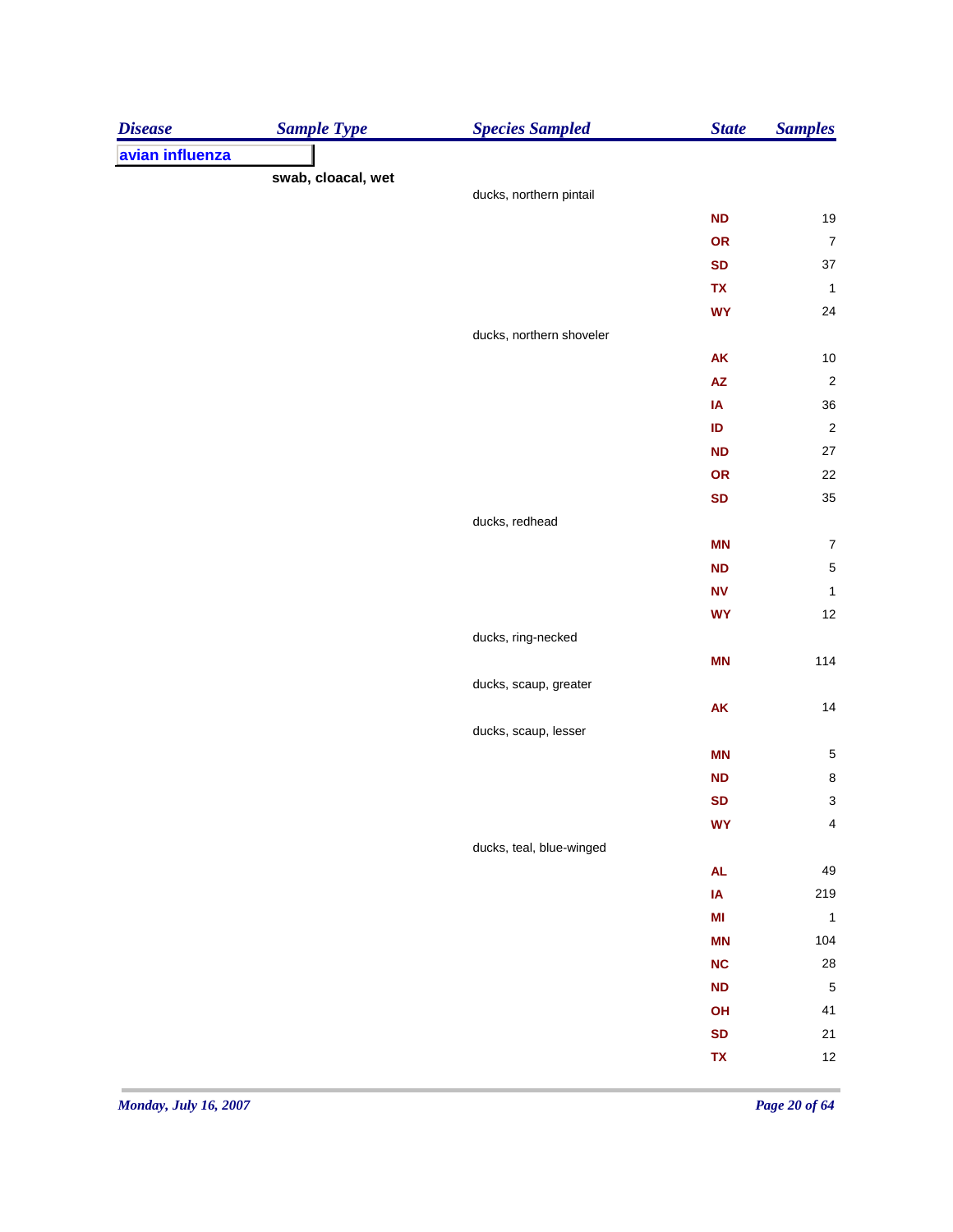| <b>Disease</b>  | <b>Sample Type</b> | <b>Species Sampled</b>    | <b>State</b>           | <b>Samples</b>                 |
|-----------------|--------------------|---------------------------|------------------------|--------------------------------|
| avian influenza |                    |                           |                        |                                |
|                 | swab, cloacal, wet |                           |                        |                                |
|                 |                    | ducks, teal, blue-winged  |                        |                                |
|                 |                    |                           | <b>WY</b>              | ${\bf 48}$                     |
|                 |                    | ducks, teal, cinnamon     |                        |                                |
|                 |                    |                           | <b>WY</b>              | $\mathbf{1}$                   |
|                 |                    | ducks, teal, green-winged |                        |                                |
|                 |                    |                           | <b>AK</b>              | 27                             |
|                 |                    |                           | $\mathsf{AL}$          | $\mathbf{1}$                   |
|                 |                    |                           | <b>CA</b>              | $\overline{\mathbf{c}}$        |
|                 |                    |                           | $\mathbf{co}$          | $\sqrt{5}$                     |
|                 |                    |                           | IA                     | 113                            |
|                 |                    |                           | ID                     | $\overline{c}$                 |
|                 |                    |                           | IL                     | $113$                          |
|                 |                    |                           | MI                     | $\mathbf{1}$                   |
|                 |                    |                           | <b>MN</b>              | 58                             |
|                 |                    |                           | <b>NC</b>              | 14                             |
|                 |                    |                           | <b>ND</b>              | $\,$ 8 $\,$                    |
|                 |                    |                           | OH                     | 20<br>$11$                     |
|                 |                    |                           | OR                     |                                |
|                 |                    |                           | <b>SD</b><br>TX        | 58                             |
|                 |                    |                           | <b>WY</b>              | $\mathbf{1}$<br>$\overline{c}$ |
|                 |                    |                           |                        |                                |
|                 |                    | ducks, wigeon, american   | AK                     |                                |
|                 |                    |                           | $\mathsf{A}\mathsf{Z}$ | 19<br>$\overline{\mathbf{c}}$  |
|                 |                    |                           | <b>CA</b>              | $11$                           |
|                 |                    |                           | $\mathbf{co}$          | $\overline{\mathbf{4}}$        |
|                 |                    |                           | ID                     | $\mathbf{1}$                   |
|                 |                    |                           | <b>MN</b>              | $\bf 8$                        |
|                 |                    |                           | <b>ND</b>              | $17\,$                         |
|                 |                    |                           | OR                     | $\boldsymbol{9}$               |
|                 |                    |                           | <b>SD</b>              | $17$                           |
|                 |                    |                           | <b>WY</b>              | $13\,$                         |
|                 |                    | ducks, wood               |                        |                                |
|                 |                    |                           | $\mathsf{AL}$          | ${\bf 75}$                     |
|                 |                    |                           | <b>CA</b>              | $\sqrt{5}$                     |
|                 |                    |                           | ID                     | $\mathbf{1}$                   |
|                 |                    |                           | <b>NH</b>              | 176                            |
|                 |                    | dunlins                   |                        |                                |
|                 |                    |                           |                        |                                |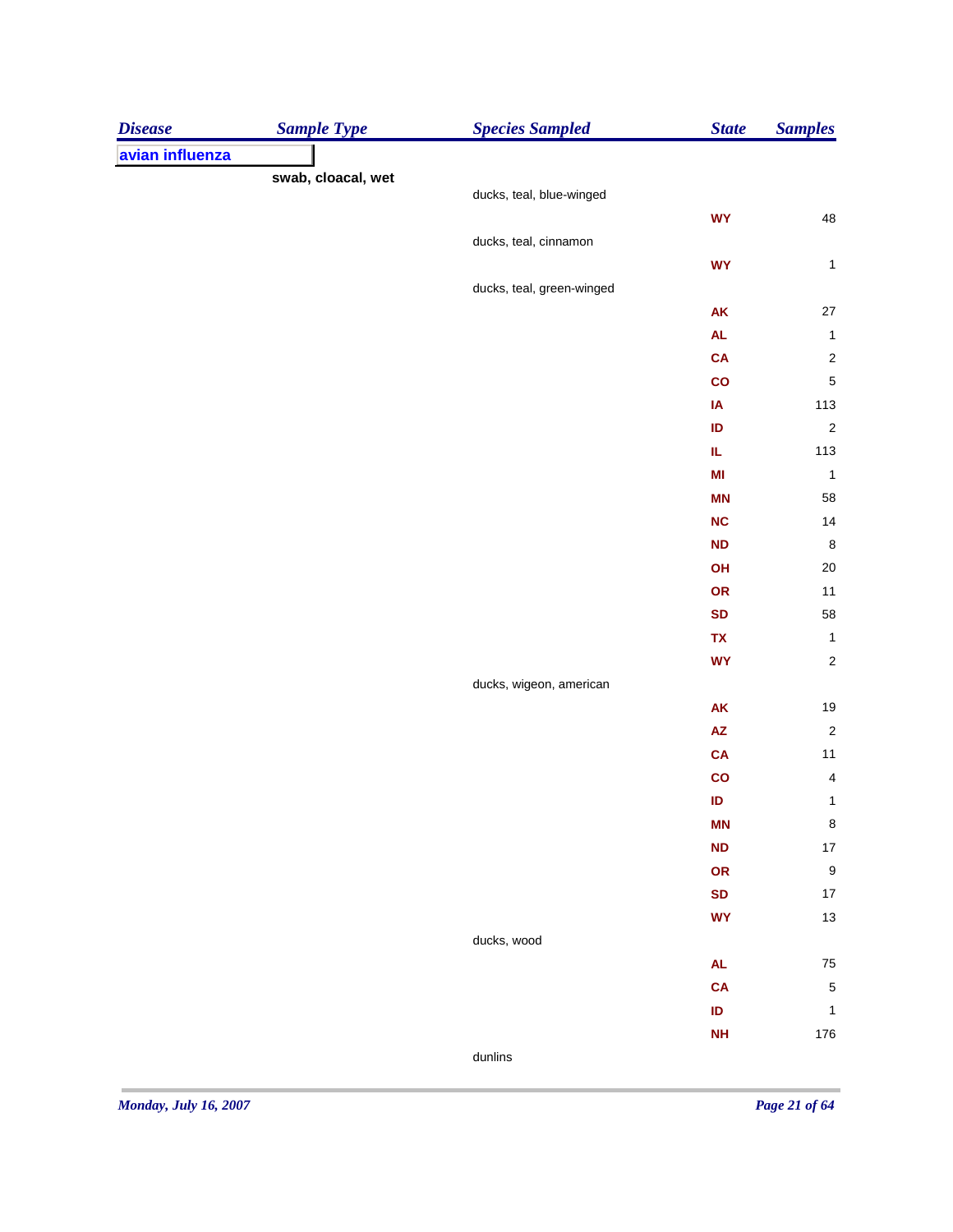| <b>Disease</b>  | <b>Sample Type</b> | <b>Species Sampled</b> | <b>State</b>           | <b>Samples</b>            |
|-----------------|--------------------|------------------------|------------------------|---------------------------|
| avian influenza |                    |                        |                        |                           |
|                 | swab, cloacal, wet |                        |                        |                           |
|                 |                    | dunlins                |                        |                           |
|                 |                    |                        | OH                     | $\mathbf{1}$              |
|                 |                    | egrets, great          |                        |                           |
|                 |                    |                        | $\pmb{\mathsf{AZ}}$    | $\mathbf 1$               |
|                 |                    | geese, canada          | ${\sf AK}$             | 42                        |
|                 |                    |                        | <b>AL</b>              | $\sqrt{2}$                |
|                 |                    |                        | AZ                     | $15\,$                    |
|                 |                    |                        | IL.                    | 75                        |
|                 |                    |                        | $\sf IN$               | $\ensuremath{\mathsf{3}}$ |
|                 |                    |                        | <b>ME</b>              | $\sqrt{46}$               |
|                 |                    |                        | M <sub>l</sub>         | $\overline{1}$            |
|                 |                    |                        | <b>MN</b>              | 50                        |
|                 |                    |                        | <b>MS</b>              | $\sqrt{2}$                |
|                 |                    |                        | NC                     | $15\,$                    |
|                 |                    |                        | <b>NH</b>              | 356                       |
|                 |                    |                        | NJ                     | 125                       |
|                 |                    |                        | ${\bf N}{\bf V}$       | $30\,$                    |
|                 |                    |                        | OH                     | $\sqrt{5}$                |
|                 |                    |                        | SC                     | $40\,$                    |
|                 |                    |                        | <b>WY</b>              | $\mathbf 1$               |
|                 |                    | geese, feral           |                        |                           |
|                 |                    |                        | <b>AL</b>              | 39                        |
|                 |                    |                        | $\pmb{\mathsf{AZ}}$    | $\overline{\mathbf{4}}$   |
|                 |                    | geese, snow            |                        |                           |
|                 |                    |                        | AK                     | $\,$ 5 $\,$               |
|                 |                    | grebes, horned         |                        |                           |
|                 |                    |                        | M <sub>l</sub>         | $\mathbf 1$               |
|                 |                    | grebes, western        |                        |                           |
|                 |                    |                        | $\mathsf{A}\mathsf{Z}$ | $\mathsf 3$               |
|                 |                    | gulls, bonaparte's     |                        |                           |
|                 |                    |                        | AK                     | $\mathbf{1}$              |
|                 |                    |                        | NC                     | $\mathbf{1}$              |
|                 |                    |                        | ND                     | $\mathbf{1}$              |
|                 |                    | gulls, california      |                        |                           |
|                 |                    |                        | <b>WY</b>              | $\,6$                     |
|                 |                    | gulls, franklin's      |                        |                           |
|                 |                    |                        | ND                     | 49                        |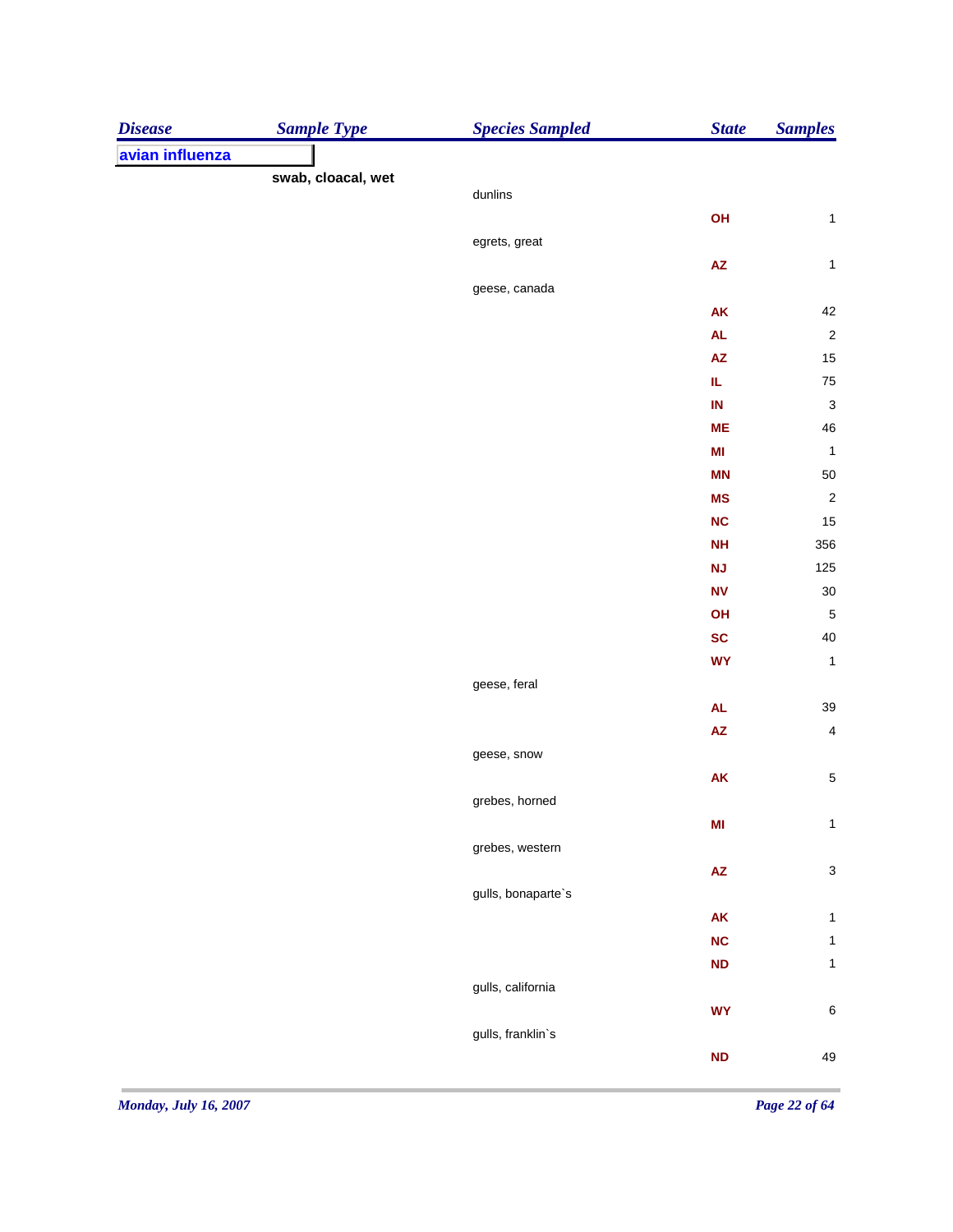| <b>Disease</b>  | <b>Sample Type</b> | <b>Species Sampled</b>   | <b>State</b>           | <b>Samples</b>          |
|-----------------|--------------------|--------------------------|------------------------|-------------------------|
| avian influenza |                    |                          |                        |                         |
|                 | swab, cloacal, wet | gulls, franklin's        |                        |                         |
|                 |                    |                          | <b>SD</b>              | $72\,$                  |
|                 |                    | gulls, herring           |                        |                         |
|                 |                    |                          | ${\sf AK}$             | $\mathbf{3}$            |
|                 |                    |                          | <b>ND</b>              | $\mathbf{1}$            |
|                 |                    | gulls, laughing          |                        |                         |
|                 |                    |                          | <b>AL</b>              | $\overline{\mathbf{c}}$ |
|                 |                    |                          | <b>NJ</b>              | $38\,$                  |
|                 |                    |                          | TX                     | 19                      |
|                 |                    | gulls, mew               |                        |                         |
|                 |                    |                          | AK                     | $10$                    |
|                 |                    | gulls, ring-billed       |                        |                         |
|                 |                    |                          | <b>ND</b>              | 44                      |
|                 |                    |                          | <b>NH</b>              | $27\,$                  |
|                 |                    |                          | <b>SD</b>              | $11$                    |
|                 |                    | hawks, sharp-shinned     |                        |                         |
|                 |                    |                          | <b>MN</b>              | $37\,$                  |
|                 |                    | herons, great blue       |                        |                         |
|                 |                    |                          | <b>NH</b>              | $\mathbf 1$             |
|                 |                    | killdeers                |                        |                         |
|                 |                    |                          | ${\sf AZ}$             | $\overline{\mathbf{4}}$ |
|                 |                    |                          | IL.                    | $\sqrt{2}$              |
|                 |                    |                          | <b>MS</b>              | $\overline{\mathbf{c}}$ |
|                 |                    |                          | <b>ND</b><br><b>SD</b> | 13<br>$\boldsymbol{7}$  |
|                 |                    |                          | <b>WY</b>              | $\boldsymbol{9}$        |
|                 |                    | kittiwakes, black-legged |                        |                         |
|                 |                    |                          | AK                     | 114                     |
|                 |                    | owls, short-eared        |                        |                         |
|                 |                    |                          | AK                     | $\mathbf 1$             |
|                 |                    | owls, snowy              |                        |                         |
|                 |                    |                          | OR                     | $\mathsf 3$             |
|                 |                    | phalaropes, red-necked   |                        |                         |
|                 |                    |                          | <b>WY</b>              | $\mathbf{1}$            |
|                 |                    | plovers, black-bellied   |                        |                         |
|                 |                    |                          | <b>NJ</b>              | $13$                    |
|                 |                    | plovers, golden, pacific |                        |                         |
|                 |                    |                          | ${\sf AK}$             | $\sqrt{2}$              |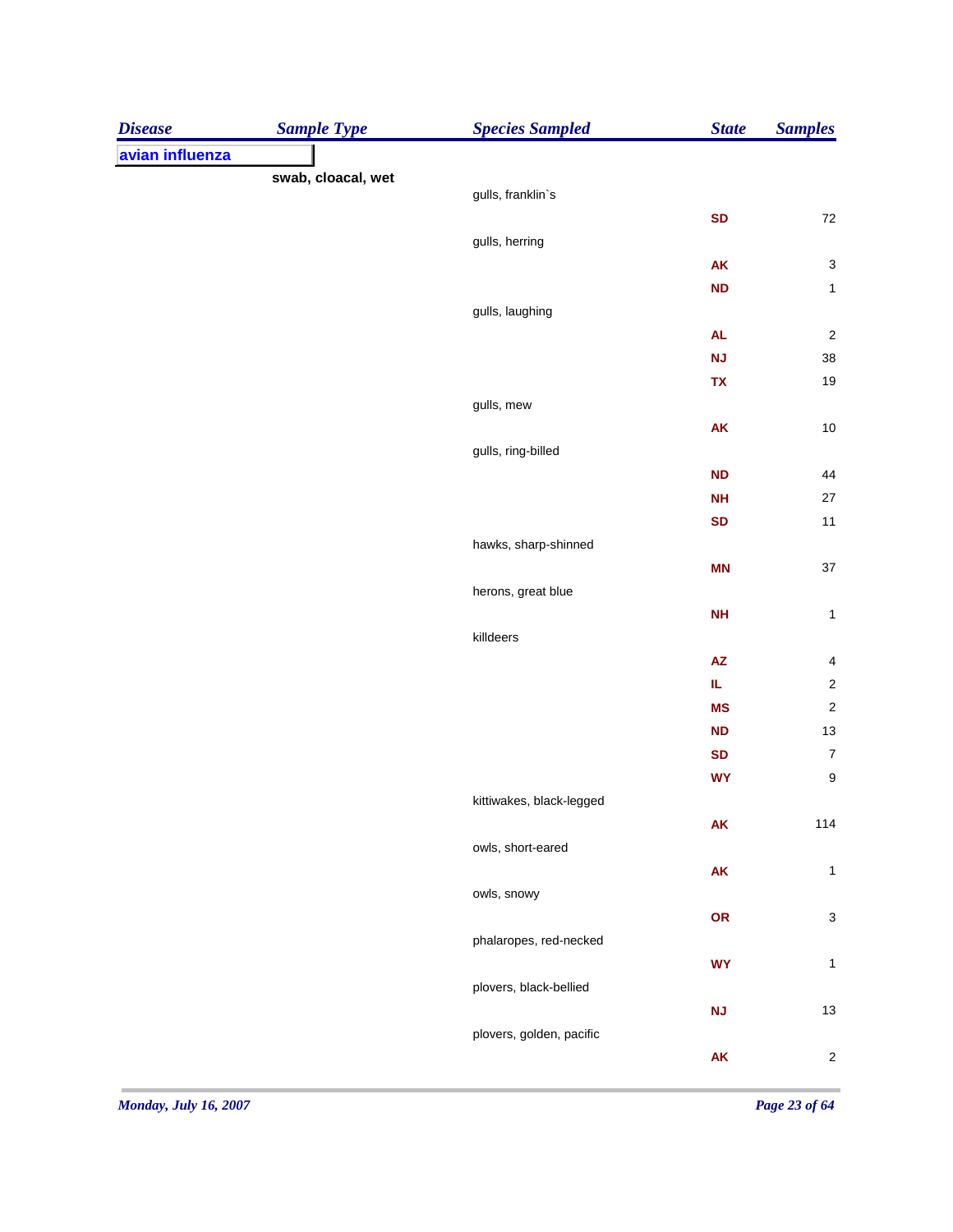| <b>Disease</b>  | <b>Sample Type</b> | <b>Species Sampled</b>    | <b>State</b> | <b>Samples</b>         |
|-----------------|--------------------|---------------------------|--------------|------------------------|
| avian influenza |                    |                           |              |                        |
|                 | swab, cloacal, wet |                           |              |                        |
|                 |                    | plovers, semipalmated     |              |                        |
|                 |                    |                           | AK<br>IL.    | 15<br>$\boldsymbol{7}$ |
|                 |                    |                           | <b>NC</b>    | 111                    |
|                 |                    |                           | <b>ND</b>    | 17                     |
|                 |                    |                           |              |                        |
|                 |                    |                           | <b>NJ</b>    | 65                     |
|                 |                    | sanderlings               | TX           | $\mathbf{3}$           |
|                 |                    |                           | <b>NC</b>    | $\sqrt{2}$             |
|                 |                    |                           | <b>NJ</b>    | 160                    |
|                 |                    | sandpipers, baird's       |              |                        |
|                 |                    |                           | <b>WY</b>    | $\sqrt{2}$             |
|                 |                    | sandpipers, buff-breasted |              |                        |
|                 |                    |                           | IL.          | $\mathbf{1}$           |
|                 |                    |                           | <b>TX</b>    | 34                     |
|                 |                    | sandpipers, least         |              |                        |
|                 |                    |                           | IL.          | 117                    |
|                 |                    |                           | <b>MN</b>    | 62                     |
|                 |                    |                           | <b>NC</b>    | 127                    |
|                 |                    |                           | <b>ND</b>    | 18                     |
|                 |                    |                           | <b>NJ</b>    | $\mathbf{1}$           |
|                 |                    |                           | OH           | 14                     |
|                 |                    |                           | <b>SD</b>    | $\,6\,$                |
|                 |                    |                           | TX           | 33                     |
|                 |                    |                           | <b>WY</b>    | 10                     |
|                 |                    | sandpipers, pectoral      |              |                        |
|                 |                    |                           | IL           | 88                     |
|                 |                    |                           | LA           | $\mathbf 1$            |
|                 |                    |                           | <b>MN</b>    | 20                     |
|                 |                    |                           | <b>ND</b>    | $\boldsymbol{9}$       |
|                 |                    |                           | OH           | $\mathbf{1}$           |
|                 |                    |                           | <b>SD</b>    | 18                     |
|                 |                    |                           | TX           | 20                     |
|                 |                    | sandpipers, semipalmated  |              |                        |
|                 |                    |                           | <b>MN</b>    | 27                     |
|                 |                    |                           | <b>NC</b>    | 210                    |
|                 |                    |                           | <b>ND</b>    | $21$                   |
|                 |                    |                           | <b>NJ</b>    | 41                     |
|                 |                    |                           |              |                        |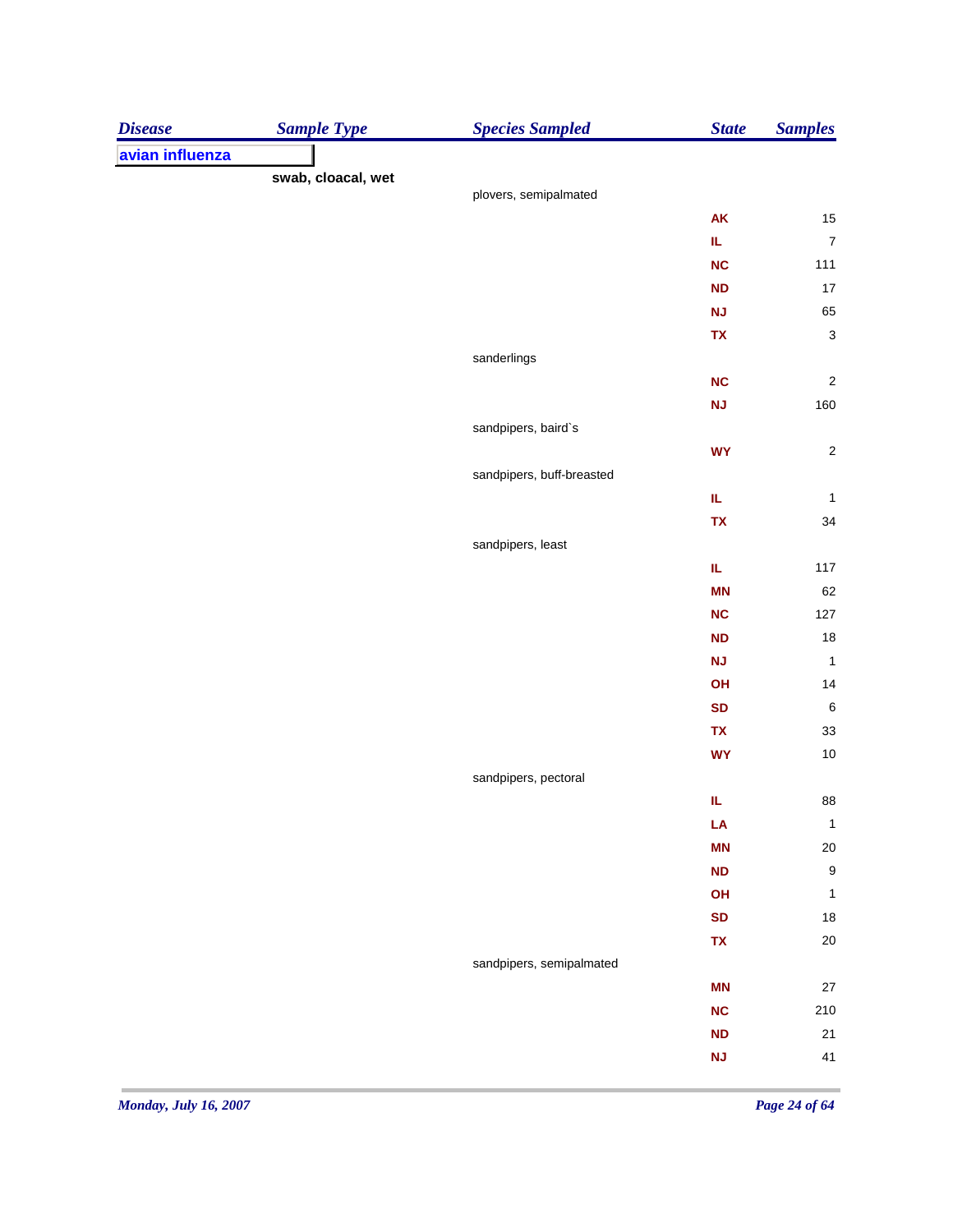| <b>Disease</b>  | <b>Sample Type</b> | <b>Species Sampled</b>   | <b>State</b> | <b>Samples</b>          |
|-----------------|--------------------|--------------------------|--------------|-------------------------|
| avian influenza |                    |                          |              |                         |
|                 | swab, cloacal, wet | sandpipers, semipalmated |              |                         |
|                 |                    |                          | <b>SC</b>    | 6                       |
|                 |                    |                          | <b>SD</b>    | $\boldsymbol{7}$        |
|                 |                    |                          | TX           | $\overline{5}$          |
|                 |                    |                          | <b>VA</b>    | 58                      |
|                 |                    |                          | <b>WY</b>    | $\overline{\mathbf{4}}$ |
|                 |                    | sandpipers, solitary     |              |                         |
|                 |                    |                          | OH           | $\mathbf{1}$            |
|                 |                    |                          | TX           | $\,$ 5 $\,$             |
|                 |                    | sandpipers, spotted      |              |                         |
|                 |                    |                          | <b>MN</b>    | $\overline{\mathbf{c}}$ |
|                 |                    |                          | <b>NC</b>    | $\mathbf{1}$            |
|                 |                    |                          | <b>ND</b>    | $\mathbf{1}$            |
|                 |                    |                          | TX           | 28                      |
|                 |                    |                          | <b>WY</b>    | $\mathbf{1}$            |
|                 |                    | sandpipers, stilt        |              |                         |
|                 |                    |                          | <b>ND</b>    | $\mathbf{1}$            |
|                 |                    |                          | <b>WY</b>    | $\mathbf{1}$            |
|                 |                    | sandpipers, upland       |              |                         |
|                 |                    |                          | ${\sf AL}$   | $\sqrt{2}$              |
|                 |                    |                          | <b>MN</b>    | $\overline{\mathbf{4}}$ |
|                 |                    |                          | <b>MS</b>    | $\mathbf{1}$            |
|                 |                    | sandpipers, western      |              |                         |
|                 |                    |                          | LA           | $\sqrt{5}$              |
|                 |                    |                          | <b>NC</b>    | 92                      |
|                 |                    |                          | <b>ND</b>    | $11$                    |
|                 |                    |                          | <b>SC</b>    | $\overline{5}$          |
|                 |                    |                          | TX           | $36\,$                  |
|                 |                    |                          | <b>WY</b>    | $\mathbf{1}$            |
|                 |                    | shorebirds (other)       |              |                         |
|                 |                    |                          | IA           | 116                     |
|                 |                    |                          | IN           | $\boldsymbol{9}$        |
|                 |                    |                          | <b>MO</b>    | ${\bf 46}$              |
|                 |                    |                          | <b>MS</b>    | $11$                    |
|                 |                    | snipes, common           |              |                         |
|                 |                    |                          | AK           | $\sqrt{2}$              |
|                 |                    |                          | <b>MN</b>    | $\mathbf{1}$            |
|                 |                    | swans, mute              |              |                         |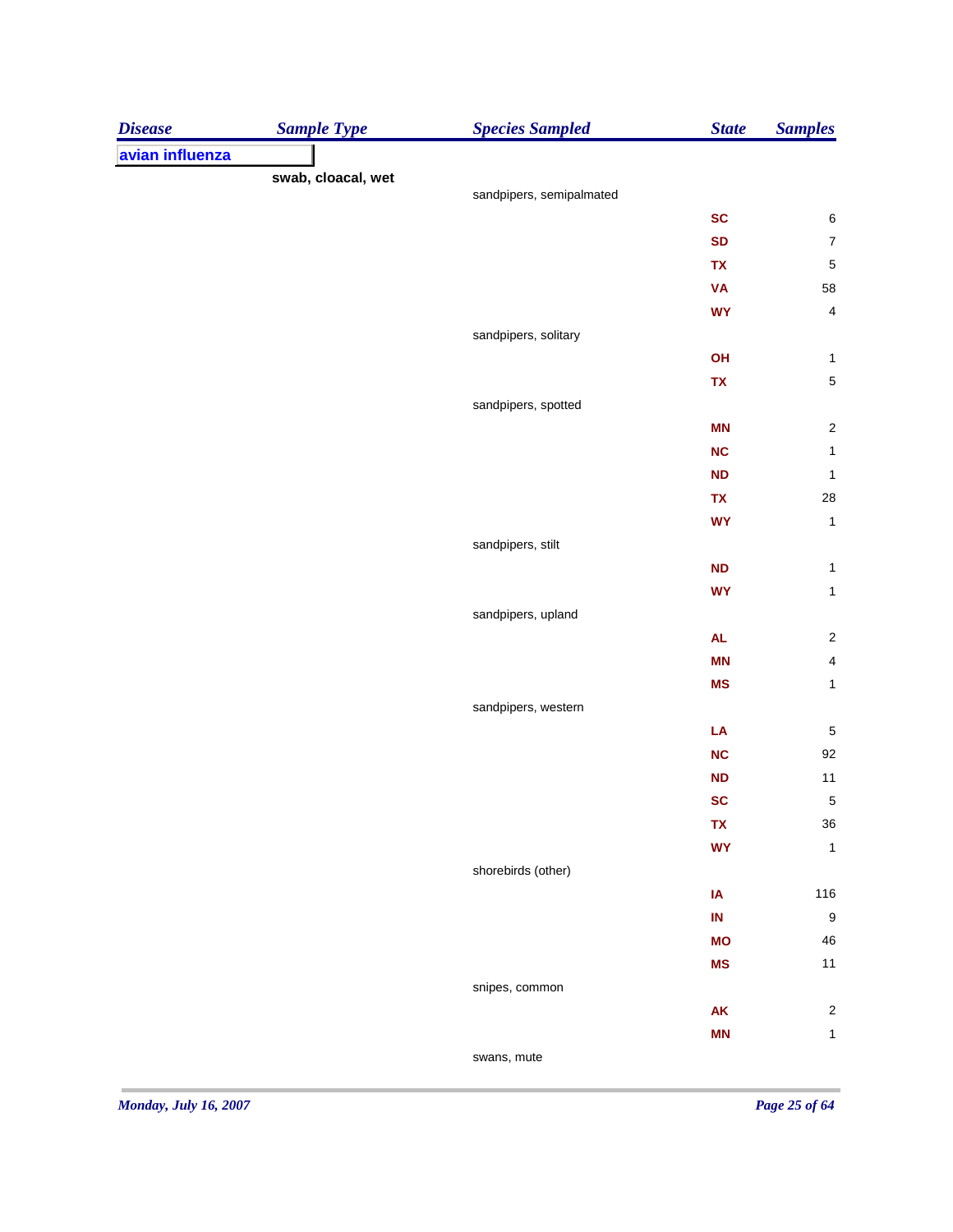| <b>Disease</b>  | <b>Sample Type</b> | <b>Species Sampled</b> | <b>State</b>                              | <b>Samples</b>   |
|-----------------|--------------------|------------------------|-------------------------------------------|------------------|
| avian influenza |                    |                        |                                           |                  |
|                 | swab, cloacal, wet |                        |                                           |                  |
|                 |                    | swans, mute            |                                           |                  |
|                 |                    |                        | M <sub>l</sub>                            | 198              |
|                 |                    |                        | NC                                        | $\mathbf{1}$     |
|                 |                    | swans, trumpeter       |                                           | 31               |
|                 |                    |                        | MI                                        |                  |
|                 |                    | swans, tundra          | MI                                        | 10               |
|                 |                    | swans, whooper         |                                           |                  |
|                 |                    |                        | MI                                        | 30               |
|                 |                    | terns, common          |                                           |                  |
|                 |                    |                        | <b>NH</b>                                 | 40               |
|                 |                    | thrushes, gray-cheeked |                                           |                  |
|                 |                    |                        | <b>MN</b>                                 | 9                |
|                 |                    | turkey, wild (all)     |                                           |                  |
|                 |                    |                        | <b>NH</b>                                 | 114              |
|                 |                    | turnstones, ruddy      |                                           |                  |
|                 |                    |                        | <b>NJ</b>                                 | 4                |
|                 |                    | whimbrels              |                                           |                  |
|                 |                    |                        | AK                                        | 6                |
|                 |                    | yellowlegs, greater    |                                           |                  |
|                 |                    |                        | <b>MN</b>                                 | $\mathbf{1}$     |
|                 |                    |                        | <b>ND</b>                                 | 27               |
|                 |                    |                        | OH                                        | 1                |
|                 |                    |                        | <b>SD</b>                                 | 20               |
|                 |                    |                        | TX                                        | $\overline{c}$   |
|                 |                    | yellowlegs, lesser     |                                           |                  |
|                 |                    |                        | IL.                                       | 4                |
|                 |                    |                        | <b>MN</b>                                 | $\boldsymbol{6}$ |
|                 |                    |                        | <b>ND</b>                                 | 57               |
|                 |                    |                        | OH                                        | 17               |
|                 |                    |                        | <b>SD</b>                                 | 18               |
|                 |                    |                        | TX                                        | 24               |
|                 |                    |                        | <b>WY</b>                                 | 10               |
|                 |                    |                        | <b>Subtotal of Samples by Sample Type</b> | 7,332            |
|                 | swab, nasal, dry   |                        |                                           |                  |
|                 |                    | ducks, mallards        |                                           |                  |
|                 |                    |                        | IN                                        | 6                |
|                 |                    | sandpipers, least      |                                           |                  |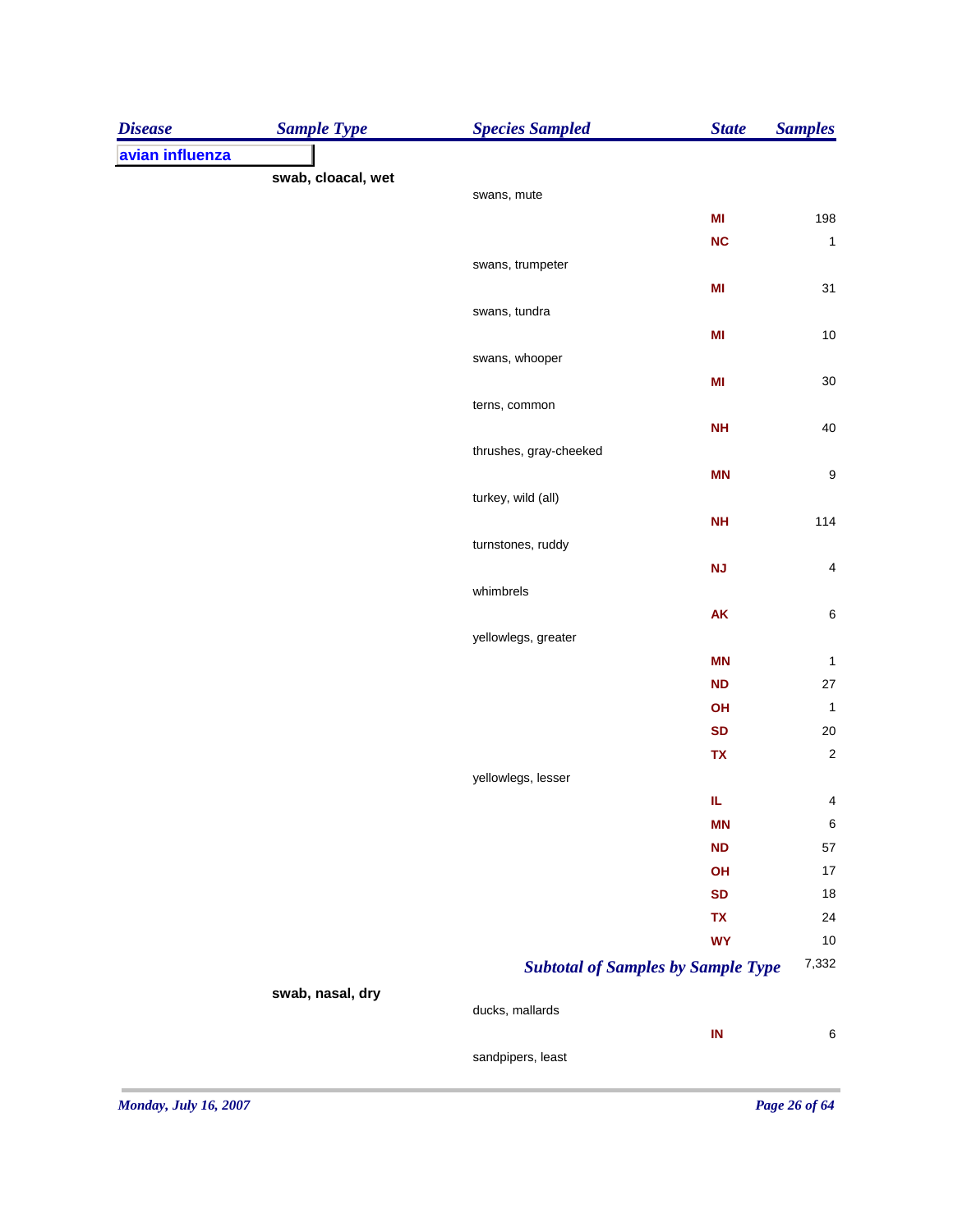| <b>Disease</b>  | <b>Sample Type</b> | <b>Species Sampled</b>                    | <b>State</b> | <b>Samples</b> |
|-----------------|--------------------|-------------------------------------------|--------------|----------------|
| avian influenza |                    |                                           |              |                |
|                 | swab, nasal, dry   |                                           |              |                |
|                 |                    | sandpipers, least                         |              |                |
|                 |                    |                                           | NC           | 4<br>10        |
|                 |                    | <b>Subtotal of Samples by Sample Type</b> |              |                |
|                 | swab, nasal, wet   | herons, great blue                        |              |                |
|                 |                    |                                           | <b>NH</b>    | 1              |
|                 |                    | <b>Subtotal of Samples by Sample Type</b> |              | 1              |
|                 | swab, oral, dry    |                                           |              |                |
|                 |                    | chickens, feral/free ranging              |              |                |
|                 |                    |                                           | co           | 50             |
|                 |                    | ducks, eider, common                      |              |                |
|                 |                    |                                           | <b>ME</b>    | 1              |
|                 |                    | ducks, mallards                           |              |                |
|                 |                    |                                           | IN           | 5              |
|                 |                    |                                           | ΜA           | 1              |
|                 |                    |                                           | <b>NV</b>    | 1              |
|                 |                    | ducks, northern pintail                   |              |                |
|                 |                    |                                           | <b>CA</b>    | 48             |
|                 |                    | ducks, teal, green-winged                 |              |                |
|                 |                    | ducks, wigeon, american                   | <b>NE</b>    | 1              |
|                 |                    |                                           | AK           | 1              |
|                 |                    | geese, canada                             |              |                |
|                 |                    |                                           | IN           | 1              |
|                 |                    |                                           | PA           | 1              |
|                 |                    | murres, thick-billed                      |              |                |
|                 |                    |                                           | <b>AK</b>    | 1              |
|                 |                    | non-wildlife                              |              |                |
|                 |                    |                                           | <b>ME</b>    | 1              |
|                 |                    | ravens, common                            |              |                |
|                 |                    |                                           | <b>NV</b>    | $\overline{a}$ |
|                 |                    | sandpipers, least                         |              |                |
|                 |                    |                                           | <b>NE</b>    | 1              |
|                 |                    | <b>Subtotal of Samples by Sample Type</b> |              | 115            |
|                 | swab, oral, wet    |                                           |              |                |
|                 |                    | coots, american                           |              |                |
|                 |                    | cormorants, double-crested                | <b>NV</b>    | 3              |
|                 |                    |                                           |              |                |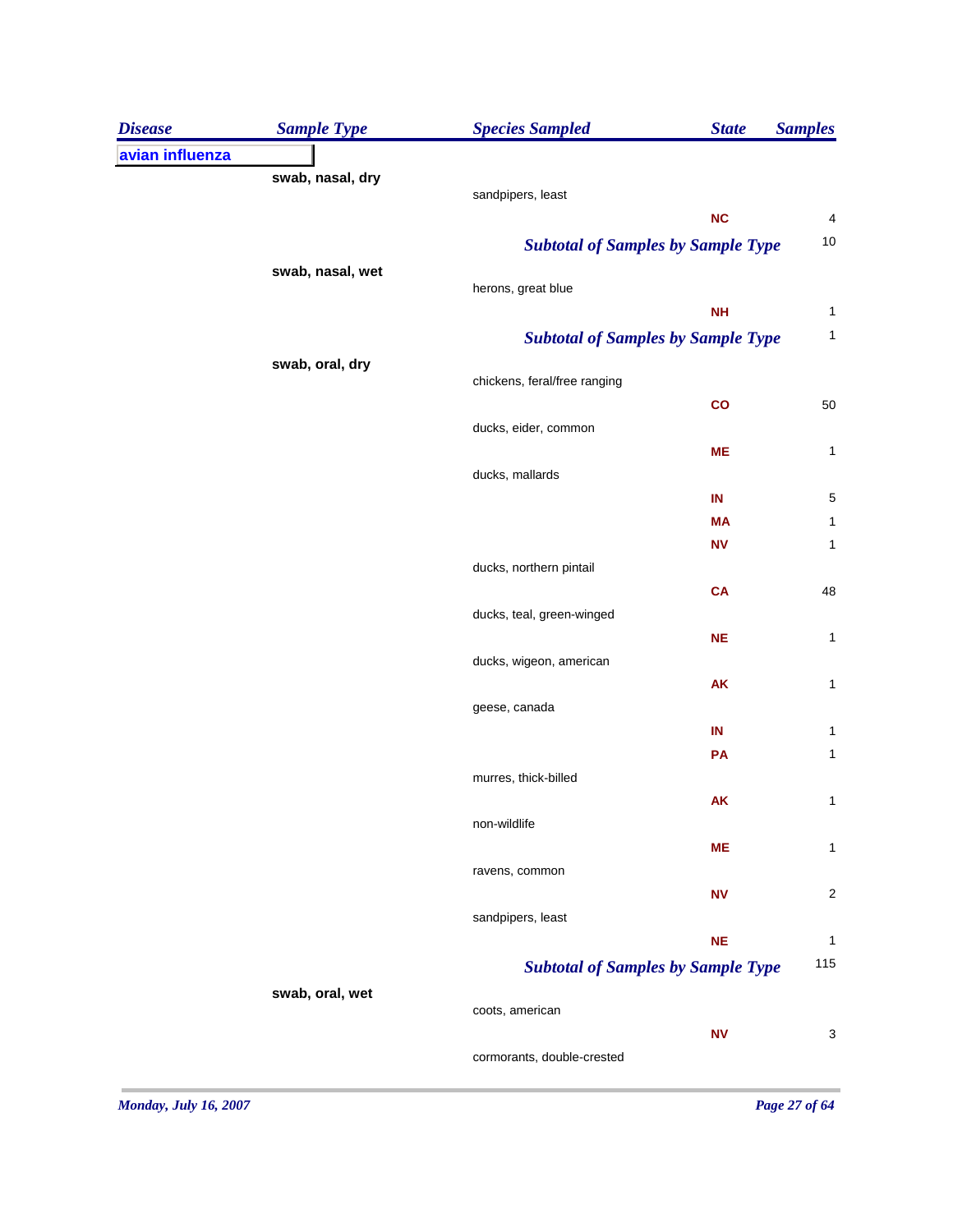| <b>Disease</b>  | <b>Sample Type</b> | <b>Species Sampled</b>     | <b>State</b>           | <b>Samples</b>            |
|-----------------|--------------------|----------------------------|------------------------|---------------------------|
| avian influenza |                    |                            |                        |                           |
|                 | swab, oral, wet    | cormorants, double-crested |                        |                           |
|                 |                    |                            | <b>ME</b>              | $\sqrt{2}$                |
|                 |                    |                            | MI                     | $\,6\,$                   |
|                 |                    |                            | <b>NV</b>              | $\mathbf{1}$              |
|                 |                    | ducks, mallards            |                        |                           |
|                 |                    |                            | <b>AL</b>              | $\mathbf{1}$              |
|                 |                    |                            | <b>CA</b>              | $\mathbf 1$               |
|                 |                    |                            | $\mathsf{co}$          | $\mathbf 1$               |
|                 |                    |                            | IN                     | $\mathbf 1$               |
|                 |                    |                            | MI                     | $\mathbf{1}$              |
|                 |                    |                            | <b>NH</b>              | $\mathbf{1}$              |
|                 |                    |                            | <b>NV</b>              | $\ensuremath{\mathsf{3}}$ |
|                 |                    | ducks, merganser common    |                        |                           |
|                 |                    |                            | <b>ME</b>              | $\mathbf{1}$              |
|                 |                    | ducks, northern pintail    |                        |                           |
|                 |                    |                            | <b>CA</b>              | 95                        |
|                 |                    | ducks, northern shoveler   |                        |                           |
|                 |                    |                            | <b>ND</b>              | $\sqrt{4}$                |
|                 |                    | ducks, redhead             |                        |                           |
|                 |                    |                            | <b>NV</b>              | $\mathbf{1}$              |
|                 |                    | ducks, teal, green-winged  |                        |                           |
|                 |                    |                            | MI                     | $\mathbf{1}$              |
|                 |                    | geese, canada              |                        |                           |
|                 |                    |                            | IN                     | $\ensuremath{\mathsf{3}}$ |
|                 |                    |                            | MI                     | $\mathbf{1}$              |
|                 |                    |                            | <b>NV</b>              | $\mathbf{1}$              |
|                 |                    | grebes, horned             |                        |                           |
|                 |                    |                            | M <sub>l</sub>         | $\mathbf{1}$              |
|                 |                    | grebes, western            |                        |                           |
|                 |                    |                            | $\mathsf{A}\mathsf{Z}$ | $\sqrt{2}$                |
|                 |                    | gulls, franklin's          |                        |                           |
|                 |                    |                            | ND                     | $\mathbf{1}$              |
|                 |                    | sandpipers, upland         |                        |                           |
|                 |                    |                            | <b>MS</b>              | $\mathbf{1}$              |
|                 |                    | sandpipers, western        |                        |                           |
|                 |                    |                            | <b>ND</b>              | $\mathbf{1}$              |
|                 |                    | swans, trumpeter           |                        |                           |
|                 |                    |                            | MI                     | $\mathbf{1}$              |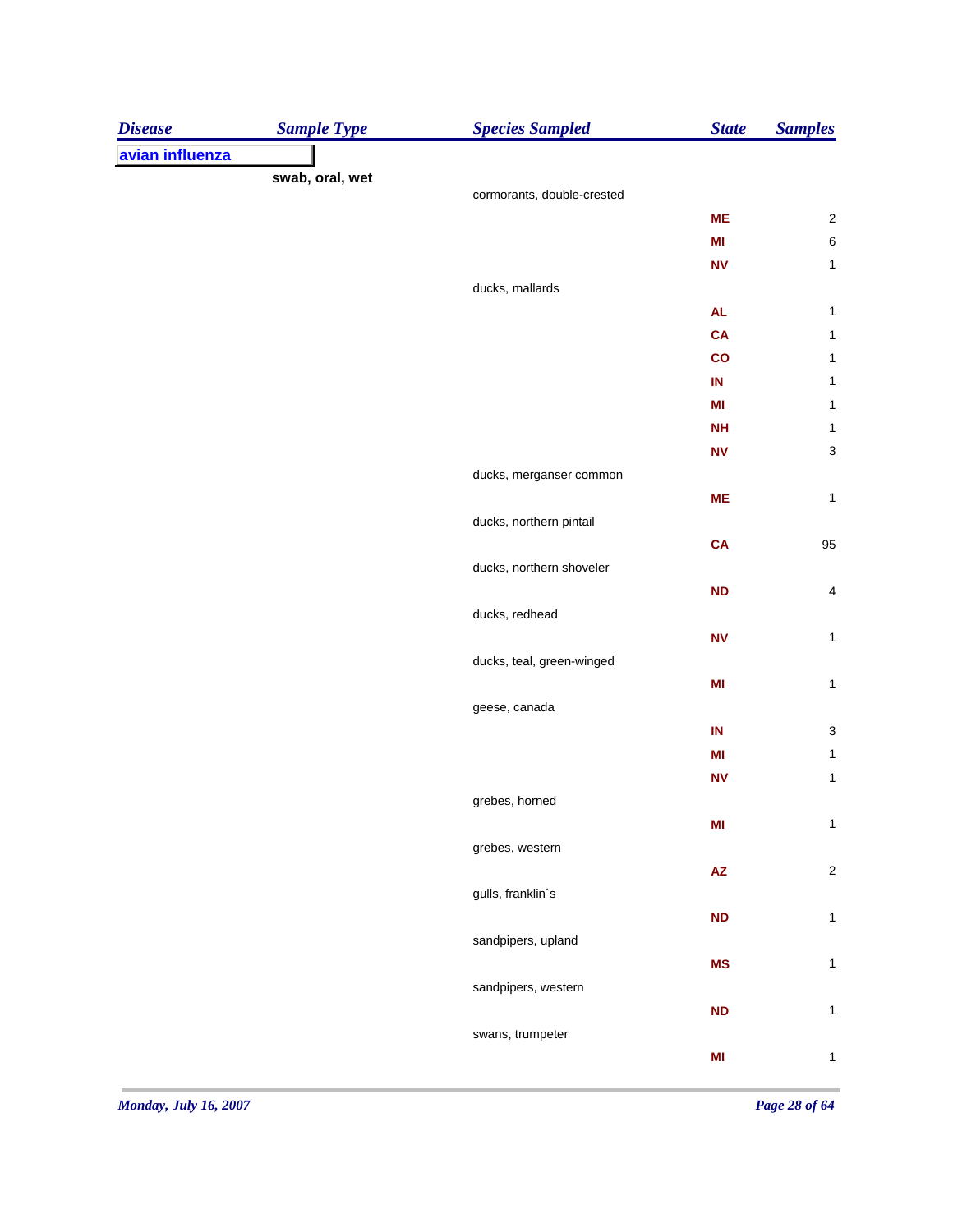| <b>Disease</b>     | <b>Sample Type</b>              | <b>Species Sampled</b>                    | <b>State</b> | <b>Samples</b>          |
|--------------------|---------------------------------|-------------------------------------------|--------------|-------------------------|
| avian influenza    |                                 |                                           |              |                         |
|                    | swab, oral, wet                 |                                           |              |                         |
|                    |                                 | <b>Subtotal of Samples by Sample Type</b> |              | 135                     |
|                    |                                 | <b>Subtotal of Samples by Disease</b>     |              | 26,697                  |
| avian tuberculosis | animal, live specimen           |                                           |              |                         |
|                    |                                 | deer, mule                                |              |                         |
|                    |                                 |                                           | co           | 5                       |
|                    |                                 | <b>Subtotal of Samples by Sample Type</b> |              | 5                       |
|                    | content, small intestine, fecal |                                           |              |                         |
|                    |                                 | pigeons, feral (rock)                     |              |                         |
|                    |                                 |                                           | <b>OR</b>    | 6                       |
|                    |                                 | starlings, european                       |              | 100                     |
|                    |                                 |                                           | OR           | 106                     |
|                    |                                 | <b>Subtotal of Samples by Sample Type</b> |              |                         |
|                    | fecal, external                 | non-wildlife                              |              |                         |
|                    |                                 |                                           | LA           | 30                      |
|                    |                                 | <b>Subtotal of Samples by Sample Type</b> |              | 30                      |
|                    |                                 | <b>Subtotal of Samples by Disease</b>     |              | 141                     |
| biomarker          |                                 |                                           |              |                         |
|                    | tooth, canine                   |                                           |              |                         |
|                    |                                 | coyotes                                   | TX           | $\overline{\mathbf{c}}$ |
|                    |                                 | foxes, gray                               |              |                         |
|                    |                                 |                                           | <b>TX</b>    | 6                       |
|                    |                                 | skunks, hog-nosed                         |              |                         |
|                    |                                 |                                           | TX           | 1                       |
|                    |                                 | skunks, striped                           |              |                         |
|                    |                                 |                                           | <b>TX</b>    | 1                       |
|                    |                                 | <b>Subtotal of Samples by Sample Type</b> |              | 10                      |
|                    | tooth, jaw                      |                                           |              |                         |
|                    |                                 | coyotes                                   |              | 125                     |
|                    |                                 | foxes, gray                               | TX           |                         |
|                    |                                 |                                           | TX           | 24                      |
|                    |                                 | skunks, striped                           |              |                         |
|                    |                                 |                                           | TX           | 10                      |
|                    |                                 | <b>Subtotal of Samples by Sample Type</b> |              | 159                     |
|                    |                                 | <b>Subtotal of Samples by Disease</b>     |              | 169                     |
|                    |                                 |                                           |              |                         |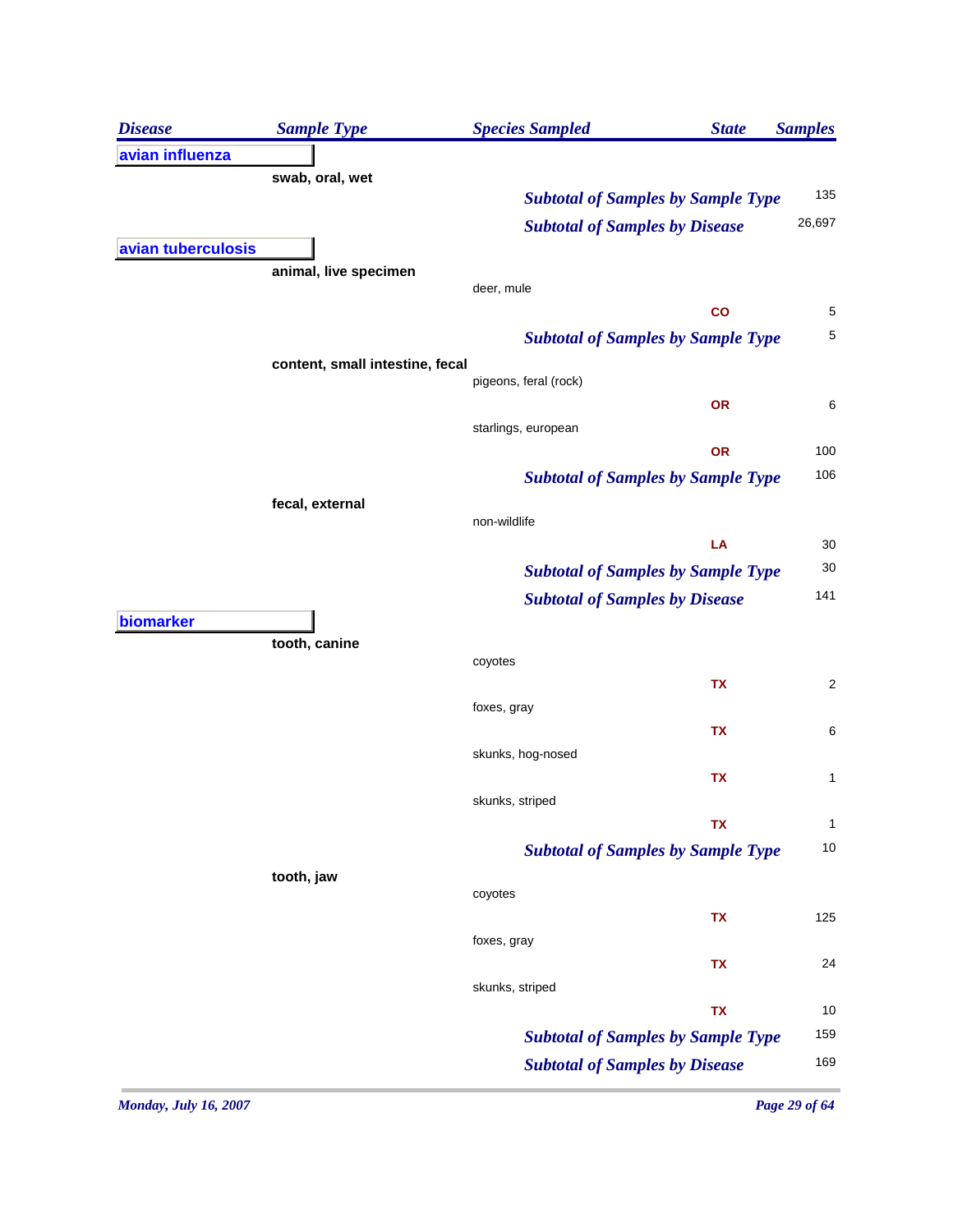| <b>Disease</b>      | <b>Sample Type</b>        | <b>Species Sampled</b>                    | <b>State</b>  | <b>Samples</b> |
|---------------------|---------------------------|-------------------------------------------|---------------|----------------|
| bovine brucellosis  |                           |                                           |               |                |
|                     | blood, plasma             |                                           |               |                |
|                     |                           | cattle, feral                             | co            | 15             |
|                     |                           | <b>Subtotal of Samples by Sample Type</b> |               | 15             |
|                     | blood, serum              |                                           |               |                |
|                     |                           | cattle, feral                             |               |                |
|                     |                           |                                           | co            | 15             |
|                     |                           | <b>Subtotal of Samples by Sample Type</b> |               | 15             |
|                     |                           | <b>Subtotal of Samples by Disease</b>     |               | 30             |
| bovine tuberculosis |                           |                                           |               |                |
|                     | animal, live specimen     | deer, mule                                |               |                |
|                     |                           |                                           | co            | 20             |
|                     |                           | <b>Subtotal of Samples by Sample Type</b> |               | 20             |
|                     | blood, plasma             |                                           |               |                |
|                     |                           | deer, mule                                |               |                |
|                     |                           |                                           | $\mathsf{co}$ | 15             |
|                     |                           | <b>Subtotal of Samples by Sample Type</b> |               | 15             |
|                     | blood, serum              |                                           |               |                |
|                     |                           | deer, mule                                |               |                |
|                     |                           | deer, white-tailed (wild)                 | co            | 15             |
|                     |                           |                                           | MI            | 37             |
|                     |                           | <b>Subtotal of Samples by Sample Type</b> |               | 52             |
|                     |                           | <b>Subtotal of Samples by Disease</b>     |               | 87             |
| canine distemper    |                           |                                           |               |                |
|                     | animal, complete, carcass |                                           |               |                |
|                     |                           | skunks, striped                           |               |                |
|                     |                           |                                           | IN            | 2              |
|                     |                           | <b>Subtotal of Samples by Sample Type</b> |               | 2              |
|                     | blood, serum              | coyotes                                   |               |                |
|                     |                           |                                           | <b>KY</b>     | 6              |
|                     |                           |                                           | <b>TN</b>     | 4              |
|                     |                           | foxes, gray                               |               |                |
|                     |                           |                                           | <b>AZ</b>     | 1              |
|                     |                           | foxes, red                                |               |                |
|                     |                           |                                           | KY            | 1              |
|                     |                           |                                           | <b>TN</b>     | 5              |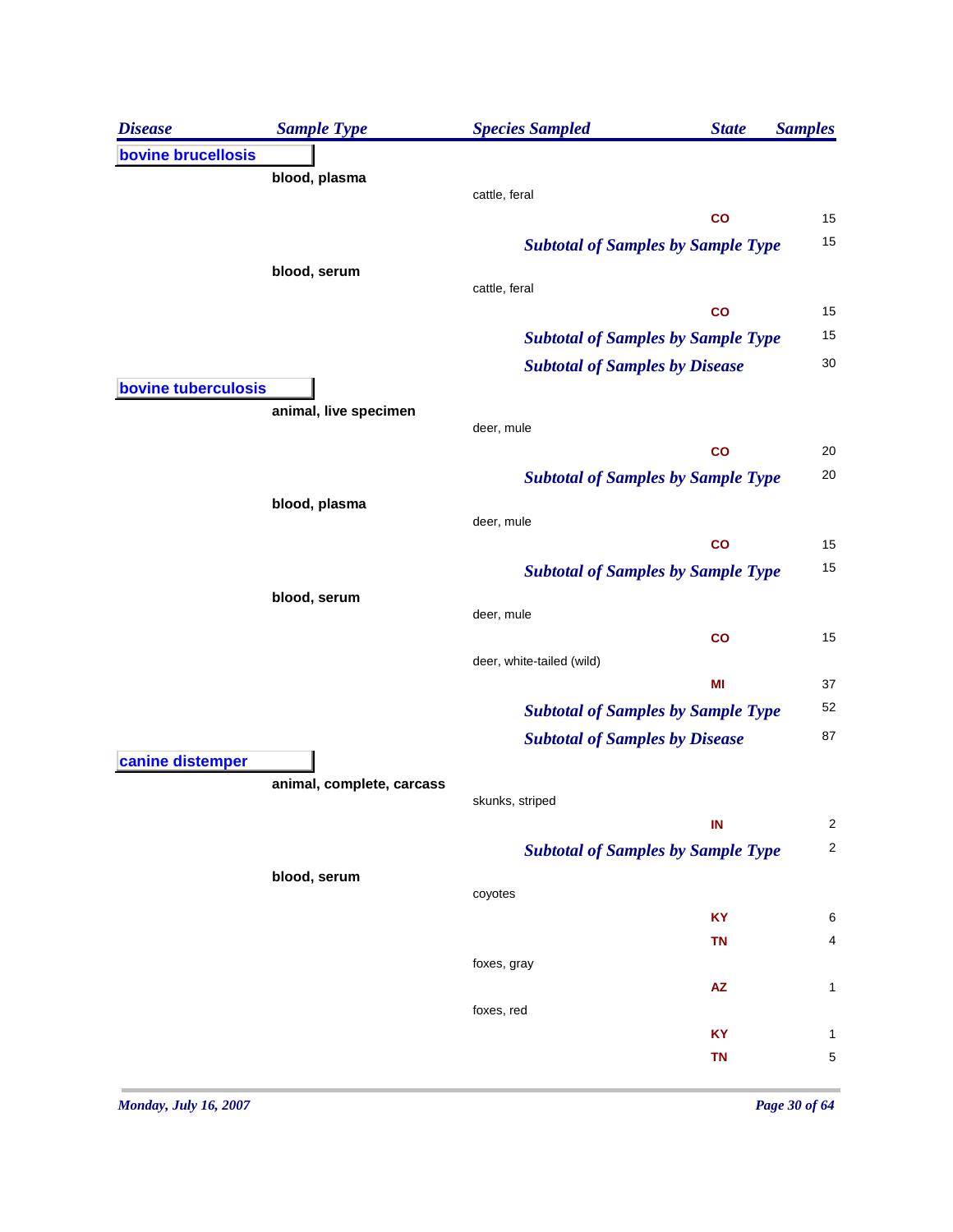| <b>Disease</b>          | <b>Sample Type</b>         | <b>Species Sampled</b>                    | <b>State</b>           | <b>Samples</b>          |
|-------------------------|----------------------------|-------------------------------------------|------------------------|-------------------------|
| canine distemper        |                            |                                           |                        |                         |
|                         | blood, serum               |                                           |                        |                         |
|                         |                            | marmots/woodchucks (all)                  |                        |                         |
|                         |                            | minks                                     | KY                     | 5                       |
|                         |                            |                                           | KY                     | 1                       |
|                         |                            | opossums, virginia                        |                        |                         |
|                         |                            |                                           | KY                     | 13                      |
|                         |                            | otters, river                             |                        |                         |
|                         |                            |                                           | <b>TN</b>              | 1                       |
|                         |                            | raccoons                                  |                        |                         |
|                         |                            |                                           | ${\sf AZ}$             | 4                       |
|                         |                            |                                           | <b>KY</b>              | 32                      |
|                         |                            |                                           | <b>TN</b>              | 27                      |
|                         |                            | ringtails                                 |                        |                         |
|                         |                            |                                           | ${\sf AZ}$             | 1                       |
|                         |                            | skunks, hooded                            |                        |                         |
|                         |                            |                                           | $\mathsf{A}\mathsf{Z}$ | $\overline{\mathbf{c}}$ |
|                         |                            | skunks, striped                           |                        |                         |
|                         |                            |                                           | ${\sf AZ}$             | 53                      |
|                         |                            |                                           | <b>KY</b><br><b>TN</b> | $\mathbf{1}$            |
|                         |                            |                                           |                        | 11<br>168               |
|                         |                            | <b>Subtotal of Samples by Sample Type</b> |                        |                         |
|                         | blood, whole, red/gray-top | skunks, striped                           |                        |                         |
|                         |                            |                                           | AZ                     | 1                       |
|                         |                            | <b>Subtotal of Samples by Sample Type</b> |                        | $\mathbf{1}$            |
|                         |                            | <b>Subtotal of Samples by Disease</b>     |                        | 171                     |
| chronic wasting disease |                            |                                           |                        |                         |
|                         | animal, complete, carcass  |                                           |                        |                         |
|                         |                            | deer, white-tailed (wild)                 |                        |                         |
|                         |                            |                                           | <b>MA</b>              | 1                       |
|                         |                            | <b>Subtotal of Samples by Sample Type</b> |                        | 1                       |
|                         | tissue, brain, obex        |                                           |                        |                         |
|                         |                            | deer, fallow                              |                        |                         |
|                         |                            |                                           | <b>ME</b>              | 1                       |
|                         |                            | deer, mule                                |                        |                         |
|                         |                            |                                           | OR                     | 3                       |
|                         |                            | deer, white-tailed (wild)                 |                        |                         |
|                         |                            |                                           | DC                     | $\overline{\mathbf{c}}$ |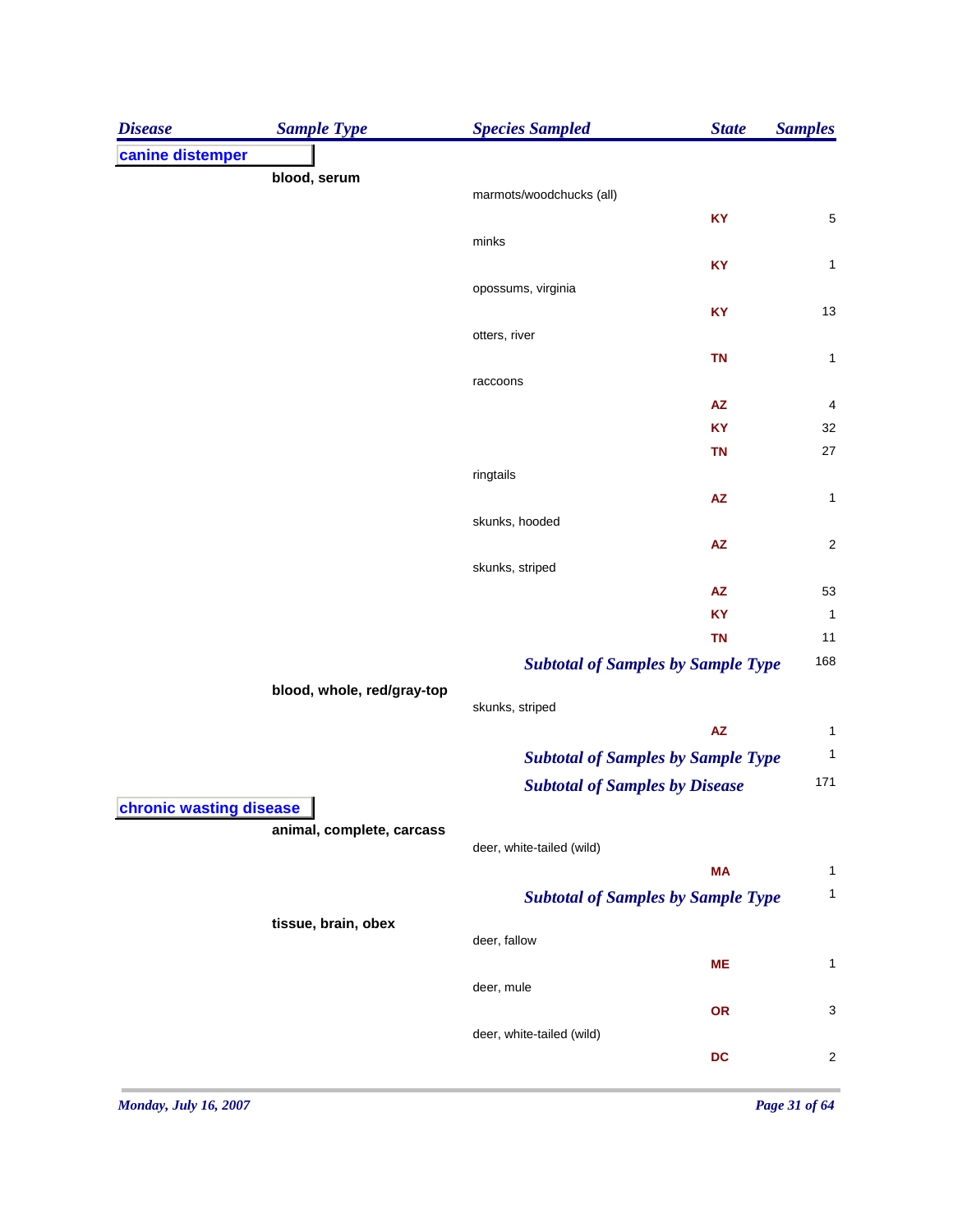| chronic wasting disease<br>tissue, brain, obex<br>deer, white-tailed (wild)<br>29<br><b>GA</b><br>5<br>MD<br>11<br><b>MS</b><br>deer, z-(other)<br><b>ME</b><br>1<br>52<br><b>Subtotal of Samples by Sample Type</b><br>tissue, lymph, lateral retrophary<br>deer, fallow<br><b>ME</b><br>$\overline{\mathbf{c}}$<br>deer, mule<br>1<br>$\mathbf{co}$<br>deer, white-tailed (wild)<br>29<br><b>GA</b><br>$\overline{\mathbf{c}}$<br><b>MD</b><br>deer, z-(other)<br>1<br><b>ME</b><br>elk, wapiti (wild)<br>co<br>1<br>36<br><b>Subtotal of Samples by Sample Type</b><br>89<br><b>Subtotal of Samples by Disease</b><br>classical swine fever<br>blood, nobuto |
|-----------------------------------------------------------------------------------------------------------------------------------------------------------------------------------------------------------------------------------------------------------------------------------------------------------------------------------------------------------------------------------------------------------------------------------------------------------------------------------------------------------------------------------------------------------------------------------------------------------------------------------------------------------------|
|                                                                                                                                                                                                                                                                                                                                                                                                                                                                                                                                                                                                                                                                 |
|                                                                                                                                                                                                                                                                                                                                                                                                                                                                                                                                                                                                                                                                 |
|                                                                                                                                                                                                                                                                                                                                                                                                                                                                                                                                                                                                                                                                 |
|                                                                                                                                                                                                                                                                                                                                                                                                                                                                                                                                                                                                                                                                 |
|                                                                                                                                                                                                                                                                                                                                                                                                                                                                                                                                                                                                                                                                 |
|                                                                                                                                                                                                                                                                                                                                                                                                                                                                                                                                                                                                                                                                 |
|                                                                                                                                                                                                                                                                                                                                                                                                                                                                                                                                                                                                                                                                 |
|                                                                                                                                                                                                                                                                                                                                                                                                                                                                                                                                                                                                                                                                 |
|                                                                                                                                                                                                                                                                                                                                                                                                                                                                                                                                                                                                                                                                 |
|                                                                                                                                                                                                                                                                                                                                                                                                                                                                                                                                                                                                                                                                 |
|                                                                                                                                                                                                                                                                                                                                                                                                                                                                                                                                                                                                                                                                 |
|                                                                                                                                                                                                                                                                                                                                                                                                                                                                                                                                                                                                                                                                 |
|                                                                                                                                                                                                                                                                                                                                                                                                                                                                                                                                                                                                                                                                 |
|                                                                                                                                                                                                                                                                                                                                                                                                                                                                                                                                                                                                                                                                 |
|                                                                                                                                                                                                                                                                                                                                                                                                                                                                                                                                                                                                                                                                 |
|                                                                                                                                                                                                                                                                                                                                                                                                                                                                                                                                                                                                                                                                 |
|                                                                                                                                                                                                                                                                                                                                                                                                                                                                                                                                                                                                                                                                 |
|                                                                                                                                                                                                                                                                                                                                                                                                                                                                                                                                                                                                                                                                 |
|                                                                                                                                                                                                                                                                                                                                                                                                                                                                                                                                                                                                                                                                 |
|                                                                                                                                                                                                                                                                                                                                                                                                                                                                                                                                                                                                                                                                 |
|                                                                                                                                                                                                                                                                                                                                                                                                                                                                                                                                                                                                                                                                 |
|                                                                                                                                                                                                                                                                                                                                                                                                                                                                                                                                                                                                                                                                 |
|                                                                                                                                                                                                                                                                                                                                                                                                                                                                                                                                                                                                                                                                 |
| hogs, feral                                                                                                                                                                                                                                                                                                                                                                                                                                                                                                                                                                                                                                                     |
| <b>MO</b><br>5                                                                                                                                                                                                                                                                                                                                                                                                                                                                                                                                                                                                                                                  |
| 5<br><b>Subtotal of Samples by Sample Type</b>                                                                                                                                                                                                                                                                                                                                                                                                                                                                                                                                                                                                                  |
| blood, serum                                                                                                                                                                                                                                                                                                                                                                                                                                                                                                                                                                                                                                                    |
| hogs, feral                                                                                                                                                                                                                                                                                                                                                                                                                                                                                                                                                                                                                                                     |
| 198<br><b>MO</b>                                                                                                                                                                                                                                                                                                                                                                                                                                                                                                                                                                                                                                                |
| 46<br>TX                                                                                                                                                                                                                                                                                                                                                                                                                                                                                                                                                                                                                                                        |
| 244<br><b>Subtotal of Samples by Sample Type</b>                                                                                                                                                                                                                                                                                                                                                                                                                                                                                                                                                                                                                |
| swab, nasal, dry<br>hogs, feral                                                                                                                                                                                                                                                                                                                                                                                                                                                                                                                                                                                                                                 |
| <b>CA</b><br>1                                                                                                                                                                                                                                                                                                                                                                                                                                                                                                                                                                                                                                                  |
| <b>GA</b><br>21                                                                                                                                                                                                                                                                                                                                                                                                                                                                                                                                                                                                                                                 |
| OK<br>324                                                                                                                                                                                                                                                                                                                                                                                                                                                                                                                                                                                                                                                       |
| 346<br><b>Subtotal of Samples by Sample Type</b>                                                                                                                                                                                                                                                                                                                                                                                                                                                                                                                                                                                                                |
| swab, nasal, wet                                                                                                                                                                                                                                                                                                                                                                                                                                                                                                                                                                                                                                                |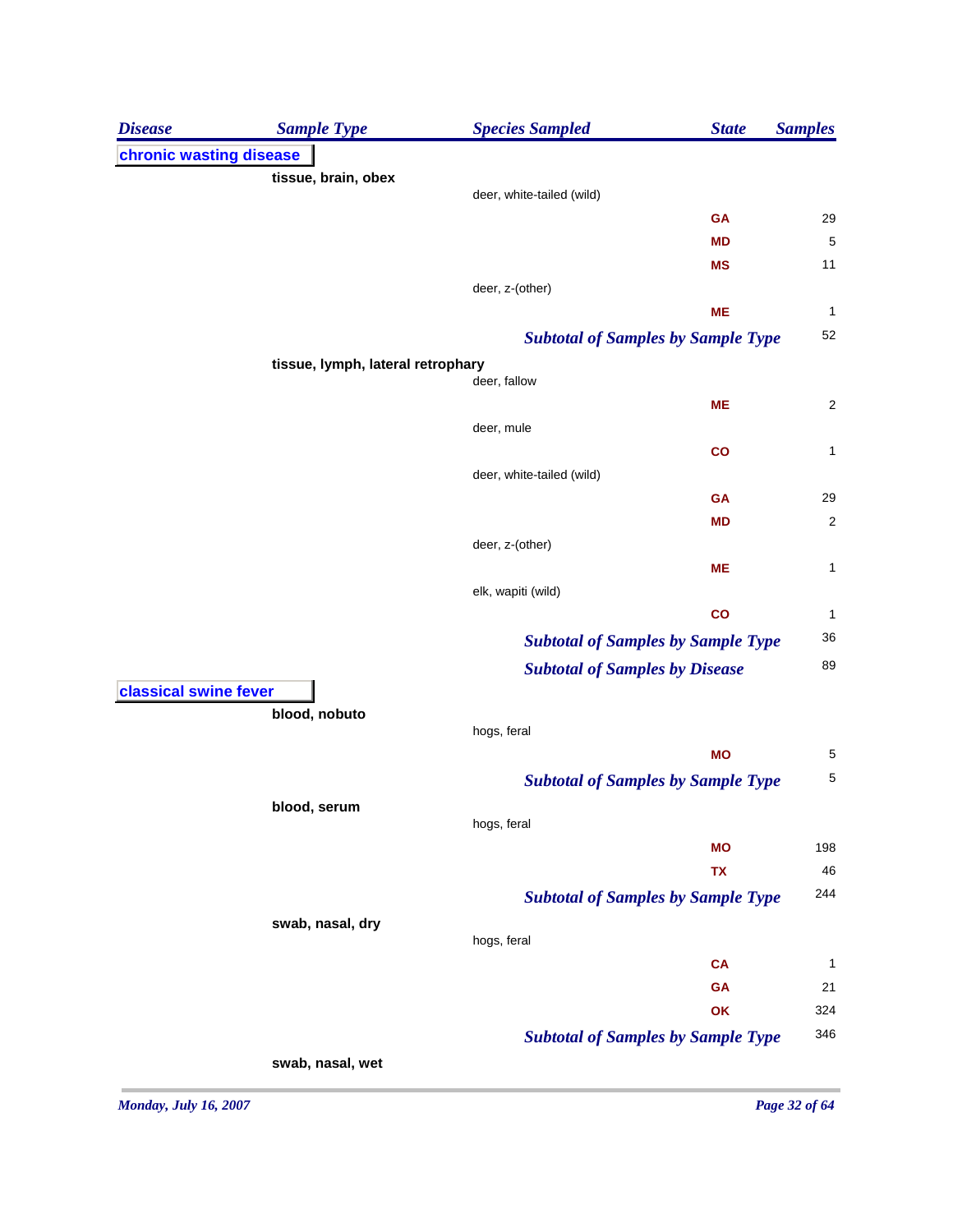| <b>Disease</b>           | <b>Sample Type</b> | <b>Species Sampled</b><br><b>State</b>    | <b>Samples</b>          |
|--------------------------|--------------------|-------------------------------------------|-------------------------|
| classical swine fever    |                    |                                           |                         |
|                          | swab, nasal, wet   |                                           |                         |
|                          |                    | hogs, feral                               |                         |
|                          |                    | ${\sf AZ}$<br>CA                          | 62<br>138               |
|                          |                    | <b>MO</b>                                 | $\overline{\mathbf{c}}$ |
|                          |                    | <b>NM</b>                                 | 21                      |
|                          |                    | <b>SC</b>                                 | 24                      |
|                          |                    | TX                                        | 228                     |
|                          |                    | <b>Subtotal of Samples by Sample Type</b> | 475                     |
|                          |                    |                                           |                         |
|                          | swab, oral, dry    | hogs, feral                               |                         |
|                          |                    | VI                                        | 5                       |
|                          |                    | <b>Subtotal of Samples by Sample Type</b> | $\sqrt{5}$              |
|                          | tissue, tonsil     |                                           |                         |
|                          |                    | hogs, feral                               |                         |
|                          |                    | <b>AZ</b>                                 | 60                      |
|                          |                    | <b>CA</b>                                 | 139                     |
|                          |                    | <b>GA</b>                                 | 21                      |
|                          |                    | <b>MO</b>                                 | $\overline{\mathbf{c}}$ |
|                          |                    | <b>NC</b>                                 | 66                      |
|                          |                    | <b>NM</b>                                 | $\mathbf 1$             |
|                          |                    | OK                                        | 324                     |
|                          |                    | <b>SC</b>                                 | 25                      |
|                          |                    | <b>TX</b>                                 | 228                     |
|                          |                    | VI                                        | 5                       |
|                          |                    | <b>Subtotal of Samples by Sample Type</b> | 871                     |
|                          |                    | <b>Subtotal of Samples by Disease</b>     | 1,946                   |
| exotic newcastle disease |                    |                                           |                         |
|                          | swab, cloacal, dry |                                           |                         |
|                          |                    | chickens, feral/free ranging              |                         |
|                          |                    | $\mathbf{co}$                             | 50                      |
|                          |                    | <b>Subtotal of Samples by Sample Type</b> | 50                      |
|                          | swab, oral, dry    |                                           |                         |
|                          |                    | chickens, feral/free ranging              |                         |
|                          |                    | $\overline{c}$                            | 50                      |
|                          |                    | <b>Subtotal of Samples by Sample Type</b> | 50                      |
|                          | tissue, z-other    |                                           |                         |
|                          |                    | cormorants, double-crested                |                         |
|                          |                    | WI                                        | 18                      |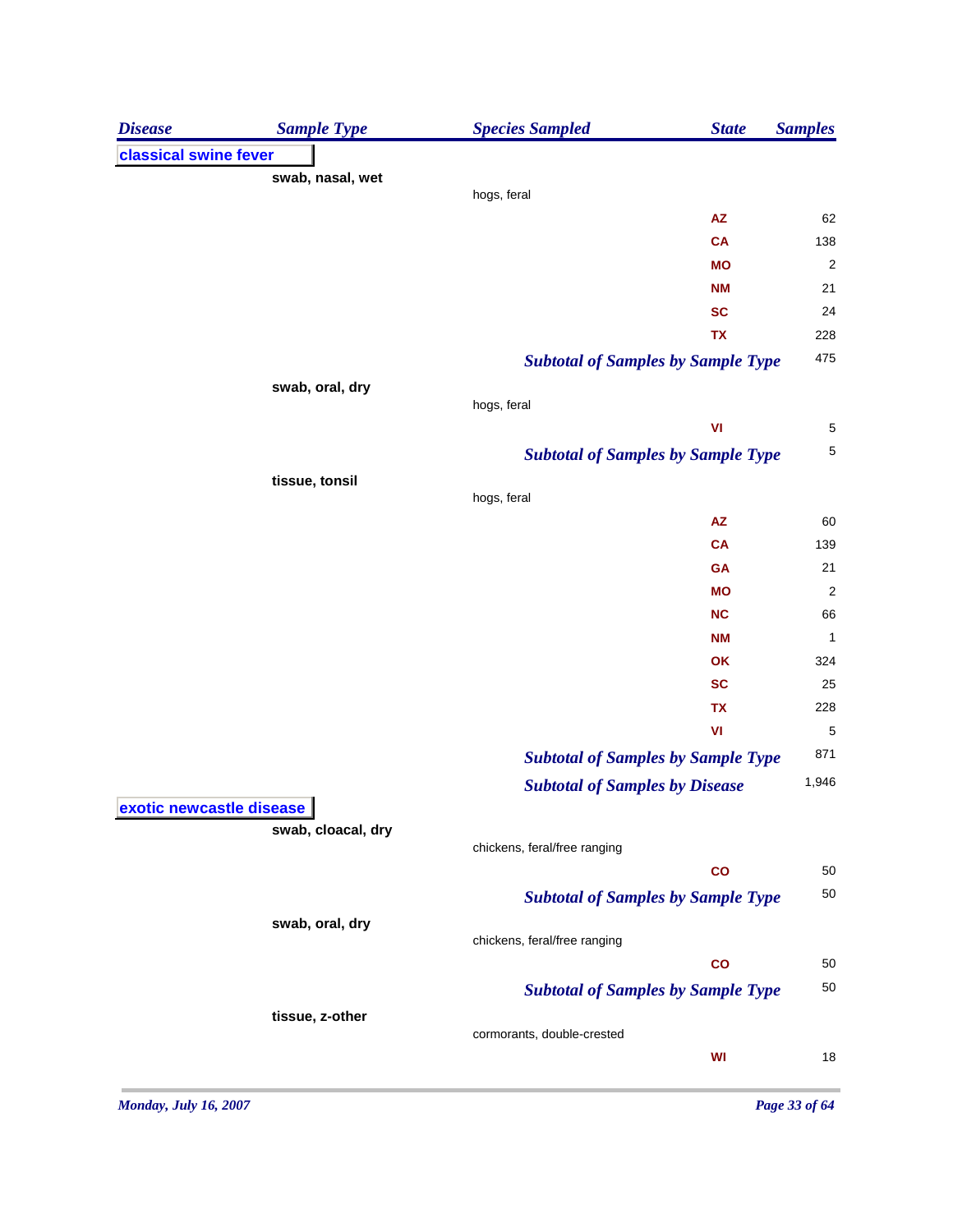| <b>Disease</b>           | <b>Sample Type</b> | <b>Species Sampled</b>                    | <b>State</b> | <b>Samples</b> |
|--------------------------|--------------------|-------------------------------------------|--------------|----------------|
| exotic newcastle disease |                    |                                           |              |                |
|                          | tissue, z-other    |                                           |              |                |
|                          |                    | gulls, herring                            | WI           | 10             |
|                          |                    | pelicans, american white                  |              |                |
|                          |                    |                                           | WI           | 15             |
|                          |                    | <b>Subtotal of Samples by Sample Type</b> |              | 43             |
|                          |                    | <b>Subtotal of Samples by Disease</b>     |              | 143            |
| genetic                  |                    |                                           |              |                |
|                          | tissue, hair       | coyotes                                   |              |                |
|                          |                    |                                           | <b>TX</b>    | 3              |
|                          |                    | foxes, gray                               |              |                |
|                          |                    |                                           | <b>TX</b>    | 45             |
|                          |                    | skunks, hog-nosed                         |              |                |
|                          |                    |                                           | <b>TX</b>    | 1              |
|                          |                    | skunks, striped                           |              |                |
|                          |                    |                                           | <b>TX</b>    | 1              |
|                          |                    | <b>Subtotal of Samples by Sample Type</b> |              | 50             |
|                          | tissue, heart      | foxes, gray                               |              |                |
|                          |                    |                                           | <b>TX</b>    | 5              |
|                          |                    | <b>Subtotal of Samples by Sample Type</b> |              | 5              |
|                          | tissue, kidney     |                                           |              |                |
|                          |                    | foxes, gray                               |              |                |
|                          |                    |                                           | <b>TX</b>    | 1              |
|                          |                    | <b>Subtotal of Samples by Sample Type</b> |              | 1              |
|                          | tissue, liver      | foxes, gray                               |              |                |
|                          |                    |                                           | <b>TX</b>    | $\overline{2}$ |
|                          |                    | <b>Subtotal of Samples by Sample Type</b> |              | $\overline{c}$ |
|                          | tissue, muscle     |                                           |              |                |
|                          |                    | foxes, gray                               |              |                |
|                          |                    |                                           | TX           | 7              |
|                          |                    | <b>Subtotal of Samples by Sample Type</b> |              | 7              |
|                          | tissue, skin       | foxes, gray                               |              |                |
|                          |                    |                                           | TX           | 4              |
|                          |                    | <b>Subtotal of Samples by Sample Type</b> |              | 4              |
|                          | tissue, tongue     |                                           |              |                |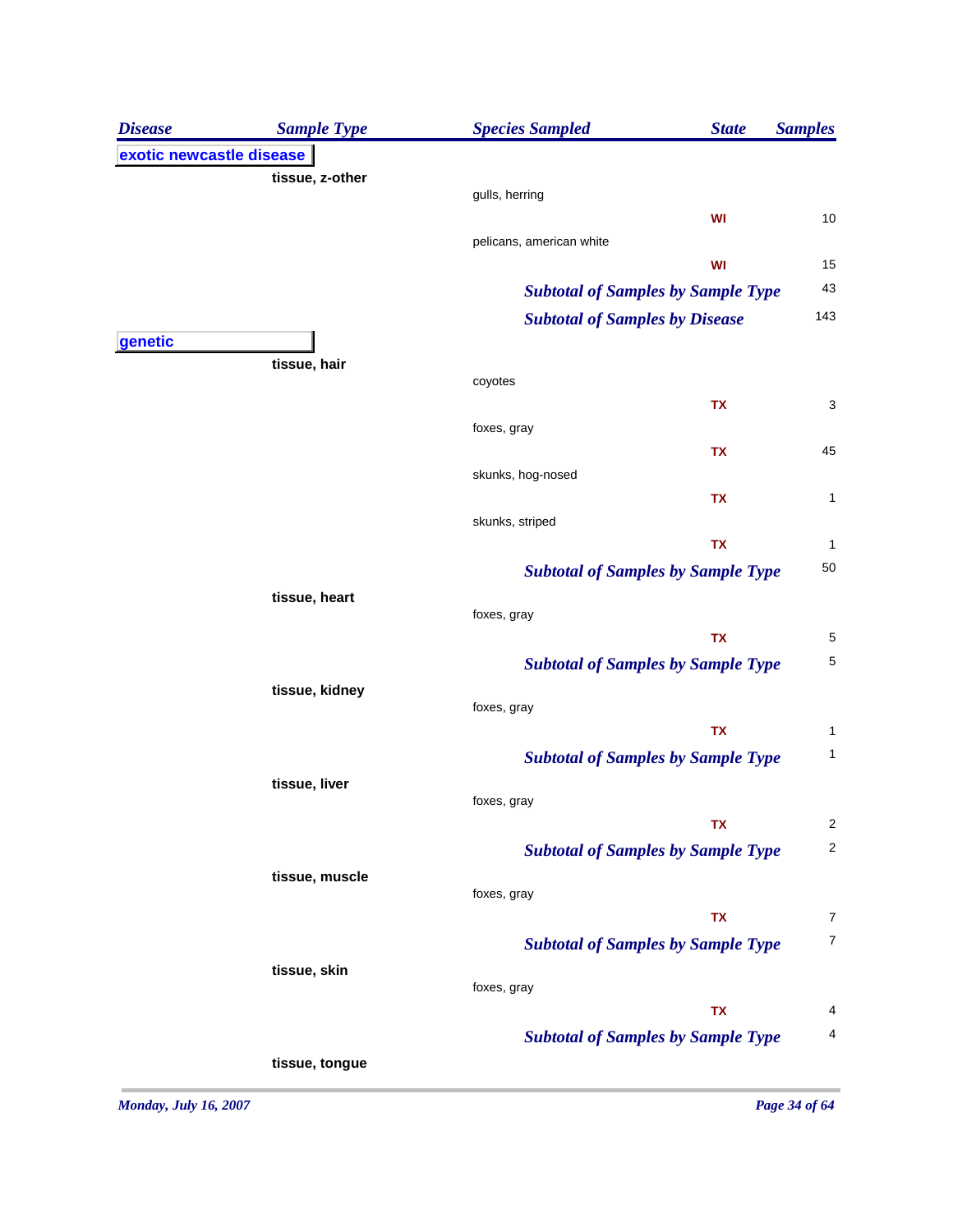| <b>Disease</b>    | <b>Sample Type</b> | <b>Species Sampled</b> | <b>State</b>                              | <b>Samples</b>          |
|-------------------|--------------------|------------------------|-------------------------------------------|-------------------------|
| genetic           |                    |                        |                                           |                         |
|                   | tissue, tongue     | coyotes                |                                           |                         |
|                   |                    |                        | TX                                        | 3                       |
|                   |                    | foxes, gray            |                                           |                         |
|                   |                    |                        | <b>TX</b>                                 | 22                      |
|                   |                    | skunks, hog-nosed      |                                           |                         |
|                   |                    |                        | TX                                        | 1                       |
|                   |                    | skunks, striped        | <b>TX</b>                                 | 1                       |
|                   |                    |                        | <b>Subtotal of Samples by Sample Type</b> | 27                      |
|                   | tissue, z-other    |                        |                                           |                         |
|                   |                    | foxes, gray            |                                           |                         |
|                   |                    |                        | <b>TX</b>                                 | $\overline{c}$          |
|                   |                    |                        | <b>Subtotal of Samples by Sample Type</b> | $\overline{\mathbf{c}}$ |
|                   |                    |                        | <b>Subtotal of Samples by Disease</b>     | 98                      |
| giardiasis        |                    |                        |                                           |                         |
|                   | blood, nobuto      | beavers                |                                           |                         |
|                   |                    |                        | <b>NV</b>                                 | 1                       |
|                   |                    |                        | <b>Subtotal of Samples by Sample Type</b> | 1                       |
|                   | fecal, external    |                        |                                           |                         |
|                   |                    | beavers                |                                           |                         |
|                   |                    |                        | <b>NV</b>                                 | 1                       |
|                   |                    |                        | <b>Subtotal of Samples by Sample Type</b> | 1                       |
| heartworms, other |                    |                        | <b>Subtotal of Samples by Disease</b>     | $\overline{c}$          |
|                   | blood, smear       |                        |                                           |                         |
|                   |                    | coyotes                |                                           |                         |
|                   |                    |                        | co                                        | $\overline{\mathbf{c}}$ |
|                   |                    | foxes, red             |                                           |                         |
|                   |                    |                        | $\mathbf{co}$                             | 1<br>3                  |
|                   |                    |                        | <b>Subtotal of Samples by Sample Type</b> | 3                       |
| lyme disease      |                    |                        | <b>Subtotal of Samples by Disease</b>     |                         |
|                   | blood, nobuto      |                        |                                           |                         |
|                   |                    | badgers                |                                           |                         |
|                   |                    |                        | TX                                        | 2                       |
|                   |                    | bobcats                |                                           |                         |
|                   |                    |                        | TX                                        | 55                      |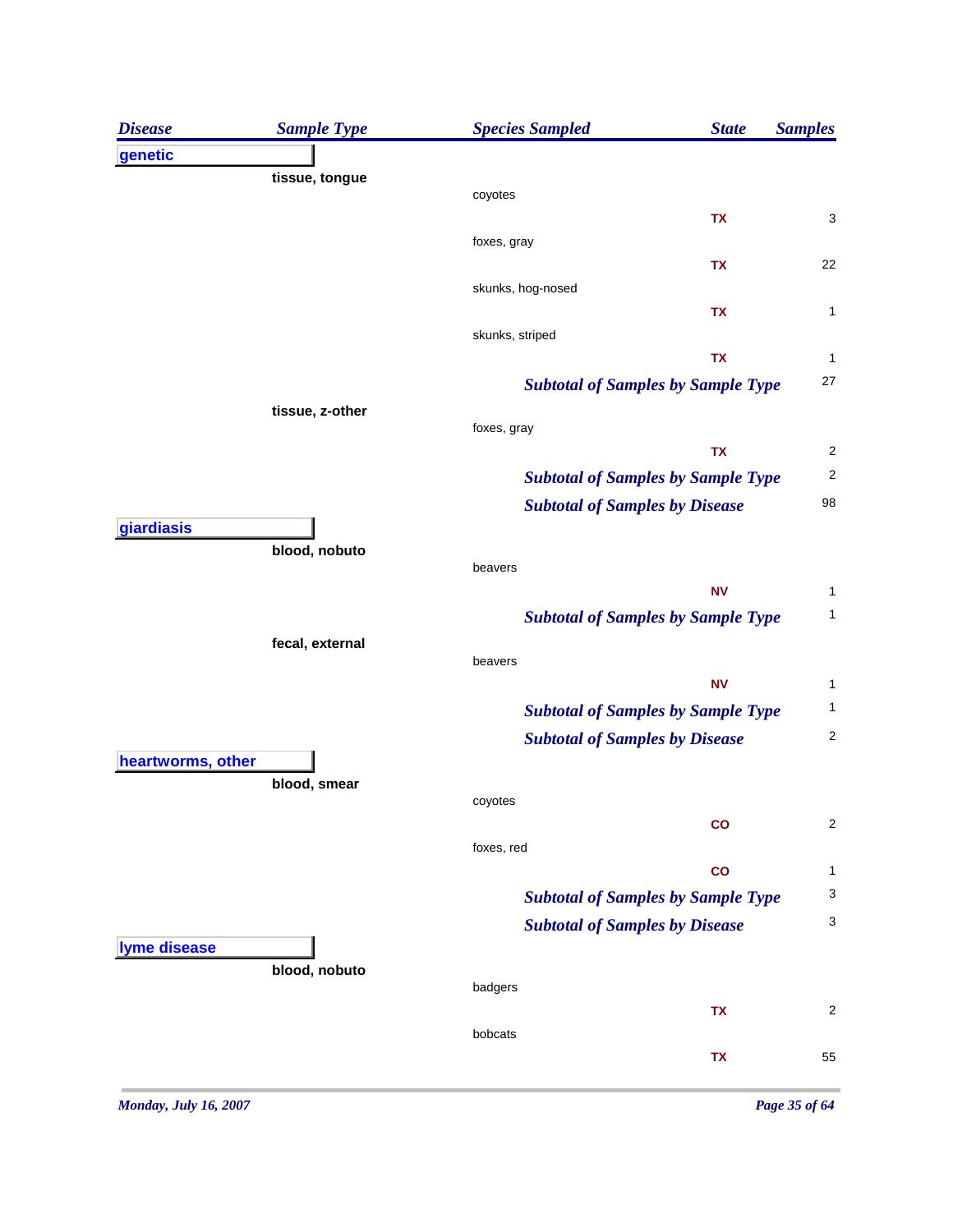| <b>Disease</b> | <b>Sample Type</b>        | <b>Species Sampled</b><br><b>State</b>    | <b>Samples</b>          |
|----------------|---------------------------|-------------------------------------------|-------------------------|
| lyme disease   |                           |                                           |                         |
|                | blood, nobuto             |                                           |                         |
|                |                           | coyotes<br><b>TX</b>                      | 487                     |
|                |                           | foxes, gray                               |                         |
|                |                           | TX                                        | 58                      |
|                |                           | foxes, red                                |                         |
|                |                           | TX                                        | 10                      |
|                |                           | hogs, feral<br>TX                         | 1                       |
|                |                           | opossums, virginia                        |                         |
|                |                           | TX                                        | $\overline{\mathbf{c}}$ |
|                |                           | raccoons                                  |                         |
|                |                           | <b>TX</b>                                 | 103                     |
|                |                           | skunks, striped                           |                         |
|                |                           | <b>TX</b>                                 | 3                       |
|                |                           | <b>Subtotal of Samples by Sample Type</b> | 721                     |
|                | parasite, external, tick  | coyotes                                   |                         |
|                |                           | <b>TX</b>                                 | 1                       |
|                |                           | dogs, feral, free-ranging and hybrids     |                         |
|                |                           | <b>ME</b>                                 | 1                       |
|                |                           | <b>Subtotal of Samples by Sample Type</b> | $\overline{\mathbf{c}}$ |
|                |                           | <b>Subtotal of Samples by Disease</b>     | 723                     |
| oil            |                           |                                           |                         |
|                | tissue, muscle            | geese, canada                             |                         |
|                |                           | <b>MA</b>                                 | 5                       |
|                |                           | <b>Subtotal of Samples by Sample Type</b> | 5                       |
|                |                           | <b>Subtotal of Samples by Disease</b>     | 5                       |
| plague         |                           |                                           |                         |
|                | animal, complete, carcass | rabbits, cottontail                       |                         |
|                |                           | <b>CA</b>                                 | $\overline{\mathbf{c}}$ |
|                |                           | <b>Subtotal of Samples by Sample Type</b> | $\overline{\mathbf{c}}$ |
|                | blood                     |                                           |                         |
|                |                           | coyotes                                   |                         |
|                |                           | $\mathbf{co}$                             | 10                      |
|                |                           | <b>Subtotal of Samples by Sample Type</b> | 10                      |
|                | blood, capillary tube     |                                           |                         |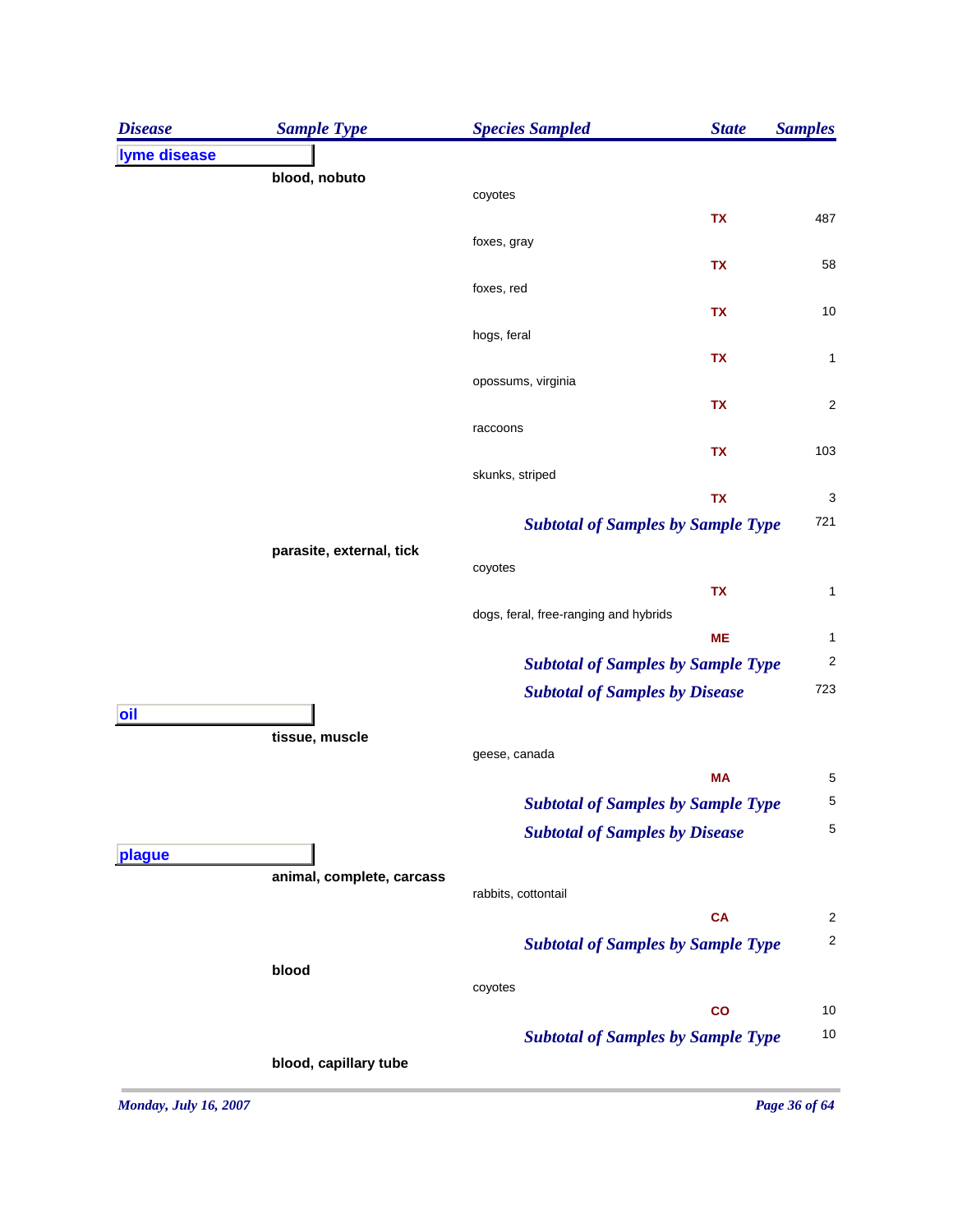| plague<br>blood, capillary tube<br>raccoons<br>${\sf NV}$<br><b>Subtotal of Samples by Sample Type</b><br>blood, nobuto<br>armadillos, nine-banded<br>OK<br>badgers | <b>State</b><br><b>Samples</b> |
|---------------------------------------------------------------------------------------------------------------------------------------------------------------------|--------------------------------|
|                                                                                                                                                                     |                                |
|                                                                                                                                                                     |                                |
|                                                                                                                                                                     |                                |
|                                                                                                                                                                     |                                |
|                                                                                                                                                                     | $\mathbf{1}$                   |
|                                                                                                                                                                     |                                |
|                                                                                                                                                                     |                                |
|                                                                                                                                                                     | 15                             |
|                                                                                                                                                                     | $\bf 8$                        |
| $\mathsf{A}\mathsf{Z}$<br>$\mathbf{co}$                                                                                                                             | $\mathbf{1}$                   |
| ${\sf NV}$                                                                                                                                                          | $13\,$                         |
| OK                                                                                                                                                                  | $\,$ 8 $\,$                    |
| OR                                                                                                                                                                  | 12                             |
| TX                                                                                                                                                                  | $\overline{c}$                 |
| bears, black                                                                                                                                                        |                                |
| CA                                                                                                                                                                  | $10$                           |
| $\mathbf{co}$                                                                                                                                                       | $\mathbf{1}$                   |
| beavers                                                                                                                                                             |                                |
| $\mathsf{A}\mathsf{Z}$                                                                                                                                              | 10                             |
| <b>CA</b>                                                                                                                                                           | $\boldsymbol{7}$               |
| $\mathbf{co}$                                                                                                                                                       | $\boldsymbol{7}$               |
| ${\sf NV}$                                                                                                                                                          |                                |
| OK                                                                                                                                                                  | 223                            |
| OR                                                                                                                                                                  | $\overline{4}$                 |
| bobcats                                                                                                                                                             |                                |
| <b>CA</b>                                                                                                                                                           |                                |
| ${\sf NV}$                                                                                                                                                          | $\,6\,$                        |
| OK                                                                                                                                                                  | 25                             |
| ${\bf TX}$                                                                                                                                                          | 95                             |
| cats, feral/free ranging                                                                                                                                            |                                |
| $\mathsf{A}\mathsf{Z}$                                                                                                                                              |                                |
| <b>CA</b>                                                                                                                                                           | $17\,$                         |
| ${\sf NV}$                                                                                                                                                          |                                |
| OK                                                                                                                                                                  |                                |
| coyotes                                                                                                                                                             |                                |
| ${\sf AZ}$                                                                                                                                                          | 152                            |
| <b>CA</b>                                                                                                                                                           | 80                             |
| co                                                                                                                                                                  | 367                            |
| $\sf ID$                                                                                                                                                            | $\ensuremath{\mathsf{3}}$      |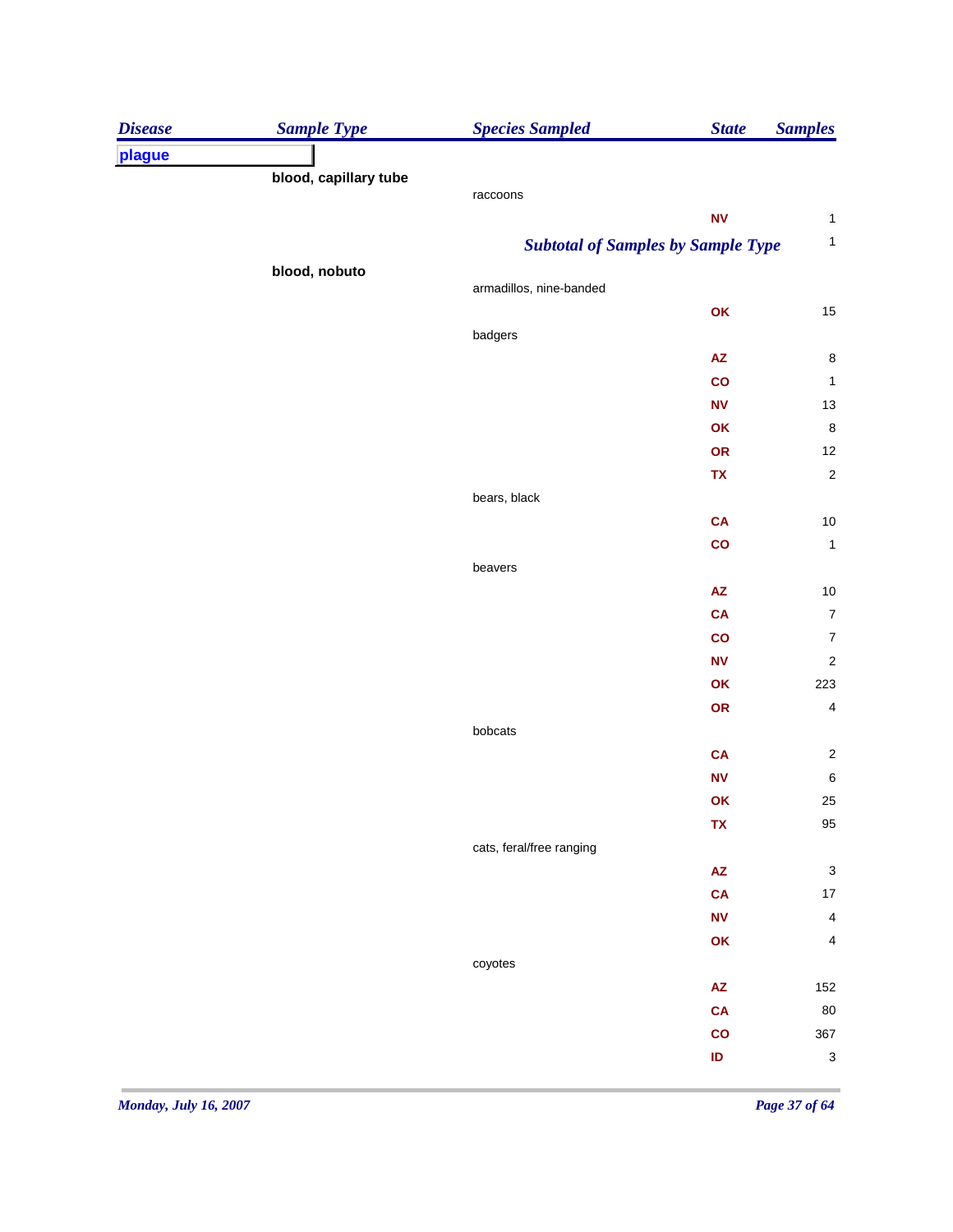| <b>Disease</b> | <b>Sample Type</b> | <b>Species Sampled</b>                | <b>State</b>     | <b>Samples</b>            |
|----------------|--------------------|---------------------------------------|------------------|---------------------------|
| plague         |                    |                                       |                  |                           |
|                | blood, nobuto      |                                       |                  |                           |
|                |                    | coyotes                               |                  |                           |
|                |                    |                                       | <b>ND</b>        | $\boldsymbol{9}$          |
|                |                    |                                       | <b>NV</b>        | 733                       |
|                |                    |                                       | OK               | 522                       |
|                |                    |                                       | OR               | 42                        |
|                |                    |                                       | <b>SD</b>        | 58                        |
|                |                    |                                       | TX               | 767                       |
|                |                    |                                       | <b>WY</b>        | $\bf 8$                   |
|                |                    | deer, mule                            |                  |                           |
|                |                    |                                       | OR               | $\,$ 5 $\,$               |
|                |                    | dogs, feral, free-ranging and hybrids |                  |                           |
|                |                    |                                       | ${\sf AZ}$       | 191                       |
|                |                    |                                       | <b>CA</b>        | $\mathbf{1}$              |
|                |                    | foxes, gray                           |                  |                           |
|                |                    |                                       | ${\sf AZ}$       | $\sqrt{2}$                |
|                |                    |                                       | CA               | $\overline{\mathbf{7}}$   |
|                |                    |                                       | ${\sf NV}$       | $\overline{\mathbf{4}}$   |
|                |                    |                                       | OK               | $\mathbf{1}$              |
|                |                    |                                       | TX               | 113                       |
|                |                    | foxes, kit                            |                  |                           |
|                |                    |                                       | ${\bf N}{\bf V}$ | $\ensuremath{\mathsf{3}}$ |
|                |                    | foxes, red                            |                  |                           |
|                |                    |                                       | CA               | $\,6\,$                   |
|                |                    |                                       | $\mathbf{co}$    | 50                        |
|                |                    |                                       | ND               | $\overline{\mathbf{c}}$   |
|                |                    |                                       | <b>NV</b>        | $\mathbf{1}$              |
|                |                    |                                       | OK               | $\boldsymbol{7}$          |
|                |                    |                                       | TX               | ${\bf 29}$                |
|                |                    | hares, jackrabbits (all)              |                  |                           |
|                |                    |                                       | ${\bf N}{\bf V}$ | $\ensuremath{\mathsf{3}}$ |
|                |                    |                                       | OK               | $13\,$                    |
|                |                    |                                       | TX               | $\boldsymbol{9}$          |
|                |                    | hogs, feral                           |                  |                           |
|                |                    |                                       | AZ               | 35                        |
|                |                    |                                       | CA               | 82                        |
|                |                    |                                       | <b>NM</b>        | 21                        |
|                |                    |                                       | OK               | 15                        |
|                |                    |                                       | TX               | $\boldsymbol{7}$          |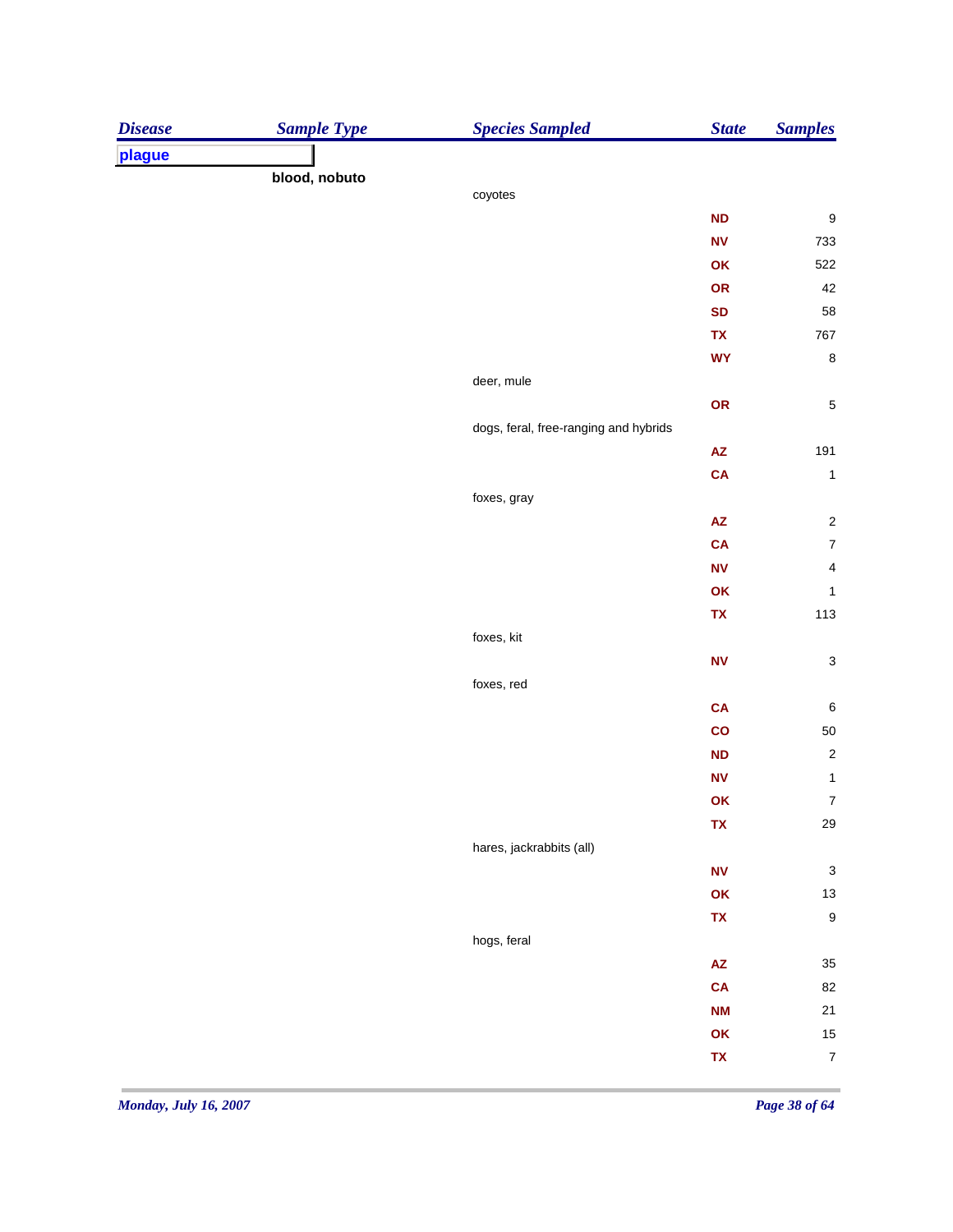| <b>Disease</b> | <b>Sample Type</b> | <b>Species Sampled</b>     | <b>State</b>           | <b>Samples</b>            |
|----------------|--------------------|----------------------------|------------------------|---------------------------|
| plague         |                    |                            |                        |                           |
|                | blood, nobuto      | lions, mountain (cougar)   |                        |                           |
|                |                    |                            | $\mathsf{A}\mathsf{Z}$ | $\overline{\mathbf{4}}$   |
|                |                    |                            | <b>CA</b>              | $\mathbf{1}$              |
|                |                    |                            | co                     | $\mathbf{1}$              |
|                |                    |                            | ${\sf NV}$             | 13                        |
|                |                    |                            | OR                     | $\,6\,$                   |
|                |                    | marmots/woodchucks (all)   |                        |                           |
|                |                    |                            | ${\sf NV}$             | 14                        |
|                |                    |                            | OK                     | $\mathbf{1}$              |
|                |                    | muskrats, z-(other)        |                        |                           |
|                |                    |                            | OK                     | $\,$ 5 $\,$               |
|                |                    | opossums, virginia         |                        |                           |
|                |                    |                            | CA                     | $\sqrt{2}$                |
|                |                    |                            | OK                     | 24                        |
|                |                    |                            | TX                     | $\boldsymbol{9}$          |
|                |                    | otters, river              |                        |                           |
|                |                    |                            | OK                     | $\ensuremath{\mathsf{3}}$ |
|                |                    | prairie dogs, black-tailed |                        |                           |
|                |                    |                            | $\mathbf{co}$          | $\mathbf{1}$              |
|                |                    |                            | OK                     | $\overline{\mathbf{4}}$   |
|                |                    | pronghorns (antelope)      |                        |                           |
|                |                    |                            | OR                     | $\sqrt{2}$                |
|                |                    | rabbits, cottontail        |                        |                           |
|                |                    |                            | ${\sf NV}$             | $\sqrt{2}$                |
|                |                    |                            | OK                     | 12                        |
|                |                    | rabbits, desert cottontail |                        |                           |
|                |                    |                            | $\mathsf{A}\mathsf{Z}$ | $\overline{\mathbf{c}}$   |
|                |                    |                            | <b>NV</b>              | $38\,$                    |
|                |                    | raccoons                   |                        |                           |
|                |                    |                            | $\mathsf{A}\mathsf{Z}$ | $\sqrt{2}$                |
|                |                    |                            | CA                     | 48                        |
|                |                    |                            | co                     | $11$                      |
|                |                    |                            | ${\sf NV}$             | 31                        |
|                |                    |                            | OK                     | $30\,$                    |
|                |                    |                            | TX                     | 145                       |
|                |                    | ringtails                  |                        |                           |
|                |                    |                            | $\mathsf{A}\mathsf{Z}$ | $\mathbf{1}$              |
|                |                    | skunks, hog-nosed          |                        |                           |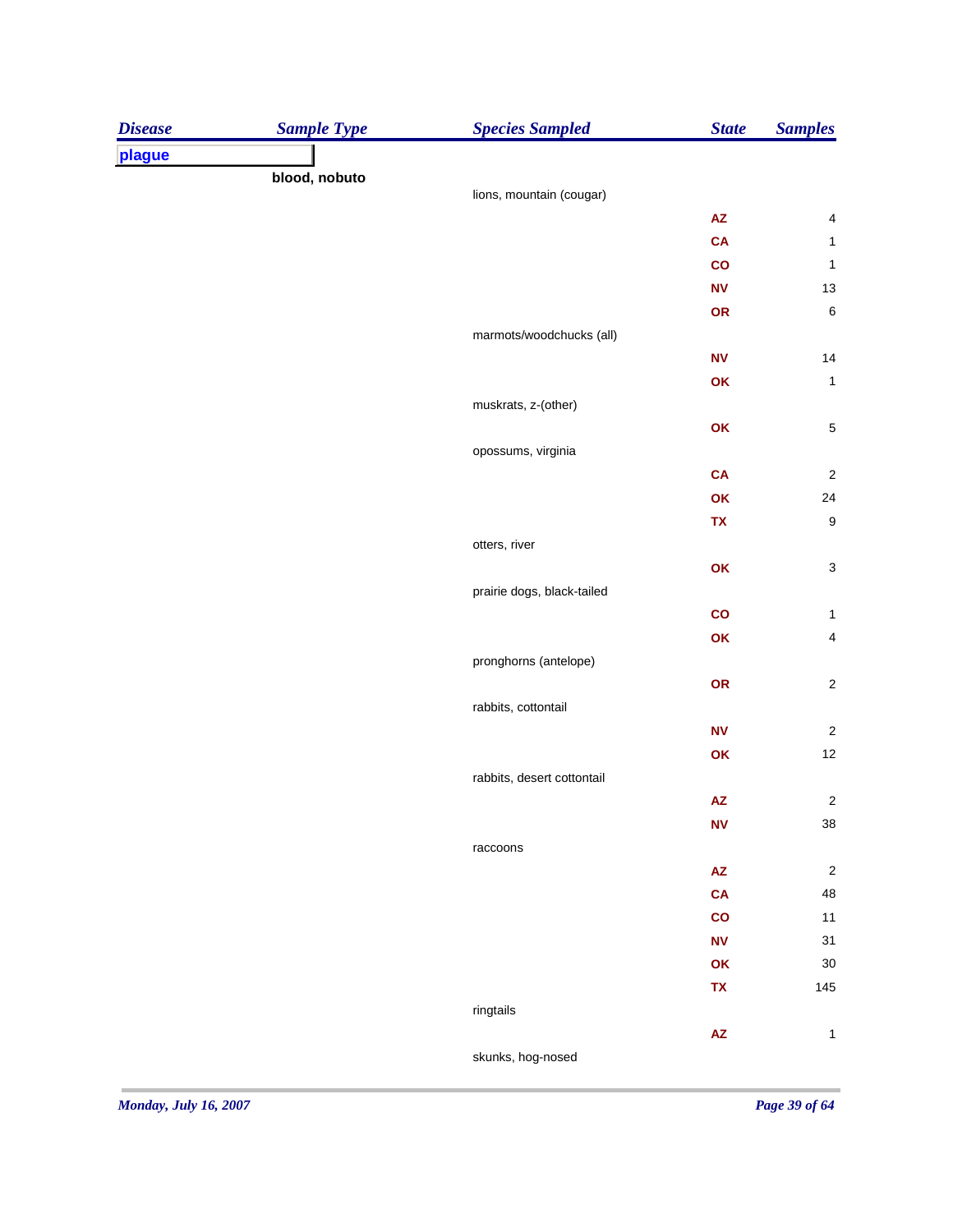| plague<br>blood, nobuto<br>skunks, hog-nosed<br><b>TX</b><br>skunks, hooded<br>$\mathsf{A}\mathsf{Z}$<br>skunks, spotted<br>N <sub>V</sub><br>skunks, striped<br>${\sf AZ}$<br>CA<br>co<br>${\hbox{\bf N}}{\hbox{\bf V}}$<br>OK<br>OR<br>TX<br>squirrels, fox<br>OK<br>squirrels, gray<br>OK<br>squirrels, ground, california<br>CA<br>squirrels, ground, other<br>${\hbox{\bf N}}{\hbox{\bf V}}$<br>vultures, black<br>OK<br>wolves, gray/timber<br>ND<br>woodrats, white-throated<br><b>NV</b><br><b>Subtotal of Samples by Sample Type</b><br>blood, plasma<br>coyotes<br>co<br><b>NV</b><br><b>Subtotal of Samples by Sample Type</b><br>blood, serum<br>coyotes<br>$\mathbf{co}$<br><b>Subtotal of Samples by Sample Type</b> | <b>Disease</b> | <b>Sample Type</b> | <b>Species Sampled</b> | <b>State</b> | <b>Samples</b> |
|------------------------------------------------------------------------------------------------------------------------------------------------------------------------------------------------------------------------------------------------------------------------------------------------------------------------------------------------------------------------------------------------------------------------------------------------------------------------------------------------------------------------------------------------------------------------------------------------------------------------------------------------------------------------------------------------------------------------------------|----------------|--------------------|------------------------|--------------|----------------|
|                                                                                                                                                                                                                                                                                                                                                                                                                                                                                                                                                                                                                                                                                                                                    |                |                    |                        |              |                |
| $\mathbf{1}$<br>$\overline{\mathbf{c}}$<br>$\mathbf{1}$<br>54<br>46<br>$\overline{c}$<br>18<br>9<br>$\overline{c}$<br>15<br>$\overline{\mathbf{c}}$<br>$\overline{\mathcal{L}}$<br>$\mathbf{1}$<br>26<br>1<br>$\mathbf{1}$<br>1<br>4,425<br>11<br>$\mathbf{1}$<br>12<br>16<br>16                                                                                                                                                                                                                                                                                                                                                                                                                                                   |                |                    |                        |              |                |
|                                                                                                                                                                                                                                                                                                                                                                                                                                                                                                                                                                                                                                                                                                                                    |                |                    |                        |              |                |
|                                                                                                                                                                                                                                                                                                                                                                                                                                                                                                                                                                                                                                                                                                                                    |                |                    |                        |              |                |
|                                                                                                                                                                                                                                                                                                                                                                                                                                                                                                                                                                                                                                                                                                                                    |                |                    |                        |              |                |
|                                                                                                                                                                                                                                                                                                                                                                                                                                                                                                                                                                                                                                                                                                                                    |                |                    |                        |              |                |
|                                                                                                                                                                                                                                                                                                                                                                                                                                                                                                                                                                                                                                                                                                                                    |                |                    |                        |              |                |
|                                                                                                                                                                                                                                                                                                                                                                                                                                                                                                                                                                                                                                                                                                                                    |                |                    |                        |              |                |
|                                                                                                                                                                                                                                                                                                                                                                                                                                                                                                                                                                                                                                                                                                                                    |                |                    |                        |              |                |
|                                                                                                                                                                                                                                                                                                                                                                                                                                                                                                                                                                                                                                                                                                                                    |                |                    |                        |              |                |
|                                                                                                                                                                                                                                                                                                                                                                                                                                                                                                                                                                                                                                                                                                                                    |                |                    |                        |              |                |
|                                                                                                                                                                                                                                                                                                                                                                                                                                                                                                                                                                                                                                                                                                                                    |                |                    |                        |              |                |
|                                                                                                                                                                                                                                                                                                                                                                                                                                                                                                                                                                                                                                                                                                                                    |                |                    |                        |              |                |
|                                                                                                                                                                                                                                                                                                                                                                                                                                                                                                                                                                                                                                                                                                                                    |                |                    |                        |              |                |
|                                                                                                                                                                                                                                                                                                                                                                                                                                                                                                                                                                                                                                                                                                                                    |                |                    |                        |              |                |
|                                                                                                                                                                                                                                                                                                                                                                                                                                                                                                                                                                                                                                                                                                                                    |                |                    |                        |              |                |
|                                                                                                                                                                                                                                                                                                                                                                                                                                                                                                                                                                                                                                                                                                                                    |                |                    |                        |              |                |
|                                                                                                                                                                                                                                                                                                                                                                                                                                                                                                                                                                                                                                                                                                                                    |                |                    |                        |              |                |
|                                                                                                                                                                                                                                                                                                                                                                                                                                                                                                                                                                                                                                                                                                                                    |                |                    |                        |              |                |
|                                                                                                                                                                                                                                                                                                                                                                                                                                                                                                                                                                                                                                                                                                                                    |                |                    |                        |              |                |
|                                                                                                                                                                                                                                                                                                                                                                                                                                                                                                                                                                                                                                                                                                                                    |                |                    |                        |              |                |
|                                                                                                                                                                                                                                                                                                                                                                                                                                                                                                                                                                                                                                                                                                                                    |                |                    |                        |              |                |
|                                                                                                                                                                                                                                                                                                                                                                                                                                                                                                                                                                                                                                                                                                                                    |                |                    |                        |              |                |
|                                                                                                                                                                                                                                                                                                                                                                                                                                                                                                                                                                                                                                                                                                                                    |                |                    |                        |              |                |
|                                                                                                                                                                                                                                                                                                                                                                                                                                                                                                                                                                                                                                                                                                                                    |                |                    |                        |              |                |
|                                                                                                                                                                                                                                                                                                                                                                                                                                                                                                                                                                                                                                                                                                                                    |                |                    |                        |              |                |
|                                                                                                                                                                                                                                                                                                                                                                                                                                                                                                                                                                                                                                                                                                                                    |                |                    |                        |              |                |
|                                                                                                                                                                                                                                                                                                                                                                                                                                                                                                                                                                                                                                                                                                                                    |                |                    |                        |              |                |
|                                                                                                                                                                                                                                                                                                                                                                                                                                                                                                                                                                                                                                                                                                                                    |                |                    |                        |              |                |
|                                                                                                                                                                                                                                                                                                                                                                                                                                                                                                                                                                                                                                                                                                                                    |                |                    |                        |              |                |
|                                                                                                                                                                                                                                                                                                                                                                                                                                                                                                                                                                                                                                                                                                                                    |                |                    |                        |              |                |
|                                                                                                                                                                                                                                                                                                                                                                                                                                                                                                                                                                                                                                                                                                                                    |                |                    |                        |              |                |
|                                                                                                                                                                                                                                                                                                                                                                                                                                                                                                                                                                                                                                                                                                                                    |                |                    |                        |              |                |
|                                                                                                                                                                                                                                                                                                                                                                                                                                                                                                                                                                                                                                                                                                                                    |                |                    |                        |              |                |
|                                                                                                                                                                                                                                                                                                                                                                                                                                                                                                                                                                                                                                                                                                                                    |                |                    |                        |              |                |
|                                                                                                                                                                                                                                                                                                                                                                                                                                                                                                                                                                                                                                                                                                                                    |                |                    |                        |              |                |
|                                                                                                                                                                                                                                                                                                                                                                                                                                                                                                                                                                                                                                                                                                                                    |                |                    |                        |              |                |
|                                                                                                                                                                                                                                                                                                                                                                                                                                                                                                                                                                                                                                                                                                                                    |                |                    |                        |              |                |
|                                                                                                                                                                                                                                                                                                                                                                                                                                                                                                                                                                                                                                                                                                                                    |                |                    |                        |              |                |
|                                                                                                                                                                                                                                                                                                                                                                                                                                                                                                                                                                                                                                                                                                                                    |                |                    |                        |              |                |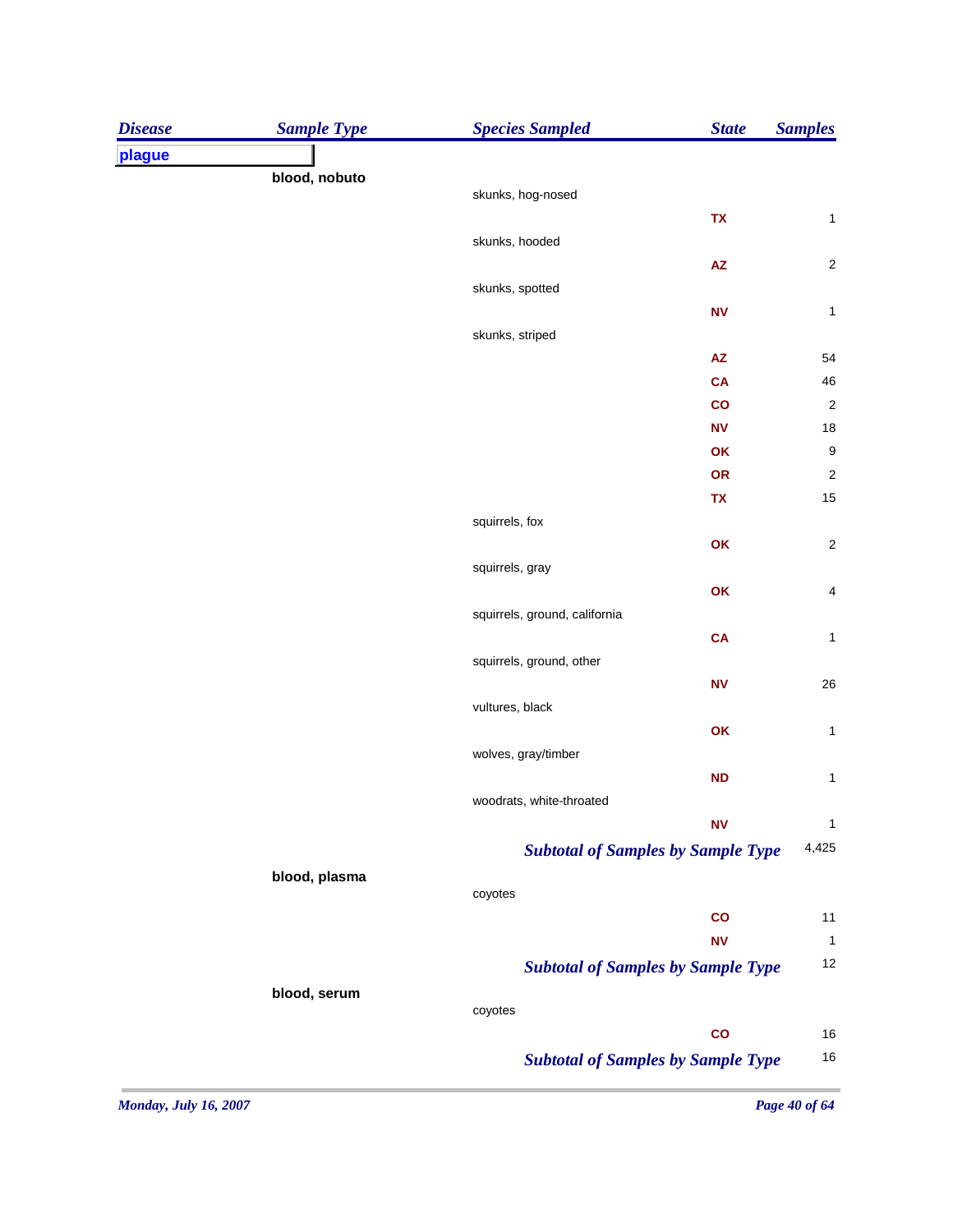| <b>Disease</b> | <b>Sample Type</b>         | <b>Species Sampled</b>                    | <b>State</b>  | <b>Samples</b>          |
|----------------|----------------------------|-------------------------------------------|---------------|-------------------------|
| plague         |                            |                                           |               |                         |
|                | blood, smear               | coyotes                                   |               |                         |
|                |                            |                                           | $\mathsf{co}$ | $\overline{\mathbf{c}}$ |
|                |                            | <b>Subtotal of Samples by Sample Type</b> |               | $\mathbf 2$             |
|                | blood, whole, green-top    |                                           |               |                         |
|                |                            | coyotes                                   |               |                         |
|                |                            |                                           | $\mathsf{co}$ | 1                       |
|                |                            | foxes, red                                | $\mathsf{co}$ | 1                       |
|                |                            | <b>Subtotal of Samples by Sample Type</b> |               | 2                       |
|                | blood, whole, lavender-top |                                           |               |                         |
|                |                            | coyotes                                   |               |                         |
|                |                            |                                           | $\mathbf{co}$ | 1                       |
|                |                            | <b>Subtotal of Samples by Sample Type</b> |               | 1                       |
|                | blood, whole, yellow-top   |                                           |               |                         |
|                |                            | coyotes                                   | $\mathbf{co}$ | $\overline{\mathbf{c}}$ |
|                |                            | <b>Subtotal of Samples by Sample Type</b> |               | $\overline{c}$          |
|                | content, stomach           |                                           |               |                         |
|                |                            | cats, feral/free ranging                  |               |                         |
|                |                            |                                           | <b>NV</b>     | 4                       |
|                |                            | <b>Subtotal of Samples by Sample Type</b> |               | 4                       |
|                | parasite, external, flea   |                                           |               |                         |
|                |                            | coyotes                                   | $\mathsf{co}$ | 182                     |
|                |                            |                                           | TX            | 1                       |
|                |                            | foxes, red                                |               |                         |
|                |                            |                                           | $\mathbf{co}$ | 17                      |
|                |                            | <b>Subtotal of Samples by Sample Type</b> |               | 200                     |
|                | parasite, external, tick   |                                           |               |                         |
|                |                            | coyotes                                   | <b>TX</b>     | 1                       |
|                |                            | <b>Subtotal of Samples by Sample Type</b> |               | 1                       |
|                | swab, cloacal, wet         |                                           |               |                         |
|                |                            | ducks, gadwall                            |               |                         |
|                |                            |                                           | <b>WY</b>     | 3                       |
|                |                            | ducks, scaup, lesser                      |               |                         |
|                |                            |                                           | <b>WY</b>     | 2                       |
|                |                            | sandpipers, semipalmated                  |               |                         |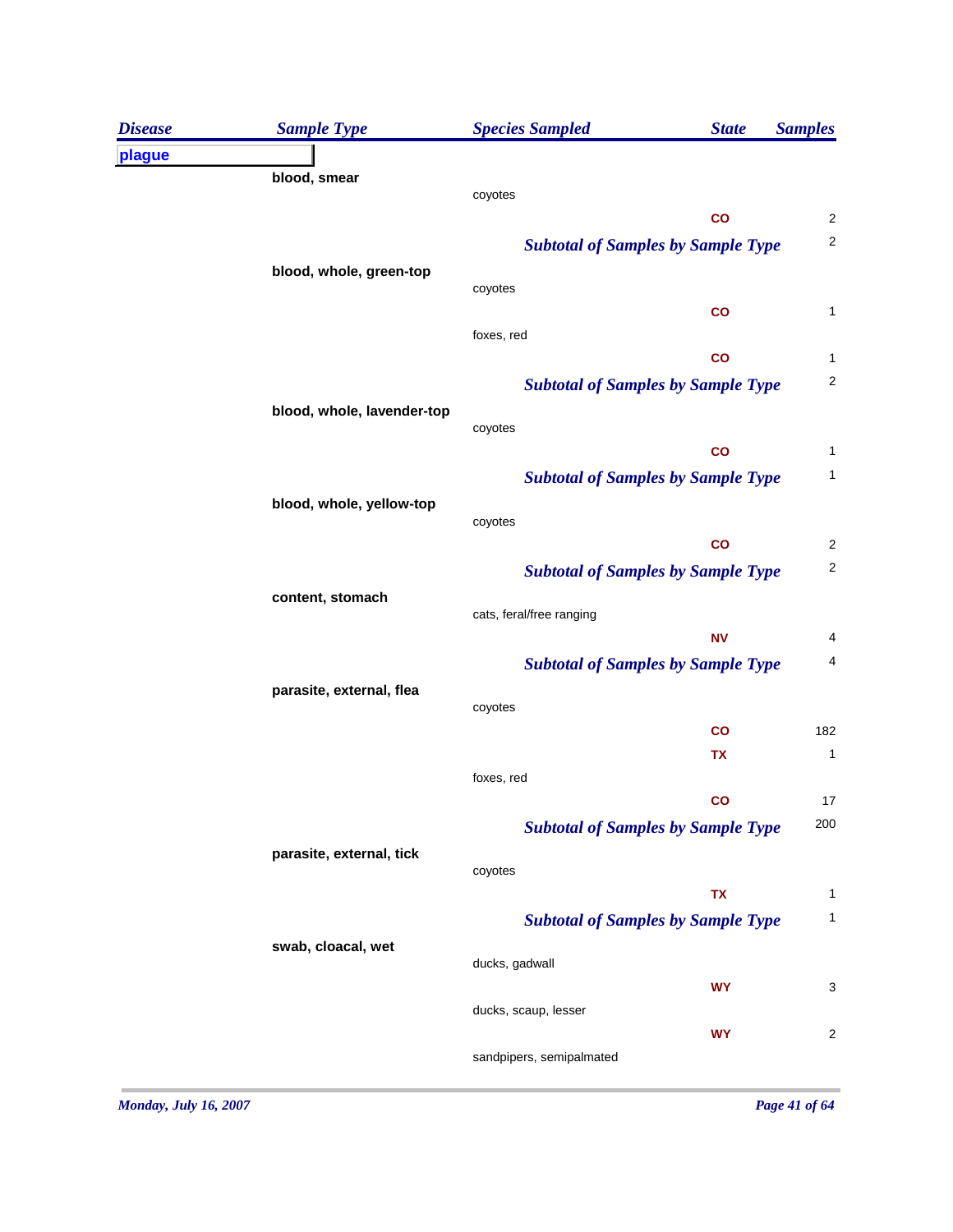| <b>Disease</b>           | <b>Sample Type</b>    | <b>Species Sampled</b>                    | <b>State</b>           | <b>Samples</b>          |
|--------------------------|-----------------------|-------------------------------------------|------------------------|-------------------------|
| plague                   |                       |                                           |                        |                         |
|                          | swab, cloacal, wet    |                                           |                        |                         |
|                          |                       | sandpipers, semipalmated                  | <b>WY</b>              |                         |
|                          |                       |                                           |                        | 1<br>6                  |
|                          |                       | <b>Subtotal of Samples by Sample Type</b> |                        |                         |
|                          | tissue, skin          | coyotes                                   |                        |                         |
|                          |                       |                                           | co                     | 1                       |
|                          |                       | <b>Subtotal of Samples by Sample Type</b> |                        | 1                       |
|                          |                       | <b>Subtotal of Samples by Disease</b>     |                        | 4,685                   |
| porcine brucellosis      |                       |                                           |                        |                         |
|                          | blood, serum          |                                           |                        |                         |
|                          |                       | hogs, feral                               |                        |                         |
|                          |                       |                                           | <b>MO</b>              | 105                     |
|                          |                       |                                           | <b>NC</b>              | 15                      |
|                          |                       |                                           | VI                     | 5                       |
|                          |                       | <b>Subtotal of Samples by Sample Type</b> |                        | 125                     |
|                          | blood, whole, red-top | hogs, feral                               |                        |                         |
|                          |                       |                                           | <b>NC</b>              | $\overline{\mathbf{c}}$ |
|                          |                       | <b>Subtotal of Samples by Sample Type</b> |                        | $\overline{\mathbf{c}}$ |
|                          |                       |                                           |                        | 127                     |
| porcine reprod/resp synd |                       | <b>Subtotal of Samples by Disease</b>     |                        |                         |
|                          | tissue, lung          |                                           |                        |                         |
|                          |                       | hogs, feral                               |                        |                         |
|                          |                       |                                           | NC                     | 1                       |
|                          |                       | <b>Subtotal of Samples by Sample Type</b> |                        | 1                       |
|                          |                       | <b>Subtotal of Samples by Disease</b>     |                        | 1                       |
| pseudorabies             |                       |                                           |                        |                         |
|                          | blood, serum          | hogs, feral                               |                        |                         |
|                          |                       |                                           | $\mathsf{A}\mathsf{Z}$ | 25                      |
|                          |                       |                                           | CA                     | 22                      |
|                          |                       |                                           | GA                     | 21                      |
|                          |                       |                                           | <b>MO</b>              | 129                     |
|                          |                       |                                           | NC                     | 14                      |
|                          |                       |                                           | <b>NM</b>              | 1                       |
|                          |                       |                                           | <b>SC</b>              | 4                       |
|                          |                       |                                           | TX                     | 249                     |
|                          |                       |                                           | VI                     | 5                       |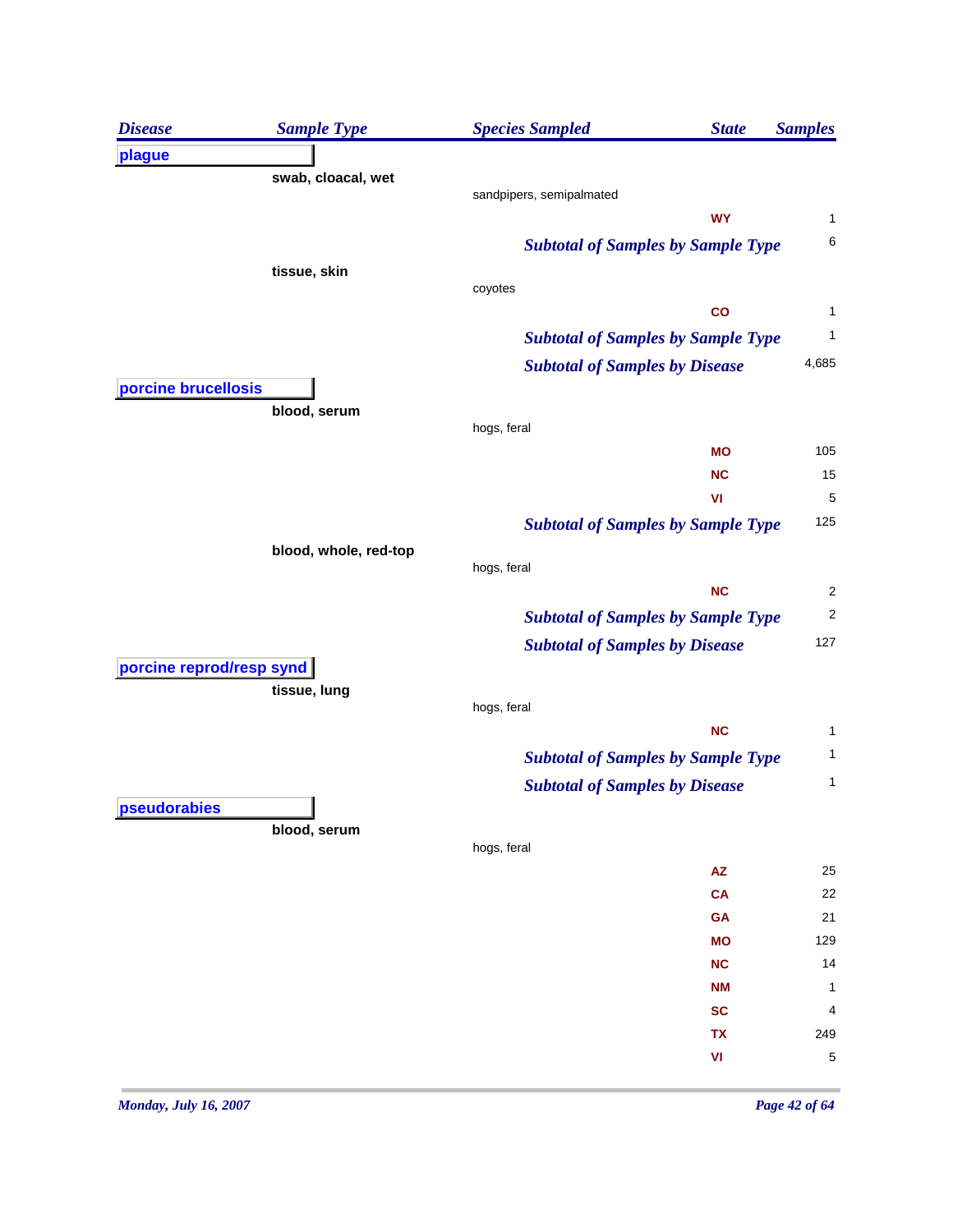| <b>Disease</b> | <b>Sample Type</b>         | <b>Species Sampled</b><br><b>State</b>    | <b>Samples</b>          |
|----------------|----------------------------|-------------------------------------------|-------------------------|
| pseudorabies   |                            |                                           |                         |
|                | blood, serum               |                                           |                         |
|                |                            | <b>Subtotal of Samples by Sample Type</b> | 470                     |
|                | blood, whole, lavender-top | hogs, feral                               |                         |
|                |                            | OR                                        | 4                       |
|                |                            | <b>Subtotal of Samples by Sample Type</b> | 4                       |
|                | blood, whole, red/gray-top |                                           |                         |
|                |                            | hogs, feral                               |                         |
|                |                            | <b>AZ</b>                                 | 19                      |
|                |                            | OK                                        | 560                     |
|                |                            | OR                                        | $\overline{\mathbf{c}}$ |
|                |                            | <b>Subtotal of Samples by Sample Type</b> | 581                     |
|                | blood, whole, red-top      |                                           |                         |
|                |                            | hogs, feral<br><b>NC</b>                  | $\overline{2}$          |
|                |                            | OK                                        | 18                      |
|                |                            |                                           | 20                      |
|                |                            | <b>Subtotal of Samples by Sample Type</b> |                         |
|                | tissue, tonsil             | hogs, feral                               |                         |
|                |                            | <b>NM</b>                                 | 19                      |
|                |                            | <b>Subtotal of Samples by Sample Type</b> | 19                      |
|                |                            | <b>Subtotal of Samples by Disease</b>     | 1,094                   |
| rabies         |                            |                                           |                         |
|                | animal, complete, carcass  |                                           |                         |
|                |                            | bats (all)                                |                         |
|                |                            | МA<br>cats, feral/free ranging            | 1                       |
|                |                            | <b>AZ</b>                                 | 1                       |
|                |                            | raccoons                                  |                         |
|                |                            | LA                                        | 1                       |
|                |                            | MA                                        | 3                       |
|                |                            | <b>NV</b>                                 | 1                       |
|                |                            | skunks, striped                           |                         |
|                |                            | <b>NV</b>                                 | 1                       |
|                |                            | weasels (all)                             |                         |
|                |                            | PA                                        | 2                       |
|                |                            | <b>Subtotal of Samples by Sample Type</b> | 10                      |
|                | blood                      | cats, feral/free ranging                  |                         |
|                |                            |                                           |                         |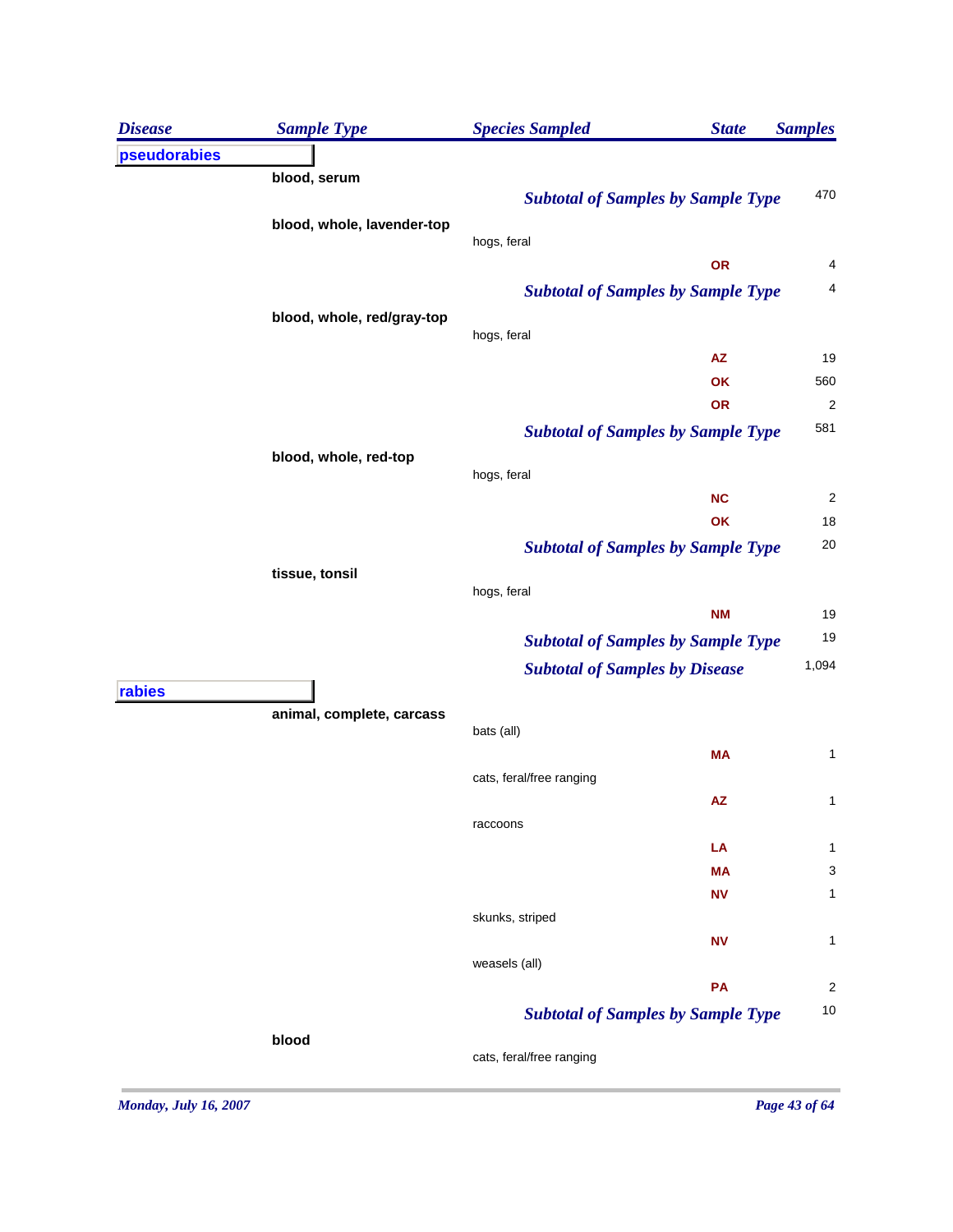| rabies<br>blood<br>cats, feral/free ranging<br>FL.<br>5<br>dogs, feral, free-ranging and hybrids<br>119<br>$\mathsf{A}\mathsf{Z}$<br>foxes, gray<br>${\sf AZ}$<br>$\mathbf{1}$<br><b>NY</b><br>$\mathbf 1$<br>raccoons<br>78<br><b>AL</b><br>$\overline{\mathbf{5}}$<br><b>AZ</b><br>FL.<br>270<br>29<br><b>MA</b><br>50<br><b>ME</b><br>109<br><b>NC</b><br>424<br>OH<br>448<br>PA<br>93<br><b>TN</b><br>158<br><b>VA</b><br>159<br><b>VT</b><br>225<br><b>WV</b><br>ringtails<br>AZ<br>$\mathbf{1}$<br>skunks, hooded<br>$\pmb{\mathsf{AZ}}$<br>$\mathbf{1}$<br>skunks, spotted<br>AZ<br>$\mathbf{1}$<br>skunks, striped<br>58<br><b>AZ</b><br>16<br><b>MA</b><br>10<br><b>ME</b><br>$\,6$<br>PA<br>9<br>VT<br><b>WV</b><br>6<br>2,282<br><b>Subtotal of Samples by Sample Type</b><br>blood, nobuto<br>beavers<br><b>CA</b> | <b>Disease</b> | <b>Sample Type</b> | <b>Species Sampled</b> | <b>State</b> | <b>Samples</b> |
|--------------------------------------------------------------------------------------------------------------------------------------------------------------------------------------------------------------------------------------------------------------------------------------------------------------------------------------------------------------------------------------------------------------------------------------------------------------------------------------------------------------------------------------------------------------------------------------------------------------------------------------------------------------------------------------------------------------------------------------------------------------------------------------------------------------------------------|----------------|--------------------|------------------------|--------------|----------------|
|                                                                                                                                                                                                                                                                                                                                                                                                                                                                                                                                                                                                                                                                                                                                                                                                                                |                |                    |                        |              |                |
|                                                                                                                                                                                                                                                                                                                                                                                                                                                                                                                                                                                                                                                                                                                                                                                                                                |                |                    |                        |              |                |
|                                                                                                                                                                                                                                                                                                                                                                                                                                                                                                                                                                                                                                                                                                                                                                                                                                |                |                    |                        |              |                |
|                                                                                                                                                                                                                                                                                                                                                                                                                                                                                                                                                                                                                                                                                                                                                                                                                                |                |                    |                        |              |                |
|                                                                                                                                                                                                                                                                                                                                                                                                                                                                                                                                                                                                                                                                                                                                                                                                                                |                |                    |                        |              |                |
|                                                                                                                                                                                                                                                                                                                                                                                                                                                                                                                                                                                                                                                                                                                                                                                                                                |                |                    |                        |              |                |
|                                                                                                                                                                                                                                                                                                                                                                                                                                                                                                                                                                                                                                                                                                                                                                                                                                |                |                    |                        |              |                |
|                                                                                                                                                                                                                                                                                                                                                                                                                                                                                                                                                                                                                                                                                                                                                                                                                                |                |                    |                        |              |                |
|                                                                                                                                                                                                                                                                                                                                                                                                                                                                                                                                                                                                                                                                                                                                                                                                                                |                |                    |                        |              |                |
|                                                                                                                                                                                                                                                                                                                                                                                                                                                                                                                                                                                                                                                                                                                                                                                                                                |                |                    |                        |              |                |
|                                                                                                                                                                                                                                                                                                                                                                                                                                                                                                                                                                                                                                                                                                                                                                                                                                |                |                    |                        |              |                |
|                                                                                                                                                                                                                                                                                                                                                                                                                                                                                                                                                                                                                                                                                                                                                                                                                                |                |                    |                        |              |                |
|                                                                                                                                                                                                                                                                                                                                                                                                                                                                                                                                                                                                                                                                                                                                                                                                                                |                |                    |                        |              |                |
|                                                                                                                                                                                                                                                                                                                                                                                                                                                                                                                                                                                                                                                                                                                                                                                                                                |                |                    |                        |              |                |
|                                                                                                                                                                                                                                                                                                                                                                                                                                                                                                                                                                                                                                                                                                                                                                                                                                |                |                    |                        |              |                |
|                                                                                                                                                                                                                                                                                                                                                                                                                                                                                                                                                                                                                                                                                                                                                                                                                                |                |                    |                        |              |                |
|                                                                                                                                                                                                                                                                                                                                                                                                                                                                                                                                                                                                                                                                                                                                                                                                                                |                |                    |                        |              |                |
|                                                                                                                                                                                                                                                                                                                                                                                                                                                                                                                                                                                                                                                                                                                                                                                                                                |                |                    |                        |              |                |
|                                                                                                                                                                                                                                                                                                                                                                                                                                                                                                                                                                                                                                                                                                                                                                                                                                |                |                    |                        |              |                |
|                                                                                                                                                                                                                                                                                                                                                                                                                                                                                                                                                                                                                                                                                                                                                                                                                                |                |                    |                        |              |                |
|                                                                                                                                                                                                                                                                                                                                                                                                                                                                                                                                                                                                                                                                                                                                                                                                                                |                |                    |                        |              |                |
|                                                                                                                                                                                                                                                                                                                                                                                                                                                                                                                                                                                                                                                                                                                                                                                                                                |                |                    |                        |              |                |
|                                                                                                                                                                                                                                                                                                                                                                                                                                                                                                                                                                                                                                                                                                                                                                                                                                |                |                    |                        |              |                |
|                                                                                                                                                                                                                                                                                                                                                                                                                                                                                                                                                                                                                                                                                                                                                                                                                                |                |                    |                        |              |                |
|                                                                                                                                                                                                                                                                                                                                                                                                                                                                                                                                                                                                                                                                                                                                                                                                                                |                |                    |                        |              |                |
|                                                                                                                                                                                                                                                                                                                                                                                                                                                                                                                                                                                                                                                                                                                                                                                                                                |                |                    |                        |              |                |
|                                                                                                                                                                                                                                                                                                                                                                                                                                                                                                                                                                                                                                                                                                                                                                                                                                |                |                    |                        |              |                |
|                                                                                                                                                                                                                                                                                                                                                                                                                                                                                                                                                                                                                                                                                                                                                                                                                                |                |                    |                        |              |                |
|                                                                                                                                                                                                                                                                                                                                                                                                                                                                                                                                                                                                                                                                                                                                                                                                                                |                |                    |                        |              |                |
|                                                                                                                                                                                                                                                                                                                                                                                                                                                                                                                                                                                                                                                                                                                                                                                                                                |                |                    |                        |              |                |
|                                                                                                                                                                                                                                                                                                                                                                                                                                                                                                                                                                                                                                                                                                                                                                                                                                |                |                    |                        |              |                |
|                                                                                                                                                                                                                                                                                                                                                                                                                                                                                                                                                                                                                                                                                                                                                                                                                                |                |                    |                        |              |                |
|                                                                                                                                                                                                                                                                                                                                                                                                                                                                                                                                                                                                                                                                                                                                                                                                                                |                |                    |                        |              |                |
|                                                                                                                                                                                                                                                                                                                                                                                                                                                                                                                                                                                                                                                                                                                                                                                                                                |                |                    |                        |              |                |
|                                                                                                                                                                                                                                                                                                                                                                                                                                                                                                                                                                                                                                                                                                                                                                                                                                |                |                    |                        |              |                |
|                                                                                                                                                                                                                                                                                                                                                                                                                                                                                                                                                                                                                                                                                                                                                                                                                                |                |                    |                        |              |                |
|                                                                                                                                                                                                                                                                                                                                                                                                                                                                                                                                                                                                                                                                                                                                                                                                                                |                |                    |                        |              |                |
|                                                                                                                                                                                                                                                                                                                                                                                                                                                                                                                                                                                                                                                                                                                                                                                                                                |                |                    |                        |              | $\mathbf{1}$   |
| <b>Subtotal of Samples by Sample Type</b>                                                                                                                                                                                                                                                                                                                                                                                                                                                                                                                                                                                                                                                                                                                                                                                      |                |                    |                        |              | $\mathbf{1}$   |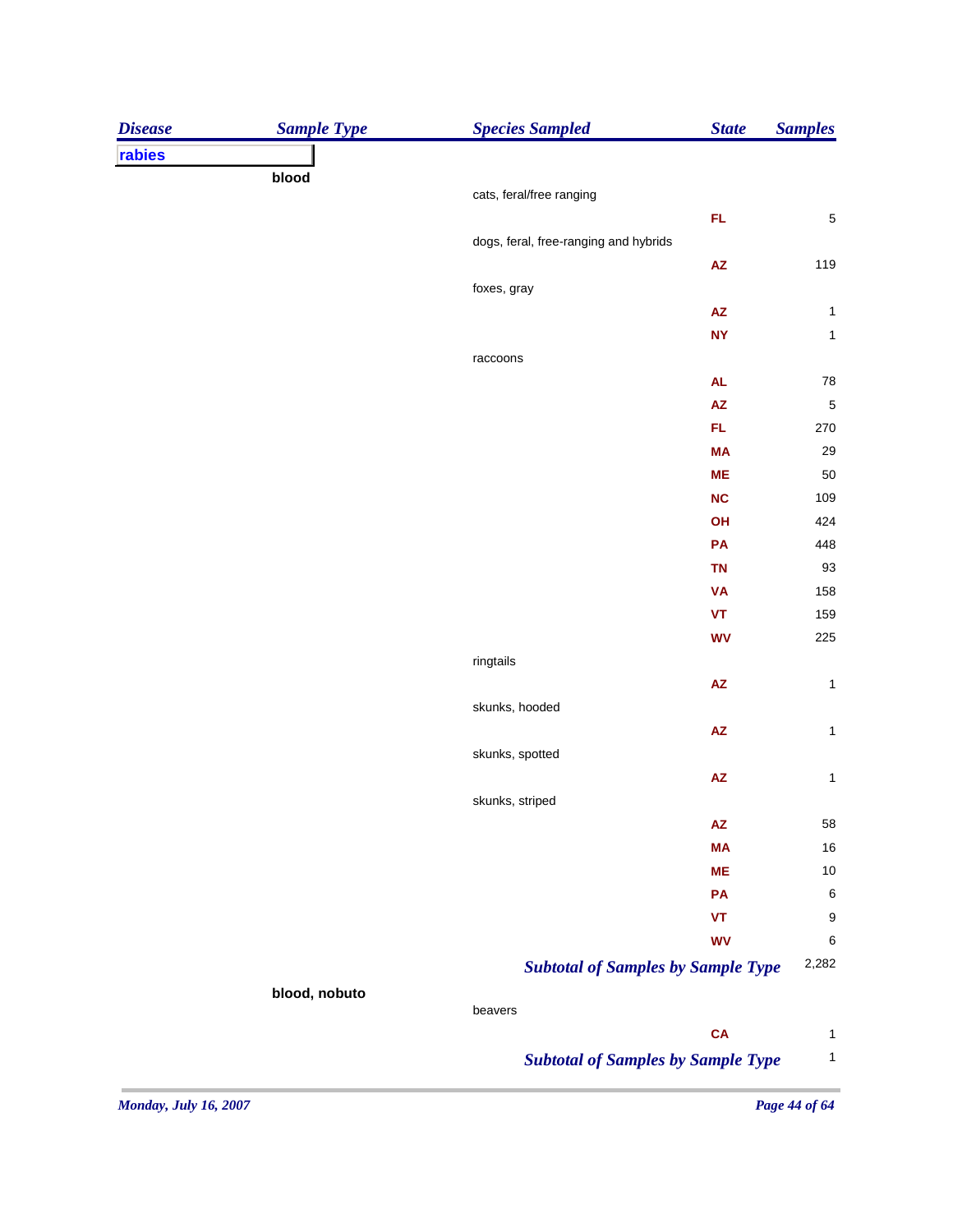| blood, serum<br>coyotes<br>TX<br>raccoons<br><b>AZ</b><br>$\mathsf{co}$<br>MI<br>ringtails<br><b>AZ</b><br>skunks, hooded<br><b>AZ</b><br>skunks, spotted<br><b>AZ</b><br>skunks, striped<br>${\sf AZ}$<br><b>Subtotal of Samples by Sample Type</b><br>blood, whole, lavender-top<br>dogs, feral, free-ranging and hybrids<br>${\sf AZ}$<br>raccoons<br>${\sf AZ}$<br><b>Subtotal of Samples by Sample Type</b><br>blood, whole, red/gray-top<br>dogs, feral, free-ranging and hybrids<br>$\mathsf{A}\mathsf{Z}$<br>skunks, striped<br>${\sf AZ}$<br><b>Subtotal of Samples by Sample Type</b><br>blood, whole, red-top<br>cats, feral/free ranging<br>$\mathsf{A}\mathsf{Z}$<br>coyotes<br>TX<br>foxes, gray<br><b>AZ</b><br>TX<br>raccoons | <b>Disease</b> | <b>Sample Type</b> | <b>Species Sampled</b> | <b>State</b> | <b>Samples</b> |
|-----------------------------------------------------------------------------------------------------------------------------------------------------------------------------------------------------------------------------------------------------------------------------------------------------------------------------------------------------------------------------------------------------------------------------------------------------------------------------------------------------------------------------------------------------------------------------------------------------------------------------------------------------------------------------------------------------------------------------------------------|----------------|--------------------|------------------------|--------------|----------------|
|                                                                                                                                                                                                                                                                                                                                                                                                                                                                                                                                                                                                                                                                                                                                               | rabies         |                    |                        |              |                |
| 114<br>$\overline{\mathcal{L}}$<br>5<br>$\mathbf{1}$<br>$\mathbf 1$<br>$\overline{\mathbf{c}}$<br>$\mathbf 1$<br>55<br>183<br>32<br>$\mathbf{1}$<br>33<br>51<br>$\overline{\mathbf{c}}$<br>53<br>3<br>13<br>$\overline{\mathbf{c}}$<br>30                                                                                                                                                                                                                                                                                                                                                                                                                                                                                                     |                |                    |                        |              |                |
|                                                                                                                                                                                                                                                                                                                                                                                                                                                                                                                                                                                                                                                                                                                                               |                |                    |                        |              |                |
|                                                                                                                                                                                                                                                                                                                                                                                                                                                                                                                                                                                                                                                                                                                                               |                |                    |                        |              |                |
|                                                                                                                                                                                                                                                                                                                                                                                                                                                                                                                                                                                                                                                                                                                                               |                |                    |                        |              |                |
|                                                                                                                                                                                                                                                                                                                                                                                                                                                                                                                                                                                                                                                                                                                                               |                |                    |                        |              |                |
|                                                                                                                                                                                                                                                                                                                                                                                                                                                                                                                                                                                                                                                                                                                                               |                |                    |                        |              |                |
|                                                                                                                                                                                                                                                                                                                                                                                                                                                                                                                                                                                                                                                                                                                                               |                |                    |                        |              |                |
|                                                                                                                                                                                                                                                                                                                                                                                                                                                                                                                                                                                                                                                                                                                                               |                |                    |                        |              |                |
|                                                                                                                                                                                                                                                                                                                                                                                                                                                                                                                                                                                                                                                                                                                                               |                |                    |                        |              |                |
|                                                                                                                                                                                                                                                                                                                                                                                                                                                                                                                                                                                                                                                                                                                                               |                |                    |                        |              |                |
|                                                                                                                                                                                                                                                                                                                                                                                                                                                                                                                                                                                                                                                                                                                                               |                |                    |                        |              |                |
|                                                                                                                                                                                                                                                                                                                                                                                                                                                                                                                                                                                                                                                                                                                                               |                |                    |                        |              |                |
|                                                                                                                                                                                                                                                                                                                                                                                                                                                                                                                                                                                                                                                                                                                                               |                |                    |                        |              |                |
|                                                                                                                                                                                                                                                                                                                                                                                                                                                                                                                                                                                                                                                                                                                                               |                |                    |                        |              |                |
|                                                                                                                                                                                                                                                                                                                                                                                                                                                                                                                                                                                                                                                                                                                                               |                |                    |                        |              |                |
|                                                                                                                                                                                                                                                                                                                                                                                                                                                                                                                                                                                                                                                                                                                                               |                |                    |                        |              |                |
|                                                                                                                                                                                                                                                                                                                                                                                                                                                                                                                                                                                                                                                                                                                                               |                |                    |                        |              |                |
|                                                                                                                                                                                                                                                                                                                                                                                                                                                                                                                                                                                                                                                                                                                                               |                |                    |                        |              |                |
|                                                                                                                                                                                                                                                                                                                                                                                                                                                                                                                                                                                                                                                                                                                                               |                |                    |                        |              |                |
|                                                                                                                                                                                                                                                                                                                                                                                                                                                                                                                                                                                                                                                                                                                                               |                |                    |                        |              |                |
|                                                                                                                                                                                                                                                                                                                                                                                                                                                                                                                                                                                                                                                                                                                                               |                |                    |                        |              |                |
|                                                                                                                                                                                                                                                                                                                                                                                                                                                                                                                                                                                                                                                                                                                                               |                |                    |                        |              |                |
|                                                                                                                                                                                                                                                                                                                                                                                                                                                                                                                                                                                                                                                                                                                                               |                |                    |                        |              |                |
|                                                                                                                                                                                                                                                                                                                                                                                                                                                                                                                                                                                                                                                                                                                                               |                |                    |                        |              |                |
|                                                                                                                                                                                                                                                                                                                                                                                                                                                                                                                                                                                                                                                                                                                                               |                |                    |                        |              |                |
|                                                                                                                                                                                                                                                                                                                                                                                                                                                                                                                                                                                                                                                                                                                                               |                |                    |                        |              |                |
|                                                                                                                                                                                                                                                                                                                                                                                                                                                                                                                                                                                                                                                                                                                                               |                |                    |                        |              |                |
|                                                                                                                                                                                                                                                                                                                                                                                                                                                                                                                                                                                                                                                                                                                                               |                |                    |                        |              |                |
|                                                                                                                                                                                                                                                                                                                                                                                                                                                                                                                                                                                                                                                                                                                                               |                |                    |                        |              |                |
|                                                                                                                                                                                                                                                                                                                                                                                                                                                                                                                                                                                                                                                                                                                                               |                |                    |                        |              |                |
|                                                                                                                                                                                                                                                                                                                                                                                                                                                                                                                                                                                                                                                                                                                                               |                |                    |                        |              |                |
|                                                                                                                                                                                                                                                                                                                                                                                                                                                                                                                                                                                                                                                                                                                                               |                |                    |                        |              |                |
|                                                                                                                                                                                                                                                                                                                                                                                                                                                                                                                                                                                                                                                                                                                                               |                |                    |                        |              |                |
|                                                                                                                                                                                                                                                                                                                                                                                                                                                                                                                                                                                                                                                                                                                                               |                |                    |                        |              |                |
| ${\sf AZ}$<br>6                                                                                                                                                                                                                                                                                                                                                                                                                                                                                                                                                                                                                                                                                                                               |                |                    |                        |              |                |
| skunks, hog-nosed                                                                                                                                                                                                                                                                                                                                                                                                                                                                                                                                                                                                                                                                                                                             |                |                    |                        |              |                |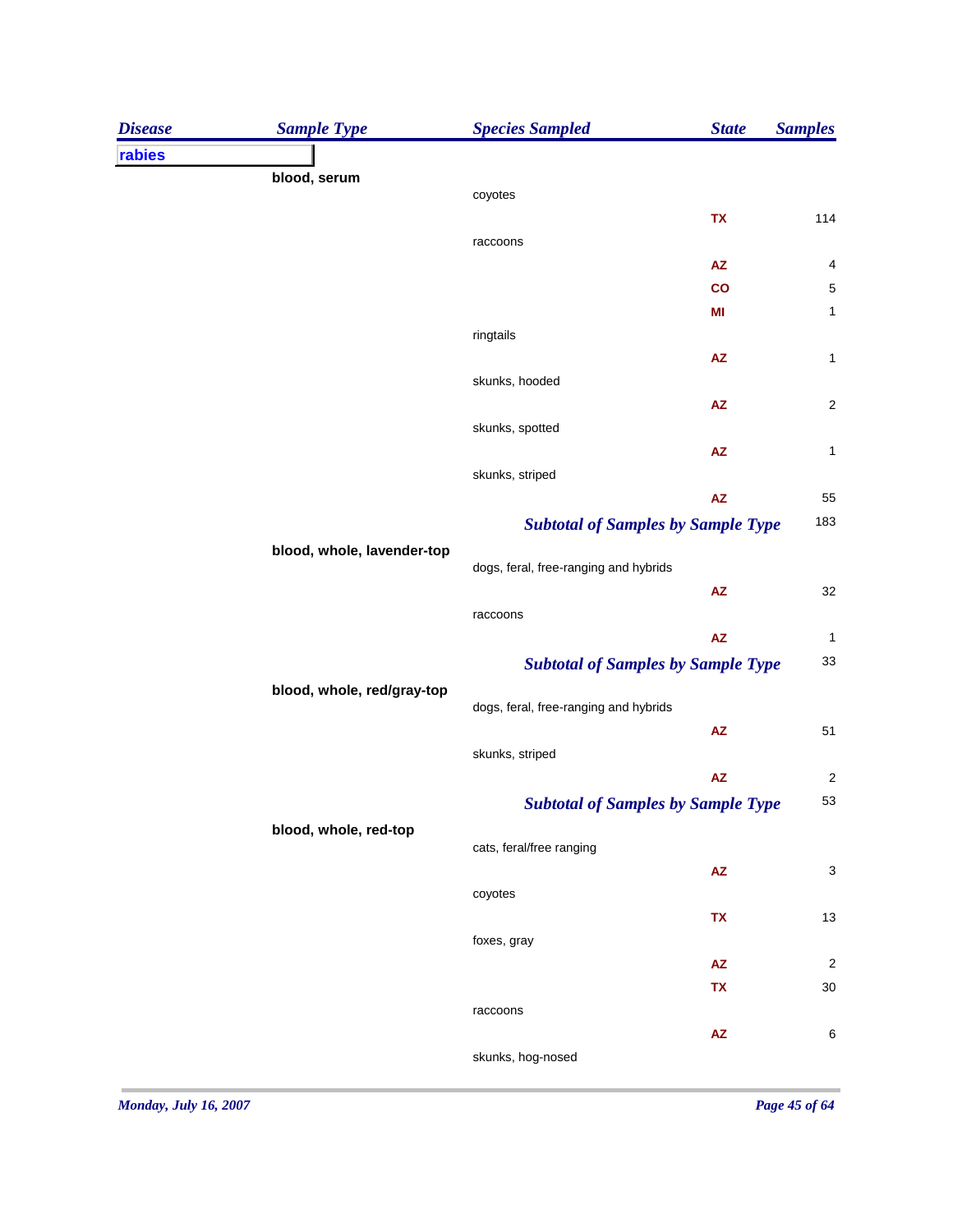| <b>Disease</b> | <b>Sample Type</b>    | <b>Species Sampled</b>                | <b>State</b>                              | <b>Samples</b>          |
|----------------|-----------------------|---------------------------------------|-------------------------------------------|-------------------------|
| rabies         |                       |                                       |                                           |                         |
|                | blood, whole, red-top |                                       |                                           |                         |
|                |                       | skunks, hog-nosed                     |                                           |                         |
|                |                       |                                       | TX                                        | $\mathbf{1}$            |
|                |                       | skunks, striped                       |                                           |                         |
|                |                       |                                       | ${\sf AZ}$<br>TX                          | 96<br>11                |
|                |                       |                                       |                                           | 162                     |
|                |                       |                                       | <b>Subtotal of Samples by Sample Type</b> |                         |
|                | content, stomach      | raccoons                              |                                           |                         |
|                |                       |                                       | <b>MA</b>                                 | 8                       |
|                |                       |                                       | <b>Subtotal of Samples by Sample Type</b> | 8                       |
|                | dna                   |                                       |                                           |                         |
|                |                       | bobcats                               |                                           |                         |
|                |                       |                                       | GA                                        | $\overline{\mathbf{c}}$ |
|                |                       | cats, feral/free ranging              |                                           |                         |
|                |                       |                                       | FL.                                       | 3                       |
|                |                       |                                       | GA                                        | $\mathbf{1}$            |
|                |                       |                                       | PA                                        | 25                      |
|                |                       | coyotes                               |                                           |                         |
|                |                       |                                       | GA                                        | $\mathbf{1}$            |
|                |                       |                                       | PA                                        | 12                      |
|                |                       | dogs, feral, free-ranging and hybrids |                                           |                         |
|                |                       |                                       | PA                                        | $\mathbf{1}$            |
|                |                       | foxes, gray                           |                                           |                         |
|                |                       |                                       | GA                                        | 3                       |
|                |                       |                                       | PA                                        | $\boldsymbol{6}$        |
|                |                       | foxes, red                            | GA                                        | $\mathbf{1}$            |
|                |                       |                                       | PA                                        | 13                      |
|                |                       | marmots/woodchucks (all)              |                                           |                         |
|                |                       |                                       | ${\sf PA}$                                | $\mathbf{1}$            |
|                |                       | minks                                 |                                           |                         |
|                |                       |                                       | ${\sf GA}$                                | $\overline{\mathbf{c}}$ |
|                |                       | raccoons                              |                                           |                         |
|                |                       |                                       | FL.                                       | 269                     |
|                |                       |                                       | GA                                        | 52                      |
|                |                       |                                       | LA                                        | 35                      |
|                |                       |                                       | MI                                        | 10                      |
|                |                       |                                       | PA                                        | 861                     |
|                |                       |                                       |                                           |                         |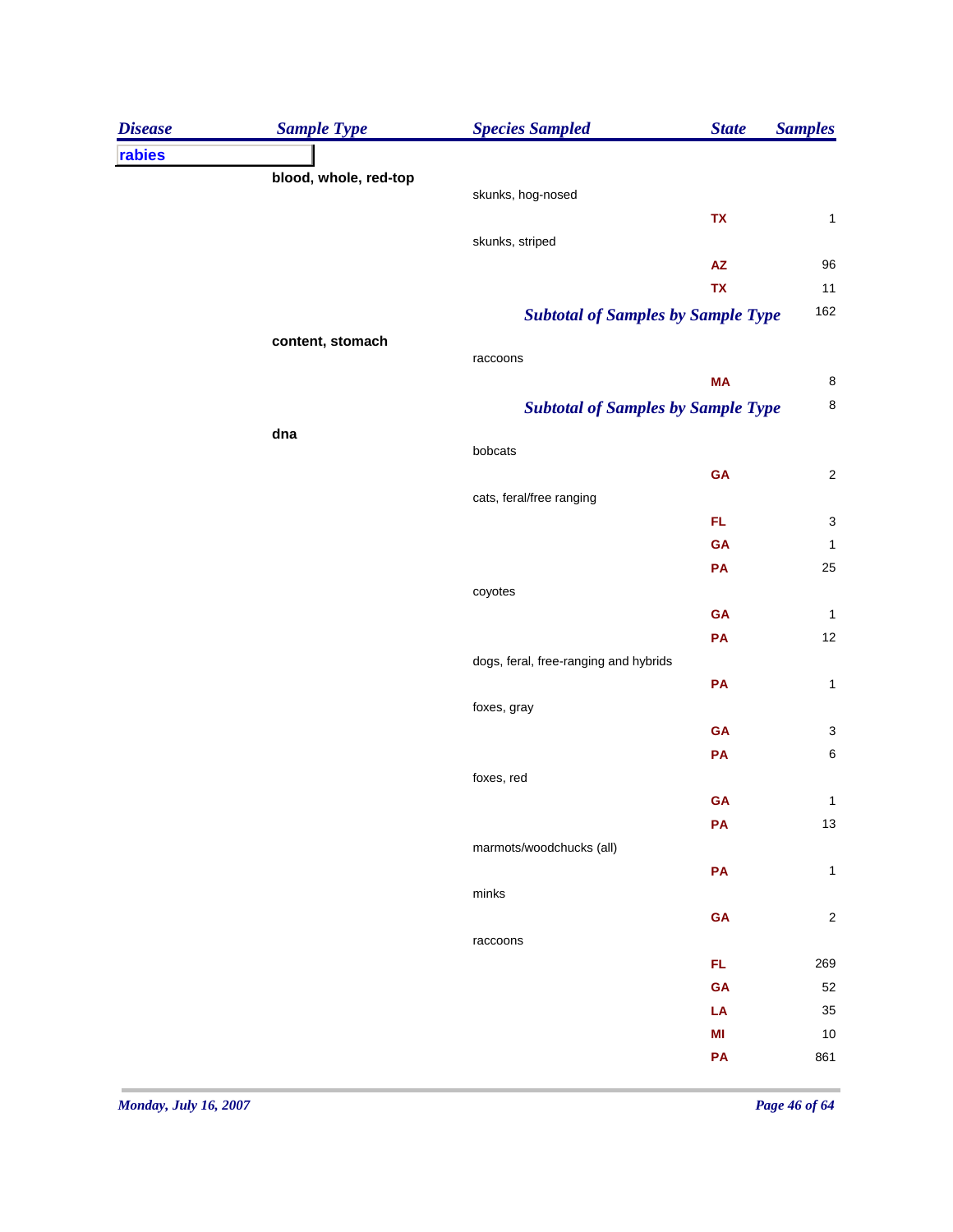| rabies<br>dna<br>raccoons<br>43<br><b>WV</b><br>skunks, striped<br>GA<br>KY<br>150<br>PA<br><b>WV</b><br>weasels (all)<br>PA<br>1,505<br><b>Subtotal of Samples by Sample Type</b><br>swab, oral, wet<br>dogs, feral, free-ranging and hybrids<br>$\mathsf{AZ}$<br><b>Subtotal of Samples by Sample Type</b><br>tissue, brain, hind-brain<br>skunks, striped<br><b>NE</b><br><b>Subtotal of Samples by Sample Type</b><br>tissue, brain, stem<br>badgers<br>${\sf AZ}$<br>bats (all)<br>GA<br>92<br>PA<br><b>WV</b><br>bobcats<br>GA |
|--------------------------------------------------------------------------------------------------------------------------------------------------------------------------------------------------------------------------------------------------------------------------------------------------------------------------------------------------------------------------------------------------------------------------------------------------------------------------------------------------------------------------------------|
|                                                                                                                                                                                                                                                                                                                                                                                                                                                                                                                                      |
|                                                                                                                                                                                                                                                                                                                                                                                                                                                                                                                                      |
|                                                                                                                                                                                                                                                                                                                                                                                                                                                                                                                                      |
|                                                                                                                                                                                                                                                                                                                                                                                                                                                                                                                                      |
|                                                                                                                                                                                                                                                                                                                                                                                                                                                                                                                                      |
|                                                                                                                                                                                                                                                                                                                                                                                                                                                                                                                                      |
|                                                                                                                                                                                                                                                                                                                                                                                                                                                                                                                                      |
|                                                                                                                                                                                                                                                                                                                                                                                                                                                                                                                                      |
|                                                                                                                                                                                                                                                                                                                                                                                                                                                                                                                                      |
|                                                                                                                                                                                                                                                                                                                                                                                                                                                                                                                                      |
|                                                                                                                                                                                                                                                                                                                                                                                                                                                                                                                                      |
|                                                                                                                                                                                                                                                                                                                                                                                                                                                                                                                                      |
|                                                                                                                                                                                                                                                                                                                                                                                                                                                                                                                                      |
|                                                                                                                                                                                                                                                                                                                                                                                                                                                                                                                                      |
|                                                                                                                                                                                                                                                                                                                                                                                                                                                                                                                                      |
|                                                                                                                                                                                                                                                                                                                                                                                                                                                                                                                                      |
|                                                                                                                                                                                                                                                                                                                                                                                                                                                                                                                                      |
|                                                                                                                                                                                                                                                                                                                                                                                                                                                                                                                                      |
|                                                                                                                                                                                                                                                                                                                                                                                                                                                                                                                                      |
|                                                                                                                                                                                                                                                                                                                                                                                                                                                                                                                                      |
|                                                                                                                                                                                                                                                                                                                                                                                                                                                                                                                                      |
|                                                                                                                                                                                                                                                                                                                                                                                                                                                                                                                                      |
|                                                                                                                                                                                                                                                                                                                                                                                                                                                                                                                                      |
|                                                                                                                                                                                                                                                                                                                                                                                                                                                                                                                                      |
|                                                                                                                                                                                                                                                                                                                                                                                                                                                                                                                                      |
|                                                                                                                                                                                                                                                                                                                                                                                                                                                                                                                                      |
|                                                                                                                                                                                                                                                                                                                                                                                                                                                                                                                                      |
| <b>KY</b>                                                                                                                                                                                                                                                                                                                                                                                                                                                                                                                            |
| <b>MS</b>                                                                                                                                                                                                                                                                                                                                                                                                                                                                                                                            |
| <b>TN</b>                                                                                                                                                                                                                                                                                                                                                                                                                                                                                                                            |
| <b>VA</b>                                                                                                                                                                                                                                                                                                                                                                                                                                                                                                                            |
| cats, feral/free ranging                                                                                                                                                                                                                                                                                                                                                                                                                                                                                                             |
| $\mathsf{A}\mathsf{Z}$                                                                                                                                                                                                                                                                                                                                                                                                                                                                                                               |
| GA                                                                                                                                                                                                                                                                                                                                                                                                                                                                                                                                   |
| 45<br>PA                                                                                                                                                                                                                                                                                                                                                                                                                                                                                                                             |
| coyotes                                                                                                                                                                                                                                                                                                                                                                                                                                                                                                                              |
| <b>AL</b>                                                                                                                                                                                                                                                                                                                                                                                                                                                                                                                            |
| ${\sf AZ}$                                                                                                                                                                                                                                                                                                                                                                                                                                                                                                                           |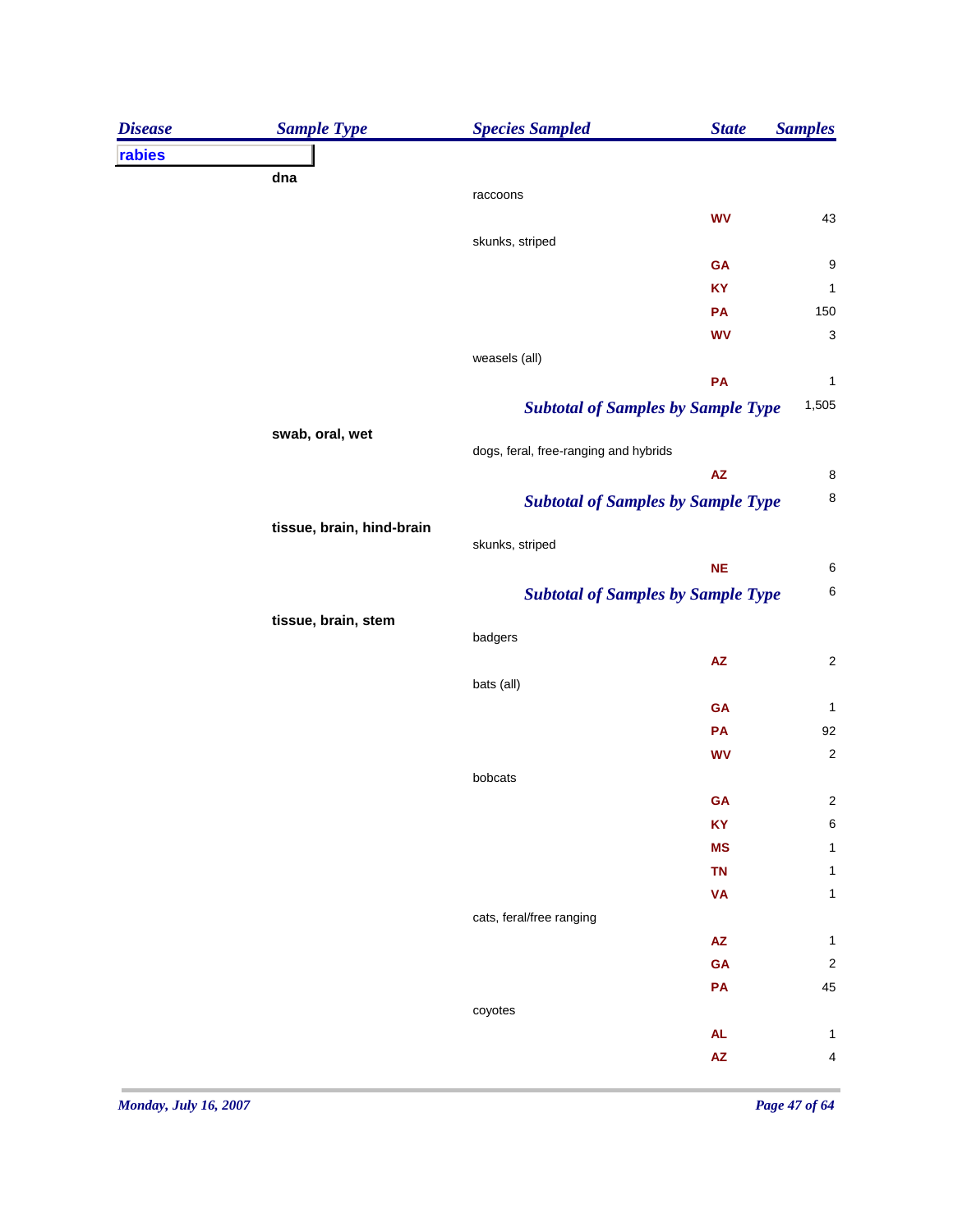| rabies<br>tissue, brain, stem<br>coyotes<br>GA<br>$\mathbf{1}$<br>$19$<br>KY<br><b>NC</b><br>$\mathbf{1}$<br>PA<br>14<br><b>TN</b><br>21<br>TX<br>114<br><b>VA</b><br>$\overline{4}$<br><b>WV</b><br>$\overline{\mathbf{4}}$<br>deer, white-tailed (wild)<br>MA<br>$\mathbf 2$<br>dogs, feral, free-ranging and hybrids<br>22<br>$\mathsf{A}\mathsf{Z}$<br>GA<br>$\mathbf{1}$<br>$\sqrt{5}$<br>PA<br>foxes, gray<br>${\sf AL}$<br>$\mathbf{1}$<br>$\mathsf{A}\mathsf{Z}$<br>$\mathbf{1}$<br>$\ensuremath{\mathsf{3}}$<br>GA<br>$\bf8$<br>KY<br>LA<br>$\mathbf 1$<br>M <sub>l</sub><br>$\overline{\mathbf{c}}$<br>$\overline{\mathbf{c}}$<br><b>MS</b><br>$10$<br><b>NC</b><br><b>NY</b><br>PA<br>TN<br><b>WV</b><br>foxes, red<br>$\mathsf{AL}$<br><b>GA</b><br>$\mathbf{1}$<br>$\boldsymbol{9}$<br>KY<br><b>ME</b><br>$\mathbf{1}$<br>$\mathsf{MI}$<br>$\mathsf 3$<br><b>MS</b><br><b>NC</b><br>1<br><b>NY</b><br>$\mathbf{1}$<br>OH<br>$\mathbf{1}$ | <b>Disease</b> | <b>Sample Type</b> | <b>Species Sampled</b> | <b>State</b> | <b>Samples</b>            |
|-------------------------------------------------------------------------------------------------------------------------------------------------------------------------------------------------------------------------------------------------------------------------------------------------------------------------------------------------------------------------------------------------------------------------------------------------------------------------------------------------------------------------------------------------------------------------------------------------------------------------------------------------------------------------------------------------------------------------------------------------------------------------------------------------------------------------------------------------------------------------------------------------------------------------------------------------------|----------------|--------------------|------------------------|--------------|---------------------------|
|                                                                                                                                                                                                                                                                                                                                                                                                                                                                                                                                                                                                                                                                                                                                                                                                                                                                                                                                                       |                |                    |                        |              |                           |
|                                                                                                                                                                                                                                                                                                                                                                                                                                                                                                                                                                                                                                                                                                                                                                                                                                                                                                                                                       |                |                    |                        |              |                           |
|                                                                                                                                                                                                                                                                                                                                                                                                                                                                                                                                                                                                                                                                                                                                                                                                                                                                                                                                                       |                |                    |                        |              |                           |
|                                                                                                                                                                                                                                                                                                                                                                                                                                                                                                                                                                                                                                                                                                                                                                                                                                                                                                                                                       |                |                    |                        |              |                           |
|                                                                                                                                                                                                                                                                                                                                                                                                                                                                                                                                                                                                                                                                                                                                                                                                                                                                                                                                                       |                |                    |                        |              |                           |
|                                                                                                                                                                                                                                                                                                                                                                                                                                                                                                                                                                                                                                                                                                                                                                                                                                                                                                                                                       |                |                    |                        |              |                           |
|                                                                                                                                                                                                                                                                                                                                                                                                                                                                                                                                                                                                                                                                                                                                                                                                                                                                                                                                                       |                |                    |                        |              |                           |
|                                                                                                                                                                                                                                                                                                                                                                                                                                                                                                                                                                                                                                                                                                                                                                                                                                                                                                                                                       |                |                    |                        |              |                           |
|                                                                                                                                                                                                                                                                                                                                                                                                                                                                                                                                                                                                                                                                                                                                                                                                                                                                                                                                                       |                |                    |                        |              |                           |
|                                                                                                                                                                                                                                                                                                                                                                                                                                                                                                                                                                                                                                                                                                                                                                                                                                                                                                                                                       |                |                    |                        |              |                           |
|                                                                                                                                                                                                                                                                                                                                                                                                                                                                                                                                                                                                                                                                                                                                                                                                                                                                                                                                                       |                |                    |                        |              |                           |
|                                                                                                                                                                                                                                                                                                                                                                                                                                                                                                                                                                                                                                                                                                                                                                                                                                                                                                                                                       |                |                    |                        |              |                           |
|                                                                                                                                                                                                                                                                                                                                                                                                                                                                                                                                                                                                                                                                                                                                                                                                                                                                                                                                                       |                |                    |                        |              |                           |
|                                                                                                                                                                                                                                                                                                                                                                                                                                                                                                                                                                                                                                                                                                                                                                                                                                                                                                                                                       |                |                    |                        |              |                           |
|                                                                                                                                                                                                                                                                                                                                                                                                                                                                                                                                                                                                                                                                                                                                                                                                                                                                                                                                                       |                |                    |                        |              |                           |
|                                                                                                                                                                                                                                                                                                                                                                                                                                                                                                                                                                                                                                                                                                                                                                                                                                                                                                                                                       |                |                    |                        |              |                           |
|                                                                                                                                                                                                                                                                                                                                                                                                                                                                                                                                                                                                                                                                                                                                                                                                                                                                                                                                                       |                |                    |                        |              |                           |
|                                                                                                                                                                                                                                                                                                                                                                                                                                                                                                                                                                                                                                                                                                                                                                                                                                                                                                                                                       |                |                    |                        |              |                           |
|                                                                                                                                                                                                                                                                                                                                                                                                                                                                                                                                                                                                                                                                                                                                                                                                                                                                                                                                                       |                |                    |                        |              |                           |
|                                                                                                                                                                                                                                                                                                                                                                                                                                                                                                                                                                                                                                                                                                                                                                                                                                                                                                                                                       |                |                    |                        |              |                           |
|                                                                                                                                                                                                                                                                                                                                                                                                                                                                                                                                                                                                                                                                                                                                                                                                                                                                                                                                                       |                |                    |                        |              |                           |
|                                                                                                                                                                                                                                                                                                                                                                                                                                                                                                                                                                                                                                                                                                                                                                                                                                                                                                                                                       |                |                    |                        |              |                           |
|                                                                                                                                                                                                                                                                                                                                                                                                                                                                                                                                                                                                                                                                                                                                                                                                                                                                                                                                                       |                |                    |                        |              |                           |
|                                                                                                                                                                                                                                                                                                                                                                                                                                                                                                                                                                                                                                                                                                                                                                                                                                                                                                                                                       |                |                    |                        |              |                           |
|                                                                                                                                                                                                                                                                                                                                                                                                                                                                                                                                                                                                                                                                                                                                                                                                                                                                                                                                                       |                |                    |                        |              |                           |
|                                                                                                                                                                                                                                                                                                                                                                                                                                                                                                                                                                                                                                                                                                                                                                                                                                                                                                                                                       |                |                    |                        |              | $\sqrt{2}$                |
|                                                                                                                                                                                                                                                                                                                                                                                                                                                                                                                                                                                                                                                                                                                                                                                                                                                                                                                                                       |                |                    |                        |              | $\bf 8$                   |
|                                                                                                                                                                                                                                                                                                                                                                                                                                                                                                                                                                                                                                                                                                                                                                                                                                                                                                                                                       |                |                    |                        |              | ${\bf 46}$                |
|                                                                                                                                                                                                                                                                                                                                                                                                                                                                                                                                                                                                                                                                                                                                                                                                                                                                                                                                                       |                |                    |                        |              | $\sqrt{2}$                |
|                                                                                                                                                                                                                                                                                                                                                                                                                                                                                                                                                                                                                                                                                                                                                                                                                                                                                                                                                       |                |                    |                        |              |                           |
|                                                                                                                                                                                                                                                                                                                                                                                                                                                                                                                                                                                                                                                                                                                                                                                                                                                                                                                                                       |                |                    |                        |              | $\ensuremath{\mathsf{3}}$ |
|                                                                                                                                                                                                                                                                                                                                                                                                                                                                                                                                                                                                                                                                                                                                                                                                                                                                                                                                                       |                |                    |                        |              |                           |
|                                                                                                                                                                                                                                                                                                                                                                                                                                                                                                                                                                                                                                                                                                                                                                                                                                                                                                                                                       |                |                    |                        |              |                           |
|                                                                                                                                                                                                                                                                                                                                                                                                                                                                                                                                                                                                                                                                                                                                                                                                                                                                                                                                                       |                |                    |                        |              | $\ensuremath{\mathsf{3}}$ |
|                                                                                                                                                                                                                                                                                                                                                                                                                                                                                                                                                                                                                                                                                                                                                                                                                                                                                                                                                       |                |                    |                        |              |                           |
|                                                                                                                                                                                                                                                                                                                                                                                                                                                                                                                                                                                                                                                                                                                                                                                                                                                                                                                                                       |                |                    |                        |              |                           |
|                                                                                                                                                                                                                                                                                                                                                                                                                                                                                                                                                                                                                                                                                                                                                                                                                                                                                                                                                       |                |                    |                        |              |                           |
|                                                                                                                                                                                                                                                                                                                                                                                                                                                                                                                                                                                                                                                                                                                                                                                                                                                                                                                                                       |                |                    |                        |              |                           |
|                                                                                                                                                                                                                                                                                                                                                                                                                                                                                                                                                                                                                                                                                                                                                                                                                                                                                                                                                       |                |                    |                        |              |                           |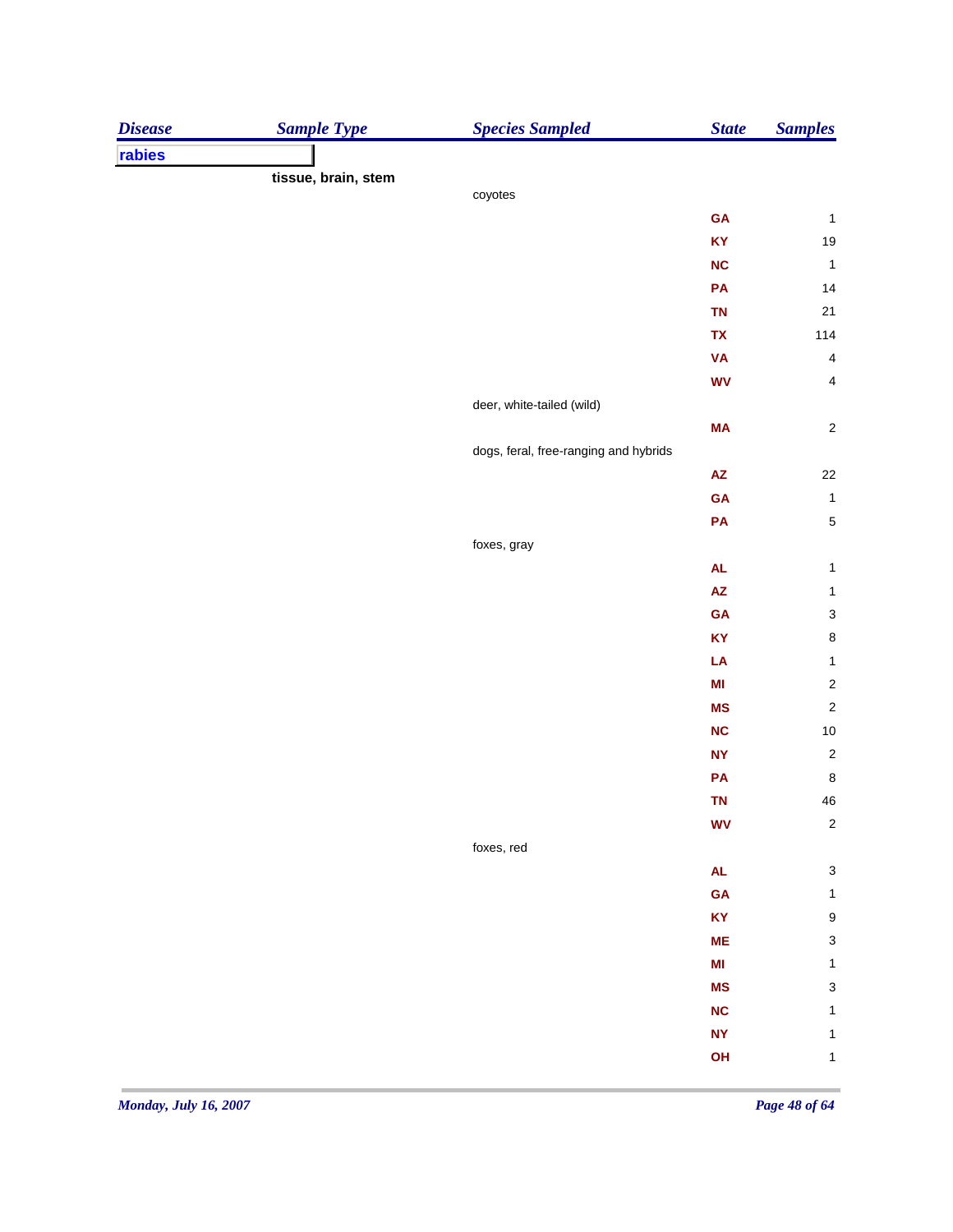| <b>Disease</b> | <b>Sample Type</b>  | <b>Species Sampled</b>     | <b>State</b>           | <b>Samples</b>            |
|----------------|---------------------|----------------------------|------------------------|---------------------------|
| rabies         |                     |                            |                        |                           |
|                | tissue, brain, stem |                            |                        |                           |
|                |                     | foxes, red                 |                        |                           |
|                |                     |                            | PA                     | $13\,$                    |
|                |                     |                            | <b>TN</b>              | $20\,$                    |
|                |                     |                            | <b>VA</b>              | $\sqrt{2}$                |
|                |                     |                            | $\pmb{\mathsf{VT}}$    | $\overline{4}$            |
|                |                     |                            | <b>WV</b>              | $\overline{4}$            |
|                |                     | goats, feral               |                        |                           |
|                |                     |                            | $\mathsf{A}\mathsf{Z}$ | $\mathbf{1}$              |
|                |                     | marmots/woodchucks (all)   |                        |                           |
|                |                     |                            | PA                     | $\boldsymbol{7}$          |
|                |                     |                            | TN                     | $\sqrt{2}$                |
|                |                     | martens, pine              |                        |                           |
|                |                     |                            | ME                     | $\mathbf{1}$              |
|                |                     | $\textsf{minks}$           |                        |                           |
|                |                     |                            | GA                     | $\ensuremath{\mathsf{3}}$ |
|                |                     |                            | OH                     | $\mathbf{1}$              |
|                |                     |                            | PA                     | $\mathbf{1}$              |
|                |                     |                            | TN                     | $\mathbf 1$               |
|                |                     | opossums, virginia         |                        |                           |
|                |                     |                            | <b>WV</b>              | $\sqrt{2}$                |
|                |                     | rabbits, cottontail        |                        |                           |
|                |                     |                            | PA                     | $\mathbf{1}$              |
|                |                     | rabbits, desert cottontail |                        |                           |
|                |                     |                            | ${\sf AZ}$             | $\sqrt{2}$                |
|                |                     | raccoons                   |                        |                           |
|                |                     |                            | AL                     | 85                        |
|                |                     |                            | ${\sf AZ}$             | $\ensuremath{\mathsf{3}}$ |
|                |                     |                            | GA                     | 60                        |
|                |                     |                            | KY                     | 40                        |
|                |                     |                            | LA                     | 39                        |
|                |                     |                            | <b>MA</b>              | $\,$ 8 $\,$               |
|                |                     |                            | ME                     | 29                        |
|                |                     |                            | $\mathsf{MI}$          | 12                        |
|                |                     |                            | <b>MS</b>              | 49                        |
|                |                     |                            | NC                     | 100                       |
|                |                     |                            | <b>NY</b>              | 63                        |
|                |                     |                            | OH                     | 272                       |
|                |                     |                            | PA                     | 1,089                     |
|                |                     |                            |                        |                           |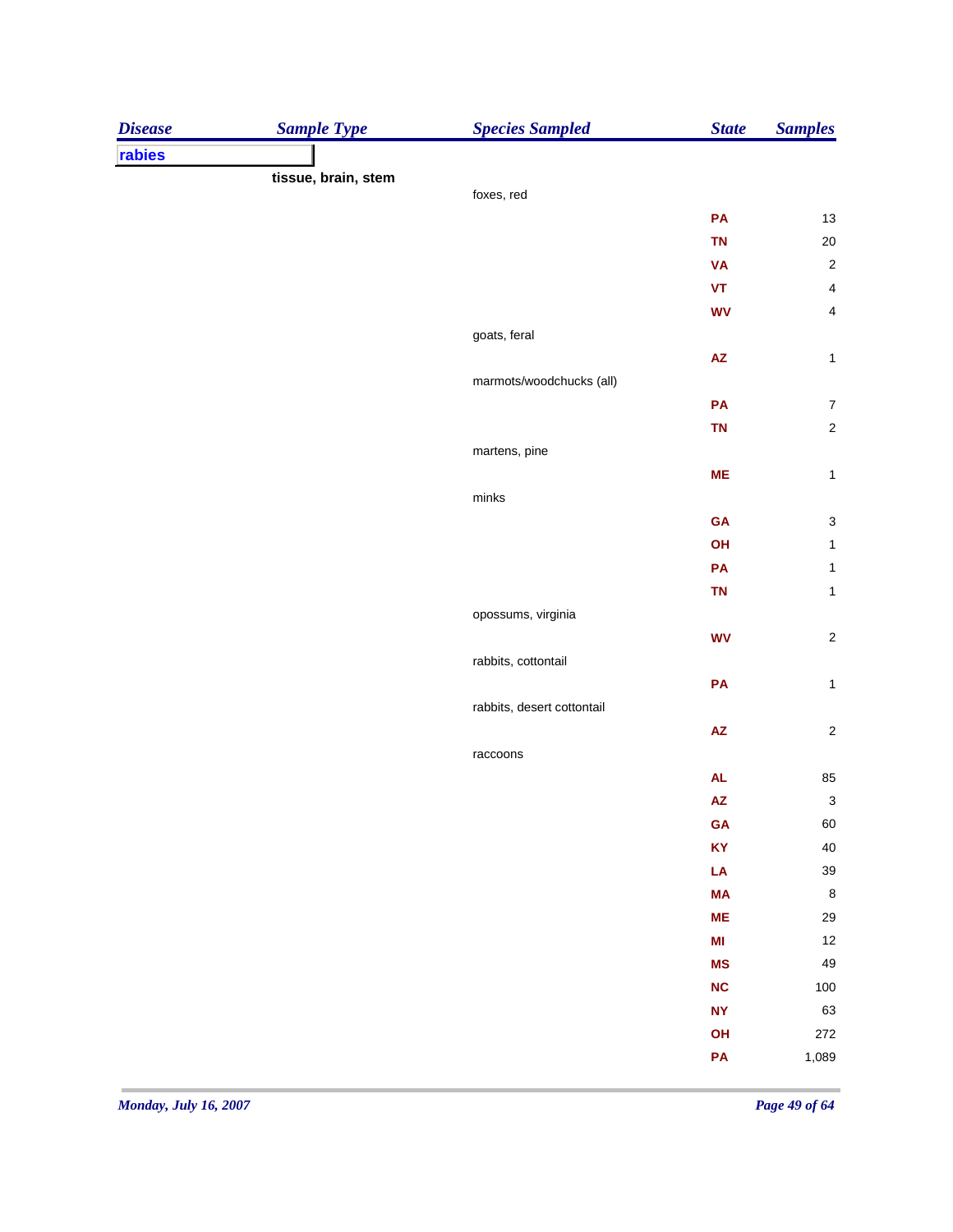| rabies<br>tissue, brain, stem<br>raccoons<br><b>TN</b><br>1,229<br>TX<br>5<br><b>VA</b><br>63<br>$\pmb{\mathsf{VT}}$<br>30<br><b>WV</b><br>277<br>ringtails<br>$\mathsf{A}\mathsf{Z}$<br>$\mathbf{1}$<br>skunks, hooded<br>$\overline{\mathbf{c}}$<br>$\mathsf{A}\mathsf{Z}$<br>skunks, striped<br>55<br>$\mathsf{A}\mathsf{Z}$<br>9<br>GA<br>$\boldsymbol{6}$<br>KY<br>$\overline{\mathbf{4}}$<br><b>ME</b><br>3<br><b>MS</b><br>$\mathbf{1}$<br>NC<br>$\overline{7}$<br><b>NY</b><br>$\overline{c}$<br>OH<br>256<br>PA<br>290<br><b>TN</b><br><b>VA</b><br>$\mathbf{3}$<br>$\pmb{\mathsf{VT}}$<br>$\overline{\mathbf{c}}$<br>12<br><b>WV</b><br>squirrels, gray<br>$\mathbf{1}$<br><b>WV</b><br>weasels (all)<br>$\mathbf{1}$<br>PA<br>4,651<br><b>Subtotal of Samples by Sample Type</b><br>tissue, brain, whole<br>bats (all)<br><b>MA</b><br>$\mathbf{1}$<br>bobcats<br>$10$<br>TX<br>cats, feral/free ranging<br>$\mathsf{AZ}$<br>5<br>coyotes<br><b>MA</b><br>5 | <b>Disease</b> | <b>Sample Type</b> | <b>Species Sampled</b> | <b>State</b> | <b>Samples</b> |
|------------------------------------------------------------------------------------------------------------------------------------------------------------------------------------------------------------------------------------------------------------------------------------------------------------------------------------------------------------------------------------------------------------------------------------------------------------------------------------------------------------------------------------------------------------------------------------------------------------------------------------------------------------------------------------------------------------------------------------------------------------------------------------------------------------------------------------------------------------------------------------------------------------------------------------------------------------------------|----------------|--------------------|------------------------|--------------|----------------|
|                                                                                                                                                                                                                                                                                                                                                                                                                                                                                                                                                                                                                                                                                                                                                                                                                                                                                                                                                                        |                |                    |                        |              |                |
|                                                                                                                                                                                                                                                                                                                                                                                                                                                                                                                                                                                                                                                                                                                                                                                                                                                                                                                                                                        |                |                    |                        |              |                |
|                                                                                                                                                                                                                                                                                                                                                                                                                                                                                                                                                                                                                                                                                                                                                                                                                                                                                                                                                                        |                |                    |                        |              |                |
|                                                                                                                                                                                                                                                                                                                                                                                                                                                                                                                                                                                                                                                                                                                                                                                                                                                                                                                                                                        |                |                    |                        |              |                |
|                                                                                                                                                                                                                                                                                                                                                                                                                                                                                                                                                                                                                                                                                                                                                                                                                                                                                                                                                                        |                |                    |                        |              |                |
|                                                                                                                                                                                                                                                                                                                                                                                                                                                                                                                                                                                                                                                                                                                                                                                                                                                                                                                                                                        |                |                    |                        |              |                |
|                                                                                                                                                                                                                                                                                                                                                                                                                                                                                                                                                                                                                                                                                                                                                                                                                                                                                                                                                                        |                |                    |                        |              |                |
|                                                                                                                                                                                                                                                                                                                                                                                                                                                                                                                                                                                                                                                                                                                                                                                                                                                                                                                                                                        |                |                    |                        |              |                |
|                                                                                                                                                                                                                                                                                                                                                                                                                                                                                                                                                                                                                                                                                                                                                                                                                                                                                                                                                                        |                |                    |                        |              |                |
|                                                                                                                                                                                                                                                                                                                                                                                                                                                                                                                                                                                                                                                                                                                                                                                                                                                                                                                                                                        |                |                    |                        |              |                |
|                                                                                                                                                                                                                                                                                                                                                                                                                                                                                                                                                                                                                                                                                                                                                                                                                                                                                                                                                                        |                |                    |                        |              |                |
|                                                                                                                                                                                                                                                                                                                                                                                                                                                                                                                                                                                                                                                                                                                                                                                                                                                                                                                                                                        |                |                    |                        |              |                |
|                                                                                                                                                                                                                                                                                                                                                                                                                                                                                                                                                                                                                                                                                                                                                                                                                                                                                                                                                                        |                |                    |                        |              |                |
|                                                                                                                                                                                                                                                                                                                                                                                                                                                                                                                                                                                                                                                                                                                                                                                                                                                                                                                                                                        |                |                    |                        |              |                |
|                                                                                                                                                                                                                                                                                                                                                                                                                                                                                                                                                                                                                                                                                                                                                                                                                                                                                                                                                                        |                |                    |                        |              |                |
|                                                                                                                                                                                                                                                                                                                                                                                                                                                                                                                                                                                                                                                                                                                                                                                                                                                                                                                                                                        |                |                    |                        |              |                |
|                                                                                                                                                                                                                                                                                                                                                                                                                                                                                                                                                                                                                                                                                                                                                                                                                                                                                                                                                                        |                |                    |                        |              |                |
|                                                                                                                                                                                                                                                                                                                                                                                                                                                                                                                                                                                                                                                                                                                                                                                                                                                                                                                                                                        |                |                    |                        |              |                |
|                                                                                                                                                                                                                                                                                                                                                                                                                                                                                                                                                                                                                                                                                                                                                                                                                                                                                                                                                                        |                |                    |                        |              |                |
|                                                                                                                                                                                                                                                                                                                                                                                                                                                                                                                                                                                                                                                                                                                                                                                                                                                                                                                                                                        |                |                    |                        |              |                |
|                                                                                                                                                                                                                                                                                                                                                                                                                                                                                                                                                                                                                                                                                                                                                                                                                                                                                                                                                                        |                |                    |                        |              |                |
|                                                                                                                                                                                                                                                                                                                                                                                                                                                                                                                                                                                                                                                                                                                                                                                                                                                                                                                                                                        |                |                    |                        |              |                |
|                                                                                                                                                                                                                                                                                                                                                                                                                                                                                                                                                                                                                                                                                                                                                                                                                                                                                                                                                                        |                |                    |                        |              |                |
|                                                                                                                                                                                                                                                                                                                                                                                                                                                                                                                                                                                                                                                                                                                                                                                                                                                                                                                                                                        |                |                    |                        |              |                |
|                                                                                                                                                                                                                                                                                                                                                                                                                                                                                                                                                                                                                                                                                                                                                                                                                                                                                                                                                                        |                |                    |                        |              |                |
|                                                                                                                                                                                                                                                                                                                                                                                                                                                                                                                                                                                                                                                                                                                                                                                                                                                                                                                                                                        |                |                    |                        |              |                |
|                                                                                                                                                                                                                                                                                                                                                                                                                                                                                                                                                                                                                                                                                                                                                                                                                                                                                                                                                                        |                |                    |                        |              |                |
|                                                                                                                                                                                                                                                                                                                                                                                                                                                                                                                                                                                                                                                                                                                                                                                                                                                                                                                                                                        |                |                    |                        |              |                |
|                                                                                                                                                                                                                                                                                                                                                                                                                                                                                                                                                                                                                                                                                                                                                                                                                                                                                                                                                                        |                |                    |                        |              |                |
|                                                                                                                                                                                                                                                                                                                                                                                                                                                                                                                                                                                                                                                                                                                                                                                                                                                                                                                                                                        |                |                    |                        |              |                |
|                                                                                                                                                                                                                                                                                                                                                                                                                                                                                                                                                                                                                                                                                                                                                                                                                                                                                                                                                                        |                |                    |                        |              |                |
|                                                                                                                                                                                                                                                                                                                                                                                                                                                                                                                                                                                                                                                                                                                                                                                                                                                                                                                                                                        |                |                    |                        |              |                |
|                                                                                                                                                                                                                                                                                                                                                                                                                                                                                                                                                                                                                                                                                                                                                                                                                                                                                                                                                                        |                |                    |                        |              |                |
|                                                                                                                                                                                                                                                                                                                                                                                                                                                                                                                                                                                                                                                                                                                                                                                                                                                                                                                                                                        |                |                    |                        |              |                |
|                                                                                                                                                                                                                                                                                                                                                                                                                                                                                                                                                                                                                                                                                                                                                                                                                                                                                                                                                                        |                |                    |                        |              |                |
|                                                                                                                                                                                                                                                                                                                                                                                                                                                                                                                                                                                                                                                                                                                                                                                                                                                                                                                                                                        |                |                    |                        |              |                |
|                                                                                                                                                                                                                                                                                                                                                                                                                                                                                                                                                                                                                                                                                                                                                                                                                                                                                                                                                                        |                |                    |                        |              |                |
|                                                                                                                                                                                                                                                                                                                                                                                                                                                                                                                                                                                                                                                                                                                                                                                                                                                                                                                                                                        |                |                    |                        |              |                |
|                                                                                                                                                                                                                                                                                                                                                                                                                                                                                                                                                                                                                                                                                                                                                                                                                                                                                                                                                                        |                |                    |                        |              |                |
|                                                                                                                                                                                                                                                                                                                                                                                                                                                                                                                                                                                                                                                                                                                                                                                                                                                                                                                                                                        |                |                    |                        |              |                |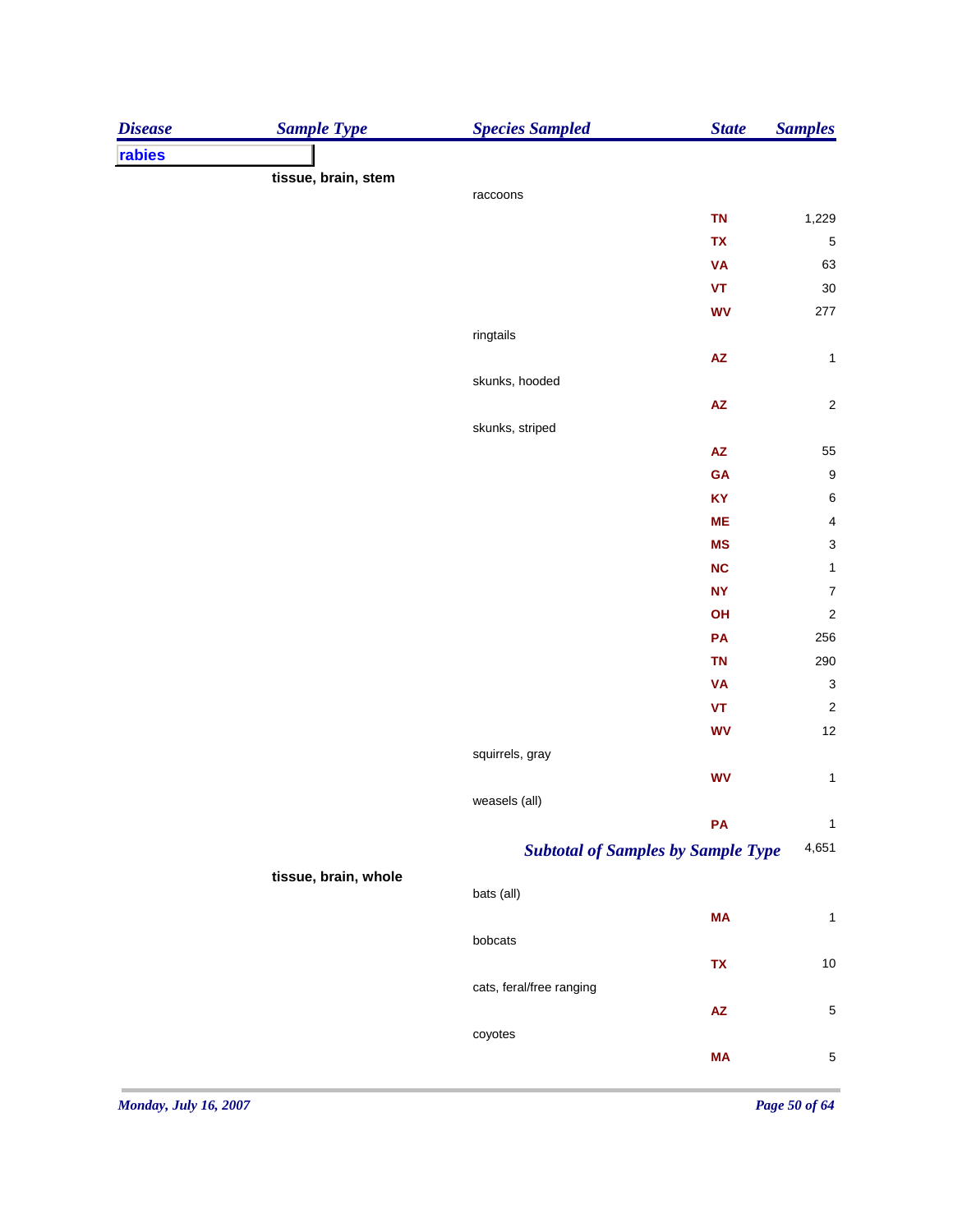| rabies<br>tissue, brain, whole<br>foxes, gray<br>${\sf AZ}$<br>$\overline{\mathcal{A}}$<br>$\mathbf{1}$<br><b>MA</b><br>8<br>TX<br>foxes, red<br>5<br><b>MA</b><br>marmots/woodchucks (all)<br>$\overline{c}$<br><b>MA</b><br>opossums, virginia<br>3<br><b>MA</b><br>raccoons<br>10<br>$\mathsf{A}\mathsf{Z}$<br>46<br><b>MA</b><br>$\mathbf{1}$<br><b>NE</b><br>9<br>TX<br>ringtails<br>$\pmb{\mathsf{AZ}}$<br>$\mathbf 1$<br>skunks, hooded<br>$\overline{\mathbf{c}}$<br>$\mathsf{A}\mathsf{Z}$<br>skunks, spotted<br>${\sf AZ}$<br>$\overline{c}$<br>skunks, striped<br>$\pmb{\mathsf{AZ}}$<br>107<br>$\overline{\mathbf{4}}$<br>IN<br><b>MA</b><br>NE<br><b>Subtotal of Samples by Sample Type</b><br>tissue, stomach<br>raccoons<br><b>MA</b><br><b>Subtotal of Samples by Sample Type</b><br>tooth, canine<br>cats, feral/free ranging<br>PA<br>coyotes<br>PA<br>dogs, feral, free-ranging and hybrids<br>PA | <b>Disease</b> | <b>Sample Type</b> | <b>Species Sampled</b> | <b>State</b> | <b>Samples</b>          |
|----------------------------------------------------------------------------------------------------------------------------------------------------------------------------------------------------------------------------------------------------------------------------------------------------------------------------------------------------------------------------------------------------------------------------------------------------------------------------------------------------------------------------------------------------------------------------------------------------------------------------------------------------------------------------------------------------------------------------------------------------------------------------------------------------------------------------------------------------------------------------------------------------------------------|----------------|--------------------|------------------------|--------------|-------------------------|
|                                                                                                                                                                                                                                                                                                                                                                                                                                                                                                                                                                                                                                                                                                                                                                                                                                                                                                                      |                |                    |                        |              |                         |
|                                                                                                                                                                                                                                                                                                                                                                                                                                                                                                                                                                                                                                                                                                                                                                                                                                                                                                                      |                |                    |                        |              |                         |
|                                                                                                                                                                                                                                                                                                                                                                                                                                                                                                                                                                                                                                                                                                                                                                                                                                                                                                                      |                |                    |                        |              |                         |
|                                                                                                                                                                                                                                                                                                                                                                                                                                                                                                                                                                                                                                                                                                                                                                                                                                                                                                                      |                |                    |                        |              |                         |
|                                                                                                                                                                                                                                                                                                                                                                                                                                                                                                                                                                                                                                                                                                                                                                                                                                                                                                                      |                |                    |                        |              |                         |
|                                                                                                                                                                                                                                                                                                                                                                                                                                                                                                                                                                                                                                                                                                                                                                                                                                                                                                                      |                |                    |                        |              |                         |
|                                                                                                                                                                                                                                                                                                                                                                                                                                                                                                                                                                                                                                                                                                                                                                                                                                                                                                                      |                |                    |                        |              |                         |
|                                                                                                                                                                                                                                                                                                                                                                                                                                                                                                                                                                                                                                                                                                                                                                                                                                                                                                                      |                |                    |                        |              |                         |
|                                                                                                                                                                                                                                                                                                                                                                                                                                                                                                                                                                                                                                                                                                                                                                                                                                                                                                                      |                |                    |                        |              |                         |
|                                                                                                                                                                                                                                                                                                                                                                                                                                                                                                                                                                                                                                                                                                                                                                                                                                                                                                                      |                |                    |                        |              |                         |
|                                                                                                                                                                                                                                                                                                                                                                                                                                                                                                                                                                                                                                                                                                                                                                                                                                                                                                                      |                |                    |                        |              |                         |
|                                                                                                                                                                                                                                                                                                                                                                                                                                                                                                                                                                                                                                                                                                                                                                                                                                                                                                                      |                |                    |                        |              |                         |
|                                                                                                                                                                                                                                                                                                                                                                                                                                                                                                                                                                                                                                                                                                                                                                                                                                                                                                                      |                |                    |                        |              |                         |
|                                                                                                                                                                                                                                                                                                                                                                                                                                                                                                                                                                                                                                                                                                                                                                                                                                                                                                                      |                |                    |                        |              |                         |
|                                                                                                                                                                                                                                                                                                                                                                                                                                                                                                                                                                                                                                                                                                                                                                                                                                                                                                                      |                |                    |                        |              |                         |
|                                                                                                                                                                                                                                                                                                                                                                                                                                                                                                                                                                                                                                                                                                                                                                                                                                                                                                                      |                |                    |                        |              |                         |
|                                                                                                                                                                                                                                                                                                                                                                                                                                                                                                                                                                                                                                                                                                                                                                                                                                                                                                                      |                |                    |                        |              |                         |
|                                                                                                                                                                                                                                                                                                                                                                                                                                                                                                                                                                                                                                                                                                                                                                                                                                                                                                                      |                |                    |                        |              |                         |
|                                                                                                                                                                                                                                                                                                                                                                                                                                                                                                                                                                                                                                                                                                                                                                                                                                                                                                                      |                |                    |                        |              |                         |
|                                                                                                                                                                                                                                                                                                                                                                                                                                                                                                                                                                                                                                                                                                                                                                                                                                                                                                                      |                |                    |                        |              |                         |
|                                                                                                                                                                                                                                                                                                                                                                                                                                                                                                                                                                                                                                                                                                                                                                                                                                                                                                                      |                |                    |                        |              |                         |
|                                                                                                                                                                                                                                                                                                                                                                                                                                                                                                                                                                                                                                                                                                                                                                                                                                                                                                                      |                |                    |                        |              |                         |
|                                                                                                                                                                                                                                                                                                                                                                                                                                                                                                                                                                                                                                                                                                                                                                                                                                                                                                                      |                |                    |                        |              |                         |
|                                                                                                                                                                                                                                                                                                                                                                                                                                                                                                                                                                                                                                                                                                                                                                                                                                                                                                                      |                |                    |                        |              |                         |
|                                                                                                                                                                                                                                                                                                                                                                                                                                                                                                                                                                                                                                                                                                                                                                                                                                                                                                                      |                |                    |                        |              |                         |
|                                                                                                                                                                                                                                                                                                                                                                                                                                                                                                                                                                                                                                                                                                                                                                                                                                                                                                                      |                |                    |                        |              | $\sqrt{5}$              |
|                                                                                                                                                                                                                                                                                                                                                                                                                                                                                                                                                                                                                                                                                                                                                                                                                                                                                                                      |                |                    |                        |              | 45                      |
|                                                                                                                                                                                                                                                                                                                                                                                                                                                                                                                                                                                                                                                                                                                                                                                                                                                                                                                      |                |                    |                        |              | 276                     |
|                                                                                                                                                                                                                                                                                                                                                                                                                                                                                                                                                                                                                                                                                                                                                                                                                                                                                                                      |                |                    |                        |              |                         |
|                                                                                                                                                                                                                                                                                                                                                                                                                                                                                                                                                                                                                                                                                                                                                                                                                                                                                                                      |                |                    |                        |              |                         |
|                                                                                                                                                                                                                                                                                                                                                                                                                                                                                                                                                                                                                                                                                                                                                                                                                                                                                                                      |                |                    |                        |              | 5                       |
|                                                                                                                                                                                                                                                                                                                                                                                                                                                                                                                                                                                                                                                                                                                                                                                                                                                                                                                      |                |                    |                        |              | 5                       |
|                                                                                                                                                                                                                                                                                                                                                                                                                                                                                                                                                                                                                                                                                                                                                                                                                                                                                                                      |                |                    |                        |              |                         |
|                                                                                                                                                                                                                                                                                                                                                                                                                                                                                                                                                                                                                                                                                                                                                                                                                                                                                                                      |                |                    |                        |              |                         |
|                                                                                                                                                                                                                                                                                                                                                                                                                                                                                                                                                                                                                                                                                                                                                                                                                                                                                                                      |                |                    |                        |              | 4                       |
|                                                                                                                                                                                                                                                                                                                                                                                                                                                                                                                                                                                                                                                                                                                                                                                                                                                                                                                      |                |                    |                        |              |                         |
|                                                                                                                                                                                                                                                                                                                                                                                                                                                                                                                                                                                                                                                                                                                                                                                                                                                                                                                      |                |                    |                        |              | $\overline{\mathbf{c}}$ |
|                                                                                                                                                                                                                                                                                                                                                                                                                                                                                                                                                                                                                                                                                                                                                                                                                                                                                                                      |                |                    |                        |              |                         |
|                                                                                                                                                                                                                                                                                                                                                                                                                                                                                                                                                                                                                                                                                                                                                                                                                                                                                                                      |                |                    |                        |              | $\mathbf{1}$            |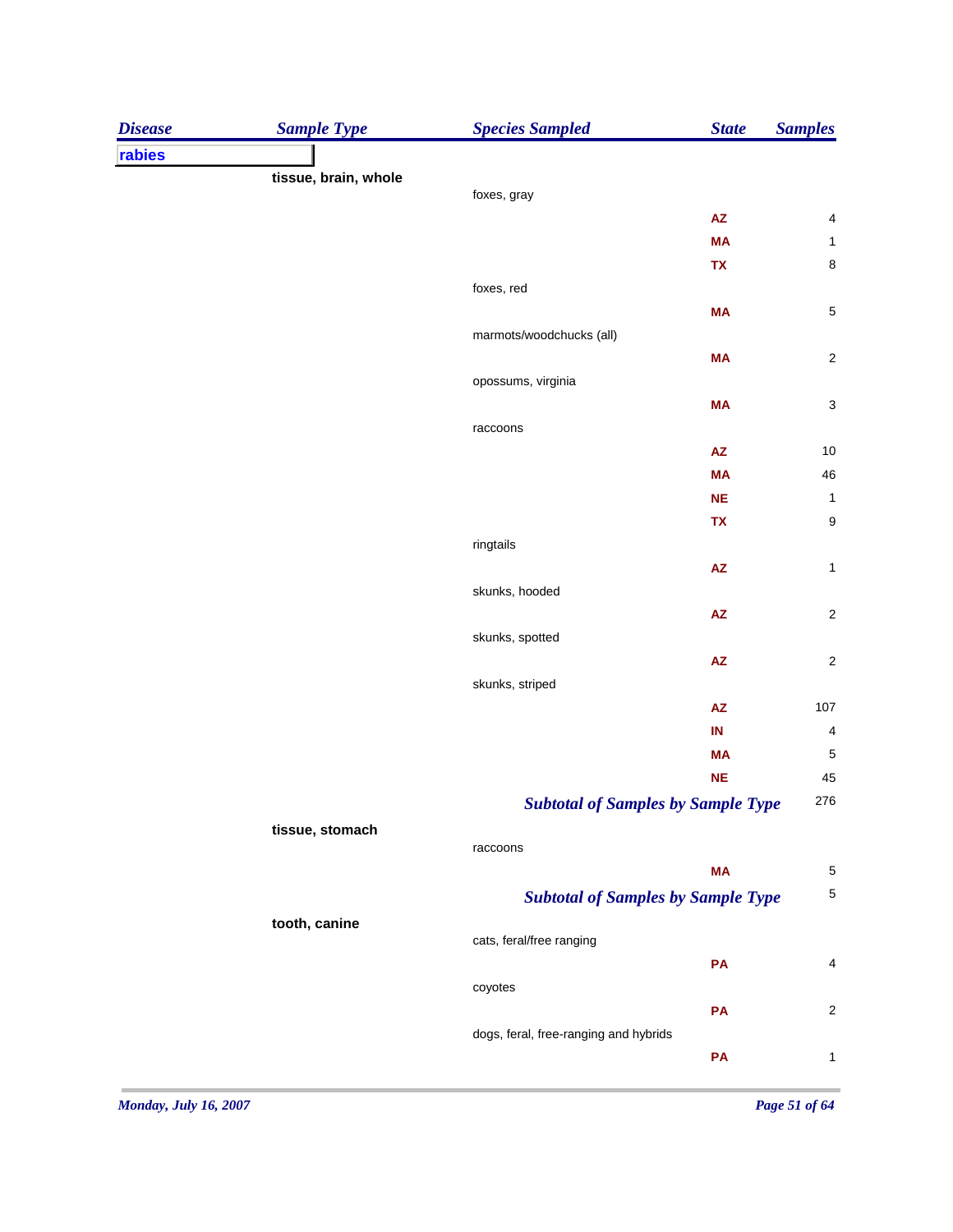| <b>Disease</b> | <b>Sample Type</b> | <b>Species Sampled</b>                | <b>State</b>                              | <b>Samples</b>            |
|----------------|--------------------|---------------------------------------|-------------------------------------------|---------------------------|
| rabies         |                    |                                       |                                           |                           |
|                | tooth, canine      |                                       |                                           |                           |
|                |                    | foxes, gray                           |                                           |                           |
|                |                    |                                       | PA                                        | $\mathbf{1}$              |
|                |                    | foxes, red                            | <b>NY</b>                                 | $\mathbf{1}$              |
|                |                    |                                       | PA                                        | $\mathbf 2$               |
|                |                    | raccoons                              |                                           |                           |
|                |                    |                                       | NC                                        | $\sqrt{2}$                |
|                |                    |                                       | <b>NY</b>                                 | $30\,$                    |
|                |                    |                                       | PA                                        | 144                       |
|                |                    |                                       | VT                                        | $\mathbf{1}$              |
|                |                    | skunks, striped                       |                                           |                           |
|                |                    |                                       | <b>NY</b>                                 | $\sqrt{2}$                |
|                |                    |                                       | PA                                        | 28                        |
|                |                    |                                       | <b>Subtotal of Samples by Sample Type</b> | 218                       |
|                | tooth, jaw         |                                       |                                           |                           |
|                |                    | bears, black                          |                                           |                           |
|                |                    |                                       | PA                                        | $\mathbf{1}$              |
|                |                    | bobcats                               |                                           |                           |
|                |                    |                                       | GA                                        | $\sqrt{2}$                |
|                |                    |                                       | KY                                        | $\mathbf{1}$              |
|                |                    | cats, feral/free ranging              |                                           |                           |
|                |                    |                                       | FL.                                       | $\ensuremath{\mathsf{3}}$ |
|                |                    |                                       | PA                                        | $22\,$                    |
|                |                    | coyotes                               |                                           |                           |
|                |                    |                                       | KY                                        | $\mathbf{1}$              |
|                |                    |                                       | PA                                        | $11$                      |
|                |                    |                                       | <b>TN</b>                                 | $\sqrt{2}$                |
|                |                    |                                       | <b>WV</b>                                 | $\boldsymbol{2}$          |
|                |                    | dogs, feral, free-ranging and hybrids |                                           |                           |
|                |                    |                                       | PA                                        | $\boldsymbol{2}$          |
|                |                    | foxes, gray                           |                                           |                           |
|                |                    |                                       | <b>AL</b>                                 | $\mathbf 1$               |
|                |                    |                                       | GA                                        | $\ensuremath{\mathsf{3}}$ |
|                |                    |                                       | KY                                        | $\mathbf 1$               |
|                |                    |                                       | <b>MA</b>                                 | $\mathbf{1}$              |
|                |                    |                                       | MI<br><b>MS</b>                           | $\boldsymbol{2}$          |
|                |                    |                                       |                                           | $\mathbf{1}$              |
|                |                    |                                       | PA                                        | $\mathbf 5$               |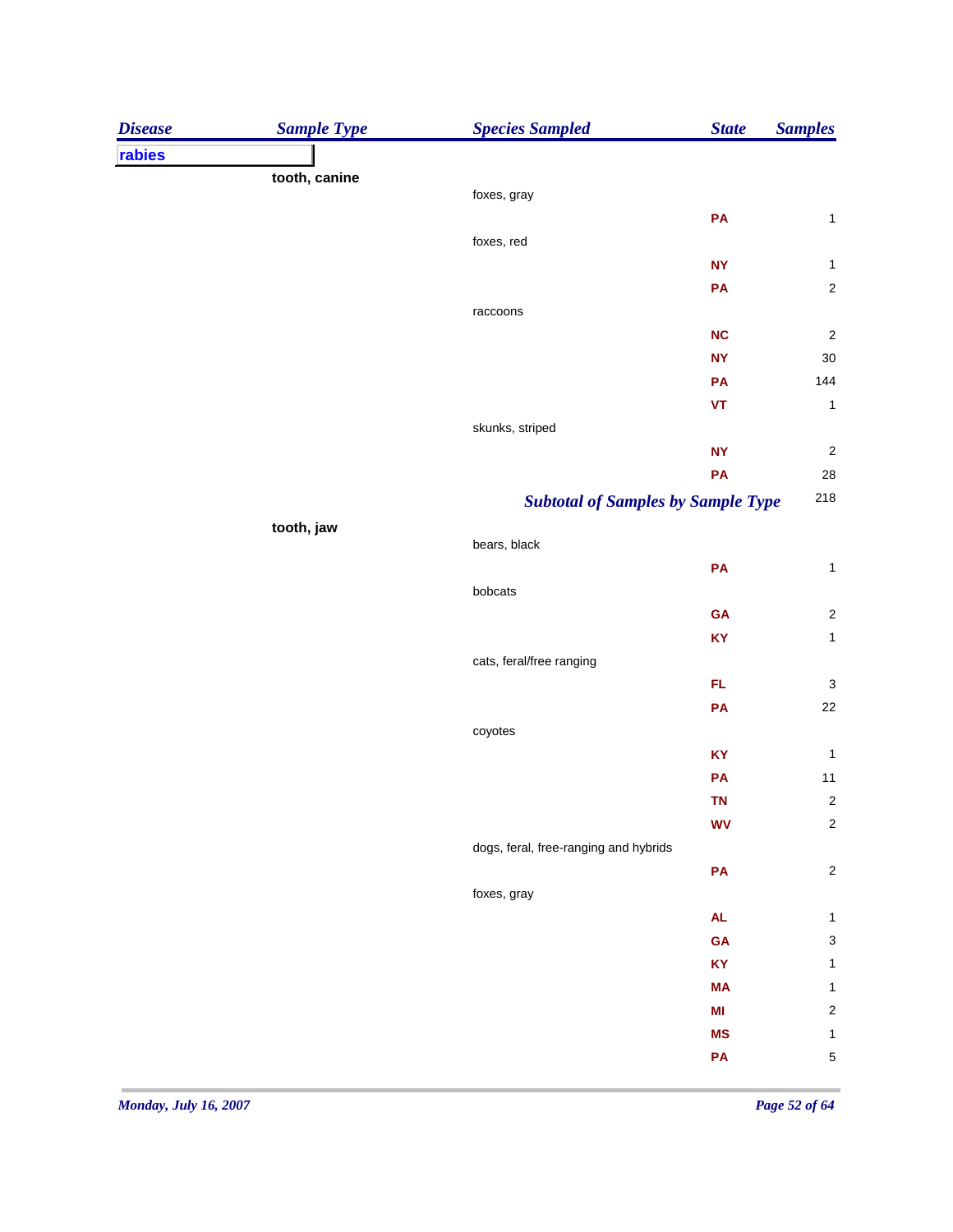| <b>Disease</b> | <b>Sample Type</b> | <b>Species Sampled</b> | <b>State</b>               | <b>Samples</b>            |
|----------------|--------------------|------------------------|----------------------------|---------------------------|
| rabies         |                    |                        |                            |                           |
|                | tooth, jaw         |                        |                            |                           |
|                |                    | foxes, gray            |                            |                           |
|                |                    |                        | <b>TN</b>                  | $\boldsymbol{9}$          |
|                |                    | foxes, red             |                            |                           |
|                |                    |                        | <b>AL</b>                  | $\ensuremath{\mathsf{3}}$ |
|                |                    |                        | <b>MA</b>                  | $\sqrt{5}$                |
|                |                    |                        | MI                         | $\mathbf{1}$              |
|                |                    |                        | <b>MS</b>                  | $\mathbf{3}$              |
|                |                    |                        | <b>NY</b>                  | $\mathbf 1$               |
|                |                    |                        | PA                         | $\sqrt{5}$                |
|                |                    |                        | <b>TN</b>                  | $\mathbf 1$               |
|                |                    |                        | <b>WV</b>                  | $\sqrt{2}$                |
|                |                    | ${\sf minks}$          |                            |                           |
|                |                    |                        | GA                         | $\mathbf 1$               |
|                |                    | raccoons               |                            |                           |
|                |                    |                        | <b>AL</b>                  | 64                        |
|                |                    |                        | AZ                         | $\sqrt{2}$                |
|                |                    |                        | FL.                        | $\mathbf 1$               |
|                |                    |                        | GA                         | $\sqrt{46}$               |
|                |                    |                        | KY                         | 24                        |
|                |                    |                        | LA                         | 34                        |
|                |                    |                        | <b>MA</b>                  | 19                        |
|                |                    |                        | <b>ME</b>                  | $\mathbf{1}$              |
|                |                    |                        | MI                         | $10$                      |
|                |                    |                        | <b>MS</b>                  | $32\,$                    |
|                |                    |                        | <b>NY</b>                  | 54                        |
|                |                    |                        | PA                         | 585                       |
|                |                    |                        | <b>TN</b>                  | 163                       |
|                |                    |                        | VT                         | $13$                      |
|                |                    |                        | <b>WV</b>                  | 146                       |
|                |                    | skunks, striped        |                            |                           |
|                |                    |                        | $\mathsf{A}\mathsf{Z}$     | 56                        |
|                |                    |                        | <b>GA</b>                  | $\mathbf 1$               |
|                |                    |                        | KY                         | $\mathbf 1$               |
|                |                    |                        | MA                         | $\, 6$                    |
|                |                    |                        | <b>MS</b>                  | $\mathbf 1$               |
|                |                    |                        | $\ensuremath{\mathsf{NY}}$ | $\mathbf 1$               |
|                |                    |                        | PA                         | 61                        |
|                |                    |                        | <b>TN</b>                  | $27\,$                    |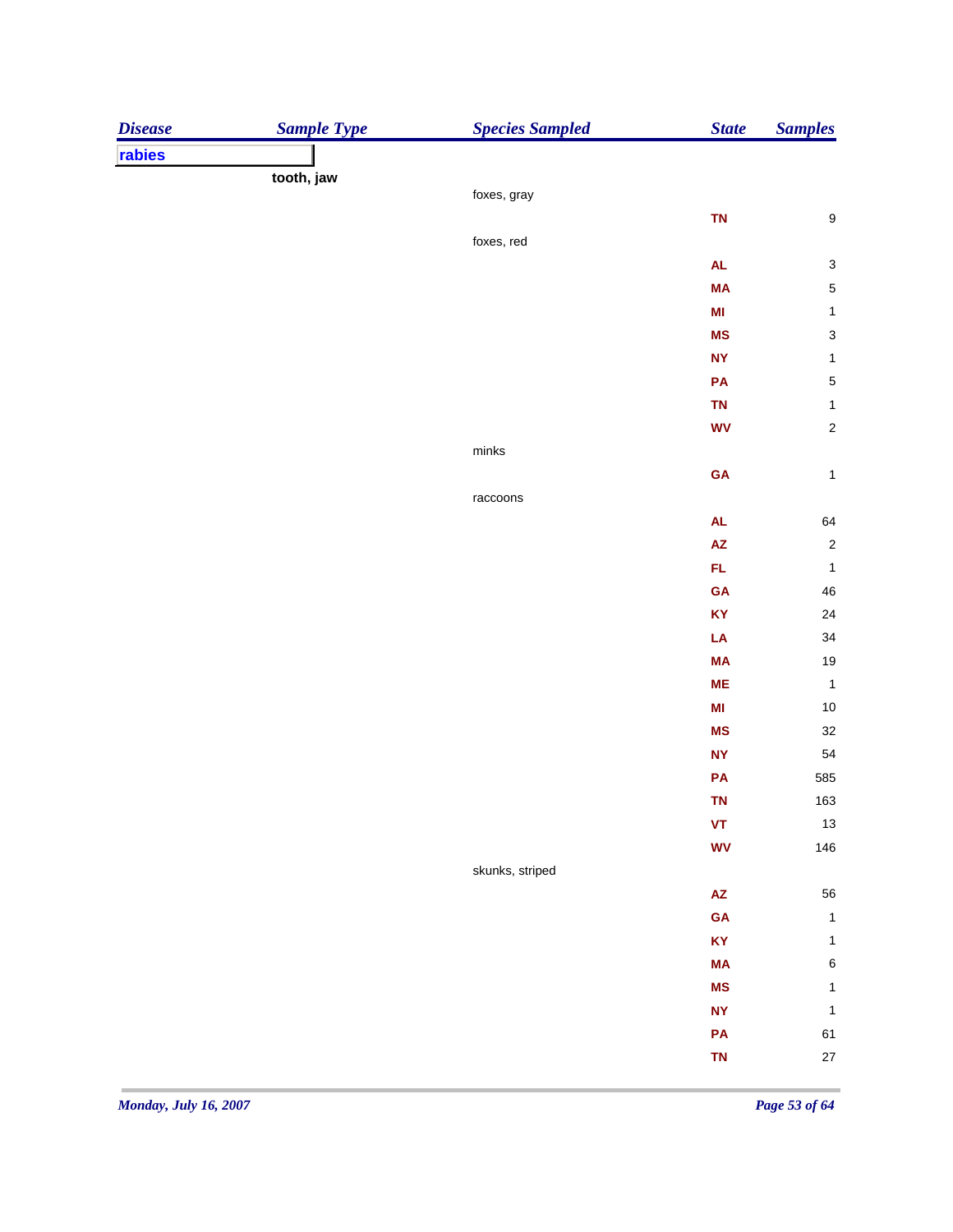| <b>Disease</b> | <b>Sample Type</b> | <b>Species Sampled</b>                | <b>State</b>                              | <b>Samples</b>          |
|----------------|--------------------|---------------------------------------|-------------------------------------------|-------------------------|
| rabies         |                    |                                       |                                           |                         |
|                | tooth, jaw         |                                       |                                           |                         |
|                |                    | skunks, striped                       |                                           |                         |
|                |                    |                                       | $\pmb{\mathsf{VT}}$                       | $\mathbf{1}$            |
|                |                    |                                       | <b>WV</b>                                 | $\overline{4}$          |
|                |                    |                                       | <b>Subtotal of Samples by Sample Type</b> | 1,445                   |
|                | tooth, premolar-1  |                                       |                                           |                         |
|                |                    | cats, feral/free ranging              |                                           |                         |
|                |                    |                                       | FL                                        | $\overline{\mathbf{c}}$ |
|                |                    | dogs, feral, free-ranging and hybrids |                                           | 22                      |
|                |                    | foxes, red                            | $\mathsf{A}\mathsf{Z}$                    |                         |
|                |                    |                                       |                                           | $\overline{\mathbf{c}}$ |
|                |                    |                                       | $\pmb{\mathsf{VT}}$                       |                         |
|                |                    | raccoons                              |                                           |                         |
|                |                    |                                       | AL<br>FL                                  | 57<br>256               |
|                |                    |                                       |                                           | 30                      |
|                |                    |                                       | <b>MA</b><br><b>ME</b>                    | 44                      |
|                |                    |                                       | <b>NC</b>                                 | 106                     |
|                |                    |                                       |                                           | 296                     |
|                |                    |                                       | OH<br>PA                                  | 393                     |
|                |                    |                                       | <b>TN</b>                                 | 76                      |
|                |                    |                                       | <b>VA</b>                                 | 140                     |
|                |                    |                                       | $\pmb{\mathsf{VT}}$                       | 155                     |
|                |                    |                                       | <b>WV</b>                                 | 168                     |
|                |                    | skunks, striped                       |                                           |                         |
|                |                    |                                       | <b>ME</b>                                 | 4                       |
|                |                    |                                       | $\pmb{\mathsf{VT}}$                       | 3                       |
|                |                    |                                       | <b>WV</b>                                 | 5                       |
|                |                    |                                       | <b>Subtotal of Samples by Sample Type</b> | 1,759                   |
|                |                    |                                       |                                           |                         |
|                | tooth, premolar-2  | dogs, feral, free-ranging and hybrids |                                           |                         |
|                |                    |                                       | $\mathsf{AZ}$                             | $\,6$                   |
|                |                    | raccoons                              |                                           |                         |
|                |                    |                                       | FL                                        | $\mathbf 1$             |
|                |                    |                                       | <b>MA</b>                                 | $\mathbf{1}$            |
|                |                    |                                       | <b>ME</b>                                 | 3                       |
|                |                    |                                       | <b>NC</b>                                 | $\overline{\mathbf{c}}$ |
|                |                    |                                       | <b>NY</b>                                 | $\mathbf{1}$            |
|                |                    |                                       | OH                                        | 3                       |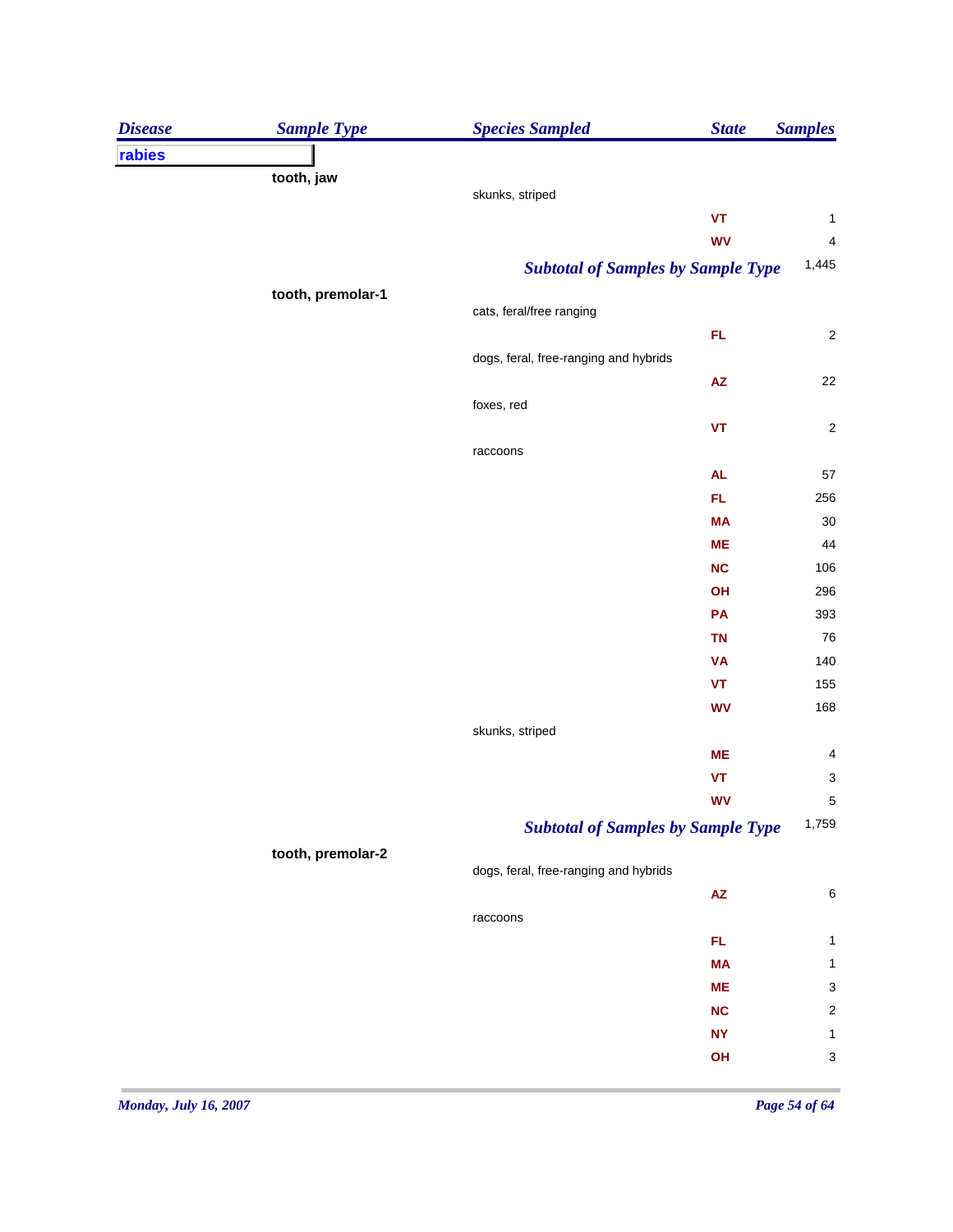| <b>Disease</b>    | <b>Sample Type</b>              | <b>Species Sampled</b>                    | <b>State</b> | <b>Samples</b>          |
|-------------------|---------------------------------|-------------------------------------------|--------------|-------------------------|
| rabies            |                                 |                                           |              |                         |
|                   | tooth, premolar-2               | raccoons                                  |              |                         |
|                   |                                 |                                           | PA           | 4                       |
|                   |                                 |                                           | <b>TN</b>    | 1                       |
|                   |                                 |                                           | VA           | $\overline{\mathbf{c}}$ |
|                   |                                 |                                           | <b>VT</b>    | $\overline{c}$          |
|                   |                                 |                                           | WV           | $\overline{2}$          |
|                   |                                 | skunks, striped                           |              |                         |
|                   |                                 |                                           | <b>ME</b>    | 5                       |
|                   |                                 | <b>Subtotal of Samples by Sample Type</b> |              | 33                      |
|                   |                                 | <b>Subtotal of Samples by Disease</b>     |              | 12,638                  |
| raccoon roundworm |                                 |                                           |              |                         |
|                   | animal, complete, carcass       |                                           |              |                         |
|                   |                                 | raccoons                                  | <b>CA</b>    | 4                       |
|                   |                                 |                                           |              | 4                       |
|                   |                                 | <b>Subtotal of Samples by Sample Type</b> |              |                         |
|                   | content, colon, fecal           | raccoons                                  |              |                         |
|                   |                                 |                                           | <b>NV</b>    | 11                      |
|                   |                                 | <b>Subtotal of Samples by Sample Type</b> |              | 11                      |
|                   | fecal, external                 |                                           |              |                         |
|                   |                                 | raccoons                                  |              |                         |
|                   |                                 |                                           | <b>NV</b>    | 1                       |
|                   |                                 | <b>Subtotal of Samples by Sample Type</b> |              | 1                       |
|                   |                                 | <b>Subtotal of Samples by Disease</b>     |              | 16                      |
| roundworms, other |                                 |                                           |              |                         |
|                   | tissue, stomach                 |                                           |              |                         |
|                   |                                 | lions, mountain (cougar)                  | <b>OR</b>    | 1                       |
|                   |                                 |                                           |              | 1                       |
|                   |                                 | <b>Subtotal of Samples by Sample Type</b> |              |                         |
|                   | tooth, premolar-1               | lions, mountain (cougar)                  |              |                         |
|                   |                                 |                                           | <b>OR</b>    | 1                       |
|                   |                                 | <b>Subtotal of Samples by Sample Type</b> |              | 1                       |
|                   |                                 | <b>Subtotal of Samples by Disease</b>     |              | $\overline{c}$          |
| salmonella        |                                 |                                           |              |                         |
|                   | content, small intestine, fecal |                                           |              |                         |
|                   |                                 | starlings, european                       |              |                         |
|                   |                                 |                                           | <b>OR</b>    | 100                     |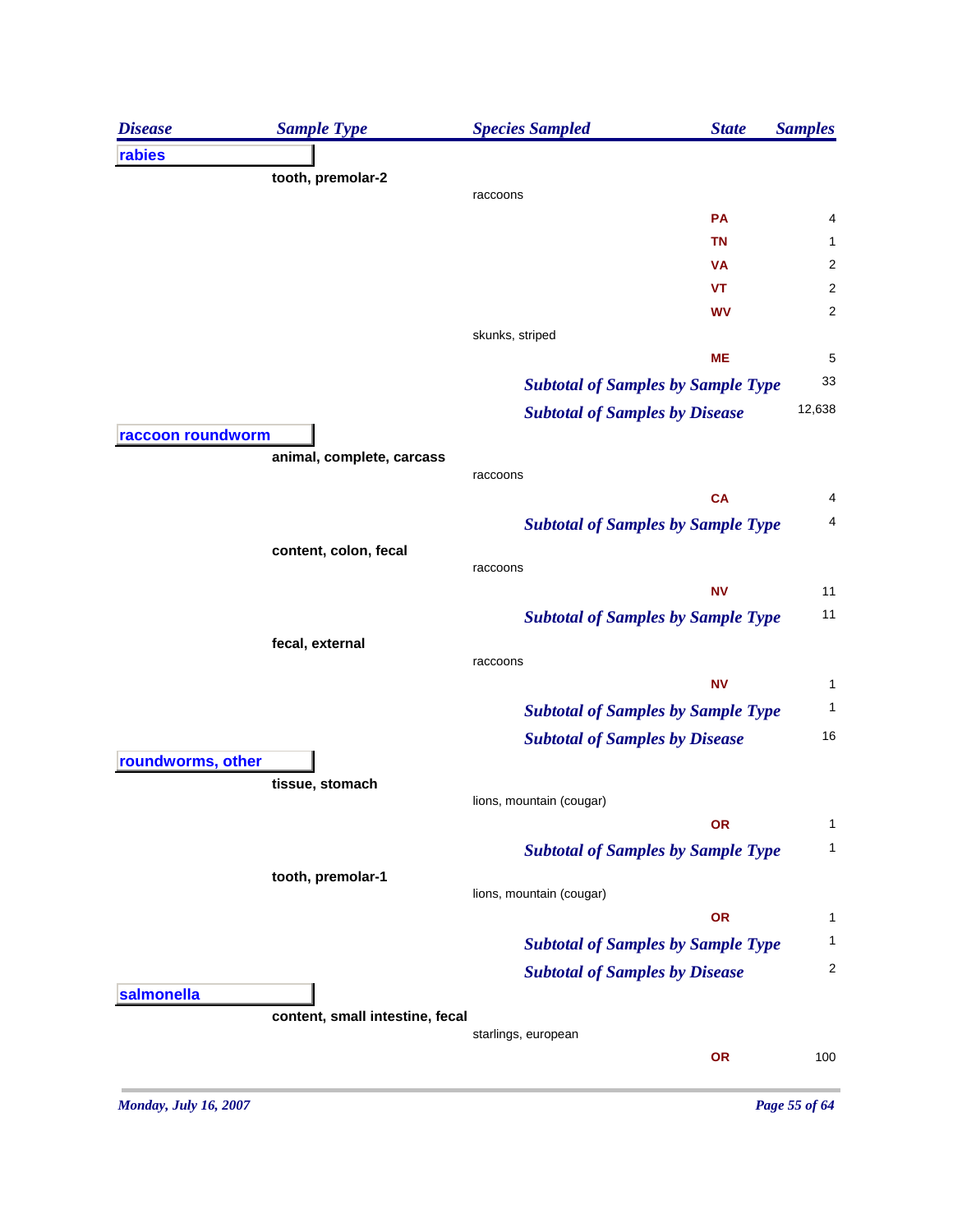| <b>Disease</b>    | <b>Sample Type</b>              | <b>Species Sampled</b><br><b>State</b>    | <b>Samples</b>          |
|-------------------|---------------------------------|-------------------------------------------|-------------------------|
| salmonella        |                                 |                                           |                         |
|                   | content, small intestine, fecal |                                           |                         |
|                   |                                 | <b>Subtotal of Samples by Sample Type</b> | 100                     |
|                   | swab, cloacal, wet              |                                           |                         |
|                   |                                 | starlings, european<br>OR                 | 100                     |
|                   |                                 |                                           | 100                     |
|                   |                                 | <b>Subtotal of Samples by Sample Type</b> | 200                     |
|                   |                                 | <b>Subtotal of Samples by Disease</b>     |                         |
| swine brucellosis | blood, serum                    |                                           |                         |
|                   |                                 | hogs, feral                               |                         |
|                   |                                 | <b>AZ</b>                                 | 25                      |
|                   |                                 | <b>CA</b>                                 | 23                      |
|                   |                                 | GA                                        | 21                      |
|                   |                                 | <b>MO</b>                                 | 27                      |
|                   |                                 | <b>NC</b>                                 | 1                       |
|                   |                                 | <b>NM</b>                                 | 21                      |
|                   |                                 | <b>SC</b>                                 | 4                       |
|                   |                                 | <b>TX</b>                                 | 249                     |
|                   |                                 | <b>Subtotal of Samples by Sample Type</b> | 371                     |
|                   | blood, whole, lavender-top      | hogs, feral                               |                         |
|                   |                                 | OR                                        | $\overline{\mathbf{c}}$ |
|                   |                                 | <b>Subtotal of Samples by Sample Type</b> | $\overline{\mathbf{c}}$ |
|                   | blood, whole, red/gray-top      |                                           |                         |
|                   |                                 | hogs, feral                               |                         |
|                   |                                 | ${\sf AZ}$                                | 19                      |
|                   |                                 | OK                                        | 560                     |
|                   |                                 | <b>OR</b>                                 | $\overline{\mathbf{c}}$ |
|                   |                                 | <b>Subtotal of Samples by Sample Type</b> | 581                     |
|                   | blood, whole, red-top           |                                           |                         |
|                   |                                 | hogs, feral                               |                         |
|                   |                                 | OK                                        | 18                      |
|                   |                                 | <b>Subtotal of Samples by Sample Type</b> | 18                      |
|                   | swab, nasal, wet                | hogs, feral                               |                         |
|                   |                                 | <b>NM</b>                                 | 1                       |
|                   |                                 |                                           | 1                       |
|                   |                                 | <b>Subtotal of Samples by Sample Type</b> |                         |
|                   |                                 | <b>Subtotal of Samples by Disease</b>     | 973                     |
| swine influenza   |                                 |                                           |                         |

*Monday, July 16, 2007 Page 56 of 64*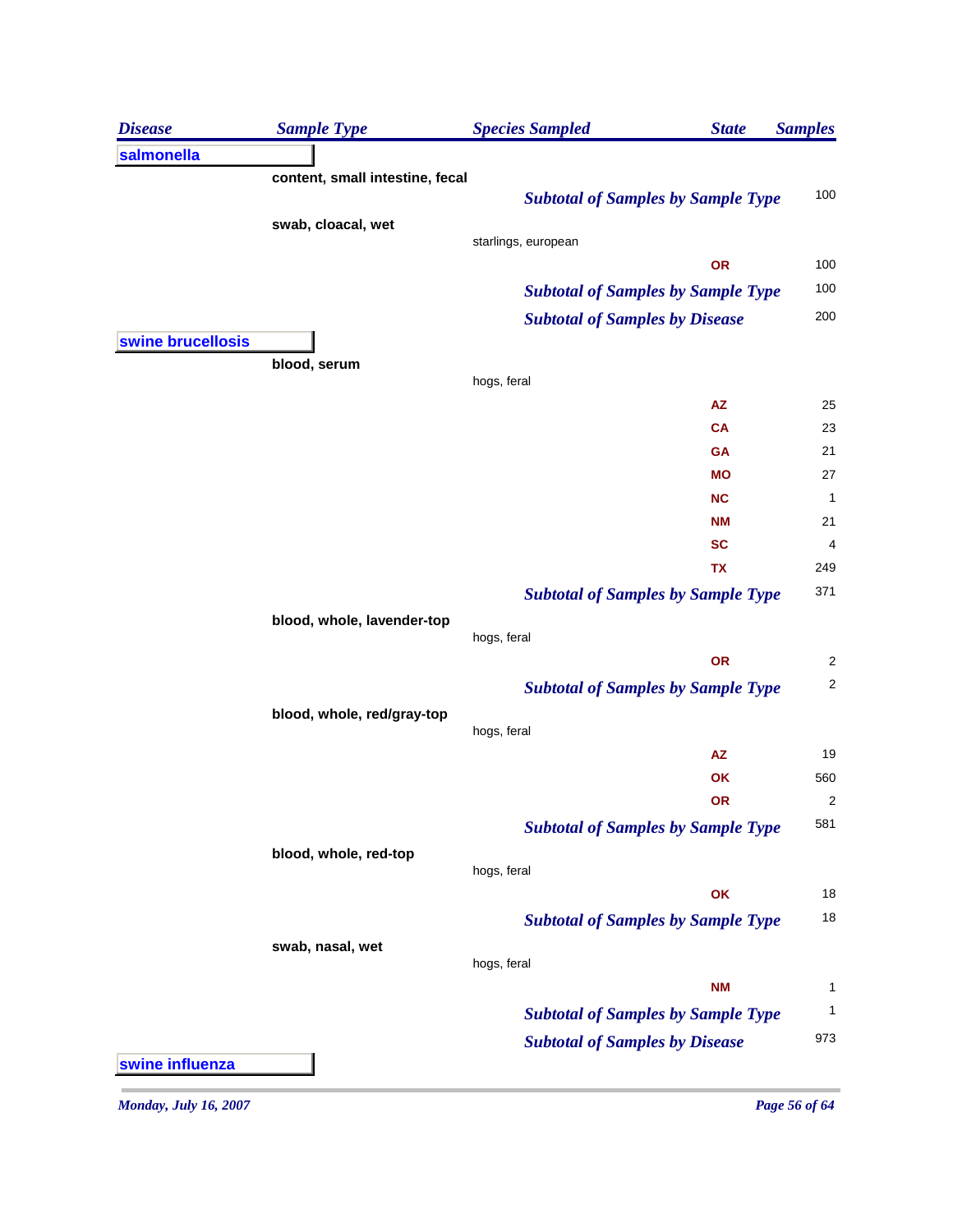| <b>Disease</b>  | <b>Sample Type</b>        | <b>Species Sampled</b><br><b>State</b>    | <b>Samples</b>           |
|-----------------|---------------------------|-------------------------------------------|--------------------------|
| swine influenza |                           |                                           |                          |
|                 | blood, serum              |                                           |                          |
|                 |                           | hogs, feral<br><b>CA</b>                  | 31                       |
|                 |                           | <b>MO</b>                                 | 130                      |
|                 |                           | <b>Subtotal of Samples by Sample Type</b> | 161                      |
|                 | swab, nasal, wet          |                                           |                          |
|                 |                           | hogs, feral                               |                          |
|                 |                           | <b>CA</b>                                 | $\overline{\mathbf{c}}$  |
|                 |                           | <b>Subtotal of Samples by Sample Type</b> | $\overline{\mathbf{c}}$  |
|                 | tissue, tonsil            | hogs, feral                               |                          |
|                 |                           | <b>CA</b>                                 | $\overline{\mathbf{c}}$  |
|                 |                           | <b>Subtotal of Samples by Sample Type</b> | $\overline{\mathbf{c}}$  |
|                 |                           | <b>Subtotal of Samples by Disease</b>     | 165                      |
| toxoplasmosis   |                           |                                           |                          |
|                 | animal, complete, carcass |                                           |                          |
|                 |                           | cats, feral/free ranging<br><b>CA</b>     | 16                       |
|                 |                           | foxes, red                                |                          |
|                 |                           | <b>CA</b>                                 | $\boldsymbol{9}$         |
|                 |                           | <b>Subtotal of Samples by Sample Type</b> | 25                       |
|                 | fecal, external           |                                           |                          |
|                 |                           | bobcats                                   |                          |
|                 |                           | <b>CA</b>                                 | $\mathbf 1$              |
|                 |                           | opossums, virginia<br><b>CA</b>           | 3                        |
|                 |                           | <b>Subtotal of Samples by Sample Type</b> | $\overline{\mathcal{A}}$ |
|                 |                           |                                           | 29                       |
| tularemia       |                           | <b>Subtotal of Samples by Disease</b>     |                          |
|                 | animal, complete, carcass |                                           |                          |
|                 |                           | hares, jackrabbits (all)                  |                          |
|                 |                           | TX                                        | 1                        |
|                 |                           | rabbits, cottontail                       | $\overline{2}$           |
|                 |                           | <b>CA</b>                                 | 3                        |
|                 | blood, nobuto             | <b>Subtotal of Samples by Sample Type</b> |                          |
|                 |                           | armadillos, nine-banded                   |                          |
|                 |                           | OK                                        | 15                       |
|                 |                           | badgers                                   |                          |
|                 |                           |                                           |                          |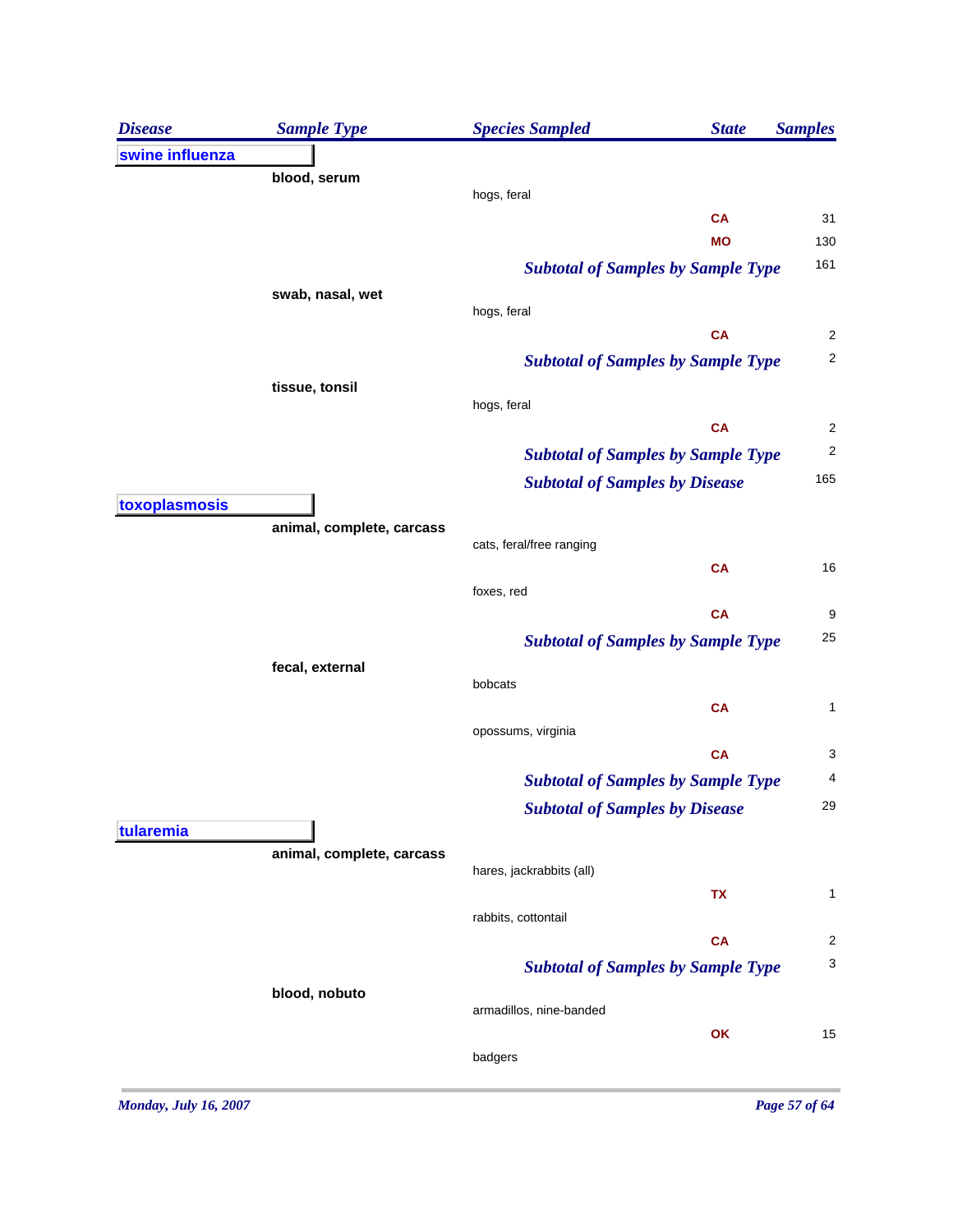| tularemia<br>blood, nobuto<br>badgers<br>$\bf 8$<br>${\sf AZ}$<br>$\mathbf{co}$<br>$\mathbf{1}$<br>$\bf 8$<br>OK<br>OR<br>$12\,$<br>bears, black<br>CA<br>$\,6\,$<br>$\mathsf{co}$<br>$\mathbf{1}$<br>beavers<br>$10$<br>${\sf AZ}$<br>CA<br>$\bf 8$<br>$\boldsymbol{7}$<br>$\mathsf{co}$<br>$\,6\,$<br><b>MO</b><br>$\mathbf 1$<br>ND<br>$\sqrt{2}$<br>$\textsf{NV}$<br>$\sqrt{2}$<br><b>NY</b><br>407<br>OK<br>$\overline{\mathbf{4}}$<br>OR<br>59<br>TX<br>bobcats<br>${\bf C}{\bf A}$<br>OK<br>$25\,$<br>TX<br>cats, feral/free ranging<br>${\sf AZ}$<br>CA<br>$\overline{\mathbf{4}}$<br>OK<br>coyotes<br>$\mathsf{A}\mathsf{Z}$<br>CA<br>367<br>$\mathsf{co}$<br>$\sf ID$<br><b>MO</b><br>$\boldsymbol{\mathsf{ND}}$<br>12<br>${\sf NV}$<br>OK<br>OR<br>SD | <b>Disease</b> | <b>Sample Type</b> | <b>Species Sampled</b> | <b>State</b> | <b>Samples</b>            |
|------------------------------------------------------------------------------------------------------------------------------------------------------------------------------------------------------------------------------------------------------------------------------------------------------------------------------------------------------------------------------------------------------------------------------------------------------------------------------------------------------------------------------------------------------------------------------------------------------------------------------------------------------------------------------------------------------------------------------------------------------------------|----------------|--------------------|------------------------|--------------|---------------------------|
|                                                                                                                                                                                                                                                                                                                                                                                                                                                                                                                                                                                                                                                                                                                                                                  |                |                    |                        |              |                           |
|                                                                                                                                                                                                                                                                                                                                                                                                                                                                                                                                                                                                                                                                                                                                                                  |                |                    |                        |              |                           |
|                                                                                                                                                                                                                                                                                                                                                                                                                                                                                                                                                                                                                                                                                                                                                                  |                |                    |                        |              |                           |
|                                                                                                                                                                                                                                                                                                                                                                                                                                                                                                                                                                                                                                                                                                                                                                  |                |                    |                        |              |                           |
|                                                                                                                                                                                                                                                                                                                                                                                                                                                                                                                                                                                                                                                                                                                                                                  |                |                    |                        |              |                           |
|                                                                                                                                                                                                                                                                                                                                                                                                                                                                                                                                                                                                                                                                                                                                                                  |                |                    |                        |              |                           |
|                                                                                                                                                                                                                                                                                                                                                                                                                                                                                                                                                                                                                                                                                                                                                                  |                |                    |                        |              |                           |
|                                                                                                                                                                                                                                                                                                                                                                                                                                                                                                                                                                                                                                                                                                                                                                  |                |                    |                        |              |                           |
|                                                                                                                                                                                                                                                                                                                                                                                                                                                                                                                                                                                                                                                                                                                                                                  |                |                    |                        |              |                           |
|                                                                                                                                                                                                                                                                                                                                                                                                                                                                                                                                                                                                                                                                                                                                                                  |                |                    |                        |              |                           |
|                                                                                                                                                                                                                                                                                                                                                                                                                                                                                                                                                                                                                                                                                                                                                                  |                |                    |                        |              |                           |
|                                                                                                                                                                                                                                                                                                                                                                                                                                                                                                                                                                                                                                                                                                                                                                  |                |                    |                        |              |                           |
|                                                                                                                                                                                                                                                                                                                                                                                                                                                                                                                                                                                                                                                                                                                                                                  |                |                    |                        |              |                           |
|                                                                                                                                                                                                                                                                                                                                                                                                                                                                                                                                                                                                                                                                                                                                                                  |                |                    |                        |              |                           |
|                                                                                                                                                                                                                                                                                                                                                                                                                                                                                                                                                                                                                                                                                                                                                                  |                |                    |                        |              |                           |
|                                                                                                                                                                                                                                                                                                                                                                                                                                                                                                                                                                                                                                                                                                                                                                  |                |                    |                        |              |                           |
|                                                                                                                                                                                                                                                                                                                                                                                                                                                                                                                                                                                                                                                                                                                                                                  |                |                    |                        |              |                           |
|                                                                                                                                                                                                                                                                                                                                                                                                                                                                                                                                                                                                                                                                                                                                                                  |                |                    |                        |              |                           |
|                                                                                                                                                                                                                                                                                                                                                                                                                                                                                                                                                                                                                                                                                                                                                                  |                |                    |                        |              |                           |
|                                                                                                                                                                                                                                                                                                                                                                                                                                                                                                                                                                                                                                                                                                                                                                  |                |                    |                        |              |                           |
|                                                                                                                                                                                                                                                                                                                                                                                                                                                                                                                                                                                                                                                                                                                                                                  |                |                    |                        |              |                           |
|                                                                                                                                                                                                                                                                                                                                                                                                                                                                                                                                                                                                                                                                                                                                                                  |                |                    |                        |              |                           |
|                                                                                                                                                                                                                                                                                                                                                                                                                                                                                                                                                                                                                                                                                                                                                                  |                |                    |                        |              | $\sqrt{2}$                |
|                                                                                                                                                                                                                                                                                                                                                                                                                                                                                                                                                                                                                                                                                                                                                                  |                |                    |                        |              |                           |
|                                                                                                                                                                                                                                                                                                                                                                                                                                                                                                                                                                                                                                                                                                                                                                  |                |                    |                        |              | $\ensuremath{\mathsf{3}}$ |
|                                                                                                                                                                                                                                                                                                                                                                                                                                                                                                                                                                                                                                                                                                                                                                  |                |                    |                        |              |                           |
|                                                                                                                                                                                                                                                                                                                                                                                                                                                                                                                                                                                                                                                                                                                                                                  |                |                    |                        |              | $\ensuremath{\mathsf{3}}$ |
|                                                                                                                                                                                                                                                                                                                                                                                                                                                                                                                                                                                                                                                                                                                                                                  |                |                    |                        |              | $17\,$                    |
|                                                                                                                                                                                                                                                                                                                                                                                                                                                                                                                                                                                                                                                                                                                                                                  |                |                    |                        |              |                           |
|                                                                                                                                                                                                                                                                                                                                                                                                                                                                                                                                                                                                                                                                                                                                                                  |                |                    |                        |              |                           |
|                                                                                                                                                                                                                                                                                                                                                                                                                                                                                                                                                                                                                                                                                                                                                                  |                |                    |                        |              | 152                       |
|                                                                                                                                                                                                                                                                                                                                                                                                                                                                                                                                                                                                                                                                                                                                                                  |                |                    |                        |              | 57                        |
|                                                                                                                                                                                                                                                                                                                                                                                                                                                                                                                                                                                                                                                                                                                                                                  |                |                    |                        |              |                           |
|                                                                                                                                                                                                                                                                                                                                                                                                                                                                                                                                                                                                                                                                                                                                                                  |                |                    |                        |              | $\ensuremath{\mathsf{3}}$ |
|                                                                                                                                                                                                                                                                                                                                                                                                                                                                                                                                                                                                                                                                                                                                                                  |                |                    |                        |              | $\mathbf 5$               |
|                                                                                                                                                                                                                                                                                                                                                                                                                                                                                                                                                                                                                                                                                                                                                                  |                |                    |                        |              | $\boldsymbol{9}$          |
|                                                                                                                                                                                                                                                                                                                                                                                                                                                                                                                                                                                                                                                                                                                                                                  |                |                    |                        |              |                           |
|                                                                                                                                                                                                                                                                                                                                                                                                                                                                                                                                                                                                                                                                                                                                                                  |                |                    |                        |              | 524                       |
|                                                                                                                                                                                                                                                                                                                                                                                                                                                                                                                                                                                                                                                                                                                                                                  |                |                    |                        |              | 42                        |
|                                                                                                                                                                                                                                                                                                                                                                                                                                                                                                                                                                                                                                                                                                                                                                  |                |                    |                        |              | 58                        |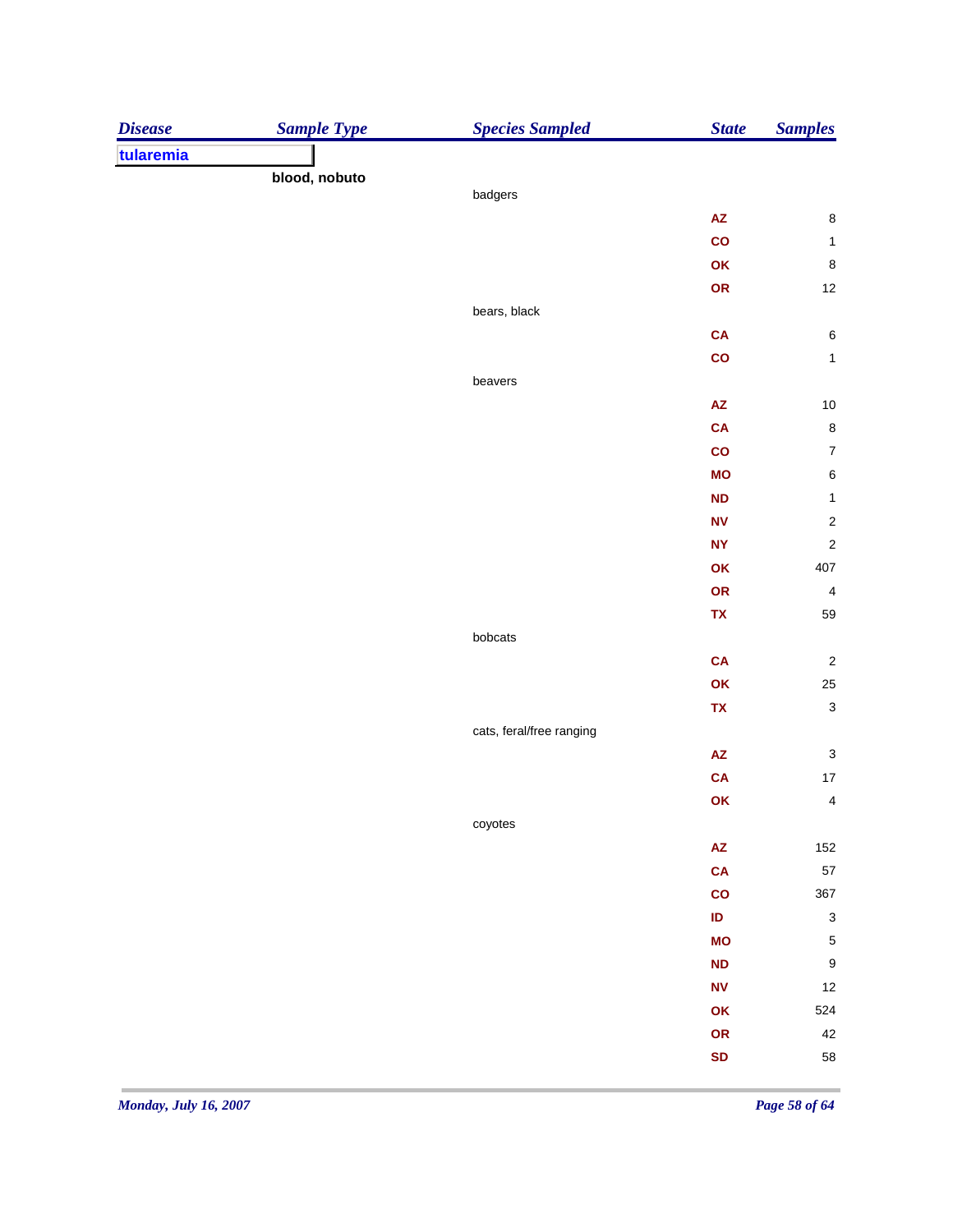| tularemia<br>blood, nobuto<br>coyotes<br>${\bf TX}$<br>deer, mule<br>OR<br>dogs, feral, free-ranging and hybrids<br>$\mathsf{A}\mathsf{Z}$<br>CA<br>ducks, dabbling (other)<br>OK<br>foxes, gray<br>$\mathsf{A}\mathsf{Z}$<br><b>CA</b><br>OK<br>${\bf TX}$<br>foxes, red<br><b>CA</b><br>co<br>ND<br>OK<br>hares, jackrabbits (all)<br>OK<br>TX<br>hogs, feral<br>$\mathsf{A}\mathsf{Z}$<br><b>CA</b><br><b>MO</b><br>OK<br><b>TX</b><br>lions, mountain (cougar)<br>$\mathsf{A}\mathsf{Z}$<br><b>CA</b><br>co<br>OR<br>marmots/woodchucks (all)<br>$\sf IN$<br>OK<br>muskrats, z-(other) | <b>Disease</b> | <b>Sample Type</b> | <b>Species Sampled</b> | <b>State</b> | <b>Samples</b>                           |
|--------------------------------------------------------------------------------------------------------------------------------------------------------------------------------------------------------------------------------------------------------------------------------------------------------------------------------------------------------------------------------------------------------------------------------------------------------------------------------------------------------------------------------------------------------------------------------------------|----------------|--------------------|------------------------|--------------|------------------------------------------|
|                                                                                                                                                                                                                                                                                                                                                                                                                                                                                                                                                                                            |                |                    |                        |              |                                          |
|                                                                                                                                                                                                                                                                                                                                                                                                                                                                                                                                                                                            |                |                    |                        |              |                                          |
|                                                                                                                                                                                                                                                                                                                                                                                                                                                                                                                                                                                            |                |                    |                        |              |                                          |
|                                                                                                                                                                                                                                                                                                                                                                                                                                                                                                                                                                                            |                |                    |                        |              | $10\,$                                   |
|                                                                                                                                                                                                                                                                                                                                                                                                                                                                                                                                                                                            |                |                    |                        |              |                                          |
|                                                                                                                                                                                                                                                                                                                                                                                                                                                                                                                                                                                            |                |                    |                        |              | $\sqrt{5}$                               |
|                                                                                                                                                                                                                                                                                                                                                                                                                                                                                                                                                                                            |                |                    |                        |              |                                          |
|                                                                                                                                                                                                                                                                                                                                                                                                                                                                                                                                                                                            |                |                    |                        |              | 191                                      |
|                                                                                                                                                                                                                                                                                                                                                                                                                                                                                                                                                                                            |                |                    |                        |              | $\mathbf{1}$                             |
|                                                                                                                                                                                                                                                                                                                                                                                                                                                                                                                                                                                            |                |                    |                        |              |                                          |
|                                                                                                                                                                                                                                                                                                                                                                                                                                                                                                                                                                                            |                |                    |                        |              | $\mathbf{1}$                             |
|                                                                                                                                                                                                                                                                                                                                                                                                                                                                                                                                                                                            |                |                    |                        |              |                                          |
|                                                                                                                                                                                                                                                                                                                                                                                                                                                                                                                                                                                            |                |                    |                        |              | $\sqrt{2}$<br>$\boldsymbol{7}$           |
|                                                                                                                                                                                                                                                                                                                                                                                                                                                                                                                                                                                            |                |                    |                        |              |                                          |
|                                                                                                                                                                                                                                                                                                                                                                                                                                                                                                                                                                                            |                |                    |                        |              | $\mathbf 1$<br>$\ensuremath{\mathsf{3}}$ |
|                                                                                                                                                                                                                                                                                                                                                                                                                                                                                                                                                                                            |                |                    |                        |              |                                          |
|                                                                                                                                                                                                                                                                                                                                                                                                                                                                                                                                                                                            |                |                    |                        |              | $\boldsymbol{6}$                         |
|                                                                                                                                                                                                                                                                                                                                                                                                                                                                                                                                                                                            |                |                    |                        |              | $50\,$                                   |
|                                                                                                                                                                                                                                                                                                                                                                                                                                                                                                                                                                                            |                |                    |                        |              | $\sqrt{2}$                               |
|                                                                                                                                                                                                                                                                                                                                                                                                                                                                                                                                                                                            |                |                    |                        |              | $\boldsymbol{7}$                         |
|                                                                                                                                                                                                                                                                                                                                                                                                                                                                                                                                                                                            |                |                    |                        |              |                                          |
|                                                                                                                                                                                                                                                                                                                                                                                                                                                                                                                                                                                            |                |                    |                        |              | 13                                       |
|                                                                                                                                                                                                                                                                                                                                                                                                                                                                                                                                                                                            |                |                    |                        |              | 54                                       |
|                                                                                                                                                                                                                                                                                                                                                                                                                                                                                                                                                                                            |                |                    |                        |              |                                          |
|                                                                                                                                                                                                                                                                                                                                                                                                                                                                                                                                                                                            |                |                    |                        |              | 35                                       |
|                                                                                                                                                                                                                                                                                                                                                                                                                                                                                                                                                                                            |                |                    |                        |              | 53                                       |
|                                                                                                                                                                                                                                                                                                                                                                                                                                                                                                                                                                                            |                |                    |                        |              | ${\bf 87}$                               |
|                                                                                                                                                                                                                                                                                                                                                                                                                                                                                                                                                                                            |                |                    |                        |              | 15                                       |
|                                                                                                                                                                                                                                                                                                                                                                                                                                                                                                                                                                                            |                |                    |                        |              | $\overline{\mathbf{4}}$                  |
|                                                                                                                                                                                                                                                                                                                                                                                                                                                                                                                                                                                            |                |                    |                        |              |                                          |
|                                                                                                                                                                                                                                                                                                                                                                                                                                                                                                                                                                                            |                |                    |                        |              | 4                                        |
|                                                                                                                                                                                                                                                                                                                                                                                                                                                                                                                                                                                            |                |                    |                        |              | $\mathbf{1}$                             |
|                                                                                                                                                                                                                                                                                                                                                                                                                                                                                                                                                                                            |                |                    |                        |              | $\mathbf{1}$                             |
|                                                                                                                                                                                                                                                                                                                                                                                                                                                                                                                                                                                            |                |                    |                        |              | $\,$ 6 $\,$                              |
|                                                                                                                                                                                                                                                                                                                                                                                                                                                                                                                                                                                            |                |                    |                        |              |                                          |
|                                                                                                                                                                                                                                                                                                                                                                                                                                                                                                                                                                                            |                |                    |                        |              | $\mathbf{1}$                             |
|                                                                                                                                                                                                                                                                                                                                                                                                                                                                                                                                                                                            |                |                    |                        |              | $\mathbf{1}$                             |
|                                                                                                                                                                                                                                                                                                                                                                                                                                                                                                                                                                                            |                |                    |                        |              |                                          |
|                                                                                                                                                                                                                                                                                                                                                                                                                                                                                                                                                                                            |                |                    |                        | <b>MO</b>    | $50\,$                                   |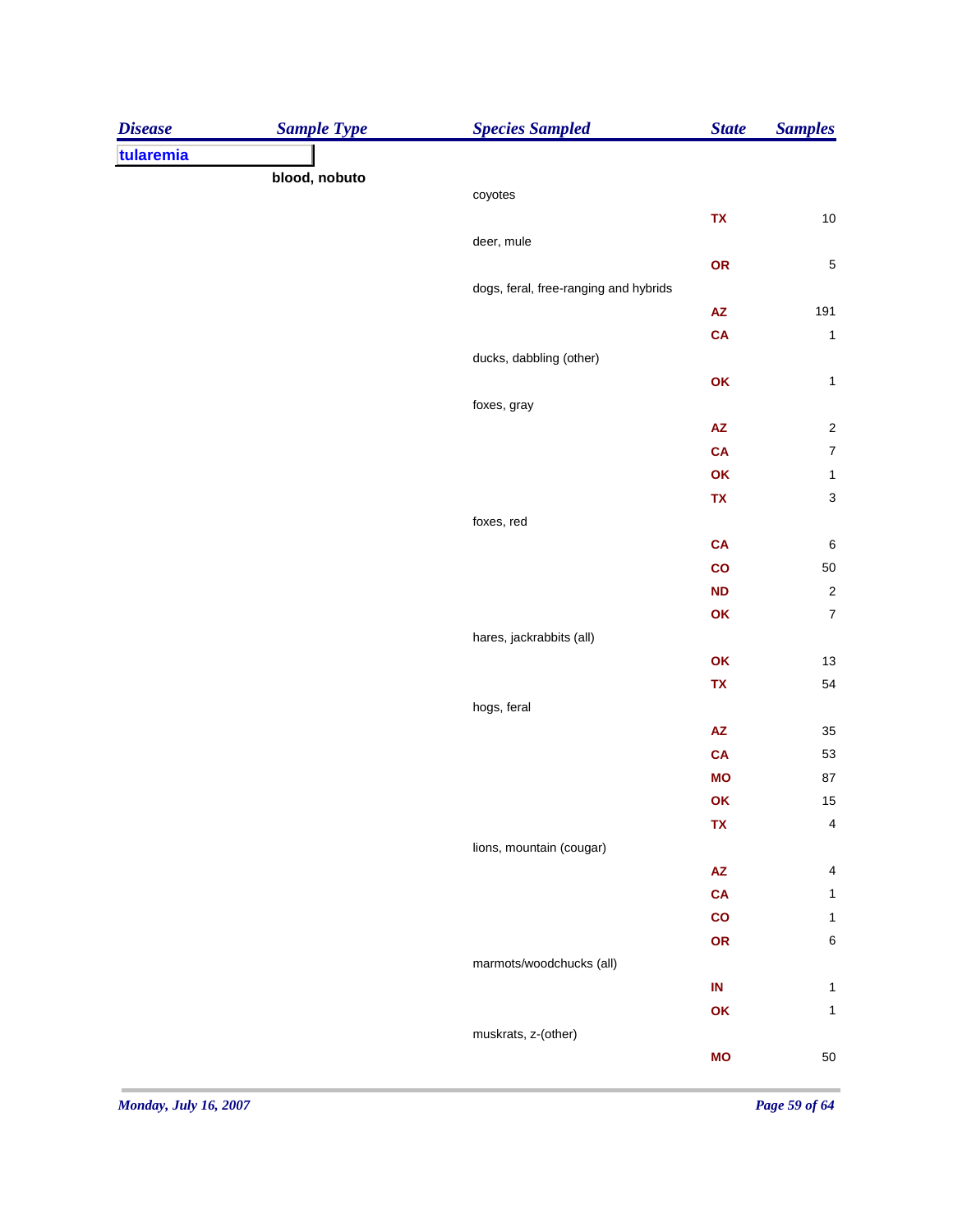| <b>Disease</b> | <b>Sample Type</b> | <b>Species Sampled</b>     | <b>State</b>           | <b>Samples</b>            |
|----------------|--------------------|----------------------------|------------------------|---------------------------|
| tularemia      |                    |                            |                        |                           |
|                | blood, nobuto      |                            |                        |                           |
|                |                    | muskrats, z-(other)        |                        |                           |
|                |                    | nutrias                    | OK                     | $\mathbf 5$               |
|                |                    |                            | TX                     | 12                        |
|                |                    | opossums, virginia         |                        |                           |
|                |                    |                            | CA                     | $\sqrt{2}$                |
|                |                    |                            | $\sf IN$               | $\sqrt{2}$                |
|                |                    |                            | <b>MO</b>              | $\overline{\mathbf{4}}$   |
|                |                    |                            | OK                     | 24                        |
|                |                    | otters, river              |                        |                           |
|                |                    |                            | OK                     | $\ensuremath{\mathsf{3}}$ |
|                |                    | porcupines                 |                        |                           |
|                |                    |                            | $\mathsf{ND}$          | $\sqrt{2}$                |
|                |                    | prairie dogs, black-tailed |                        |                           |
|                |                    |                            | co                     | $\mathbf{1}$              |
|                |                    |                            | OK                     | $\overline{\mathbf{4}}$   |
|                |                    |                            | TX                     | $\mathbf{1}$              |
|                |                    | pronghorns (antelope)      |                        |                           |
|                |                    |                            | OR                     | $\sqrt{2}$                |
|                |                    | rabbits, cottontail        |                        |                           |
|                |                    |                            | <b>MO</b>              | $13$                      |
|                |                    |                            | OK                     | 12                        |
|                |                    |                            | TX                     | $\overline{\mathbf{4}}$   |
|                |                    | rabbits, desert cottontail |                        |                           |
|                |                    |                            | $\pmb{\mathsf{AZ}}$    | $\sqrt{2}$                |
|                |                    | raccoons                   |                        |                           |
|                |                    |                            | ${\sf AZ}$             | $\boldsymbol{2}$          |
|                |                    |                            | CA                     | 44                        |
|                |                    |                            | $\mathbf{co}$          | 11                        |
|                |                    |                            | <b>MO</b>              | 13                        |
|                |                    |                            | N <sub>V</sub>         | 30                        |
|                |                    |                            | OK                     | 61                        |
|                |                    |                            | TX                     | 50                        |
|                |                    | ringtails                  |                        |                           |
|                |                    |                            | $\mathsf{A}\mathsf{Z}$ | $\mathbf{1}$              |
|                |                    | skunks, hooded             | $\mathsf{A}\mathsf{Z}$ | $\sqrt{2}$                |
|                |                    | skunks, spotted            |                        |                           |
|                |                    |                            |                        |                           |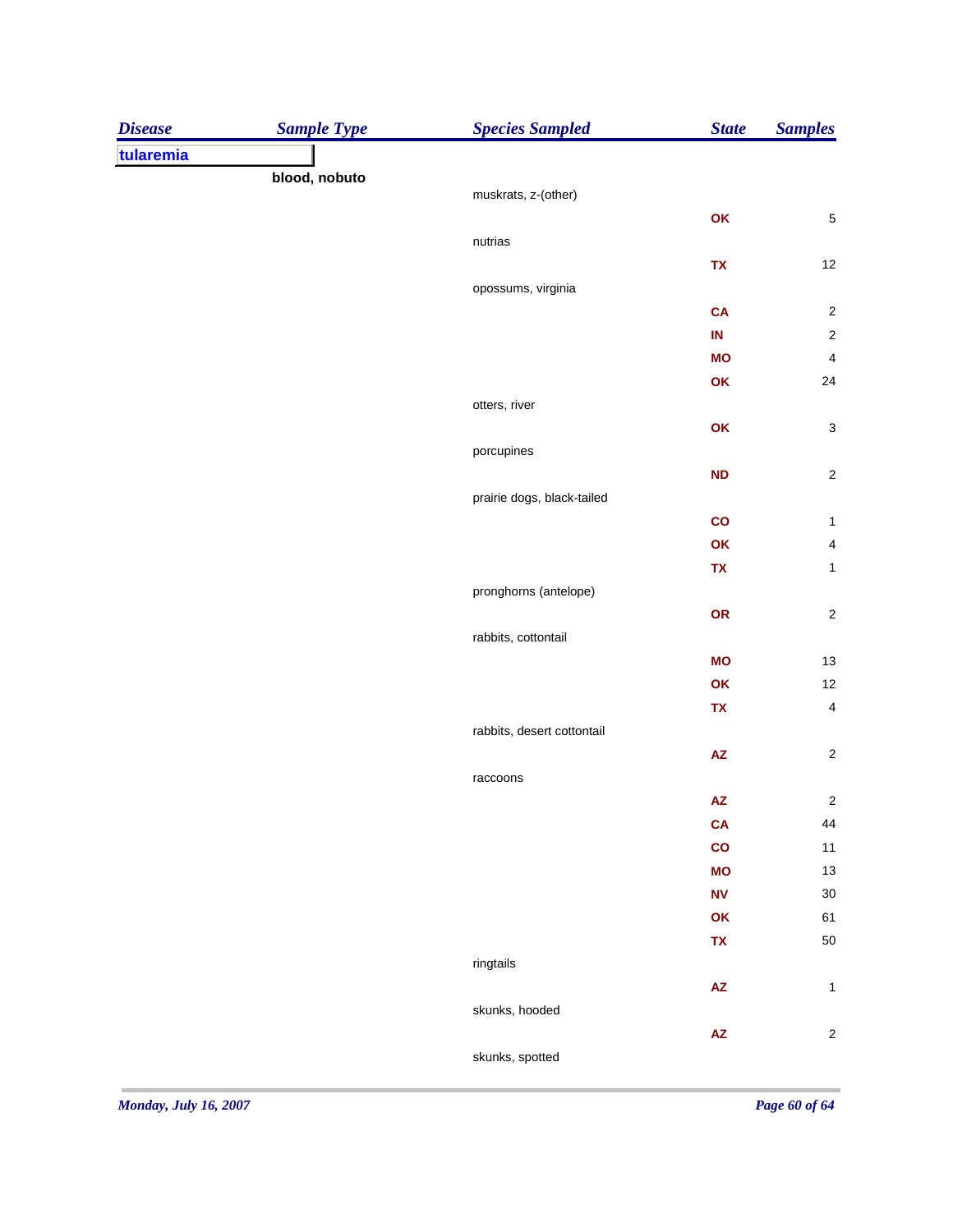| <b>Disease</b> | <b>Sample Type</b>       | <b>Species Sampled</b>                    | <b>State</b>   | <b>Samples</b>           |
|----------------|--------------------------|-------------------------------------------|----------------|--------------------------|
| tularemia      |                          |                                           |                |                          |
|                | blood, nobuto            |                                           |                |                          |
|                |                          | skunks, spotted                           |                |                          |
|                |                          |                                           | N <sub>V</sub> | $\overline{\mathbf{c}}$  |
|                |                          | skunks, striped                           | <b>AZ</b>      | 54                       |
|                |                          |                                           | <b>CA</b>      | 44                       |
|                |                          |                                           | $\overline{c}$ | $\overline{\mathbf{c}}$  |
|                |                          |                                           | IN             | $\overline{c}$           |
|                |                          |                                           | OK             | 9                        |
|                |                          |                                           | OR             | $\overline{\mathbf{c}}$  |
|                |                          | squirrels, fox                            |                |                          |
|                |                          |                                           | OK             | $\overline{\mathbf{c}}$  |
|                |                          | squirrels, gray                           |                |                          |
|                |                          |                                           | OK             | $\overline{\mathcal{A}}$ |
|                |                          | squirrels, ground, california             |                |                          |
|                |                          |                                           | <b>CA</b>      | $\mathbf{1}$             |
|                |                          | vultures, black                           |                |                          |
|                |                          |                                           | OK             | $\mathbf 1$              |
|                |                          | wolves, gray/timber                       |                |                          |
|                |                          |                                           | <b>ND</b>      | $\mathbf 1$              |
|                |                          | <b>Subtotal of Samples by Sample Type</b> |                | 2,882                    |
|                | blood, serum             |                                           |                |                          |
|                |                          | coyotes                                   |                |                          |
|                |                          |                                           | $\mathbf{co}$  | $\mathbf{1}$             |
|                |                          | foxes, red                                |                |                          |
|                |                          |                                           | $\mathbf{co}$  | $\mathbf{1}$             |
|                |                          | hogs, feral                               |                |                          |
|                |                          |                                           | <b>MO</b>      | 33                       |
|                |                          |                                           | <b>NM</b>      | 23                       |
|                |                          | <b>Subtotal of Samples by Sample Type</b> |                | 58                       |
|                | blood, smear             | cats, feral/free ranging                  |                |                          |
|                |                          |                                           | <b>WY</b>      | $\mathbf{1}$             |
|                |                          | nutrias                                   |                |                          |
|                |                          |                                           | OR             | $\mathbf{3}$             |
|                |                          | <b>Subtotal of Samples by Sample Type</b> |                | 4                        |
|                |                          |                                           |                |                          |
|                | parasite, external, flea | mice, deer (all)                          |                |                          |
|                |                          |                                           | TX             | 8                        |
|                |                          |                                           |                |                          |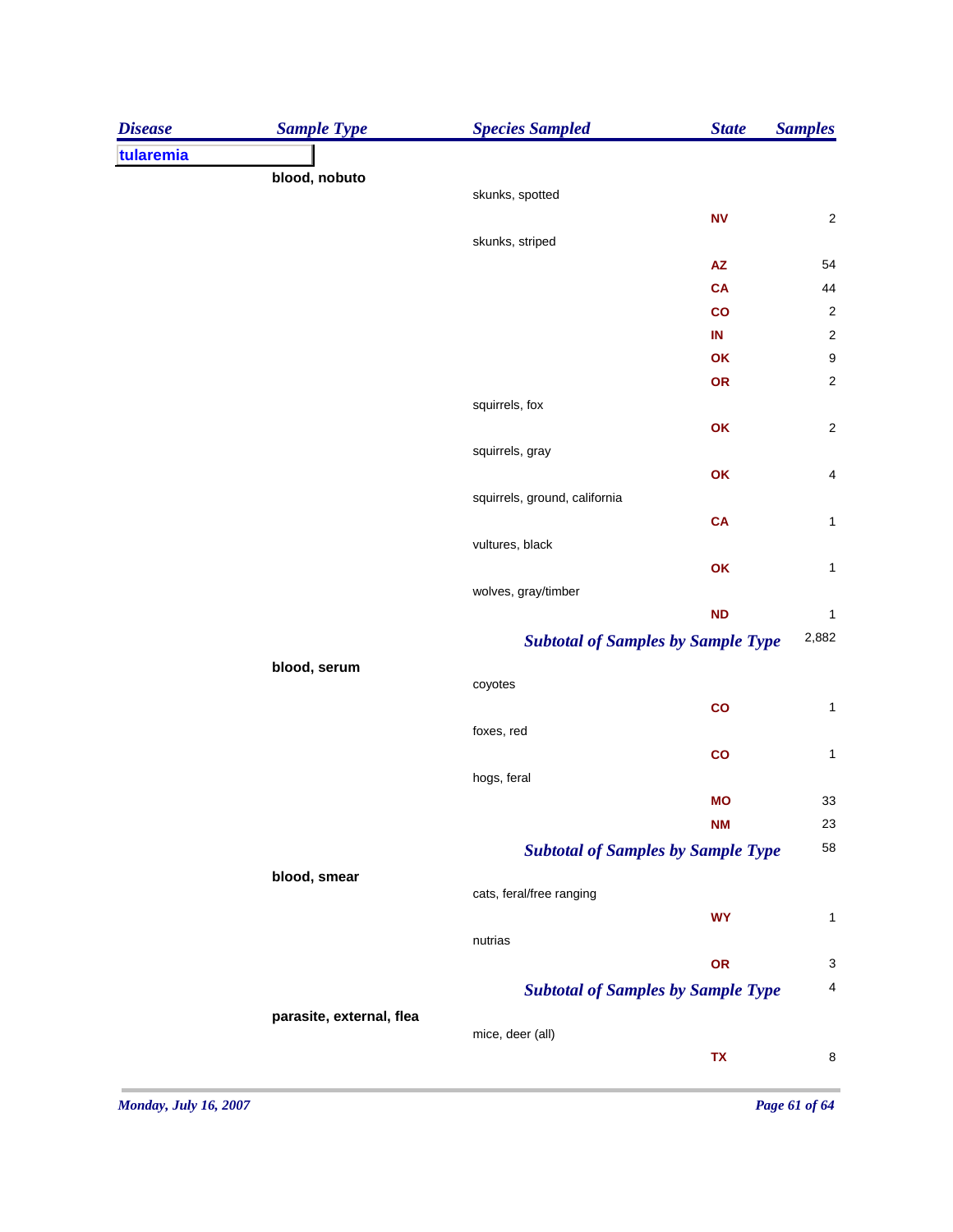| <b>Disease</b>  | <b>Sample Type</b>        | <b>Species Sampled</b>                    | <b>State</b> | <b>Samples</b>          |
|-----------------|---------------------------|-------------------------------------------|--------------|-------------------------|
| tularemia       |                           |                                           |              |                         |
|                 | parasite, external, flea  | rats, cotton (all)                        |              |                         |
|                 |                           |                                           | TX           | $\overline{\mathbf{c}}$ |
|                 |                           | rats, kangaroo (all)                      |              |                         |
|                 |                           |                                           | TX           | 9                       |
|                 |                           | rats, packrats/woodrats (other)           |              |                         |
|                 |                           |                                           | TX           | 12                      |
|                 |                           | <b>Subtotal of Samples by Sample Type</b> |              | 31                      |
|                 | parasite, external, tick  | bobcats                                   |              |                         |
|                 |                           |                                           | TX           | 1                       |
|                 |                           | coyotes                                   |              |                         |
|                 |                           |                                           | TX           | 3                       |
|                 |                           | hares, jackrabbits (all)                  |              |                         |
|                 |                           |                                           | TX           | 8                       |
|                 |                           | <b>Subtotal of Samples by Sample Type</b> |              | 12                      |
|                 | tissue, liver             |                                           |              |                         |
|                 |                           | coyotes                                   | TX           | $\mathbf{1}$            |
|                 |                           | hares, jackrabbits (all)                  |              |                         |
|                 |                           |                                           | TX           | 14                      |
|                 |                           | hogs, feral                               |              |                         |
|                 |                           |                                           | TX           | 1                       |
|                 |                           | rabbits, cottontail                       |              |                         |
|                 |                           |                                           | TX           | 5                       |
|                 |                           | <b>Subtotal of Samples by Sample Type</b> |              | 21                      |
|                 | tissue, spleen            | coyotes                                   |              |                         |
|                 |                           |                                           | TX           | $\mathbf{1}$            |
|                 |                           | hares, jackrabbits (all)                  |              |                         |
|                 |                           |                                           | TX           | 14                      |
|                 |                           | hogs, feral                               |              |                         |
|                 |                           |                                           | TX           | 1                       |
|                 |                           | rabbits, cottontail                       |              |                         |
|                 |                           |                                           | TX           | 3                       |
|                 |                           | <b>Subtotal of Samples by Sample Type</b> |              | 19                      |
|                 |                           | <b>Subtotal of Samples by Disease</b>     |              | 3,030                   |
| west nile virus |                           |                                           |              |                         |
|                 | animal, complete, carcass |                                           |              |                         |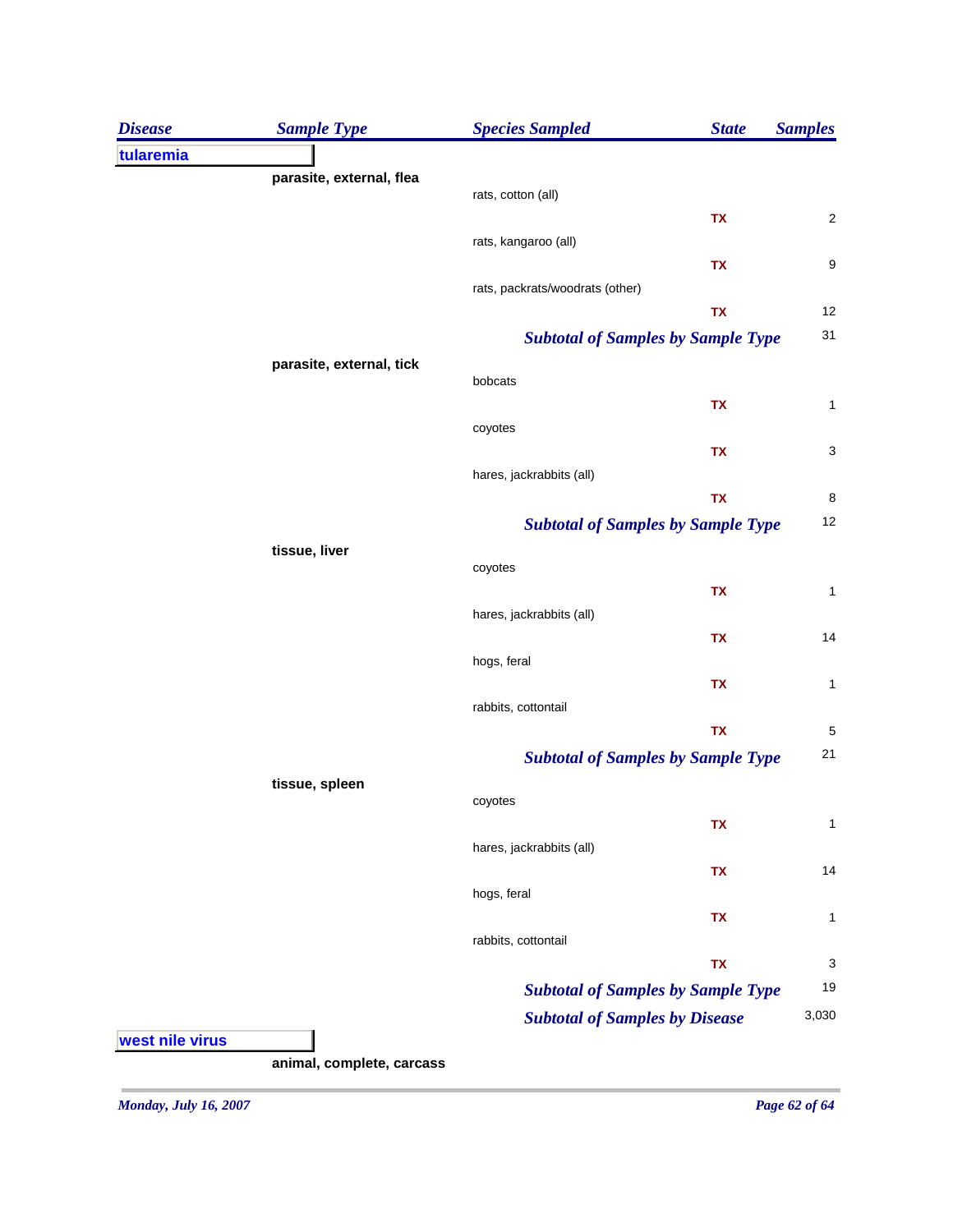| <b>Disease</b>  | <b>Sample Type</b>        | <b>Species Sampled</b>                    | <b>State</b> | <b>Samples</b>   |
|-----------------|---------------------------|-------------------------------------------|--------------|------------------|
| west nile virus |                           |                                           |              |                  |
|                 | animal, complete, carcass | cardinals, northern                       |              |                  |
|                 |                           |                                           | AL           | $\mathbf 1$      |
|                 |                           | crows, american                           |              |                  |
|                 |                           |                                           | <b>AL</b>    | $\mathbf 1$      |
|                 |                           | dove, zz-(other)                          |              |                  |
|                 |                           |                                           | <b>AL</b>    | $\boldsymbol{2}$ |
|                 |                           | doves, mourning                           | <b>AL</b>    | 4                |
|                 |                           | jays, blue                                |              |                  |
|                 |                           |                                           | <b>AL</b>    | $\mathbf{1}$     |
|                 |                           | <b>Subtotal of Samples by Sample Type</b> |              | $\boldsymbol{9}$ |
|                 | blood, nobuto             |                                           |              |                  |
|                 |                           | deer, white-tailed (wild)                 |              |                  |
|                 |                           | foxes, gray                               | <b>MD</b>    | $\boldsymbol{2}$ |
|                 |                           |                                           | <b>MD</b>    | 4                |
|                 |                           | foxes, red                                |              |                  |
|                 |                           |                                           | <b>MD</b>    | $\boldsymbol{2}$ |
|                 |                           | geese, canada                             |              |                  |
|                 |                           |                                           | <b>MD</b>    | $\boldsymbol{9}$ |
|                 |                           | gulls, black-backed, greater              |              |                  |
|                 |                           | gulls, herring                            | <b>MD</b>    | $\boldsymbol{2}$ |
|                 |                           |                                           | <b>MD</b>    | $\boldsymbol{9}$ |
|                 |                           | gulls, ring-billed                        |              |                  |
|                 |                           |                                           | <b>MD</b>    | $\mathbf{1}$     |
|                 |                           | killdeers                                 |              |                  |
|                 |                           |                                           | <b>MD</b>    | 1                |
|                 |                           | marmots/woodchucks (all)                  | <b>MD</b>    | $\boldsymbol{7}$ |
|                 |                           | pigeons, feral (rock)                     |              |                  |
|                 |                           |                                           | DE           | 67               |
|                 |                           |                                           | <b>MD</b>    | $11$             |
|                 |                           | ravens, common                            |              |                  |
|                 |                           |                                           | ${\sf NV}$   | 6                |
|                 |                           | sparrows, house/english                   | <b>MD</b>    | 10               |
|                 |                           | vultures, black                           |              |                  |
|                 |                           |                                           |              |                  |